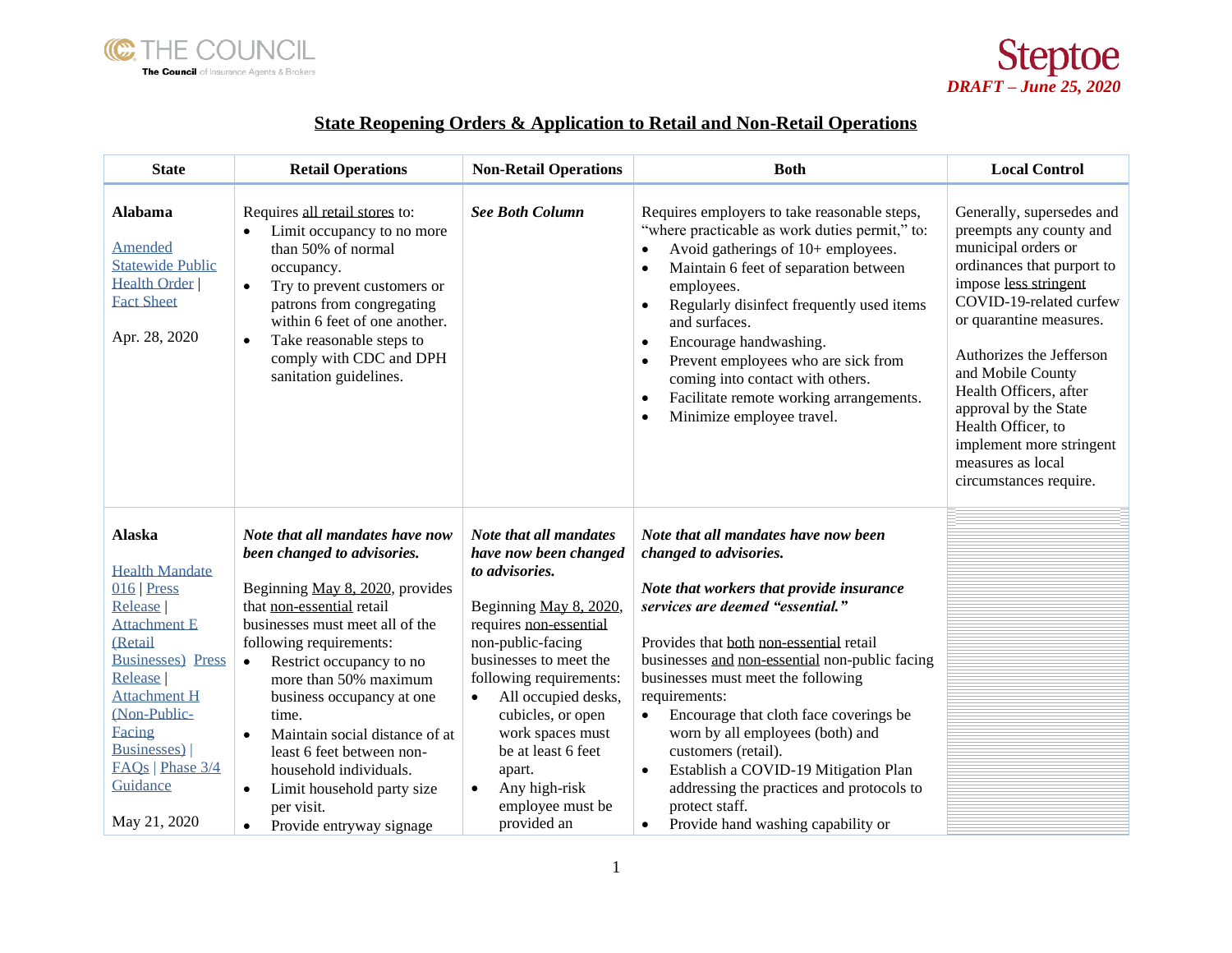



| <b>State</b>                                                                                                                                                                     | <b>Retail Operations</b>                                              | <b>Non-Retail Operations</b>                                                                                                                                                                                                                                                                                                                                                                                         | <b>Both</b>                                                                                                                                                                                                                                                                                                                                                                                                                                                                                                                                                                                                                                                                                                                                                                                                                                                                    | <b>Local Control</b>                                                                                                                                                                                                                                                                                                                                                                |
|----------------------------------------------------------------------------------------------------------------------------------------------------------------------------------|-----------------------------------------------------------------------|----------------------------------------------------------------------------------------------------------------------------------------------------------------------------------------------------------------------------------------------------------------------------------------------------------------------------------------------------------------------------------------------------------------------|--------------------------------------------------------------------------------------------------------------------------------------------------------------------------------------------------------------------------------------------------------------------------------------------------------------------------------------------------------------------------------------------------------------------------------------------------------------------------------------------------------------------------------------------------------------------------------------------------------------------------------------------------------------------------------------------------------------------------------------------------------------------------------------------------------------------------------------------------------------------------------|-------------------------------------------------------------------------------------------------------------------------------------------------------------------------------------------------------------------------------------------------------------------------------------------------------------------------------------------------------------------------------------|
|                                                                                                                                                                                  | notifying the public of the<br>business' COVID-19<br>Mitigation Plan. | alternative<br>workspace and/or<br>special<br>accommodations to<br>mitigate the risk of<br>the employee's<br>exposure to<br>colleagues and<br>others at the<br>business.<br>Employers should<br>$\bullet$<br>make efforts to<br>maximize remote<br>work opportunities.<br>Employer must<br>$\bullet$<br>establish a plan for<br>employees getting<br>ill and a return-to-<br>work plan<br>following CDC<br>guidance. | sanitizer.<br>Enforce frequent handwashing.<br>$\bullet$<br>Make available an adequate supply of<br>soap, disinfectant, hand sanitizer, and<br>paper towels.<br>Provide for hourly (retail)/daily (non-<br>public-facing) touchpoint sanitization<br>throughout the worksite.<br>Provide training for employees regarding<br>$\bullet$<br>the COVID-19 Mitigation Plan.<br>Conduct pre-shift screening and maintain a<br>$\bullet$<br>staff screening log.<br>No employee displaying symptoms of<br>$\bullet$<br>COVID-19 will provide services to<br>customers.<br>No person may work within 72 hours of<br>exhibiting a fever.<br>Conduct cleaning and disinfecting in<br>$\bullet$<br>compliance with CDC protocols, etc.<br>Perform CDC cleaning and disinfecting as<br>$\bullet$<br>soon as possible when an active employee<br>is identified as being COVID-19 positive. |                                                                                                                                                                                                                                                                                                                                                                                     |
| Arizona<br><b>Executive Order</b><br>$2020 - 33$<br><b>Executive Order</b><br>$2020 - 40$<br><b>Business</b><br>Guidance  <br><b>Executive Order</b><br>2020-36<br>June 17, 2020 | <b>See Both Column</b>                                                | <b>See Both Column</b>                                                                                                                                                                                                                                                                                                                                                                                               | Note that insurance services are "essential<br>functions."<br>Requires businesses and entities classified as<br>"essential functions" to remain open and<br>maintain operations, provided they establish<br>and implement social distancing and sanitation<br>measures established by the Department of<br>Labor and ADHS.<br>Requires any businesses that physically<br>operates in the state and serves the public/is an<br>employer to "develop, establish, and<br>implement policies based on guidance from the                                                                                                                                                                                                                                                                                                                                                            | Prohibits any county, city,<br>or town to make or issue.<br>any order, rule, or<br>regulation that conflicts<br>with the or is in addition<br>to the policy, directives,<br>or intent of the reopening<br>executive order,<br>including-but not<br>limited to-any order<br>restricting persons from<br>leaving their home due to<br>the COVID-19 public<br>health emergency, or any |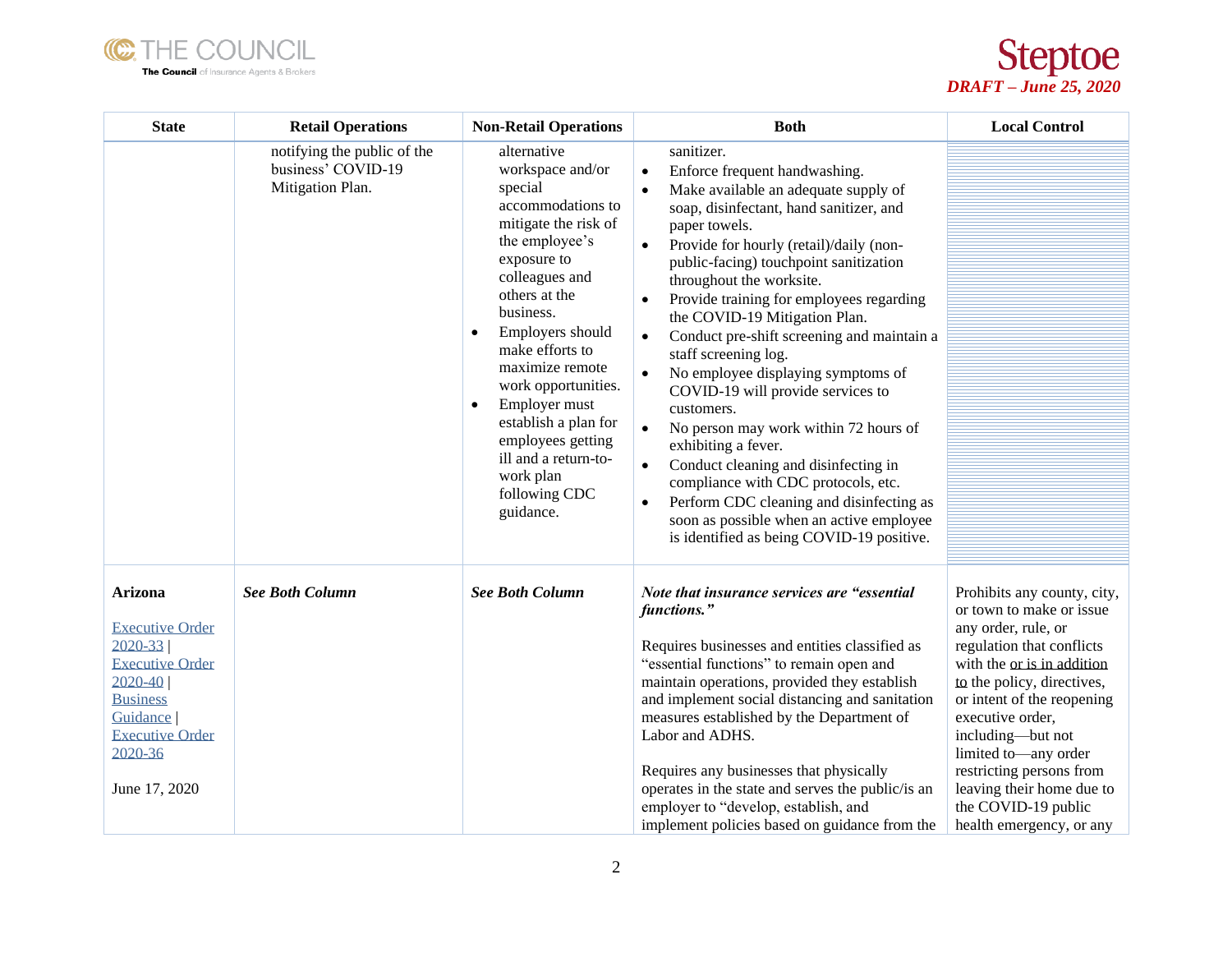



| <b>State</b> | <b>Retail Operations</b> | <b>Non-Retail Operations</b> | <b>Both</b>                                                                                                                                                                                                                                                                                                                                                                                                                                                                                                                                                                                                                                                                                                                                                                                                                                                                                                                                                                                                                                                                                                                                                                                                                                                                                                                                                                                                                                           | <b>Local Control</b>                                                                  |
|--------------|--------------------------|------------------------------|-------------------------------------------------------------------------------------------------------------------------------------------------------------------------------------------------------------------------------------------------------------------------------------------------------------------------------------------------------------------------------------------------------------------------------------------------------------------------------------------------------------------------------------------------------------------------------------------------------------------------------------------------------------------------------------------------------------------------------------------------------------------------------------------------------------------------------------------------------------------------------------------------------------------------------------------------------------------------------------------------------------------------------------------------------------------------------------------------------------------------------------------------------------------------------------------------------------------------------------------------------------------------------------------------------------------------------------------------------------------------------------------------------------------------------------------------------|---------------------------------------------------------------------------------------|
|              |                          |                              | CDC, Department of Labor, Occupational<br>Safety and Health Administration, and ADHS<br>to limit and mitigate the spread of COVID-19,"<br>including:<br>Promoting healthy hygiene practices.<br>$\bullet$<br>Intensifying cleaning, disinfection, and<br>٠<br>ventilation practices.<br>Monitoring for sickness.<br>٠<br>Ensuring physical distancing.<br>٠<br>Providing necessary protective equipment.<br>٠<br>Allowing for and encouraging teleworking<br>where feasible.<br>Providing plans, where possible, to return<br>to work in phases.<br>Limiting the congregation of groups to no<br>$\bullet$<br>more than 10 people when feasible and in<br>relation to the size of the location.<br>Provides that the following precautions are<br>required for businesses operating in Arizona:<br><b>Implement and enforce physical</b><br>distancing requirements of at least 6 feet<br>between employees and/or customers.<br>Implement and enforce a policy for the<br>use of face coverings by employees and<br>customers when feasible.<br>Post physical and/or electronic signage at<br>building entrances of public health<br>advisories prohibiting individuals who<br>are symptomatic from entering the<br><i>premises.</i><br><b>Implement symptom screening for</b><br>٠<br>employees prior to the start of their shift.<br>Require sick employees to stay home and<br>٠<br>not return until they have met criteria to<br>return to work. | other order, rule, or<br>regulation that was not in<br>place as of March 11,<br>2020. |
|              |                          |                              | Increase the frequency of employee<br>hygiene, cleaning, and disinfection.                                                                                                                                                                                                                                                                                                                                                                                                                                                                                                                                                                                                                                                                                                                                                                                                                                                                                                                                                                                                                                                                                                                                                                                                                                                                                                                                                                            |                                                                                       |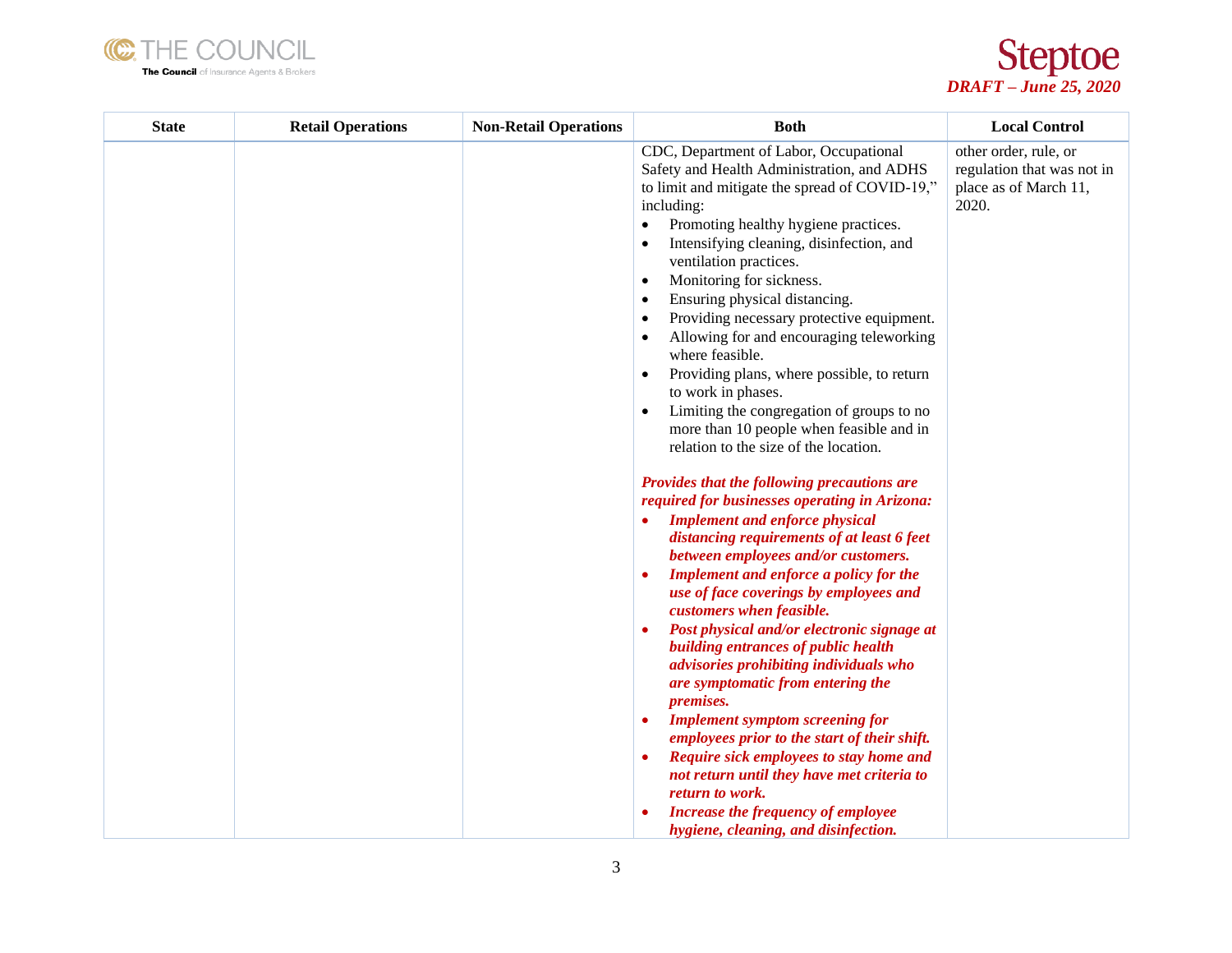

*DRAFT – June 25, 2020*

| <b>State</b>                                                                                                                                                                                    | <b>Retail Operations</b>                                                                                                                                                                                                                                                                                                                                                                                                                                                                                                                                                                                                                                                                                                                                                                                                                                                                                                                                                        | <b>Non-Retail Operations</b>                                                                                                                                                                                                                                                                                                                                                                                                                                                                                                                                                                                                                    | <b>Both</b>                                                                                                                                                                                                                                                                                                                                                                                                                                                                                                                                                                                                                                                                                                                                                                                                                                                                                                                                                                                                                                                                                                                                                                                                                                                                 | <b>Local Control</b>                                                                                                                                                                                                                                                                                                                                                                                                                                                                                               |  |
|-------------------------------------------------------------------------------------------------------------------------------------------------------------------------------------------------|---------------------------------------------------------------------------------------------------------------------------------------------------------------------------------------------------------------------------------------------------------------------------------------------------------------------------------------------------------------------------------------------------------------------------------------------------------------------------------------------------------------------------------------------------------------------------------------------------------------------------------------------------------------------------------------------------------------------------------------------------------------------------------------------------------------------------------------------------------------------------------------------------------------------------------------------------------------------------------|-------------------------------------------------------------------------------------------------------------------------------------------------------------------------------------------------------------------------------------------------------------------------------------------------------------------------------------------------------------------------------------------------------------------------------------------------------------------------------------------------------------------------------------------------------------------------------------------------------------------------------------------------|-----------------------------------------------------------------------------------------------------------------------------------------------------------------------------------------------------------------------------------------------------------------------------------------------------------------------------------------------------------------------------------------------------------------------------------------------------------------------------------------------------------------------------------------------------------------------------------------------------------------------------------------------------------------------------------------------------------------------------------------------------------------------------------------------------------------------------------------------------------------------------------------------------------------------------------------------------------------------------------------------------------------------------------------------------------------------------------------------------------------------------------------------------------------------------------------------------------------------------------------------------------------------------|--------------------------------------------------------------------------------------------------------------------------------------------------------------------------------------------------------------------------------------------------------------------------------------------------------------------------------------------------------------------------------------------------------------------------------------------------------------------------------------------------------------------|--|
| <b>Arkansas</b>                                                                                                                                                                                 | No Shelter in Place/Stay at Home Order was issued statewide.<br>Reopening guidance has been issued for barbershops, cosmetology salons, massage therapists, etc. (May 6, 2020); gyms/fitness centers<br>(May 4, 2020); limited dine-in restaurant service (May 11, 2020); and theaters, lecture halls, other large venues (May 18, 2020).                                                                                                                                                                                                                                                                                                                                                                                                                                                                                                                                                                                                                                       |                                                                                                                                                                                                                                                                                                                                                                                                                                                                                                                                                                                                                                                 |                                                                                                                                                                                                                                                                                                                                                                                                                                                                                                                                                                                                                                                                                                                                                                                                                                                                                                                                                                                                                                                                                                                                                                                                                                                                             |                                                                                                                                                                                                                                                                                                                                                                                                                                                                                                                    |  |
| California<br>Resilience<br>Roadmap   Press<br>Release<br><b>Guidance</b> for<br><b>Office</b><br><b>Workspaces</b><br><b>Guidance for</b><br>Retailers  <br>Roadmap<br>Counties<br>May 7, 2020 | Take measures at checkout<br>$\bullet$<br>stations to minimize<br>exposure between chasers<br>and customers (e.g.,<br>Plexiglas barriers).<br>Dedicate shopping hours for<br>$\bullet$<br>vulnerable populations.<br>Increase pickup and delivery<br>$\bullet$<br>service options for<br>customers.<br>Provide a single, clearly<br>$\bullet$<br>designated entrance and<br>separate exit to help maintain<br>physical distancing where<br>possible.<br>Adjust maximum occupancy<br>$\bullet$<br>rules based on the size of the<br>facility to limit the number<br>of people in a store, using no<br>more than 50% maximum<br>occupancy.<br>Be prepared to cue<br>$\bullet$<br>customers outside.<br>Encourage employees to<br>$\bullet$<br>practice physical distancing<br>during pickup and delivery.<br>Make some locations<br>$\bullet$<br>pickup- or delivery-only.<br>Adjust in-person meetings to<br>$\bullet$<br>ensure physical distance and<br>use smaller individual | Use telework<br>$\bullet$<br>options and<br>modified work<br>schedules.<br>Redesign office<br>$\bullet$<br>spaces, cubicles,<br>etc. and decrease<br>the capacity for<br>conference and<br>meeting to ensure<br>workspaces allow<br>for 6 feet between<br>employees.<br>Establish<br>$\bullet$<br>directional<br>hallways and<br>passageways for<br>foot traffic, if<br>possible.<br>Designate separate<br>$\bullet$<br>routes for entry and<br>exit into office<br>spaces to help<br>maintain social<br>distancing.<br>Limit the number<br>$\bullet$<br>of individuals<br>riding in an<br>elevator and ensure<br>the use of face<br>coverings. | Before reopening, all facilities must:<br>Establish a written COVID-19 prevention<br>plan at every office location, perform a<br>comprehensive risk assessment of all work<br>areas, and designate a persona t each office<br>workspace/retail facility to implement the<br>plan.<br>Identify contact information for the local<br>$\bullet$<br>health department where the facility is<br>located for communicating information<br>about COVID-19 outbreaks among<br>employees.<br>Train and communicate with employees<br>$\bullet$<br>on the plan.<br>Regularly evaluate the facility for<br>$\bullet$<br>compliance with the plan.<br>Investigate any COVID-19 illness and<br>$\bullet$<br>determine if any work-related factors<br>could have contributed to risk of infection.<br>Identify close contacts of an infected<br>$\bullet$<br>employee and take steps to isolate<br>COVID-19-positive employee(s) and close<br>contacts.<br>Train employees on how to limit the<br>$\bullet$<br>spread of COVID-19, including how to<br>screen themselves for symptoms and stay<br>home if they have them.<br>Provide temperature and/or symptom<br>$\bullet$<br>screenings for all workers at the beginning<br>of their shift and any personnel entering<br>the facility. | Provides that if a county<br>decides to pursue a<br>variance to vary from the<br>state guidance, the local<br>public health officer must:<br>Notify the California<br>Department of Public<br>Health (CDPH).<br>Certify through<br>$\bullet$<br>submission of a<br>written attestation to<br>CDPH that the<br>county has met the<br>readiness criteria,<br>including guidance to<br>be issued by the<br>county and detailed<br>plans, and that the<br>county is designed to<br>mitigate the spread of<br>COVID-19. |  |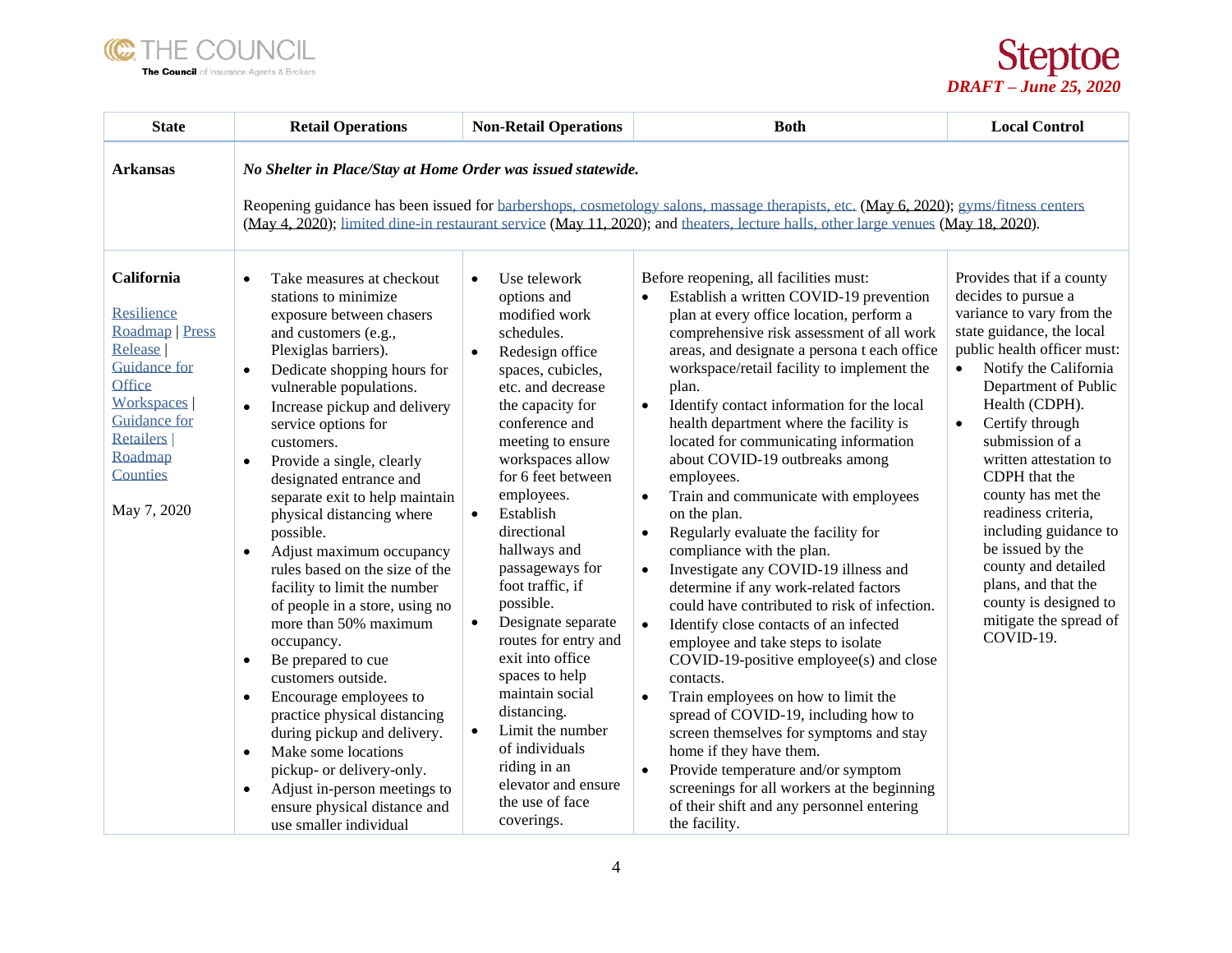



| <b>State</b> | <b>Retail Operations</b>                                                                                                                                                                                                                                                                                                                                                                                                                                                                                                                                                                                                                                                                                                                                                                                                                                                                                                                                                                                                     | <b>Non-Retail Operations</b>                                                                                                                                                                                                                                                                                                                                                                                                                                                                                                                                                                                                                                                                                                                                                                                 | <b>Both</b>                                                                                                                                                                                                                                                                                                                                                                                                                                                                                                                                                                                                                                                                                                                                                                                                                                                                                                                                                                                                                                                                                                                                                                                                                                                                                              | <b>Local Control</b> |
|--------------|------------------------------------------------------------------------------------------------------------------------------------------------------------------------------------------------------------------------------------------------------------------------------------------------------------------------------------------------------------------------------------------------------------------------------------------------------------------------------------------------------------------------------------------------------------------------------------------------------------------------------------------------------------------------------------------------------------------------------------------------------------------------------------------------------------------------------------------------------------------------------------------------------------------------------------------------------------------------------------------------------------------------------|--------------------------------------------------------------------------------------------------------------------------------------------------------------------------------------------------------------------------------------------------------------------------------------------------------------------------------------------------------------------------------------------------------------------------------------------------------------------------------------------------------------------------------------------------------------------------------------------------------------------------------------------------------------------------------------------------------------------------------------------------------------------------------------------------------------|----------------------------------------------------------------------------------------------------------------------------------------------------------------------------------------------------------------------------------------------------------------------------------------------------------------------------------------------------------------------------------------------------------------------------------------------------------------------------------------------------------------------------------------------------------------------------------------------------------------------------------------------------------------------------------------------------------------------------------------------------------------------------------------------------------------------------------------------------------------------------------------------------------------------------------------------------------------------------------------------------------------------------------------------------------------------------------------------------------------------------------------------------------------------------------------------------------------------------------------------------------------------------------------------------------|----------------------|
|              | meetings.<br>Clean and sanitize shared<br>$\bullet$<br>equipment.<br>Clean touchable surfaces<br>$\bullet$<br>between shifts or between<br>users, whichever is more<br>frequent, including but not<br>limited to working surfaces,<br>tools, and stationary and<br>mobile equipment controls.<br>Equip customer entrances<br>$\bullet$<br>and exits, checkout stations,<br>etc. with proper sanitation<br>products and provide<br>personal and sanitizers to all<br>frontline staff.<br>Ensure that sanitary facilities<br>$\bullet$<br>stay operational and stocked<br>at all times.<br>Provide resources to promote<br>$\bullet$<br>employees' personal<br>hygiene.<br>Adjust or modify store hours<br>$\bullet$<br>to provide adequate time for<br>regular, thorough cleaning<br>and product stocking.<br>Provide time for workers to<br>$\bullet$<br>implement cleaning practices<br>before and after shifts.<br>Install hands-free devices.<br>$\bullet$<br>Encourage the use of debit or<br>credit cards by customers. | Utilize work<br>practices to limit<br>the number of<br>employees at the<br>office at one time.<br>Discontinue<br>$\bullet$<br>nonessential travel<br>and encourage<br>distance meetings.<br>Require employees<br>$\bullet$<br>to avoid<br>handshakes and<br>similar greetings<br>that break physical<br>distance.<br>Dedicate staff to<br>$\bullet$<br>direct guests to<br>meeting rooms<br>upon entry to office<br>space rather than<br>congregating in<br>lobbies or common<br>areas.<br>Require employees<br>$\bullet$<br>to clean and<br>disinfect personal<br>work areas often<br>and supply the<br>necessary cleaning<br>products.<br>Adjust or modify<br>$\bullet$<br>hours to provide<br>adequate time for<br>regular thorough<br>cleaning and<br>disinfection of<br>office spaces.<br>Avoid sharing | Encourage workers who are sick or<br>exhibiting symptoms of COVID-19 to stay<br>home.<br>Provide and ensure workers use all<br>$\bullet$<br>required protective equipment.<br>Recommend that employees wear face<br>coverings when in the vicinity of others.<br>Take reasonable measures to remind<br>$\bullet$<br>workers that they should use face<br>coverings.<br>Perform thorough cleaning in high traffic<br>areas.<br>When choosing cleaning chemicals, use<br>$\bullet$<br>products approved for use against COVID-<br>19.<br>Consider installing portable high-<br>$\bullet$<br>efficiency air cleaners, upgrading the<br>building's air filters to the highest<br>efficiency possible, and making other<br>modifications to increase the quantity of<br>outside air and ventilation in offices and<br>other spaces.<br>Implement measures to ensure physical<br>$\bullet$<br>distancing of at least 6 feet between<br>workers and customers (e.g., use of<br>physical partitions or visual cues).<br>Stagger employee breaks.<br>$\bullet$<br>Close or restrict common areas, using<br>$\bullet$<br>barriers, or increasing physical distancing<br>between tables/chairs.<br>Install production transfer-aiding materials<br>$\bullet$<br>to reduce person-to-person production<br>hand-offs. |                      |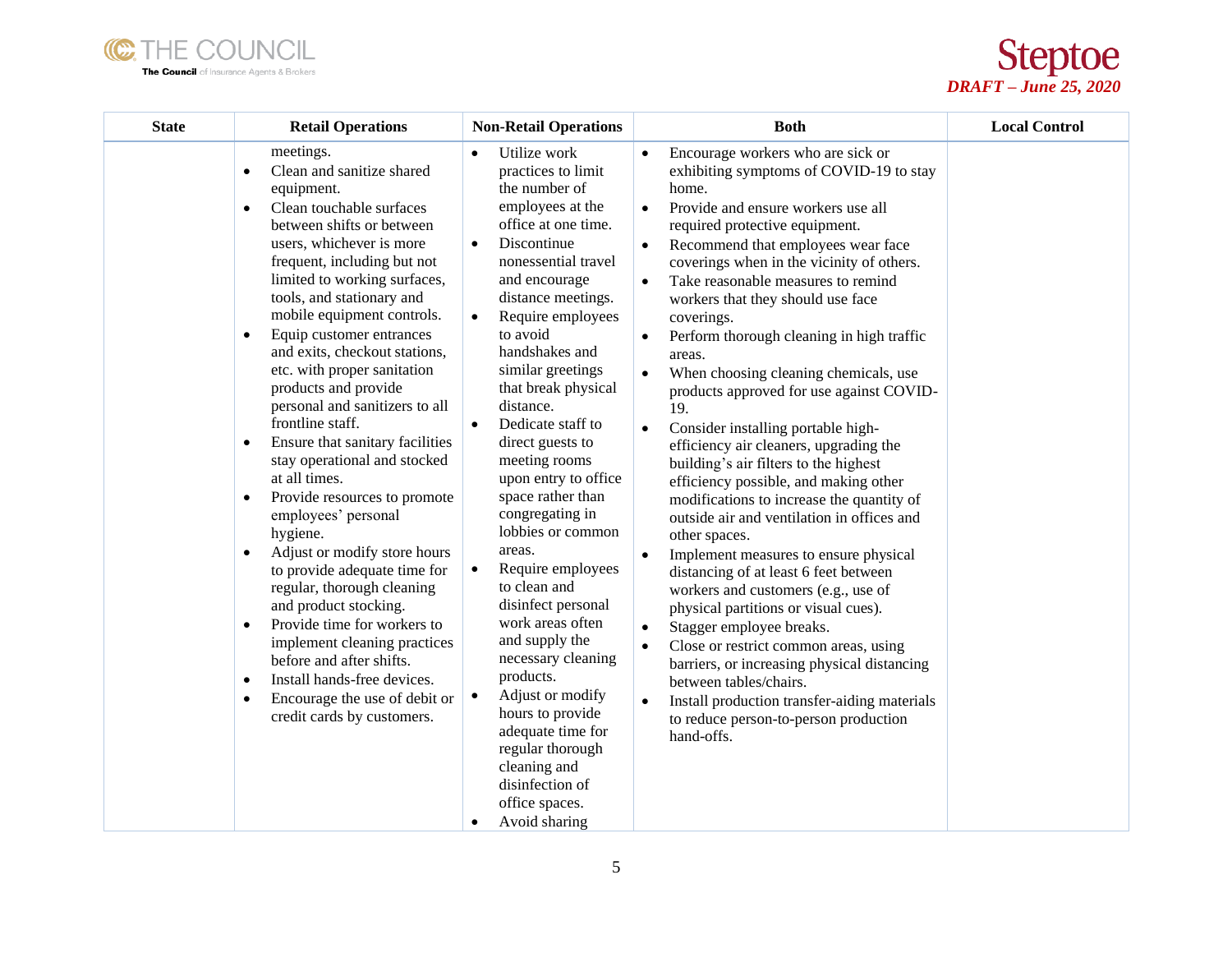



| <b>State</b>                                                                                                                                        | <b>Retail Operations</b>                                                                                                                                                                                                                                                                   | <b>Non-Retail Operations</b>                                                                                                                                                                                                                                                                                                                                                               | <b>Both</b>                                                                                                                                                                                                                                                                                                                                                                                                                                                                                                                                                                                                                                             | <b>Local Control</b>                                                                                                                                                                                                                                                                                                                                                                                                  |
|-----------------------------------------------------------------------------------------------------------------------------------------------------|--------------------------------------------------------------------------------------------------------------------------------------------------------------------------------------------------------------------------------------------------------------------------------------------|--------------------------------------------------------------------------------------------------------------------------------------------------------------------------------------------------------------------------------------------------------------------------------------------------------------------------------------------------------------------------------------------|---------------------------------------------------------------------------------------------------------------------------------------------------------------------------------------------------------------------------------------------------------------------------------------------------------------------------------------------------------------------------------------------------------------------------------------------------------------------------------------------------------------------------------------------------------------------------------------------------------------------------------------------------------|-----------------------------------------------------------------------------------------------------------------------------------------------------------------------------------------------------------------------------------------------------------------------------------------------------------------------------------------------------------------------------------------------------------------------|
|                                                                                                                                                     |                                                                                                                                                                                                                                                                                            | phones, other work<br>supplies, or office<br>equipment<br>wherever possible.<br>Where such items<br>$\bullet$<br>must be shared,<br>disinfect between<br>shifts or uses.<br>whichever is more<br>frequent.<br>Ensure that sanitary<br>facilities stay<br>operational and<br>stocked at all times<br>and provide<br>additional soap,<br>paper towels, and<br>hand sanitizer when<br>needed. |                                                                                                                                                                                                                                                                                                                                                                                                                                                                                                                                                                                                                                                         |                                                                                                                                                                                                                                                                                                                                                                                                                       |
| Colorado<br><b>Public Health</b><br>Order 20-28<br><b>FAQs</b>   Guidance<br><b>Executive Order</b><br>2020-044   Press<br>Release<br>Apr. 28, 2020 | Beginning on May 1, 2020,<br>permits retail businesses to<br>phase-in a public opening, if they<br>are implementing best practices.<br>Requires critical retail to comply<br>with social distancing<br>requirements at all times,<br>including when any customers<br>are standing in line. | Permits critical<br>businesses to continue<br>operating, provided<br>they:<br>Comply with social<br>$\bullet$<br>distancing<br>requirements at all<br>times;<br>Adopt work from<br>$\bullet$<br>home or telework<br>policies for any<br>operations that can<br>be done remotely;<br>and<br>Implement other<br>strategies (e.g.,<br>staggered                                               | Note that insurance services are deemed<br>"critical."<br>Requires employers to take the following<br>measures within the workplace to minimize<br>disease transmission:<br>Deputize a workplace coordinator(s)<br>$\bullet$<br>charged with addressing COVID-19<br>issues;<br>Maintain 6-foot separation between<br>$\bullet$<br>employees and discourage shared spaces;<br>Clean and disinfect all high touch areas;<br>$\bullet$<br>Post signage for employees and customers<br>$\bullet$<br>on good hygiene;<br>Ensure proper ventilation;<br>$\bullet$<br>Avoid gatherings (meetings, waiting<br>$\bullet$<br>rooms, etc.) of more than 10 people; | Does not prevent a county<br>or municipality from<br>adopting more protective<br>standards than those<br>contained in the<br>reopening order as<br>necessary, including-but<br>not limited to-stay at<br>home orders, mask<br>wearing requirements in<br>public, or additional<br>protective measures.<br>If adopted, provides that<br>such measures will take<br>effect in the county or<br>municipality without the |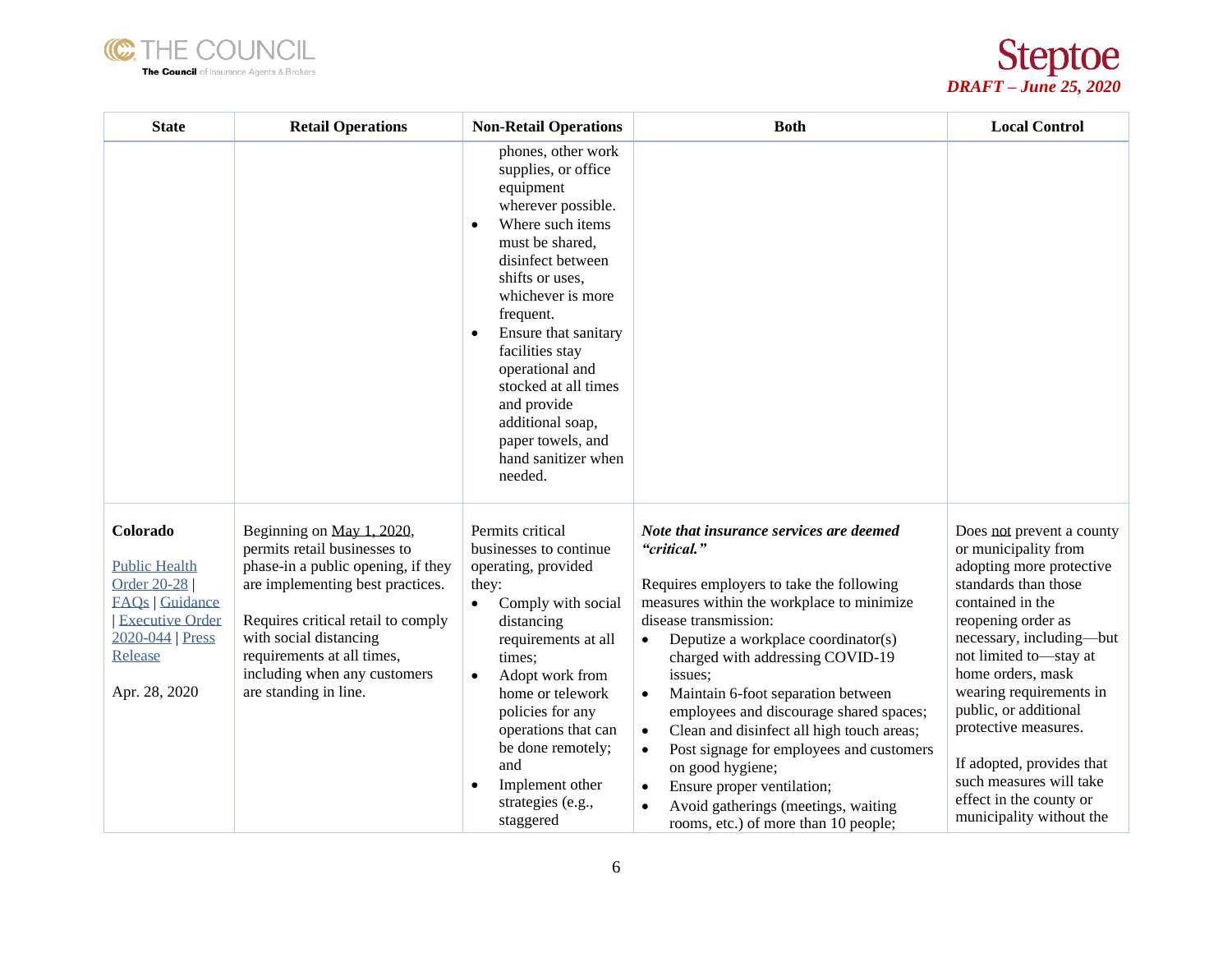



| <b>State</b> | <b>Retail Operations</b> | <b>Non-Retail Operations</b>                                                                                                                                                                                                                                                                                                                                                                                                                                                                                                                                                                                                                                                      | <b>Both</b>                                                                                                                                                                                                                                                                                                                                                                                                                                                                                                                                                                                                                                                                                                                                                                                                                                                                                                                                                                                                                                                                                                                                                                                                                                                                                                                                                                                                                                             | <b>Local Control</b>                       |
|--------------|--------------------------|-----------------------------------------------------------------------------------------------------------------------------------------------------------------------------------------------------------------------------------------------------------------------------------------------------------------------------------------------------------------------------------------------------------------------------------------------------------------------------------------------------------------------------------------------------------------------------------------------------------------------------------------------------------------------------------|---------------------------------------------------------------------------------------------------------------------------------------------------------------------------------------------------------------------------------------------------------------------------------------------------------------------------------------------------------------------------------------------------------------------------------------------------------------------------------------------------------------------------------------------------------------------------------------------------------------------------------------------------------------------------------------------------------------------------------------------------------------------------------------------------------------------------------------------------------------------------------------------------------------------------------------------------------------------------------------------------------------------------------------------------------------------------------------------------------------------------------------------------------------------------------------------------------------------------------------------------------------------------------------------------------------------------------------------------------------------------------------------------------------------------------------------------------|--------------------------------------------|
|              |                          | schedules/redesigni<br>ng workplaces) to<br>create more<br>distance between<br>workers, unless<br>doing so would<br>make it impossible<br>to carry out critical<br>functions.<br>Provides that critical<br>businesses that were<br>open under the Stay-at-<br>Home order may remain<br>open with the same<br>strict precautions (e.g.,<br>physical distancing,<br>masks for all<br>employees, more<br>frequent cleanings, etc.).<br>Permits non-critical<br>office-based businesses<br>operating in an office<br>and not a production<br>environment to allow up<br>to 50% of their<br>employees to conduct<br>in-person work that<br>takes place outside a<br>private residence. | Implement symptom monitoring protocols,<br>$\bullet$<br>conduct daily temperature checks, and<br>monitor symptoms in employees;<br>Eliminate or regularly clean and disinfect<br>any items in common spaces that are<br>shared between individuals;<br>Require employees to stay home when<br>$\bullet$<br>sick;<br>Provide work accommodations for<br>$\bullet$<br>vulnerable individuals;<br>Provide flexible or remote scheduling for<br>employees who have child/elder care<br>obligations, to the extent possible;<br>Encourage or enable remote work when<br>possible;<br>Encourage breaks to wash hands;<br>$\bullet$<br>Phase shifts and breaks to reduce density;<br>Provide appropriate gear like gloves,<br>$\bullet$<br>masks, and face coverings;<br>Create special hours for vulnerable<br>$\bullet$<br>individuals;<br>Encourage 6-foot distancing inside of the<br>$\bullet$<br>business for all patrons;<br>Encourage customer use of protection like<br>$\bullet$<br>gloves and face coverings;<br>Provide hand sanitizer at the entrances to<br>$\bullet$<br>the greatest extent possible; and<br>Use contactless payment solutions, when<br>possible.<br>Requires employers with over 50 employees in<br>any one location to—in addition to the above<br>requirements—implement the following:<br>Implement stations for symptom screening<br>and temperature checks.<br>Close common areas to disallow<br>gatherings of employees. | need for further approval<br>by the state. |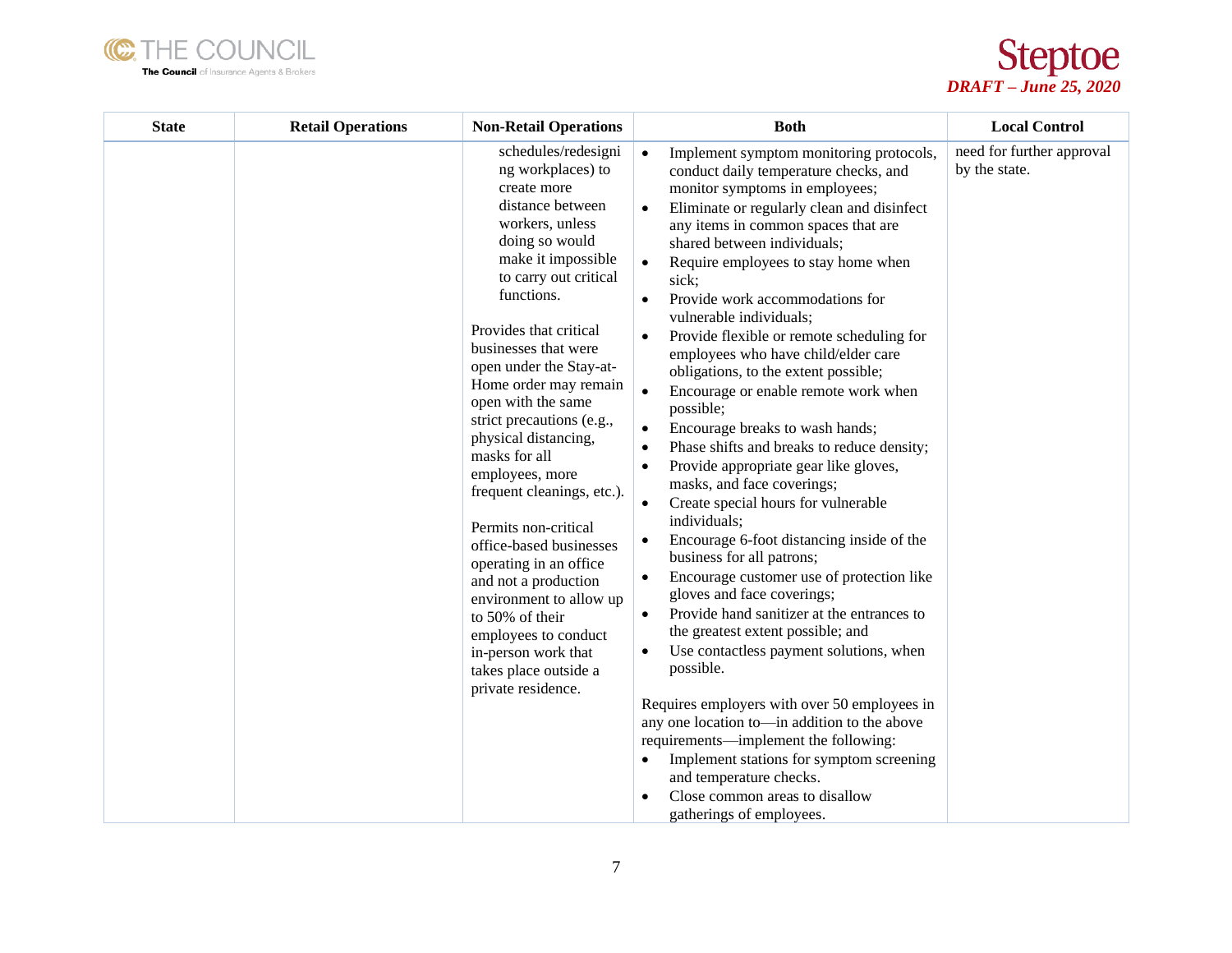



| <b>State</b>                                                                                                                                                                   | <b>Retail Operations</b>                                                                                                                                                                                                                                                                                                                                                                                                                                                             | <b>Non-Retail Operations</b>                                                                                                                                                                                                                                                                                                                                                                                                                                                                                                                                                                                                                                                                                      | <b>Both</b>                                                                                                                                                                                                                                                                                                                                                                                                                                                                                                                                                                                                                                                                                                                                                                                                                                                                                                                                                                                                                                                                                                                                                                                                                                                                                                                                                                                                                                            | <b>Local Control</b> |
|--------------------------------------------------------------------------------------------------------------------------------------------------------------------------------|--------------------------------------------------------------------------------------------------------------------------------------------------------------------------------------------------------------------------------------------------------------------------------------------------------------------------------------------------------------------------------------------------------------------------------------------------------------------------------------|-------------------------------------------------------------------------------------------------------------------------------------------------------------------------------------------------------------------------------------------------------------------------------------------------------------------------------------------------------------------------------------------------------------------------------------------------------------------------------------------------------------------------------------------------------------------------------------------------------------------------------------------------------------------------------------------------------------------|--------------------------------------------------------------------------------------------------------------------------------------------------------------------------------------------------------------------------------------------------------------------------------------------------------------------------------------------------------------------------------------------------------------------------------------------------------------------------------------------------------------------------------------------------------------------------------------------------------------------------------------------------------------------------------------------------------------------------------------------------------------------------------------------------------------------------------------------------------------------------------------------------------------------------------------------------------------------------------------------------------------------------------------------------------------------------------------------------------------------------------------------------------------------------------------------------------------------------------------------------------------------------------------------------------------------------------------------------------------------------------------------------------------------------------------------------------|----------------------|
|                                                                                                                                                                                |                                                                                                                                                                                                                                                                                                                                                                                                                                                                                      |                                                                                                                                                                                                                                                                                                                                                                                                                                                                                                                                                                                                                                                                                                                   | Implement mandatory cleaning and<br>$\bullet$<br>disinfection protocols.<br>Require mandatory adherence to social<br>$\bullet$<br>distancing requirements.                                                                                                                                                                                                                                                                                                                                                                                                                                                                                                                                                                                                                                                                                                                                                                                                                                                                                                                                                                                                                                                                                                                                                                                                                                                                                             |                      |
| Connecticut<br><b>Executive Order</b><br><b>7PP</b>   Press<br>Release   General<br><b>Business</b><br><b>Guidance   Office</b><br>Guidance  <br>Certification<br>May 18, 2020 | Requires retailers to:<br>Stagger shift start/stop times,<br>break times, and lunchtimes<br>to minimize contract across<br>employees.<br>Rearrange space to maintain<br>$\bullet$<br>6+ feet of distance between<br>customers and limit<br>movement of employees<br>within the facility.<br>Consider having designated<br>$\bullet$<br>hours for vulnerable<br>populations.<br>Close or remove amenities<br>$\bullet$<br>non-essential to businesses'<br>main function.<br>$\bullet$ | Requires businesses to:<br>Encourage<br>$\bullet$<br>employees to<br>continue to work<br>from home where<br>possible.<br>Share the rules for<br>$\bullet$<br>reopening with<br>employees.<br>Appoint a program<br>$\bullet$<br>administrator who<br>is accountable for<br>implementing the<br>rules.<br>Stagger shift<br>$\bullet$<br>start/stop times and<br>break times to<br>minimize contact<br>across employees.<br>Limit visitors and<br>$\bullet$<br>service providers<br>on site.<br>Develop cleaning<br>$\bullet$<br>checklists that<br>incorporate these<br>rules.<br>Rearrange space to<br>$\bullet$<br>maintain 6 feet of<br>distance between<br>employees and<br>stagger the position<br>of desks so | Requires businesses to:<br>Limit maximum occupancy to 50% of<br>usual occupancy in any indoor space.<br>Post clear signage that reinforces new<br>$\bullet$<br>policies (e.g., social distancing protocols,<br>cleaning and disinfection protocols, PPE<br>requirements, etc.).<br>Install visual social distancing markers to<br>$\bullet$<br>encourage employees and customers to<br>remain 6-feet apart in common spaces.<br>Rearrange space to maintain at least 6 feet<br>$\bullet$<br>of distance between customers when they<br>may be seated.<br>Install touchless appliances wherever<br>$\bullet$<br>possible (e.g., paper towel dispensers, soap<br>dispensers, water fountains, etc.).<br>Ensure employees do not share equipment,<br>$\bullet$<br>to the extent possible.<br>Post clear signage that includes the state<br>$\bullet$<br>hotline for employees and customers to<br>report potential violations of these rules.<br>Maintain a log of employees on premise<br>$\bullet$<br>over time to support contact tracing.<br>Make hand sanitizer available at entrance<br>$\bullet$<br>points and common areas, where possible.<br>Ensure employees wash their hands<br>$\bullet$<br>routinely using soap and water for at least<br>20 seconds.<br>Make available near commonly used<br>$\bullet$<br>surfaces where possible, like high-transit<br>surfaces and checkout counters.<br>Clean and disinfect frequently and<br>$\bullet$ |                      |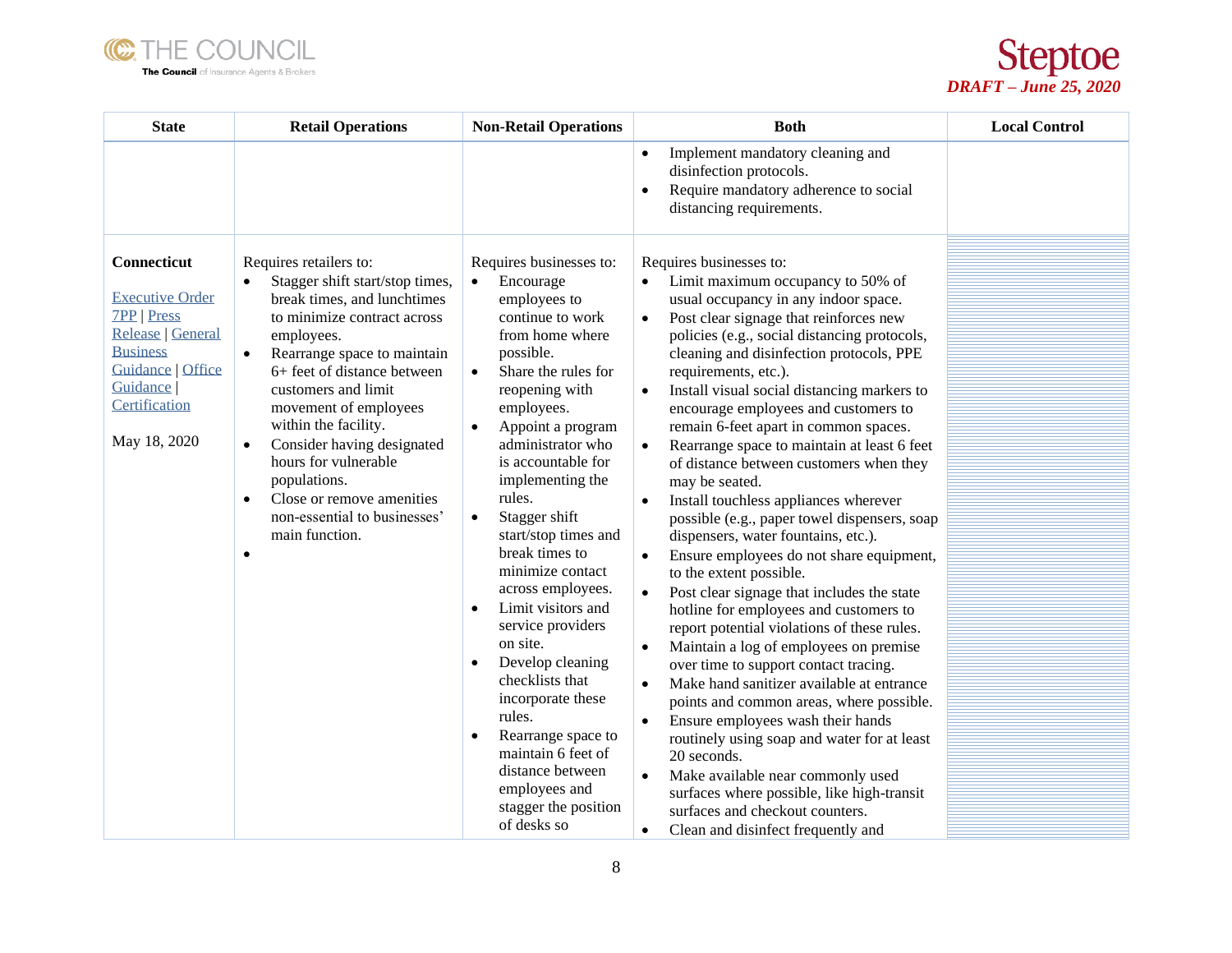



| <b>State</b> | <b>Retail Operations</b> | <b>Non-Retail Operations</b>                                                                                                                                                                                                                                                                                                                  | <b>Both</b>                                                                                                                                                                                                                                                                                                                                                                                                                                                                                                                                                                                                                                                                                                                                                                                                                                                                                                                                                                                                                                                                                                                                                                                                                                                                                                                                                                                                                                                                                                   | <b>Local Control</b> |
|--------------|--------------------------|-----------------------------------------------------------------------------------------------------------------------------------------------------------------------------------------------------------------------------------------------------------------------------------------------------------------------------------------------|---------------------------------------------------------------------------------------------------------------------------------------------------------------------------------------------------------------------------------------------------------------------------------------------------------------------------------------------------------------------------------------------------------------------------------------------------------------------------------------------------------------------------------------------------------------------------------------------------------------------------------------------------------------------------------------------------------------------------------------------------------------------------------------------------------------------------------------------------------------------------------------------------------------------------------------------------------------------------------------------------------------------------------------------------------------------------------------------------------------------------------------------------------------------------------------------------------------------------------------------------------------------------------------------------------------------------------------------------------------------------------------------------------------------------------------------------------------------------------------------------------------|----------------------|
|              |                          | employees can<br>avoid sitting<br>opposite each other.<br>Use partitions<br>$\bullet$<br>between employees<br>where a 6-foot<br>distance cannot be<br>maintained.<br>Close or remove<br>$\bullet$<br>amenities non-<br>essential to<br>businesses' main<br>function.<br>Encourage social<br>$\bullet$<br>distancing while<br>using elevators. | implement use of cleaning log for<br>tracking.<br>Make cleaning, disinfectant, and/or<br>$\bullet$<br>disposable disinfectant wipes available<br>near commonly-used surfaces.<br>Complete a thorough cleaning of facility.<br>٠<br>Increase ventilation rates and increase the<br>percentage of outdoor air that circulates<br>into the system where possible.<br>Where possible, segment workspace into<br>discrete zones, prevent movement between<br>zones, and close spaces where employees<br>congregate.<br>Follow federal guidelines on what specific<br>$\bullet$<br>cleaning products to use and how.<br>Complete the self-certification on the<br>$\bullet$<br>DECD website to receive a Reopen CT<br>badge.<br>Require all employees and customers to<br>wear a facemask or other cloth face<br>covering that completely covers the nose<br>and mouth.<br>Estimate required PPE for employees and<br>٠<br>begin procuring.<br>Provide PPE for employees.<br>$\bullet$<br>Institute a training program and ensure<br>$\bullet$<br>employee participation in the program<br>prior to reopen.<br>Ask employees resuming on-premise work<br>to confirm they have not experienced<br>COVID-19 symptoms and to monitor their<br>own symptoms.<br>Adhere to federal guidance pertaining to<br>$\bullet$<br>paid leave for employees and provide this<br>guidance to employees.<br>Not retaliate against workers for raising<br>$\bullet$<br>concerns about COVID-related safety and<br>health conditions. |                      |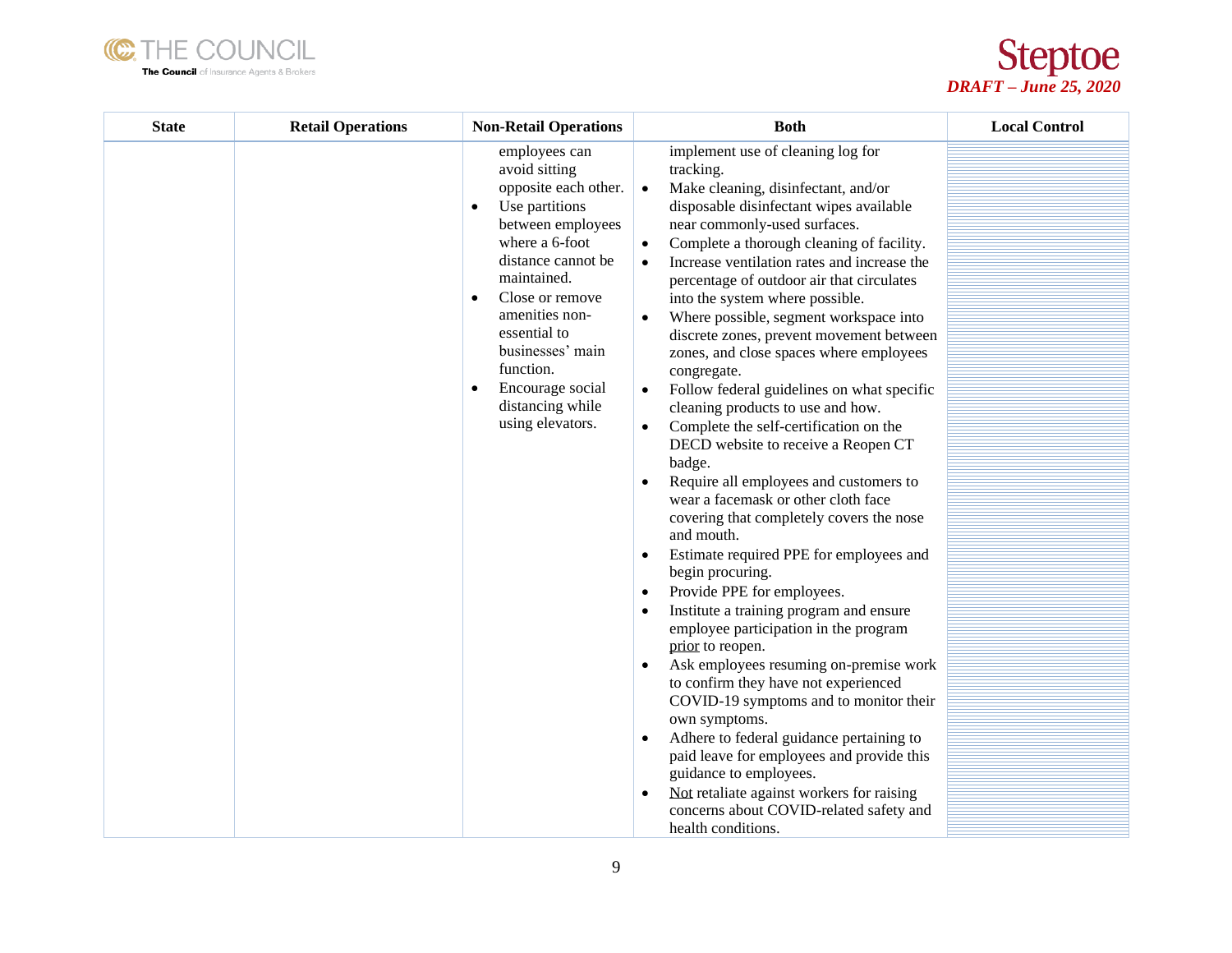



| <b>State</b>                                                                                                          | <b>Retail Operations</b>                                                                                                                                                                                                                                                                                                                                                                                                                                                                                                                                                                                                                                                                                                                                                                                                                                                                                                                                                                                                                                                                                           | <b>Non-Retail Operations</b> | <b>Both</b>                                                                                                                                                                                                                                                                                                                                                                                                                                                                                                                                                                                                                                                                                                                                                                                                                                                                                                                               | <b>Local Control</b>                                                                                                                                                                                                                                                                                                                                                                                                                                                                          |
|-----------------------------------------------------------------------------------------------------------------------|--------------------------------------------------------------------------------------------------------------------------------------------------------------------------------------------------------------------------------------------------------------------------------------------------------------------------------------------------------------------------------------------------------------------------------------------------------------------------------------------------------------------------------------------------------------------------------------------------------------------------------------------------------------------------------------------------------------------------------------------------------------------------------------------------------------------------------------------------------------------------------------------------------------------------------------------------------------------------------------------------------------------------------------------------------------------------------------------------------------------|------------------------------|-------------------------------------------------------------------------------------------------------------------------------------------------------------------------------------------------------------------------------------------------------------------------------------------------------------------------------------------------------------------------------------------------------------------------------------------------------------------------------------------------------------------------------------------------------------------------------------------------------------------------------------------------------------------------------------------------------------------------------------------------------------------------------------------------------------------------------------------------------------------------------------------------------------------------------------------|-----------------------------------------------------------------------------------------------------------------------------------------------------------------------------------------------------------------------------------------------------------------------------------------------------------------------------------------------------------------------------------------------------------------------------------------------------------------------------------------------|
| <b>Delaware</b><br><b>Press Release</b><br>Delaware's<br>Reopening Plan<br>Nineteenth<br>Modification<br>May 19, 2020 | Beginning May 20, 2020, permits<br>retailers to operate by<br>appointment only.<br>Permits retailers to open their<br>indoor spaces at 30% of stated<br>fire capacity beginning June 1,<br>2020.<br>Requires employers to:<br>Close common areas.<br>$\bullet$<br>Prohibit gatherings or<br>$\bullet$<br>meetings of 10+ during work<br>hours.<br>Permit employees to take<br>$\bullet$<br>breaks tor lunch outside, in<br>their office or personal<br>workspace, or other areas<br>where proper social<br>distancing is possible.<br>Restrict interactions between<br>$\bullet$<br>employees and outside<br>visitors or delivery drivers.<br>Adjust training/onboarding<br>$\bullet$<br>practices to limit number of<br>people involved and allow<br>appropriate spacing.<br>Discourage the use of shared<br>$\bullet$<br>phones, desks, workstations,<br>etc.<br>Install physical barriers and<br>$\bullet$<br>change layout of workspaces<br>to ensure all individuals<br>remain at least 6 feet apart.<br>Require signage an entrance<br>$\bullet$<br>of high traffic areas alerting<br>staff and customers of | <b>See Both Column</b>       | Note, the Stay at Home Order remains in<br>effect until May 31, 2020.<br>Advises that businesses should:<br>Close common areas where personnel are<br>likely to congregate and interact or enforce<br>strict social distancing protocols.<br>Continue to have staff work from home<br>$\bullet$<br>whenever possible.<br>Disinfect all surfaces touched by<br>customers using an EPA-approved<br>disinfectant every 15 minutes to 2 hours.<br>Require employees to perform a daily<br>$\bullet$<br>health check as prescribed by DPH.<br>Make hand sanitizer or handwashing<br>$\bullet$<br>stations readily available for all employees<br>and customers.<br>Give downtime between shifts and after<br>$\bullet$<br>closing for thorough cleanings of an<br>establishment at a minimum after each<br>day.<br>Post signs on how to stop the spread of<br>$\bullet$<br>COVID-19, hand hygiene, and properly<br>wear a cloth face covering. | Permits local<br>governments to impose<br>greater restrictions or<br>prohibitions on the<br>activities of people and<br>businesses than those<br>imposed under the<br>reopening plan.<br>Clarifies that most of the<br>restrictions in the<br>reopening order are<br>minimum requirements.<br>Provides that counties and<br>cities may deem it<br>necessary to adopt<br>ordinances and issue state<br>of emergency declarations<br>that impose additional<br>restrictions or<br>prohibitions. |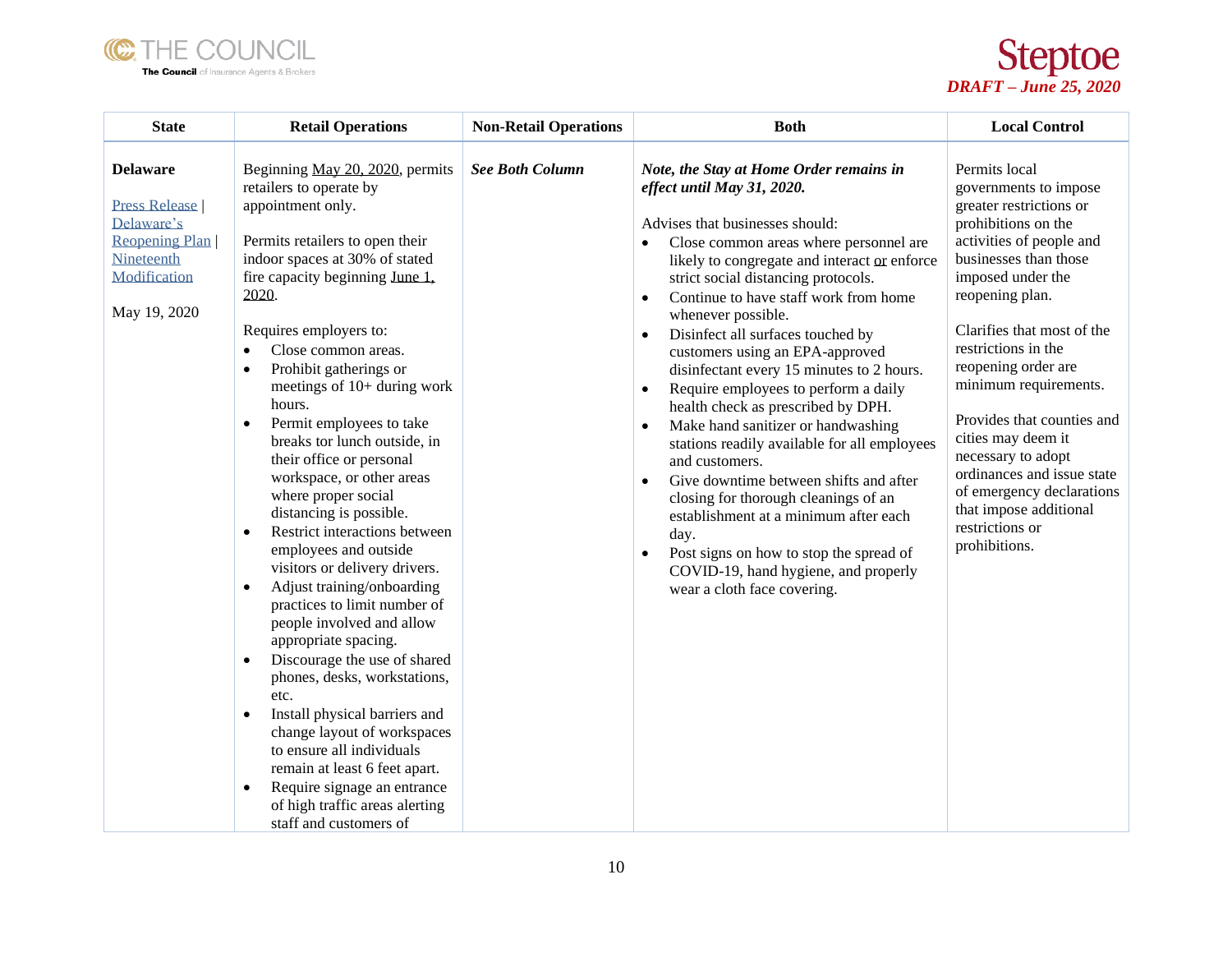



| <b>State</b>                                                                                         | <b>Retail Operations</b>                                                                                                                                                                                                                                                                                                                                                                                                                                                                                                                                                 | <b>Non-Retail Operations</b> | <b>Both</b>                                                                                                                                                                                                                                                                                                                                                                                                                                                                                                                  | <b>Local Control</b>                                                                             |
|------------------------------------------------------------------------------------------------------|--------------------------------------------------------------------------------------------------------------------------------------------------------------------------------------------------------------------------------------------------------------------------------------------------------------------------------------------------------------------------------------------------------------------------------------------------------------------------------------------------------------------------------------------------------------------------|------------------------------|------------------------------------------------------------------------------------------------------------------------------------------------------------------------------------------------------------------------------------------------------------------------------------------------------------------------------------------------------------------------------------------------------------------------------------------------------------------------------------------------------------------------------|--------------------------------------------------------------------------------------------------|
|                                                                                                      | occupancy limits, physical<br>distancing requirements, and<br>face covering policies.<br>Establish specific hours for<br>$\bullet$<br>high-risk populations.<br>Make 6-feet of spacing at<br>$\bullet$<br>checkout lines and between<br>cashiers.                                                                                                                                                                                                                                                                                                                        |                              |                                                                                                                                                                                                                                                                                                                                                                                                                                                                                                                              |                                                                                                  |
| D.C.<br><b>Reopen DC</b><br><b>Overview</b><br>Mayor's Order<br>2020-067<br>Guidance<br>May 27, 2020 | Recommends that essential<br>businesses:<br>Implement PPE and physical<br>$\bullet$<br>distancing policies.<br>Allow curbside pickup.<br>$\bullet$<br>Implement and follow<br>$\bullet$<br>current mitigation<br>guidelines.<br>Encourage online shopping.<br>$\bullet$<br>Provide masks for all<br>$\bullet$<br>employees and customers<br>(and gloves for employees).<br>Make hand sanitizer<br>$\bullet$<br>available in areas of contact.<br>Prohibit food or drink inside<br>$\bullet$<br>stores for customers.<br>Implement sanitization<br>$\bullet$<br>measures. | <b>See Both Column</b>       | Note, the District's Stay at Home Order<br>remains in effect until May 29, 2020.<br>Recommends that employers:<br>Maintain physical distancing of at least 6<br>$\bullet$<br>feet for employees and patrons.<br>Regularly clean and sanitize.<br>$\bullet$<br>Use health screenings and protective<br>$\bullet$<br>equipment.<br>Ensure protections for workers and their<br>$\bullet$<br>families.<br>Educate employees about COVID-19.<br>$\bullet$<br>Develop strategies for accommodating ill<br>$\bullet$<br>employees. |                                                                                                  |
| Florida<br><b>Executive Order</b><br>2020-112<br><b>Executive Order</b><br>2020-123<br>May 14, 2020  | Permits in-store retail sales<br>establishments that were<br>previously affected by prior<br>executive orders (i.e., non-<br>essential retail) to operate at 50%<br>of their building occupancy and<br>abide by the safety guidelines<br>issued by the CDC and OSHA.                                                                                                                                                                                                                                                                                                     | <b>See Both Column</b>       | Note that workers who are needed to provide,<br>process, and maintain systems for processing,<br>verification, and recording of financial<br>transactions and services, including<br>insurance services, are "essential."                                                                                                                                                                                                                                                                                                    | Leaves certain decisions<br>to the discretion of local<br>governments (e.g., beach<br>closures). |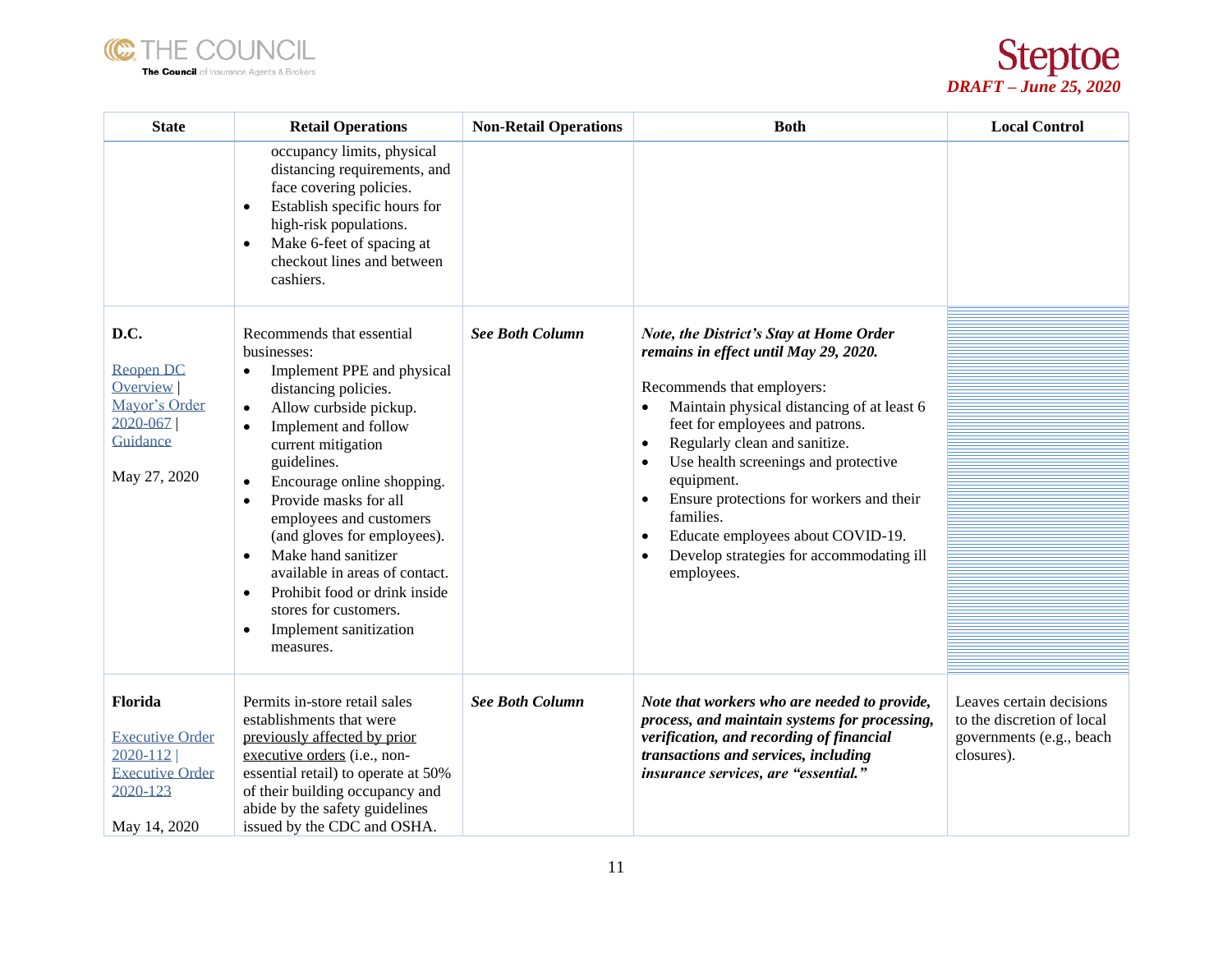



| <b>State</b>                                                                                                                                                        | <b>Retail Operations</b>                                                                                                                                                                                                                                                                                                                                                                                                                                                                                                                                                                                                                                                                                                                                                                                                                                                                                                                                                                                                                                                                                                                            | <b>Non-Retail Operations</b> | <b>Both</b>                                                                                                                                                                                                                                                                                                                                                                                                                                                                                                                                                                                                                                                                                                                                                                                                                                                                                                                                                                                                                                                                                                                                                                                                                                                                                                                                                                                                                                                                                                                                                   | <b>Local Control</b>                                                                                                                                                     |
|---------------------------------------------------------------------------------------------------------------------------------------------------------------------|-----------------------------------------------------------------------------------------------------------------------------------------------------------------------------------------------------------------------------------------------------------------------------------------------------------------------------------------------------------------------------------------------------------------------------------------------------------------------------------------------------------------------------------------------------------------------------------------------------------------------------------------------------------------------------------------------------------------------------------------------------------------------------------------------------------------------------------------------------------------------------------------------------------------------------------------------------------------------------------------------------------------------------------------------------------------------------------------------------------------------------------------------------|------------------------------|---------------------------------------------------------------------------------------------------------------------------------------------------------------------------------------------------------------------------------------------------------------------------------------------------------------------------------------------------------------------------------------------------------------------------------------------------------------------------------------------------------------------------------------------------------------------------------------------------------------------------------------------------------------------------------------------------------------------------------------------------------------------------------------------------------------------------------------------------------------------------------------------------------------------------------------------------------------------------------------------------------------------------------------------------------------------------------------------------------------------------------------------------------------------------------------------------------------------------------------------------------------------------------------------------------------------------------------------------------------------------------------------------------------------------------------------------------------------------------------------------------------------------------------------------------------|--------------------------------------------------------------------------------------------------------------------------------------------------------------------------|
| Georgia<br><b>Executive Order</b><br><b>Executive Order</b><br><b>Press Release</b><br>Guidance<br><b>Executive Order</b><br><b>Executive Order</b><br>May 11, 2020 | Requires all retail businesses to<br>implement additional measures to<br>prevent the spread of COVID-19,<br>including:<br>Limiting the number of<br>$\bullet$<br>patrons inside the store to<br>50% of fire capacity or 8<br>patrons per 1,000 square<br>feet.<br>Encouraging patrons to use<br>$\bullet$<br>hand sanitizer upon entering.<br>Encouraging non-cash<br>$\bullet$<br>payments when possible.<br>Sanitizing entrance and exit<br>$\bullet$<br>doors at least three times per<br>day.<br>Encouraging workers to<br>$\bullet$<br>report any safety and health<br>concerns to the employer.<br>Installing protective screens<br>$\bullet$<br>or other mitigation measures<br>where worker-patron<br>interactions are likely.<br>Requires non-critical retail<br>businesses to implement the<br>following measures to mitigate<br>the exposure of COVID-19<br>(some of these are also applicable<br>to critical businesses):<br>Posting a sign on the<br>$\bullet$<br>storefront stating that<br>individuals who have a fever<br>or other symptoms of<br>COVID-19 must not enter<br>the store.<br>Enforcing social distancing<br>$\bullet$ | <b>See Both Column</b>       | Note that workers that provide insurance<br>services are deemed "critical infrastructure."<br>Requires critical businesses that continue in-<br>person operation to implement measures that<br>mitigate the exposure and spread of COVID-<br>19, which may include:<br>Screening and evaluating workers who<br>$\bullet$<br>exhibit signs of illness (e.g., fever, cough,<br>or shortness of breath).<br>Requiring workers who exhibit signs of<br>$\bullet$<br>illness to not report to work or to seek<br>medical attention.<br>Enhancing sanitation of the workplace, as<br>$\bullet$<br>appropriate.<br>Disinfecting common surfaces regularly.<br>$\bullet$<br>Requiring handwashing or sanitation by<br>$\bullet$<br>workers at appropriate places within<br>business locations.<br>Prohibiting gatherings of 10+ workers<br>$\bullet$<br>during work hours.<br>Permitting workers to take breaks and<br>$\bullet$<br>lunch outside, in their office/personal<br>workspace, or in such other areas where<br>proper social distancing is attainable.<br>Implementing teleworking for all possible<br>$\bullet$<br>workers.<br>Implementing staggered shifts for all<br>$\bullet$<br>possible workers.<br>Holding all meetings and conferences<br>$\bullet$<br>virtually, whenever possible.<br>Delivering intangible services remotely,<br>$\bullet$<br>whenever possible.<br>Discouraging workers from using other<br>$\bullet$<br>workers' phones, desks, offices, or other<br>work tools/equipment.<br>Prohibiting handshaking and other<br>$\bullet$ | Provides that enforcement<br>of any county or<br>municipal ordinance or<br>order that is more or less<br>restrictive than the<br>reopening order is hereby<br>suspended. |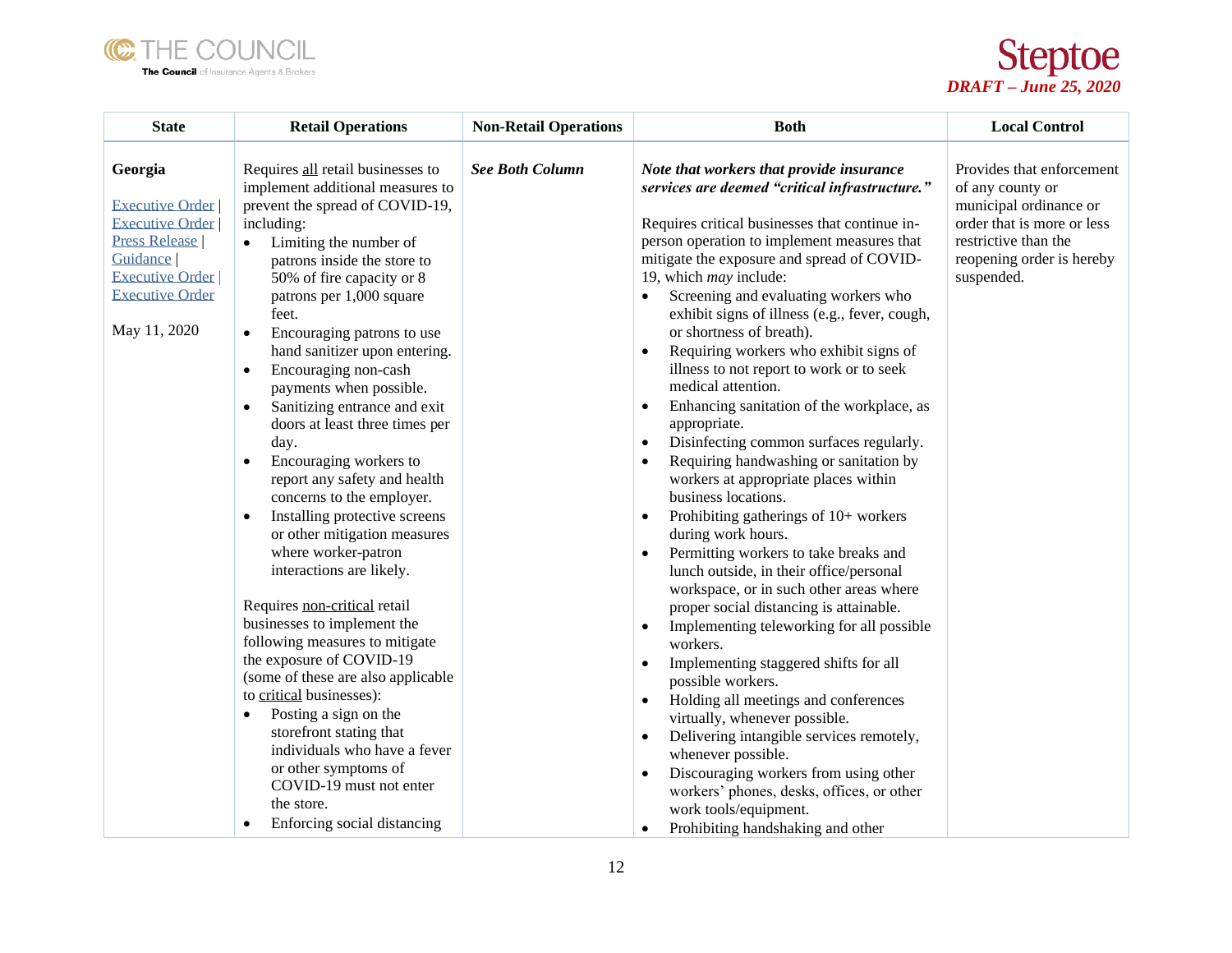



| <b>State</b>                                                                                     | <b>Retail Operations</b>                                                                                                                                                                                                                                                                                                                                                                                                                                                                                                                                                                                                                                                                                                                 | <b>Non-Retail Operations</b> | <b>Both</b>                                                                                                                                                                                                                                                                                                                                                                                                                                                                                                                                                                                                   | <b>Local Control</b>                                                                                                                                                                                                                                                                             |
|--------------------------------------------------------------------------------------------------|------------------------------------------------------------------------------------------------------------------------------------------------------------------------------------------------------------------------------------------------------------------------------------------------------------------------------------------------------------------------------------------------------------------------------------------------------------------------------------------------------------------------------------------------------------------------------------------------------------------------------------------------------------------------------------------------------------------------------------------|------------------------------|---------------------------------------------------------------------------------------------------------------------------------------------------------------------------------------------------------------------------------------------------------------------------------------------------------------------------------------------------------------------------------------------------------------------------------------------------------------------------------------------------------------------------------------------------------------------------------------------------------------|--------------------------------------------------------------------------------------------------------------------------------------------------------------------------------------------------------------------------------------------------------------------------------------------------|
|                                                                                                  | of non-cohabitating persons<br>while present on the<br>retailer's property.<br>For retailers, providing for<br>$\bullet$<br>alternative points of sale<br>outside of buildings,<br>including curbside pick-up<br>or delivery of products<br>and/or services if an<br>alternative point of sale is<br>permitted under state law.<br>Requiring open sales<br>$\bullet$<br>registers to be at least 6 feet<br>apart.<br>Requiring point of sale<br>$\bullet$<br>equipment to be frequently<br>cleaned and sanitized.<br>Increasing physical space<br>$\bullet$<br>between workers and<br>patrons.<br>Suspending the use of PIN<br>$\bullet$<br>pads, PIN entry devices,<br>electronic signature capture,<br>etc. to the extent permissible. |                              | unnecessary person-to-person contact in<br>the workplace.<br>Placing notices that encourage hand<br>hygiene at the entrance to the workplace<br>and in other workplace areas.<br>Advises that critical businesses to implement<br>the following measures, if practicable:<br>Providing PPE as available and<br>appropriate to the function and location of<br>the worker within the business location.<br>Providing disinfectant and sanitation<br>products for workers to clean their<br>workspace, equipment, and tools.<br>Increasing physical space between<br>$\bullet$<br>worksites to at least 6 feet. |                                                                                                                                                                                                                                                                                                  |
| Hawaii<br>Seventh<br>Supplementary<br><b>Proclamation</b><br><b>Press Release</b><br>May 5, 2020 | <b>See Both Column</b>                                                                                                                                                                                                                                                                                                                                                                                                                                                                                                                                                                                                                                                                                                                   | <b>See Both Column</b>       | Note, workers identified in the federal<br>guidance qualify as "essential."<br>Requires all essential businesses and operations<br>to exercise the following social distancing<br>requirements to the fullest extent possible:<br>Monitor and enforce the 6-foot distancing<br>requirement, whether outside waiting lines<br>or as customers move about inside a<br>facility.<br>Modify checkout operations, to the extent<br>reasonably feasible, to provide a 6-foot                                                                                                                                        | To ensure statewide<br>coordination, directs all<br>counties to obtain<br>approval (or the approval<br>of the Director of Hawaii<br><b>Emergency Management</b><br>Agency) prior to issuing<br>any emergency order,<br>rule, or proclamation.<br>Permits counties to<br>choose to relax stricter |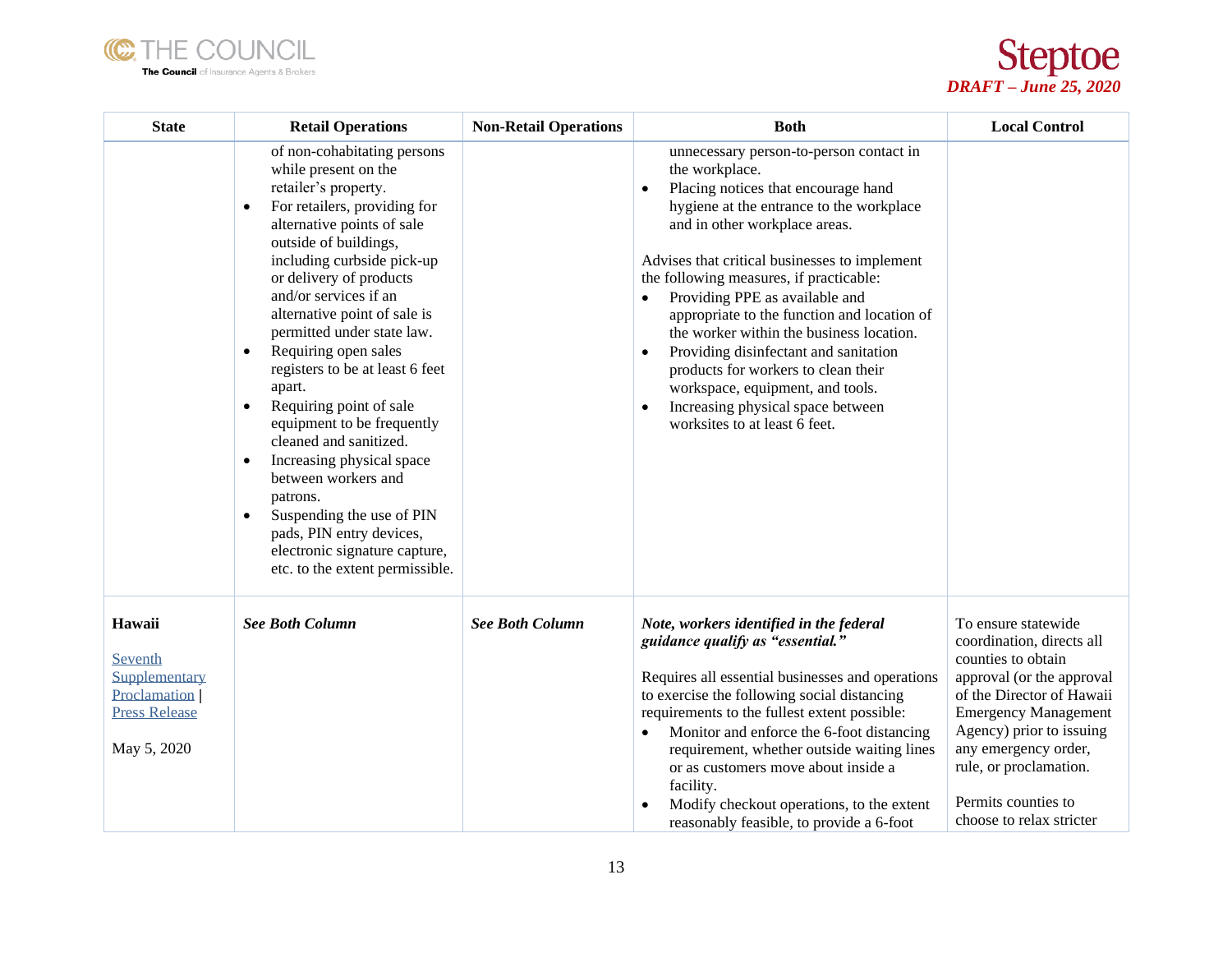



| <b>State</b> | <b>Retail Operations</b> | <b>Non-Retail Operations</b> | <b>Both</b>                                                                                                                                                                                                                                                                                                                                                                                                                                                                                                                                                                                                                                                                                                                                                                                                                                                                                                                                                                                                                                                                                                                                                                                                                                                                                                                                                                                                                                                                                                        | <b>Local Control</b>                                                              |
|--------------|--------------------------|------------------------------|--------------------------------------------------------------------------------------------------------------------------------------------------------------------------------------------------------------------------------------------------------------------------------------------------------------------------------------------------------------------------------------------------------------------------------------------------------------------------------------------------------------------------------------------------------------------------------------------------------------------------------------------------------------------------------------------------------------------------------------------------------------------------------------------------------------------------------------------------------------------------------------------------------------------------------------------------------------------------------------------------------------------------------------------------------------------------------------------------------------------------------------------------------------------------------------------------------------------------------------------------------------------------------------------------------------------------------------------------------------------------------------------------------------------------------------------------------------------------------------------------------------------|-----------------------------------------------------------------------------------|
|              |                          |                              | separation or provide a transparent shield<br>or barrier between customers and checkout<br>clerks.<br>Determine the maximum number of<br>$\bullet$<br>customers that may be accommodated<br>while maintaining the 6-foot distance and<br>limiting the number of customers in the<br>facility or at the operation to that<br>maximum number at any time.<br>Require all employees who have any<br>$\bullet$<br>contact with customers or goods to be<br>purchased to wear the cloth face covering<br>recommended by the CDC while at their<br>place of employment.<br>Make hand sanitizer and sanitizing<br>$\bullet$<br>products readily available for employees<br>and customers.<br>Regularly disinfect all high-touch surfaces.<br>Implement processes to safeguard elderly<br>and high-risk customers.<br>Post online whether a facility is open and<br>how best to reach the facility and continue<br>services by phone or remotely.<br>Encourage their customers to do their<br>$\bullet$<br>business remotely by phone or online to<br>the extent possible.<br>Provide for, if feasible, online ordering<br>and purchase of goods and customer<br>pickup of orders at a location outside the<br>facility or provide for delivery to customer<br>locations.<br>Post a sign at the entrance of the facility<br>informing all employees and customers<br>that they should:<br>Wear CDC recommended face<br>coverings while in the business.<br>Avoid entering the business if<br>they have a cough or fever or | local orders at their own<br>pace, in coordination with<br>the governor's office. |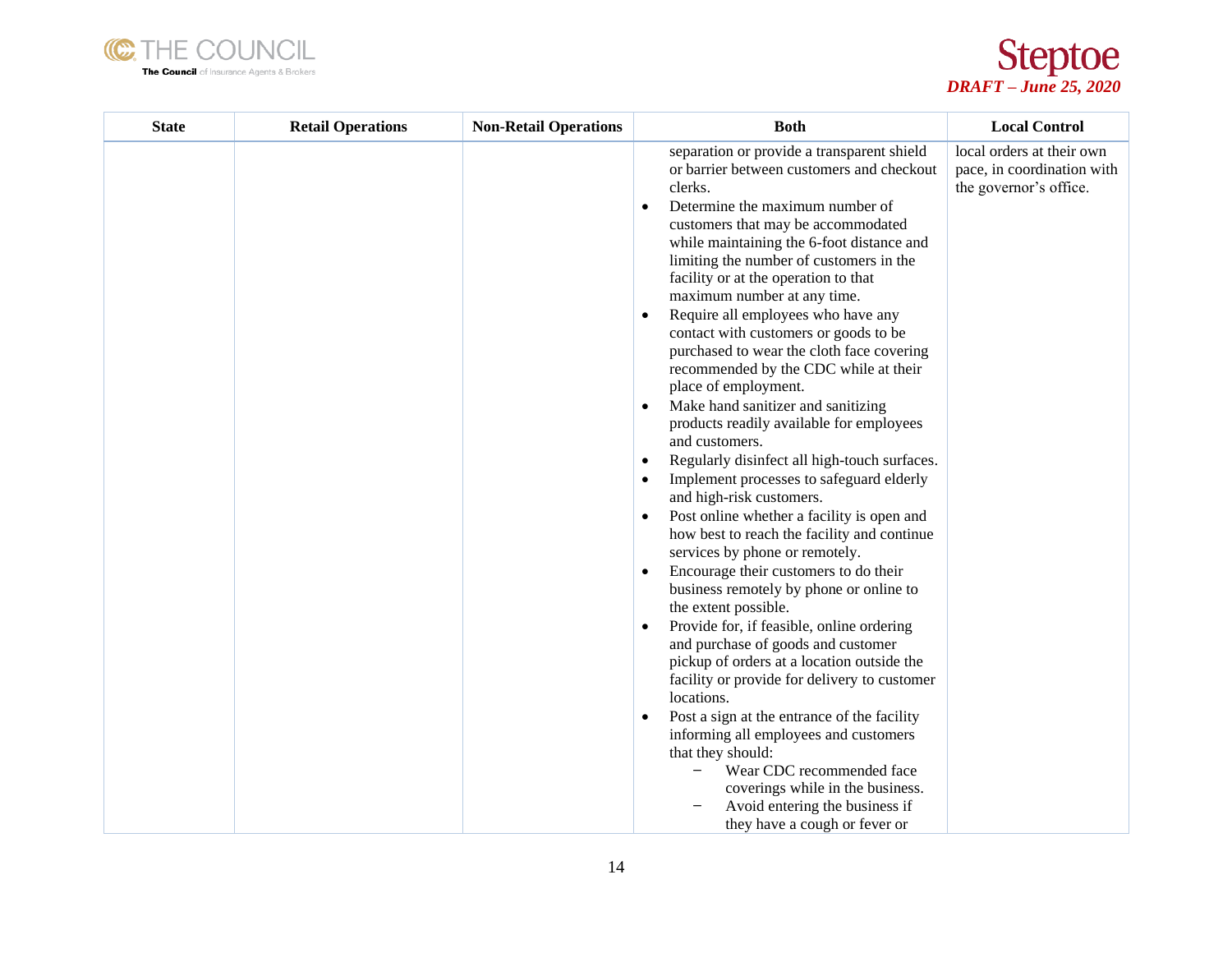



| <b>State</b>                                                                                    | <b>Retail Operations</b> | <b>Non-Retail Operations</b> | <b>Both</b>                                                                                                                                                                                                                                                                                                                                                                                                                                                                                                                                                                                                                                                                                                                                                                                                                                                                                                                                                                                                                                                                                                                                                                                                                      | <b>Local Control</b>                                                                                                                                                                                                                                                                                                                                                                                                                                                |
|-------------------------------------------------------------------------------------------------|--------------------------|------------------------------|----------------------------------------------------------------------------------------------------------------------------------------------------------------------------------------------------------------------------------------------------------------------------------------------------------------------------------------------------------------------------------------------------------------------------------------------------------------------------------------------------------------------------------------------------------------------------------------------------------------------------------------------------------------------------------------------------------------------------------------------------------------------------------------------------------------------------------------------------------------------------------------------------------------------------------------------------------------------------------------------------------------------------------------------------------------------------------------------------------------------------------------------------------------------------------------------------------------------------------|---------------------------------------------------------------------------------------------------------------------------------------------------------------------------------------------------------------------------------------------------------------------------------------------------------------------------------------------------------------------------------------------------------------------------------------------------------------------|
|                                                                                                 |                          |                              | otherwise do not feel well.<br>Maintain a 6-foot distance from<br>one another.<br>Not shake hands or engage in<br>unnecessary physical contact.                                                                                                                                                                                                                                                                                                                                                                                                                                                                                                                                                                                                                                                                                                                                                                                                                                                                                                                                                                                                                                                                                  |                                                                                                                                                                                                                                                                                                                                                                                                                                                                     |
| Idaho<br><b>Stay Healthy</b><br>Order   FAQs  <br><b>Idaho Rebounds</b><br>Plan<br>May 28, 2020 | <b>See Both Column</b>   | <b>See Both Column</b>       | Requires all businesses to adhere to certain<br>social distancing and sanitation requirements,<br>including:<br>Develop and implement measures to<br>ensure employees and customers maintain<br>at least six-foot physical distancing from<br>other individuals whenever possible.<br>Provide adequate sanitation and personal<br>$\bullet$<br>hygiene for employees, vendors, and<br>patrons.<br>Frequently disinfect commonly touched<br>and high-traffic areas and regularly clean<br>those areas.<br>Advises that employers should:<br>Identify how personal use items such as<br>masks, face coverings, and gloves may be<br>required by employees, vendors, and/or<br>patrons.<br>Provide services while limiting close<br>$\bullet$<br>interactions with patrons.<br>Identify strategies for addressing ill<br>employees, which should include requiring<br>COVID-19-positive employees to stay at<br>home while infectious and may include (1)<br>keeping employees who were directly<br>exposed away from the workplace and (2)<br>the closure of the business until the<br>location can be properly disinfected.<br>On a case-by-case basis, include other<br>$\bullet$<br>practices appropriate for specific types of | Permits cities, counties,<br>and public health districts<br>to enact more stringent<br>public health orders than<br>those set out in the<br>reopening order.<br>Requires counties and<br>each city to promptly<br>provide copies of the<br>order by:<br>Posting it on its<br>$\bullet$<br>website.<br>Posting it at each<br>$\bullet$<br>county courthouse<br>and each city hall.<br>Providing a copy to<br>$\bullet$<br>any member of the<br>public requesting it. |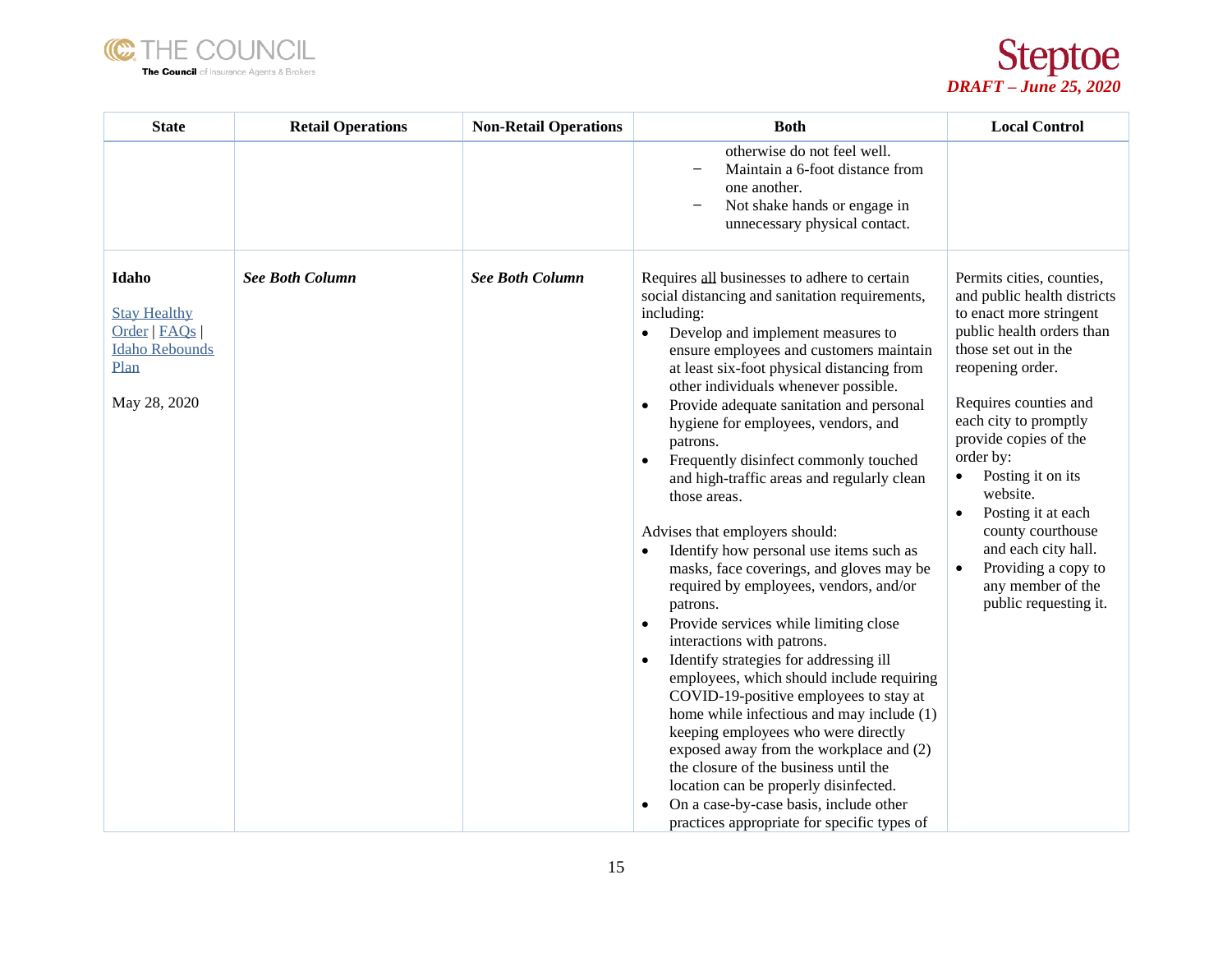



| <b>State</b>                                                                                                                                                                                            | <b>Retail Operations</b>                                                                                                                                                                                                                                                                                                                                                                                                                                                                                                                                                                                                                                                                | <b>Non-Retail Operations</b>                                                                                                                                                                                                                                                                                                                                                                                                                                                                                                                                                                                                                                                                                                                      | <b>Both</b>                                                                                                                                                                                                                                                                                                                                                                                                                                                                                                                                                                                                                                                                                                                                                                                                                                                                                                                                                                                                                                                                                                                                                                                                                                                                                                                                     | <b>Local Control</b>                                                                                                                                                                                                                                                                                                                                                                                                                                                                                                                                                                                                                                                                                                                |
|---------------------------------------------------------------------------------------------------------------------------------------------------------------------------------------------------------|-----------------------------------------------------------------------------------------------------------------------------------------------------------------------------------------------------------------------------------------------------------------------------------------------------------------------------------------------------------------------------------------------------------------------------------------------------------------------------------------------------------------------------------------------------------------------------------------------------------------------------------------------------------------------------------------|---------------------------------------------------------------------------------------------------------------------------------------------------------------------------------------------------------------------------------------------------------------------------------------------------------------------------------------------------------------------------------------------------------------------------------------------------------------------------------------------------------------------------------------------------------------------------------------------------------------------------------------------------------------------------------------------------------------------------------------------------|-------------------------------------------------------------------------------------------------------------------------------------------------------------------------------------------------------------------------------------------------------------------------------------------------------------------------------------------------------------------------------------------------------------------------------------------------------------------------------------------------------------------------------------------------------------------------------------------------------------------------------------------------------------------------------------------------------------------------------------------------------------------------------------------------------------------------------------------------------------------------------------------------------------------------------------------------------------------------------------------------------------------------------------------------------------------------------------------------------------------------------------------------------------------------------------------------------------------------------------------------------------------------------------------------------------------------------------------------|-------------------------------------------------------------------------------------------------------------------------------------------------------------------------------------------------------------------------------------------------------------------------------------------------------------------------------------------------------------------------------------------------------------------------------------------------------------------------------------------------------------------------------------------------------------------------------------------------------------------------------------------------------------------------------------------------------------------------------------|
|                                                                                                                                                                                                         |                                                                                                                                                                                                                                                                                                                                                                                                                                                                                                                                                                                                                                                                                         |                                                                                                                                                                                                                                                                                                                                                                                                                                                                                                                                                                                                                                                                                                                                                   | businesses (e.g., screening of employees<br>for illness and exposures upon work entry,<br>requiring non-cash transactions, etc.).                                                                                                                                                                                                                                                                                                                                                                                                                                                                                                                                                                                                                                                                                                                                                                                                                                                                                                                                                                                                                                                                                                                                                                                                               |                                                                                                                                                                                                                                                                                                                                                                                                                                                                                                                                                                                                                                                                                                                                     |
| <b>Illinois</b><br><b>Office Guidelines</b><br>Office Toolkit<br>Retailer<br><b>Guidelines</b><br><b>Retail Toolkit</b><br><b>Restore Illinois</b><br><b>Executive Order</b><br>2020-32<br>May 24, 2020 | At a minimum, advices retailers<br>to follow these minimum<br>guidelines:<br>Maintain a maximum of 50%<br>$\bullet$<br>of store capacity or 5<br>customers per 1,000 square<br>feet of retail space.<br>Design a plan to allow social<br>$\bullet$<br>distancing within the<br>workplace and, if needed,<br>designate employees to<br>monitor capacity limits and<br>social distancing.<br>If practical, group employees<br>$\bullet$<br>in clusters and schedule<br>groups on same shifts to<br>reduce cross-team exposure.<br>Advise that customers wear<br>$\bullet$<br>face coverings.<br>Prevent customers from<br>$\bullet$<br>bringing reusable shopping<br>bags into the store. | At a minimum, advises<br>that landlords of<br>multitenant buildings<br>should:<br>Display signage at<br>$\bullet$<br>building entrances<br>with face covering<br>requirements, social<br>distancing<br>guidelines, and<br>cleaning protocols.<br>Display visual<br>$\bullet$<br>markers 6 feet apart<br>at any queue points<br>(e.g., elevators).<br>Limit elevator<br>$\bullet$<br>capacity to allow<br>for 6-foot<br>distancing.<br>Provide hand<br>$\bullet$<br>sanitizer at building<br>entrances,<br>elevators, and<br>common areas.<br>Design a plan to<br>$\bullet$<br>allow for social<br>distancing within<br>common areas and,<br>if needed, designate<br>employees to<br>monitor capacity<br>limits and social<br>distancing in shared | At a minimum, advises employers to follow<br>these minimum guidelines:<br>Have employees who can work from home<br>continue to do so.<br>Have employees wear face coverings when<br>$\bullet$<br>within 6 feet of others.<br>Maintain social distance of at least 6 feet<br>$\bullet$<br>between non-household individuals unless<br>participating in permitted activities.<br>Provide handwashing capability or<br>$\bullet$<br>sanitizer to employees and, if applicable,<br>customers.<br>Ensure frequent handwashing by<br>$\bullet$<br>employees (and provide soap, paper<br>towels, sanitizer, etc.).<br>Complete health and safety training related<br>$\bullet$<br>to COVID-19 when initially returning to<br>work.<br>Continue to limit all non-essential business<br>$\bullet$<br>travel.<br>Have employees leave work if sick or<br>$\bullet$<br>symptomatic.<br>Make temperature checks available for<br>$\bullet$<br>employees.<br>Have a wellness screening program.<br>$\bullet$<br>Ensure that employees who contract<br>$\bullet$<br>COVID-19 remain home for at least 10<br>days after symptom onset.<br>Perform CDC cleaning and disinfecting as<br>$\bullet$<br>soon as possible after the confirmation of a<br>positive test.<br>Notify employees who have been exposed<br>$\bullet$<br>and advise that employees who were | Provides that the<br>reopening order should<br>not, in any way, alter or<br>modify any existing legal<br>authority allowing the any<br>county or local<br>government body from<br>ordering:<br>Any quarantine or<br>$\bullet$<br>isolation that may<br>require an individual<br>to remain inside a<br>particular residential<br>property or medical<br>facility for a limited<br>period of time.<br>Any closure of a<br>$\bullet$<br>specific location for a<br>limited period of time<br>Clarifies that the<br>reopening order should<br>not, in any way, alter or<br>modify any existing legal<br>authority allowing a<br>county or local<br>government body to enact<br>provisions that are stricter<br>than those in the order. |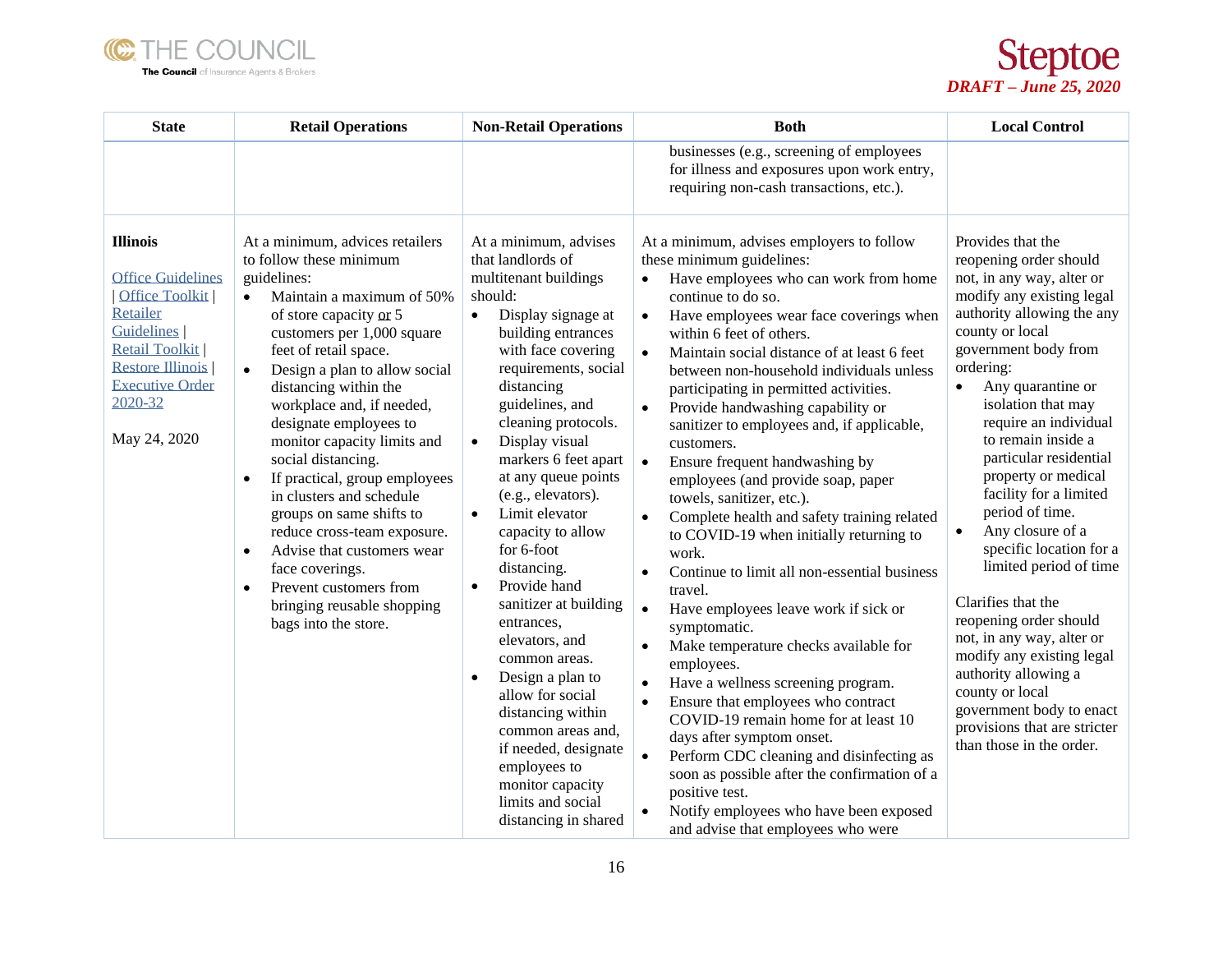



| <b>State</b> | <b>Retail Operations</b> | <b>Non-Retail Operations</b>                                                                                                                                                                                                                                                                                                                                                                                                                                                                                                                                                                                                                                                                                                               | <b>Both</b>                                                                                                                                                                                                                                                                                                                                                                                                                                                                                                                                                                                                                                                                                                                                                                                                                                                                                                                                                                                                                                                                                                                                                                                                   | <b>Local Control</b> |
|--------------|--------------------------|--------------------------------------------------------------------------------------------------------------------------------------------------------------------------------------------------------------------------------------------------------------------------------------------------------------------------------------------------------------------------------------------------------------------------------------------------------------------------------------------------------------------------------------------------------------------------------------------------------------------------------------------------------------------------------------------------------------------------------------------|---------------------------------------------------------------------------------------------------------------------------------------------------------------------------------------------------------------------------------------------------------------------------------------------------------------------------------------------------------------------------------------------------------------------------------------------------------------------------------------------------------------------------------------------------------------------------------------------------------------------------------------------------------------------------------------------------------------------------------------------------------------------------------------------------------------------------------------------------------------------------------------------------------------------------------------------------------------------------------------------------------------------------------------------------------------------------------------------------------------------------------------------------------------------------------------------------------------|----------------------|
|              |                          | areas.<br>Advises that tenants in<br>multitenant buildings<br>should:<br>Display signage at<br>$\bullet$<br>office entrances<br>with face covering<br>requirements, social<br>distancing<br>guidelines, and<br>cleaning protocols.<br>Allow for 6-foot<br>$\bullet$<br>spacing between<br>occupied,<br>individual<br>workstations or<br>install an<br>impermeable<br>barrier between<br>work stations.<br>Permits vending<br>$\bullet$<br>machines to remain<br>in use, provided<br>they are sanitized<br>after each use.<br>Advises that offices<br>follow these minimum<br>guidelines:<br>Maintain a<br>maximum<br>occupancy of 50%.<br>Have employees<br>$\bullet$<br>disinfect<br>workstations upon<br>entering and before<br>leaving. | exposure to quarantine for 14 days.<br>Make water fountains unavailable for use.<br>$\bullet$<br>Limit the occupancy of common areas and<br>breakrooms to allow for social distancing<br>by removing furniture or staggering break<br>times.<br>Before allowing external suppliers or non-<br>$\bullet$<br>customers to enter, ask whether they are<br>currently exhibiting any COVID-19<br>symptoms.<br>Keep a log of all external suppliers who<br>$\bullet$<br>enter the premises.<br>Have suppliers and non-customers wear<br>face coverings when they enter the<br>premises.<br>Encourages employers to undertake the<br>following best practices:<br>Provide reasonable accommodation for<br>COVID-19 vulnerable employees.<br>Where building management practices<br>allow, increase air turnover rates in<br>occupied spaces and increase outside<br>make-up air to the maximum extent<br>practical.<br>Conduct cleaning and disinfecting of<br>$\bullet$<br>premises in compliance with CDC<br>protocols.<br>Clean and disinfect common areas<br>$\bullet$<br>frequently.<br>Stagger shift start and end times.<br>٠<br>Limit contact between external suppliers<br>and non-customers and employees. |                      |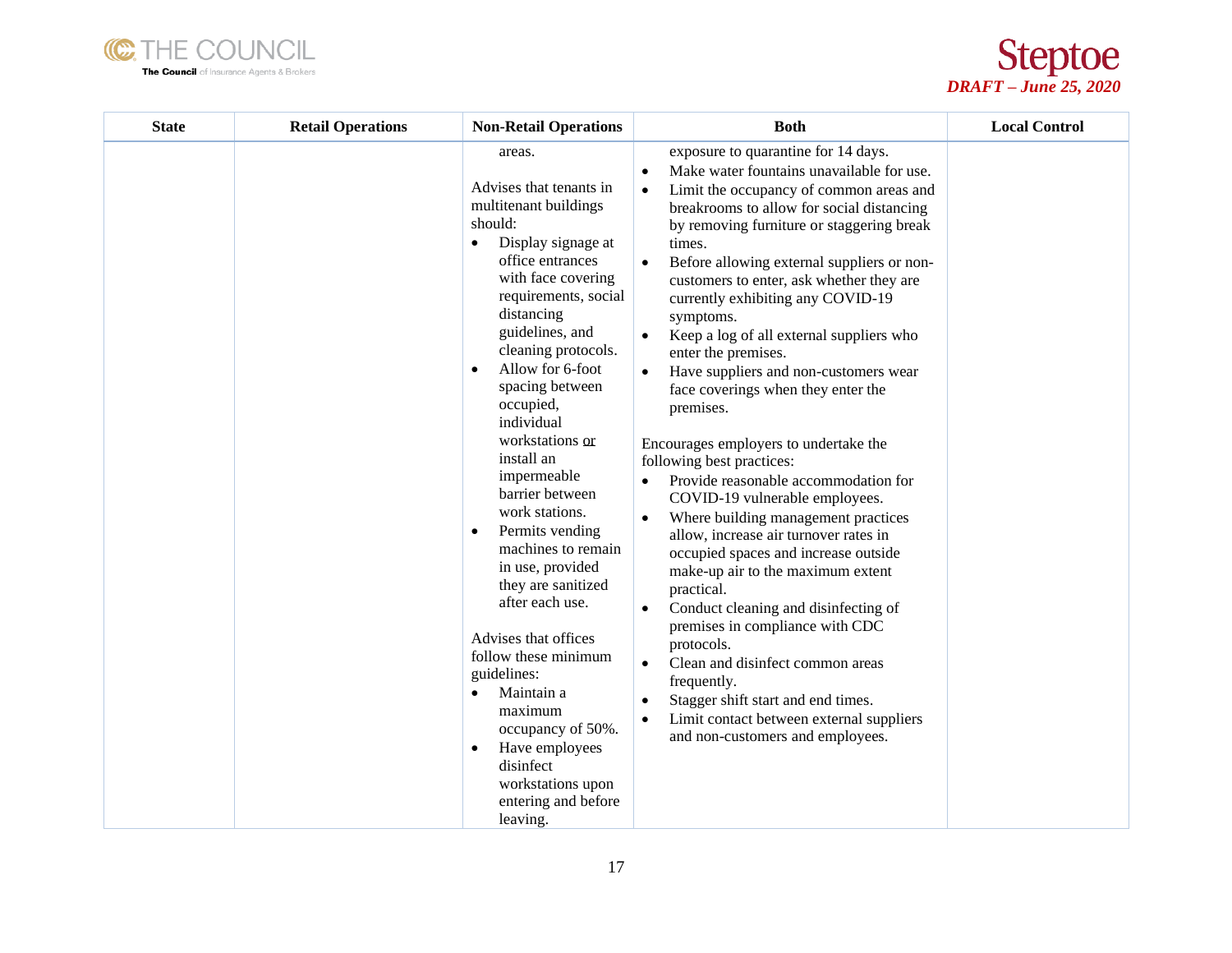



| <b>State</b> | <b>Retail Operations</b> | <b>Non-Retail Operations</b>                                                                                                                                                                                                                                                                                                                                                                                                                                                                                                                                                                                                                                                                                                                                                                                                                 | <b>Both</b> | <b>Local Control</b> |
|--------------|--------------------------|----------------------------------------------------------------------------------------------------------------------------------------------------------------------------------------------------------------------------------------------------------------------------------------------------------------------------------------------------------------------------------------------------------------------------------------------------------------------------------------------------------------------------------------------------------------------------------------------------------------------------------------------------------------------------------------------------------------------------------------------------------------------------------------------------------------------------------------------|-------------|----------------------|
|              |                          | Encourages that office<br>buildings, broadly,<br>should undertake the<br>following best practices:<br>Avoid seating<br>$\bullet$<br>employees facing<br>each other.<br>Encourage<br>$\bullet$<br>employees to<br>remove personal<br>items from desk to<br>allow for easier<br>cleaning.<br>Modify traffic flow<br>$\bullet$<br>to minimize<br>contact.<br>Discourage use of<br>$\bullet$<br>shared workspaces,<br>desks, offices, etc.<br>Reduce surface<br>$\bullet$<br>contact via no-<br>touch doors and<br>elevators, etc.<br>Minimize the use of<br>$\bullet$<br>shared work<br>materials and<br>equipment (e.g.,<br>copiers, office<br>supplies).<br>Reduce the use of<br>$\bullet$<br>shared papers and<br>encourage use of<br>digital tools.<br>Limit usage of<br>$\bullet$<br>telephone receivers<br>to one receiver per<br>person. |             |                      |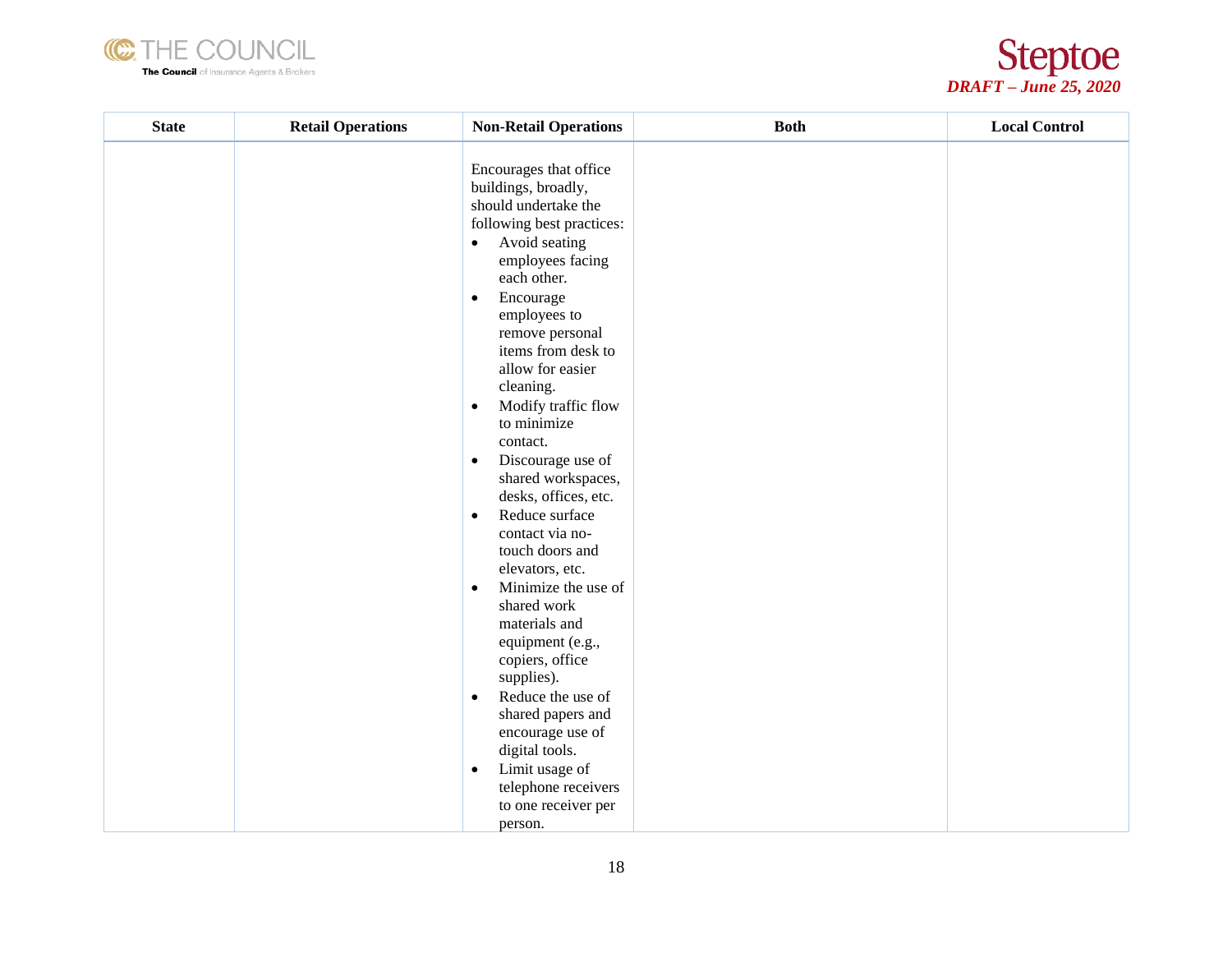



| <b>State</b>                                                                                                                                                                                                                     | <b>Retail Operations</b>                                                                                                                                                                                                                                                                                                                                                                                                                                                                                                                                                                                                                                                                                                                                                                                                                                                                                                       | <b>Non-Retail Operations</b>                                                                                                                                                                                                                                                                                                                                                                                                                                                                                                                                                                                                                                               | <b>Both</b>                                                                                                                                                                                                                                                                                                                                                                                                                                                                                                                                                                                                                                                                                                                                                                                                                                                                                                                                                                                                                                                                                                    | <b>Local Control</b>                                                                                                                                                                                                                                                                                                                                                                                                                                                                                       |
|----------------------------------------------------------------------------------------------------------------------------------------------------------------------------------------------------------------------------------|--------------------------------------------------------------------------------------------------------------------------------------------------------------------------------------------------------------------------------------------------------------------------------------------------------------------------------------------------------------------------------------------------------------------------------------------------------------------------------------------------------------------------------------------------------------------------------------------------------------------------------------------------------------------------------------------------------------------------------------------------------------------------------------------------------------------------------------------------------------------------------------------------------------------------------|----------------------------------------------------------------------------------------------------------------------------------------------------------------------------------------------------------------------------------------------------------------------------------------------------------------------------------------------------------------------------------------------------------------------------------------------------------------------------------------------------------------------------------------------------------------------------------------------------------------------------------------------------------------------------|----------------------------------------------------------------------------------------------------------------------------------------------------------------------------------------------------------------------------------------------------------------------------------------------------------------------------------------------------------------------------------------------------------------------------------------------------------------------------------------------------------------------------------------------------------------------------------------------------------------------------------------------------------------------------------------------------------------------------------------------------------------------------------------------------------------------------------------------------------------------------------------------------------------------------------------------------------------------------------------------------------------------------------------------------------------------------------------------------------------|------------------------------------------------------------------------------------------------------------------------------------------------------------------------------------------------------------------------------------------------------------------------------------------------------------------------------------------------------------------------------------------------------------------------------------------------------------------------------------------------------------|
|                                                                                                                                                                                                                                  |                                                                                                                                                                                                                                                                                                                                                                                                                                                                                                                                                                                                                                                                                                                                                                                                                                                                                                                                | Use tele- and<br>$\bullet$<br>video-conferencing<br>while at a desk.<br>Minimize the<br>$\bullet$<br>number of in<br>person meetings.                                                                                                                                                                                                                                                                                                                                                                                                                                                                                                                                      |                                                                                                                                                                                                                                                                                                                                                                                                                                                                                                                                                                                                                                                                                                                                                                                                                                                                                                                                                                                                                                                                                                                |                                                                                                                                                                                                                                                                                                                                                                                                                                                                                                            |
| Indiana<br><b>Executive Order</b><br>$20-26$ Press<br><b>Release</b><br>Guidance   FAQs<br><b>Executive Order</b><br>$20-28$ Press<br>Release<br><b>Guidelines</b> for<br>Professional<br><b>Office Settings</b><br>May 21, 2020 | Requires all retail businesses that<br>are reopening or continuing to<br>operate to:<br>Limit the number of<br>$\bullet$<br>customers in their facility at<br>any given time to no more<br>than 50% of occupational<br>capacity and assign staff to<br>monitor capacity.<br>Ensure 6 feet between<br>$\bullet$<br>employees (if impossible,<br>install barriers).<br>Require symptomatic<br>$\bullet$<br>employees to stay home and<br>recommend they be tested.<br>Train employees on the<br>$\bullet$<br>importance of hygiene and<br>sanitation.<br>Limit their hours of<br>$\bullet$<br>operation and consider<br>implementing separate hours<br>for vulnerable populations.<br>Require employees to wear<br>$\bullet$<br>face coverings and consider<br>requiring customers to wear<br>face coverings.<br>Comply with social<br>$\bullet$<br>distancing and other<br>separation measures,<br>sanitation of all applicable | Advises that<br>professional services-<br>including insurance<br>services-be conducted<br>virtually or by telephone<br>whenever reasonably<br>possible.<br>Suggests that owners<br>and managers of<br>professional services<br>and other office-based<br>businesses needing on-<br>site work should:<br>Return staff in<br>$\bullet$<br>phases.<br>Train all employees<br>$\bullet$<br>on the importance<br>of hygiene,<br>sanitation, and the<br>need to stay home<br>when sick.<br>Allow as many<br>$\bullet$<br>people as practical<br>to work from home.<br>Limit the number<br>$\bullet$<br>of in-person<br>meeting<br>participants.<br>Ensure 6 feet of<br>$\bullet$ | Requires all businesses continuing operations<br>or being allowed to reopen to adhere to the<br>following:<br>Develop a plan to implement measures and<br>$\bullet$<br>safeguards to ensure a safe environment<br>for their employees, customers, clients,<br>and members, including-at a minimum:<br>Instituting an employee health<br>screening process.<br>Employing enhanced cleaning<br>and disinfecting protocols for the<br>workplace, including regularly<br>cleaning high-touch surfaces.<br>Enhancing the ability of<br>employees, customers, and clients<br>to wash hands or take other<br>personal hygiene measures such<br>as use of hand sanitizer.<br>Complying with social distancing<br>requirements established by the<br>CDC.<br>Comply with safety and health standards<br>$\bullet$<br>established and enforced by IOSHA.<br>Take proactive measures to ensure<br>$\bullet$<br>compliance with the social distancing and<br>sanitation requirements, including-where<br>possible, the following:<br>Designate 6-foot distances.<br>Have hand sanitizer and<br>sanitizing products readily | Prohibits any local<br>ordinance, directive, or<br>order for any county,<br>political subdivision, or<br>other local government<br>entity from contradicting<br>or imposing less<br>restrictive requirements<br>than those set forth in the<br>reopening order (i.e., any<br>such ordinance, directive,<br>or order will be void and<br>of no force or effect).<br>Clarifies, however, that<br>unless explicitly<br>prohibited, local<br>ordinances, directives,<br>and orders may be more<br>restrictive. |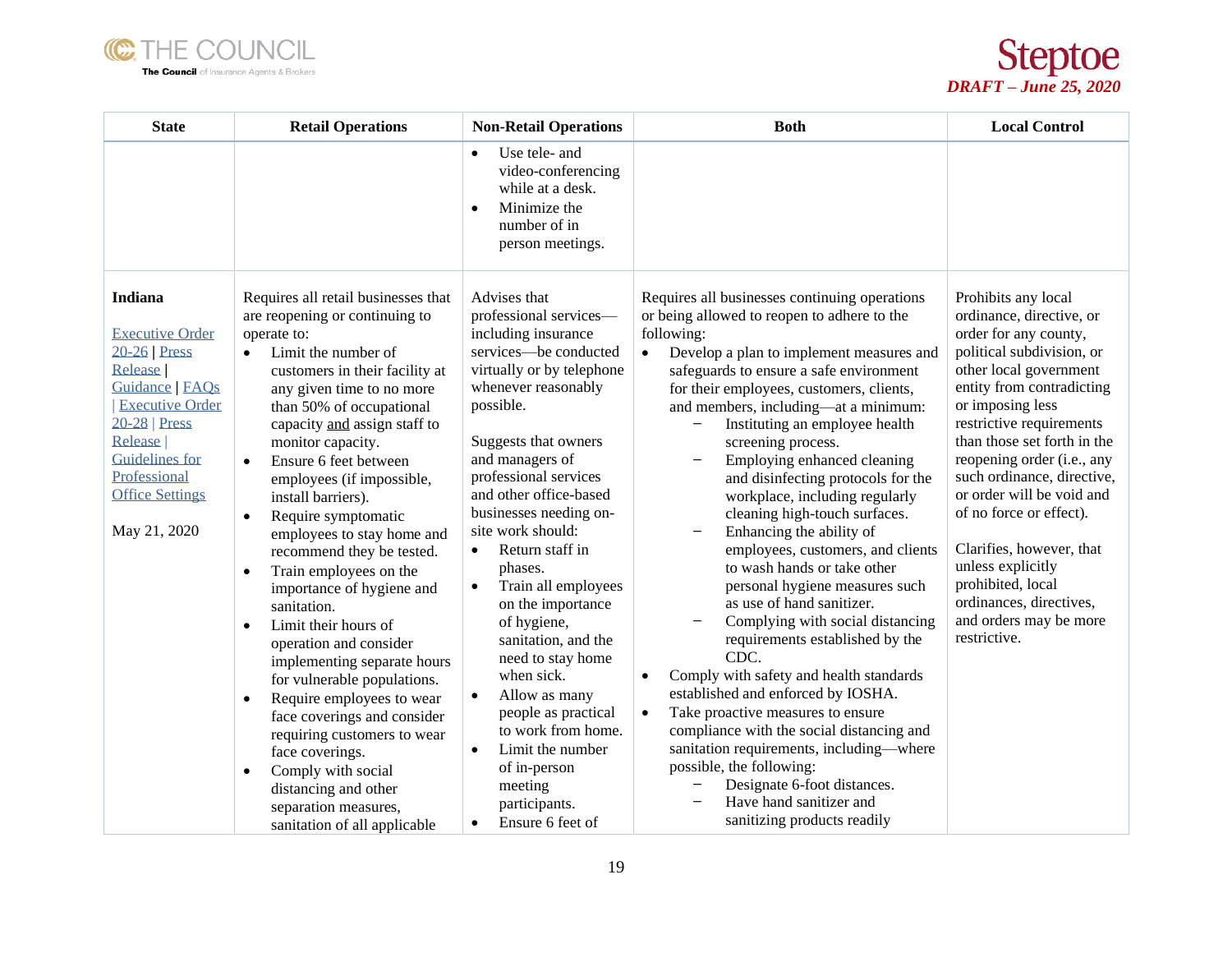



| <b>State</b> | <b>Retail Operations</b>                                                                                                                                                                                                                                                                                                             | <b>Non-Retail Operations</b>                                                                                                                                                                                                                                                                                                                                                                                                                                                                                                                                                                                                                                                                                                                                                                              | <b>Both</b>                                                                                                                                                                                                                                                                                                                                                                                                                                                                                                                                                                                                                                                                                                                                                                                                                                                                                                                                                                                                                                                                                                                                                                                                                                                                                                                                                                                                       | <b>Local Control</b> |
|--------------|--------------------------------------------------------------------------------------------------------------------------------------------------------------------------------------------------------------------------------------------------------------------------------------------------------------------------------------|-----------------------------------------------------------------------------------------------------------------------------------------------------------------------------------------------------------------------------------------------------------------------------------------------------------------------------------------------------------------------------------------------------------------------------------------------------------------------------------------------------------------------------------------------------------------------------------------------------------------------------------------------------------------------------------------------------------------------------------------------------------------------------------------------------------|-------------------------------------------------------------------------------------------------------------------------------------------------------------------------------------------------------------------------------------------------------------------------------------------------------------------------------------------------------------------------------------------------------------------------------------------------------------------------------------------------------------------------------------------------------------------------------------------------------------------------------------------------------------------------------------------------------------------------------------------------------------------------------------------------------------------------------------------------------------------------------------------------------------------------------------------------------------------------------------------------------------------------------------------------------------------------------------------------------------------------------------------------------------------------------------------------------------------------------------------------------------------------------------------------------------------------------------------------------------------------------------------------------------------|----------------------|
|              | areas, and other mitigation<br>measures.<br>Clean high-touch items after<br>$\bullet$<br>each use.<br>Encourages retail businesses to<br>promote and continue online or<br>call-in ordering with delivery or<br>curbside pickup.<br>Strongly encourages retail<br>businesses to consult and<br>implement industry best<br>practices. | distance between<br>work stations (if<br>impossible, create<br>barriers).<br>Require regular<br>$\bullet$<br>handwashing and<br>face coverings for<br>employees.<br>Limit travel.<br>$\bullet$<br>Maximize spacing<br>$\bullet$<br>at front desks that<br>have high amounts<br>of traffic.<br>Close cafeterias and<br>$\bullet$<br>gathering spaces, if<br>feasible.<br>Ensure social<br>٠<br>distancing and<br>other mitigation<br>measures are<br>employed.<br>Open or reopen and<br>$\bullet$<br>operate subject to<br>the guidance for all<br>businesses and<br>employers.<br>Advises that<br>professional office<br>settings take these<br>additional steps:<br>Require<br>$\bullet$<br>symptomatic<br>employees to stay<br>home and<br>recommend they be<br>tested.<br>Ensure frequent<br>$\bullet$ | available.<br>Implement separate operating<br>hours for vulnerable populations.<br>Post online whether a facility is<br>open and how best to reach the<br>facility/continue services by<br>phone or remotely.<br>Encourages all businesses and employers to<br>adopt and/or take the following actions:<br>Allow as many employees as possible to<br>work from home by implementing policies<br>regarding teleworking and video<br>conferencing.<br>Ensure sick leave policies are up to date,<br>$\bullet$<br>flexible, and non-punitive.<br>Actively encourage sick employees to stay<br>home until they are free of fever for at<br>least 72 hours and symptoms have<br>improved.<br>Promptly separate employees who appear<br>to have acute respiratory illness symptoms<br>from other employees and send them home<br>immediately.<br>Reinforce key messages to all employees<br>$\bullet$<br>regularly and place posters in areas where<br>they are most likely to be seen.<br>Provide protection supplies (e.g., soap and<br>water, hand sanitizer, tissues, and no-touch<br>disposal receptacles for use by employees.<br>Frequently perform enhanced<br>$\bullet$<br>environmental cleaning of commonly<br>touched surfaces (e.g., workstations,<br>countertops, railings, door handles, etc.).<br>Be prepared to change business practices,<br>$\bullet$<br>if needed, to maintain critical operations. |                      |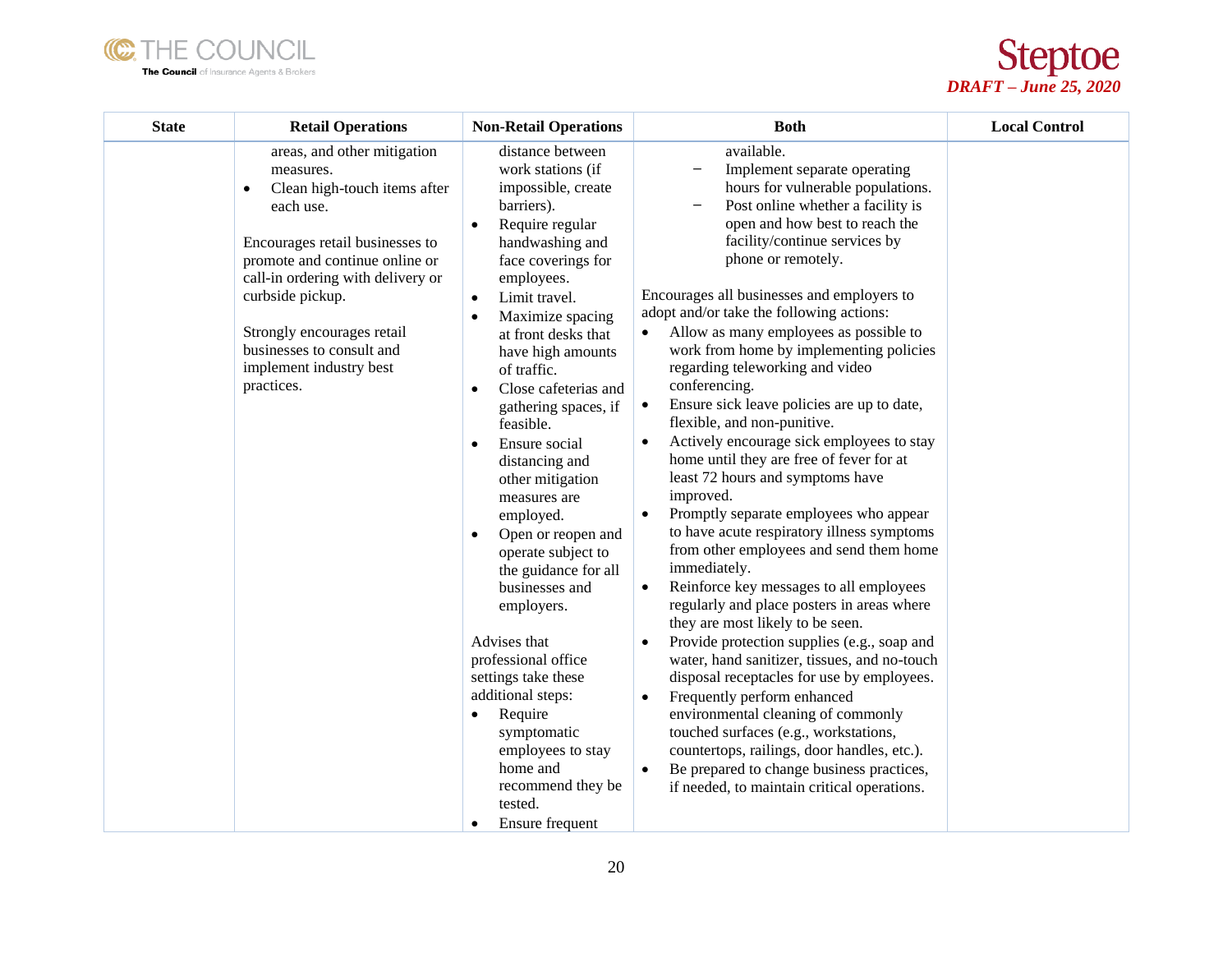



| <b>State</b> | <b>Retail Operations</b> | <b>Non-Retail Operations</b>                                                                                                                                                                                                                                                                                                                                                                                                                                                                                                                                                                                                                                                                                                                                                                                                                  | <b>Both</b> | <b>Local Control</b> |
|--------------|--------------------------|-----------------------------------------------------------------------------------------------------------------------------------------------------------------------------------------------------------------------------------------------------------------------------------------------------------------------------------------------------------------------------------------------------------------------------------------------------------------------------------------------------------------------------------------------------------------------------------------------------------------------------------------------------------------------------------------------------------------------------------------------------------------------------------------------------------------------------------------------|-------------|----------------------|
|              |                          | cleaning of high-<br>touch items.<br>Reduce sharing of<br>$\bullet$<br>work materials to<br>the greatest extent<br>possible.<br>Group employees<br>$\bullet$<br>by shifts to reduce<br>exposure to others.<br>Enable natural<br>$\bullet$<br>workplace<br>ventilation when<br>possible.<br>Post signage on<br>$\bullet$<br>COVID-19 safety<br>guidelines and best<br>practices in<br>common areas.<br>Disinfect high-<br>$\bullet$<br>contact surfaces<br>and items regularly.<br>Place signage<br>$\bullet$<br>stating the<br>requirement of<br>guests to socially<br>distance and to visit<br>when they are not<br>ill.<br>Cancel or postpone<br>$\bullet$<br>in-person events<br>when social<br>distancing<br>guidelines cannot<br>be met.<br>Schedule office<br>$\bullet$<br>areas for deep<br>cleaning.<br>Maximize spacing<br>$\bullet$ |             |                      |
|              |                          |                                                                                                                                                                                                                                                                                                                                                                                                                                                                                                                                                                                                                                                                                                                                                                                                                                               |             |                      |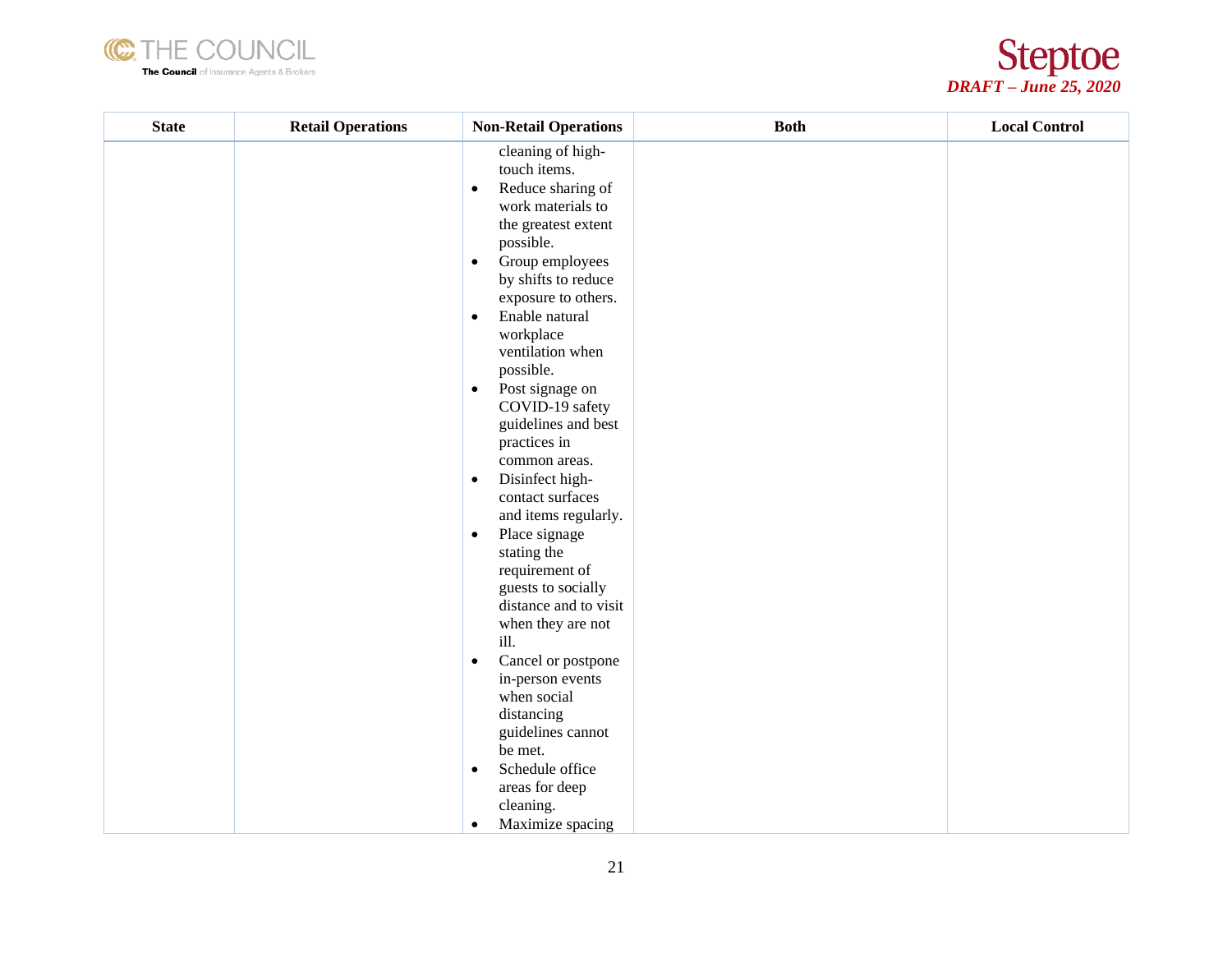



| <b>State</b>                                                                                                                                                                       | <b>Retail Operations</b>                                                                                                                                                                                                                                                                                                                                                                                                                 | <b>Non-Retail Operations</b>                                                                                                                                                                                                                        | <b>Both</b>                                                                                                                                                                                                                                                                                                                                                                                     | <b>Local Control</b>                                                                                                                                                                                                              |
|------------------------------------------------------------------------------------------------------------------------------------------------------------------------------------|------------------------------------------------------------------------------------------------------------------------------------------------------------------------------------------------------------------------------------------------------------------------------------------------------------------------------------------------------------------------------------------------------------------------------------------|-----------------------------------------------------------------------------------------------------------------------------------------------------------------------------------------------------------------------------------------------------|-------------------------------------------------------------------------------------------------------------------------------------------------------------------------------------------------------------------------------------------------------------------------------------------------------------------------------------------------------------------------------------------------|-----------------------------------------------------------------------------------------------------------------------------------------------------------------------------------------------------------------------------------|
|                                                                                                                                                                                    |                                                                                                                                                                                                                                                                                                                                                                                                                                          | at front desks that<br>have high amounts<br>of traffic.<br>Close cafeterias and<br>$\bullet$<br>gathering spaces if<br>feasible (do not<br>allow self-service<br>buffets in<br>cafeterias).<br>Limit congregation<br>$\bullet$<br>in office spaces. |                                                                                                                                                                                                                                                                                                                                                                                                 |                                                                                                                                                                                                                                   |
| Iowa<br><b>Proclamation Part</b><br>1   Part 2   Part 3  <br><b>Press Release</b><br>Apr. 27, 2020                                                                                 | Permits retail establishments that<br>were previously closed to reopen,<br>but only to the extent that they:<br>Limit the number of<br>$\bullet$<br>customers present to 50% of<br>its maximum occupancy; and<br>Implements reasonable<br>$\bullet$<br>measures to ensure social<br>distancing of employees and<br>customers, increased hygiene<br>practices, and other public<br>health measures to reduce<br>the risk of transmission. |                                                                                                                                                                                                                                                     |                                                                                                                                                                                                                                                                                                                                                                                                 |                                                                                                                                                                                                                                   |
| <b>Kansas</b><br><b>Executive Order</b><br>20-31 Press<br><b>Release</b><br><b>Executive Order</b><br>$20-29$<br>Reopening Plan<br>Guidance <sup> </sup><br><b>Executive Order</b> | <b>See Both Column</b>                                                                                                                                                                                                                                                                                                                                                                                                                   | <b>See Both Column</b>                                                                                                                                                                                                                              | Strongly encourages businesses and employers<br>to comply with the following:<br>Encourage telework when possible.<br>$\bullet$<br>Require employees who are exhibiting<br>$\bullet$<br>symptoms to stay home.<br>Maintain at least 6 feet of distance<br>$\bullet$<br>between customers or groups of<br>customers.<br>Follow fundamental cleaning and public<br>$\bullet$<br>health practices. | Transfers reopening<br>decisions to local officials<br>(i.e., counties moving<br>onto different phases is a<br>recommendation).<br>Provides that local<br>governments retain<br>authority to issue and<br>enforce equally or more |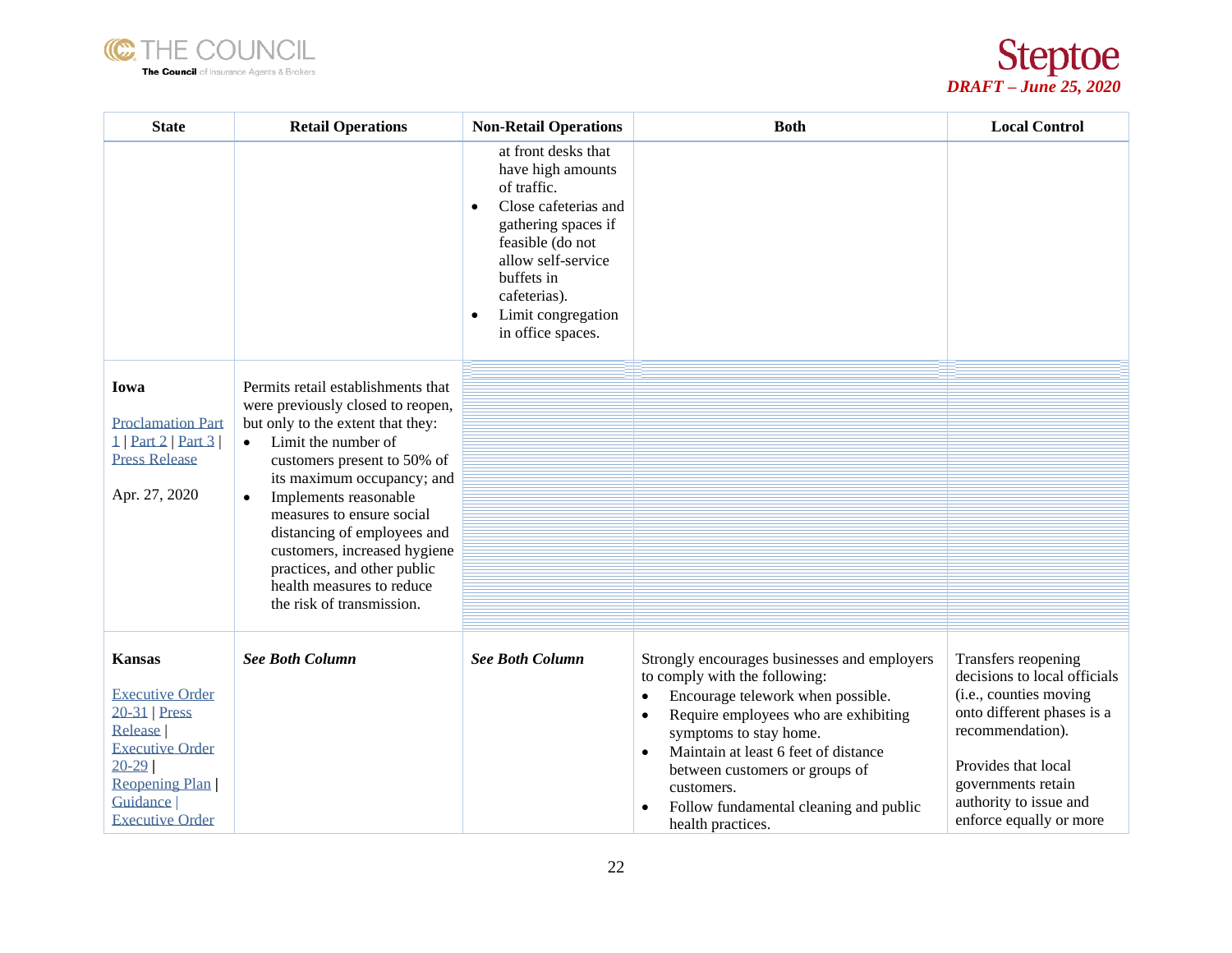



| <b>State</b>                                                                                                                                                                                                                                    | <b>Retail Operations</b>                                                                                                                                                                                                                                                                                                                                                                                                                                                                                                          | <b>Non-Retail Operations</b>                                                                                                                                                                                                                                                                                                                                                           | <b>Both</b>                                                                                                                                                                                                                                                                                                                                                                                                                                                                                                                                                                                                                                                                                                                                                                                             | <b>Local Control</b>                                                                                                                                                                                                                                                                                                                                                                                      |
|-------------------------------------------------------------------------------------------------------------------------------------------------------------------------------------------------------------------------------------------------|-----------------------------------------------------------------------------------------------------------------------------------------------------------------------------------------------------------------------------------------------------------------------------------------------------------------------------------------------------------------------------------------------------------------------------------------------------------------------------------------------------------------------------------|----------------------------------------------------------------------------------------------------------------------------------------------------------------------------------------------------------------------------------------------------------------------------------------------------------------------------------------------------------------------------------------|---------------------------------------------------------------------------------------------------------------------------------------------------------------------------------------------------------------------------------------------------------------------------------------------------------------------------------------------------------------------------------------------------------------------------------------------------------------------------------------------------------------------------------------------------------------------------------------------------------------------------------------------------------------------------------------------------------------------------------------------------------------------------------------------------------|-----------------------------------------------------------------------------------------------------------------------------------------------------------------------------------------------------------------------------------------------------------------------------------------------------------------------------------------------------------------------------------------------------------|
| $20-34$   Press<br><b>Release   Press</b><br>Release<br>June 8, 2020                                                                                                                                                                            |                                                                                                                                                                                                                                                                                                                                                                                                                                                                                                                                   |                                                                                                                                                                                                                                                                                                                                                                                        | Minimize or eliminate nonessential travel.<br>$\bullet$<br>Prohibit in-person visits to long-term care<br>$\bullet$<br>facilities or correctional facilities.<br>Avoid any instances in which groups of<br>more than 15 people are in one location<br>and unable to maintain a 6-foot distance<br>with only infrequent or incidental<br>moments of closer proximity (i.e., does not<br>limit the total occupancy of a business, but<br>requires that businesses limit mass<br>gatherings in areas in which physical<br>distancing cannot be maintained).<br>Gradually phase-in employees on-site as<br>$\bullet$<br>possible while maintaining 6 feet between<br>employee workstations.<br>Consider special accommodations for<br>$\bullet$<br>personnel who are members of a<br>vulnerable population. | restrictive orders or<br>provisions and retain any<br>authority to issue or<br>enforce isolation or<br>quarantine orders or other<br>orders restricting<br>movement as necessary to<br>respond to escalating or<br>worsening conditions in<br>any local jurisdiction.<br>Provides that the Four<br>Tribes of Kansas retain<br>any authority to regulate<br>the health and welfare of<br>their population. |
| <b>Kentucky</b><br><b>Press Release</b><br>Guidance  <br><b>Healthy At Work</b><br>Plan Executive<br>Order 2020-323<br><b>Requirements for</b><br><b>Office-Based</b><br><b>Businesses</b><br><b>Requirements for</b><br>Retail<br>May 11, 2020 | Provides that retail businesses<br>may reopen on May 20, 2020.<br>To remain open, require retail<br>businesses to:<br>Limit the number of<br>$\bullet$<br>customers present in any<br>given retail business to 33%<br>of the maximum permitted<br>occupancy of the facility.<br>Establish a system for<br>$\bullet$<br>limiting entry and tracking<br>occupancy numbers.<br>Demarcate 6 feet of distance<br>$\bullet$<br>between customers, cashiers,<br>baggers, etc.<br>Ensure that, if there are any<br>documents that most be | Provides that on May<br>11, 2020, office-based<br>businesses may reopen<br>at 50% capacity.<br>To remain open,<br>requires businesses to:<br>Ensure that no<br>$\bullet$<br>more than 50% of<br>employees are<br>physically present<br>at the office on a<br>given day.<br>Conduct meetings<br>$\bullet$<br>with customers<br>over the phone or<br>Internet, to the<br>greatest extent | Note that businesses identified in the federal<br>guidance and insurance services qualify as<br>life-sustaining businesses.<br>Requires all businesses (including life-<br>sustaining businesses) to comply with the "10<br>rules for reopening" by May 11, 2020,<br>including:<br>Continue to telework where possible.<br>٠<br>Phased return to work.<br>$\bullet$<br>Onsite temperature/health checks.<br>$\bullet$<br>Universal masks and any other necessary<br>$\bullet$<br>PPE.<br>Close common areas (e.g., waiting rooms,<br>$\bullet$<br>cafeterias, breakrooms, etc.).<br>Enforce social distancing.<br>$\bullet$<br>Limit face-to-face meetings.<br>$\bullet$<br>Sanitizer/hand wash stations.<br>$\bullet$                                                                                  |                                                                                                                                                                                                                                                                                                                                                                                                           |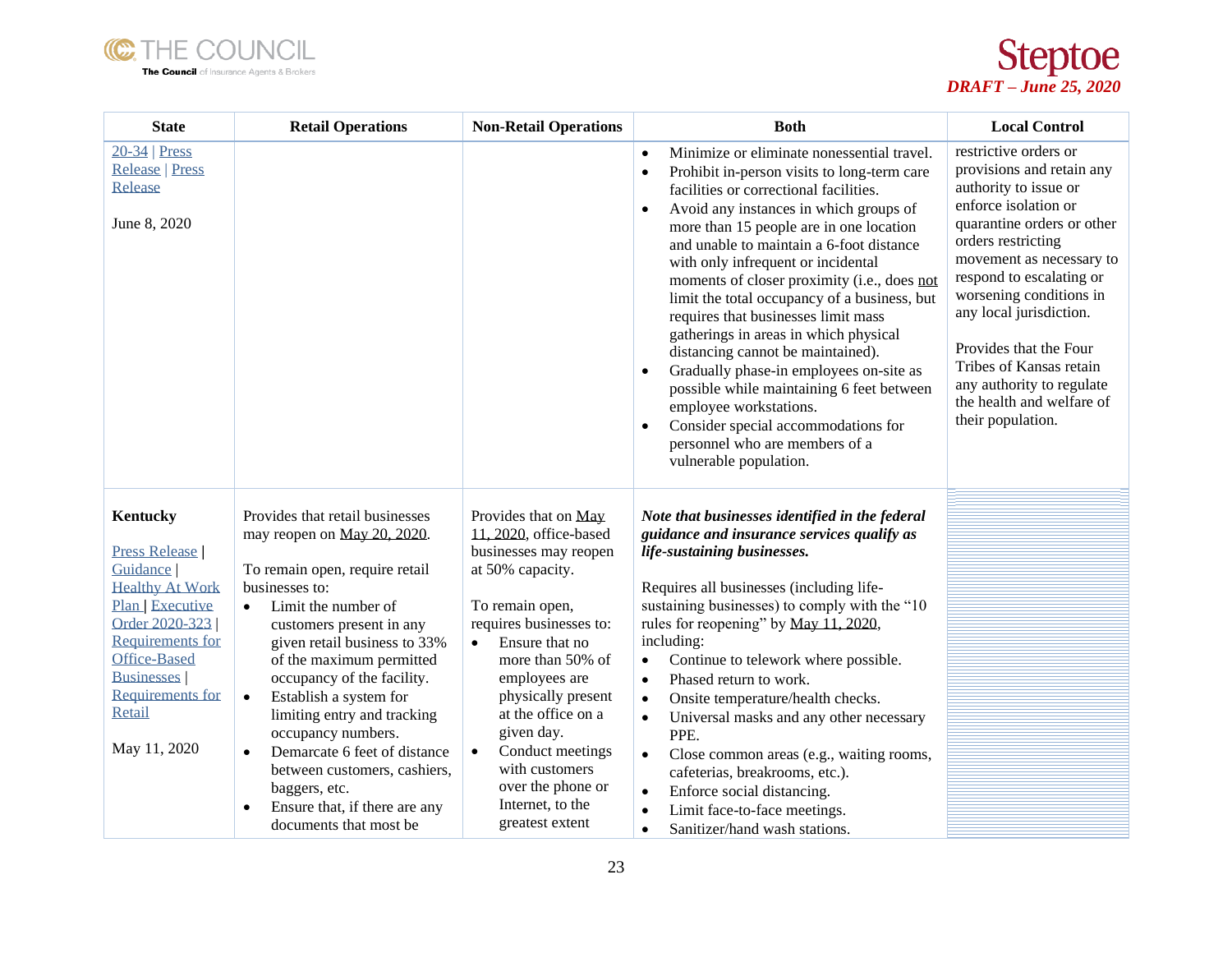



| <b>State</b>                         | <b>Retail Operations</b>                                                                                                                                                                                                                                                                                                                                                                                                                                                                                                                                                                                                                                                                                                                                                                                                                                                                                                                                                                                            | <b>Non-Retail Operations</b>                                                                                                                                                                                 | <b>Both</b>                                                                                                                                                                                                                                                                                                                                                                                                                                                                                                                                                                                                                                                                                                                                                                                                                                                                                                                             | <b>Local Control</b>                                                              |
|--------------------------------------|---------------------------------------------------------------------------------------------------------------------------------------------------------------------------------------------------------------------------------------------------------------------------------------------------------------------------------------------------------------------------------------------------------------------------------------------------------------------------------------------------------------------------------------------------------------------------------------------------------------------------------------------------------------------------------------------------------------------------------------------------------------------------------------------------------------------------------------------------------------------------------------------------------------------------------------------------------------------------------------------------------------------|--------------------------------------------------------------------------------------------------------------------------------------------------------------------------------------------------------------|-----------------------------------------------------------------------------------------------------------------------------------------------------------------------------------------------------------------------------------------------------------------------------------------------------------------------------------------------------------------------------------------------------------------------------------------------------------------------------------------------------------------------------------------------------------------------------------------------------------------------------------------------------------------------------------------------------------------------------------------------------------------------------------------------------------------------------------------------------------------------------------------------------------------------------------------|-----------------------------------------------------------------------------------|
|                                      | completed in-person, there is<br>a safe process for doing so.<br>Reduce the number of<br>$\bullet$<br>employees and customers<br>entering, exiting, or<br>gathering at one time.<br>Restrict access to common<br>$\bullet$<br>areas (e.g., break rooms,<br>public seating, etc.).<br>Limit the number of<br>$\bullet$<br>individuals in a restroom to<br>ensure proper social<br>distancing.<br>Provide hand sanitizer,<br>$\bullet$<br>handwashing facilities, and<br>tissues in convenient<br>locations.<br>Prohibit gatherings or<br>$\bullet$<br>meetings of employees of 10<br>or more during work hours.<br>Discourage employees from<br>sharing phones, desks,<br>workstations, etc.<br>Close public seating areas<br>$\bullet$<br>and children's play areas.<br>Ensure the cleaning and<br>$\bullet$<br>sanitation of frequently<br>touched surfaces.<br>Place conspicuous signage at<br>$\bullet$<br>entrances and throughout<br>stores as to occupancy limits,<br>social distancing<br>requirements, etc. | practicable.<br>Ensure that<br>$\bullet$<br>appropriate signage<br>is posted<br>throughout the<br>office space to<br>inform employees<br>and customers<br>about good hygiene<br>and new office<br>practices. | Special accommodations.<br>Testing plan.<br>Requires businesses to:<br>Conduct business via phone or Internet to<br>the greatest extent practicable.<br>Ensure that employees wear face masks<br>$\bullet$<br>for any interactions between<br>coworkers/customers or while in common<br>travel areas.<br>Ensure that employees use digital files<br>rather than paper formats.<br>Modify traffic flow to minimize contact<br>between employees and customers.<br>Ensure that businesses (and, in offices,<br>$\bullet$<br>workstations) are properly cleaned and<br>ventilated.<br>Encourage employees to frequently wash<br>$\bullet$<br>their hands or use hand sanitizer.<br>Implement hours where service can be<br>٠<br>safely provided to vulnerable persons.<br>Encourages industry groups, trade associations,<br>and individual businesses that are currently<br>closed to submit reopen proposals to the<br>Governor and DPH. |                                                                                   |
| Louisiana<br><b>Proclamation JBE</b> | <b>See Both Column</b>                                                                                                                                                                                                                                                                                                                                                                                                                                                                                                                                                                                                                                                                                                                                                                                                                                                                                                                                                                                              | <b>See Both Column</b>                                                                                                                                                                                       | Requires all other businesses to:<br>Not exceed the maximum building<br>$\bullet$<br>capacity of 25% of the normal established                                                                                                                                                                                                                                                                                                                                                                                                                                                                                                                                                                                                                                                                                                                                                                                                          | Directs all political<br>subdivisions of the state<br>to cooperate in actions the |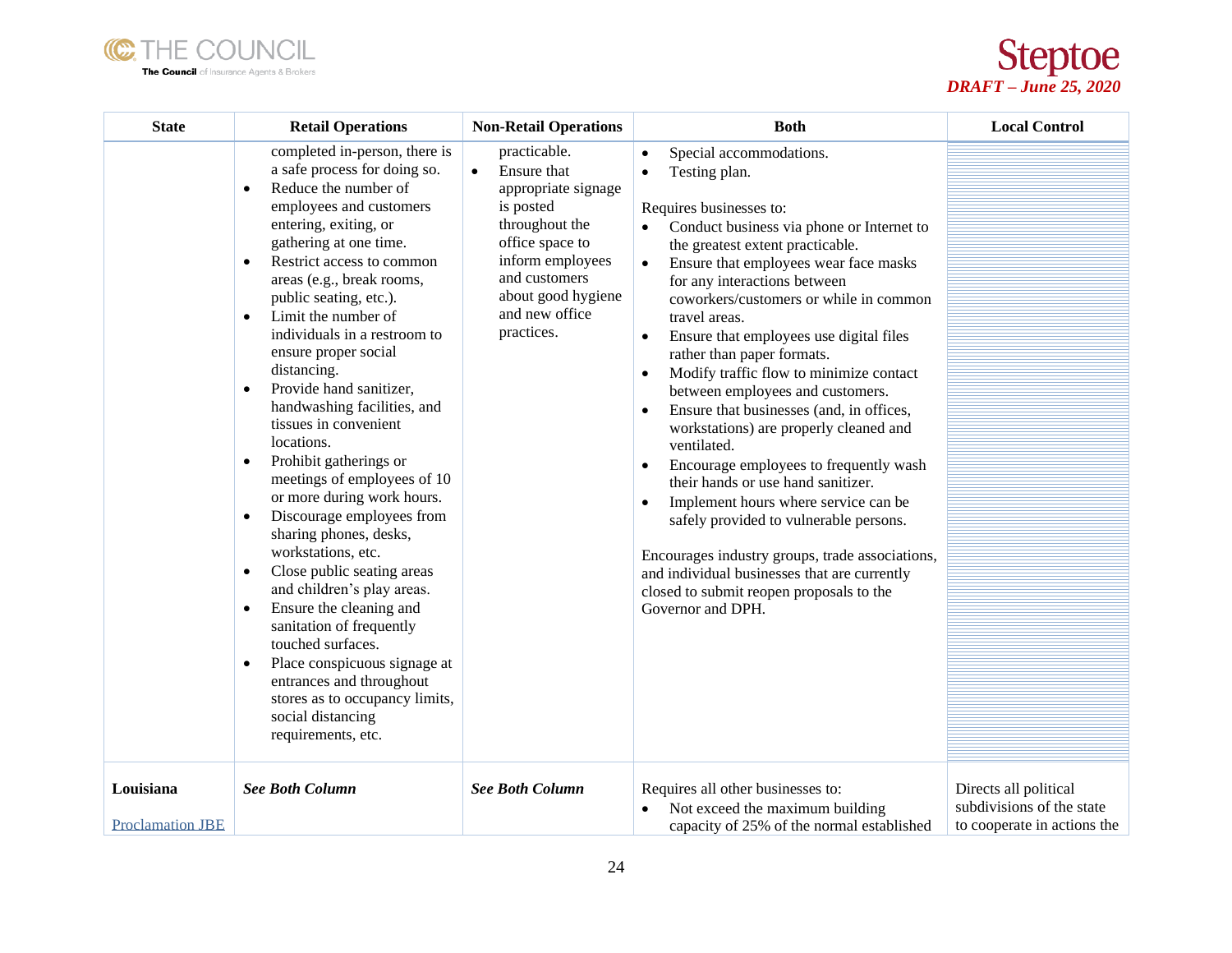



| <b>State</b>                                                                                                                             | <b>Retail Operations</b>                                                                                                                                                                                                                                                                      | <b>Non-Retail Operations</b> | <b>Both</b>                                                                                                                                                                                                                                                                                                                                                                                                                                                                                                                                                                                                                                                                                                                                                                                                                                                                                                                                                                                                                                                                 | <b>Local Control</b>                                           |
|------------------------------------------------------------------------------------------------------------------------------------------|-----------------------------------------------------------------------------------------------------------------------------------------------------------------------------------------------------------------------------------------------------------------------------------------------|------------------------------|-----------------------------------------------------------------------------------------------------------------------------------------------------------------------------------------------------------------------------------------------------------------------------------------------------------------------------------------------------------------------------------------------------------------------------------------------------------------------------------------------------------------------------------------------------------------------------------------------------------------------------------------------------------------------------------------------------------------------------------------------------------------------------------------------------------------------------------------------------------------------------------------------------------------------------------------------------------------------------------------------------------------------------------------------------------------------------|----------------------------------------------------------------|
| $2020 - 58$<br><b>Guidance</b>   Press<br>Release<br><b>Returning to</b><br><b>Work Guidance</b><br><b>Press Release</b><br>May 14, 2020 |                                                                                                                                                                                                                                                                                               |                              | capacity (or one person per 300 square feet<br>of gross area).<br>Not allow physical contact between<br>employees and clients.<br>Permit one occupant per private individual<br>$\bullet$<br>office.<br>Arrange office areas such that a minimum<br>$\bullet$<br>of 6-feet distance between people is<br>maintained.<br>Limit conference rooms to a maximum of<br>$\bullet$<br>10 people.<br>Limit access to break rooms to one<br>employee at a time.<br>Teleworking should continue wherever<br>possible.<br>Not permit interior waiting areas.<br>$\bullet$<br>Avoid gatherings in the building while<br>$\bullet$<br>entering, exiting, etc.<br>Take steps to minimize water stagnation<br>$\bullet$<br>during closures and take action to address<br>building water quality before reopening.<br>Check for fever or respiratory symptoms<br>$\bullet$<br>daily.<br>Ensure staff wear face coverings, wash<br>their hands, etc.<br>Clean and sanitize desks, counters, and<br>$\bullet$<br>other high-touch areas.<br>Clean and disinfect restrooms often.<br>$\bullet$ | state may take in response<br>to the effects of this<br>event. |
| <b>Maine</b><br><b>Executive Order</b><br>49   Press Release<br>Apr. 28, 2020                                                            | Note, the Plan to Restart Maine's Economy offers a<br>phased-in approach to reopening businesses. Insurance<br>retailers or back-end/corporate offices are not among the<br>limited reopenings listed because they are qualified to<br>continue operating as "essential business operations." |                              | Calls for all people who are able to work from<br>home to continue to do so.<br>Requires all people in the state to wear cloth<br>face coverings in public settings where<br>physical distancing measures are difficult to<br>maintain.                                                                                                                                                                                                                                                                                                                                                                                                                                                                                                                                                                                                                                                                                                                                                                                                                                     |                                                                |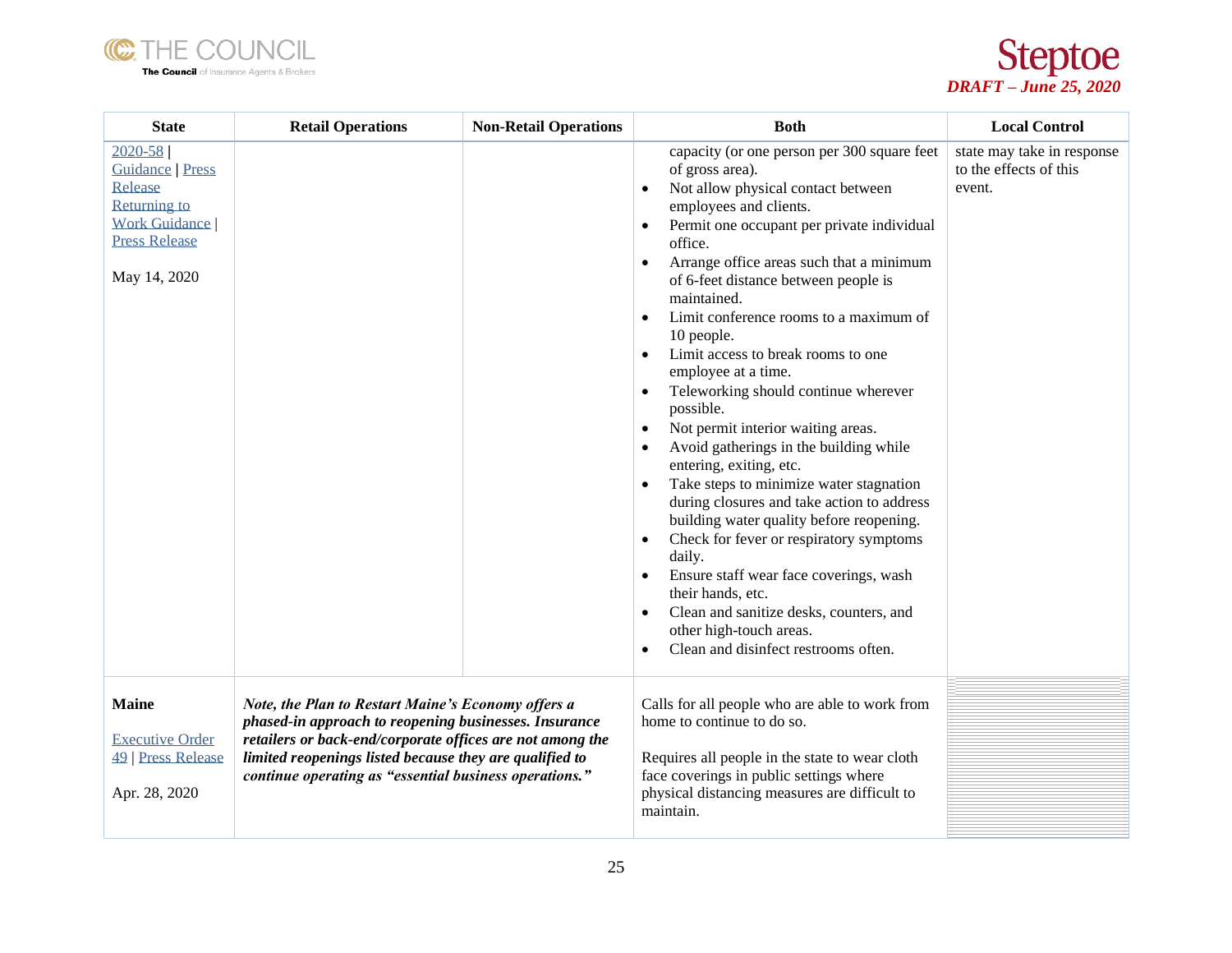



| <b>State</b>                                                                                                                                                                   | <b>Retail Operations</b>                                                                                                                                                                                                                                                                                                                                                                                                                                                                                                                                                                                                                                                                                                                                                                                                                                                                                                                                                                                                                                                                                                  | <b>Non-Retail Operations</b>                                                                                                                                                                                                                                                                                                                                                                                                                                                                                                                                                                                                                                                                                                                                                                           | <b>Both</b>                                                                                                                                                                                                                                                                                                                                                                                                                                                                                                                                                                                                                                                                                                                                                                                                                                                                                                                                                                                                                 | <b>Local Control</b>                                                                                                                                                                                                                                                                                                                                                                                                               |
|--------------------------------------------------------------------------------------------------------------------------------------------------------------------------------|---------------------------------------------------------------------------------------------------------------------------------------------------------------------------------------------------------------------------------------------------------------------------------------------------------------------------------------------------------------------------------------------------------------------------------------------------------------------------------------------------------------------------------------------------------------------------------------------------------------------------------------------------------------------------------------------------------------------------------------------------------------------------------------------------------------------------------------------------------------------------------------------------------------------------------------------------------------------------------------------------------------------------------------------------------------------------------------------------------------------------|--------------------------------------------------------------------------------------------------------------------------------------------------------------------------------------------------------------------------------------------------------------------------------------------------------------------------------------------------------------------------------------------------------------------------------------------------------------------------------------------------------------------------------------------------------------------------------------------------------------------------------------------------------------------------------------------------------------------------------------------------------------------------------------------------------|-----------------------------------------------------------------------------------------------------------------------------------------------------------------------------------------------------------------------------------------------------------------------------------------------------------------------------------------------------------------------------------------------------------------------------------------------------------------------------------------------------------------------------------------------------------------------------------------------------------------------------------------------------------------------------------------------------------------------------------------------------------------------------------------------------------------------------------------------------------------------------------------------------------------------------------------------------------------------------------------------------------------------------|------------------------------------------------------------------------------------------------------------------------------------------------------------------------------------------------------------------------------------------------------------------------------------------------------------------------------------------------------------------------------------------------------------------------------------|
| <b>Maryland</b><br><b>Executive Order</b><br>$20 - 05 - 13 - 01$<br>Professional<br><b>Services</b><br>Guidance   Retail<br><b>Guidance</b>   Press<br>Release<br>June 3, 2020 | Subject to local orders, permits<br>non-essential retail businesses<br>that principally sell goods may<br>open to the general public,<br>provided that the total number of<br>persons permitted in a retail<br>establishment at any one time<br>may not exceed 50% of that retail<br>establishment's maximum<br>occupancy.<br>Advises that retailers:<br>Review high contact surfaces<br>$\bullet$<br>and plan for protocol to<br>eliminate or minimize<br>employee and customer<br>interaction through barriers.<br>Evaluate customer and staff<br>$\bullet$<br>sales practices to identify<br>possible high-touch<br>practices.<br>Evaluate floor plan to<br>$\bullet$<br>mitigate congestion points.<br>Develop a plan for vendors<br>$\bullet$<br>to bring products safely into<br>the business by arranging for<br>deliveries.<br>Inspect facilities for any<br>$\bullet$<br>damage or issues caused by<br>vacancy.<br>Train employees on the<br>$\bullet$<br>proper responses to<br>customers who challenge<br>social distancing, facial<br>covering, and other<br>protocols.<br>Limit store capacity.<br>$\bullet$ | Advises that<br>professional and<br>financial services:<br>Designate one<br>$\bullet$<br>location for<br>deliveries and<br>disinfecting items.<br>Install automatic<br>$\bullet$<br>soap dispensers in<br>kitchens/restrooms.<br>Reconfigure desks<br>$\bullet$<br>and limit meeting<br>room occupancy to<br>allow 6 feet<br>between seats.<br>Designate and<br>$\bullet$<br>signpost the<br>direction of foot<br>traffic in main<br>circulation paths.<br>Clearly mark<br>$\bullet$<br>increments of 6 feet<br>on floors where<br>queues form.<br>Maximize fresh air<br>$\bullet$<br>exchange by<br>opening doors and<br>windows,<br>increasing<br>frequency of air<br>filter replacements,<br>etc.<br>Develop and<br>$\bullet$<br>communicate<br>action plans in the<br>event of a positive<br>test. | Permits businesses to safely reopen with public<br>health and safety guidance recommendations in<br>place, including:<br>Wearing face coverings whenever face-to-<br>$\bullet$<br>face interaction takes place.<br>Conducting temperature checks for<br>$\bullet$<br>workers and other personnel.<br>Limiting the proximity of employees by<br>$\bullet$<br>rotating employee hours.<br>Instituting split schedules, shifts, or shorter<br>$\bullet$<br>work weeks.<br>Staggering start, break, or shift times.<br>$\bullet$<br>Train employees to understand current<br>$\bullet$<br>COVID-19 health and workplace<br>guidelines.<br>Direct sick workers to follow CDC and<br>$\bullet$<br>state guidelines.<br>Clean and disinfect the facility in<br>$\bullet$<br>accordance with CDC guidelines.<br>Provide hand sanitizer stations at<br>$\bullet$<br>touchpoints.<br>Provide appropriate signage about safety<br>protocols.<br>Advises that employees who can telework<br>should continue to do so whenever possible. | Notes that reopenings will<br>be implemented with a<br>flexible, community-<br>based approach that<br>empowers individuals<br>jurisdictions to make<br>decisions regarding the<br>timing of reopenings.<br>Clarifies that the effect of<br>any statute, rule, or<br>regulation of any agency<br>of a political subdivision<br>inconsistent with the<br>reopening order will be<br>suspended to the extent of<br>the inconsistency. |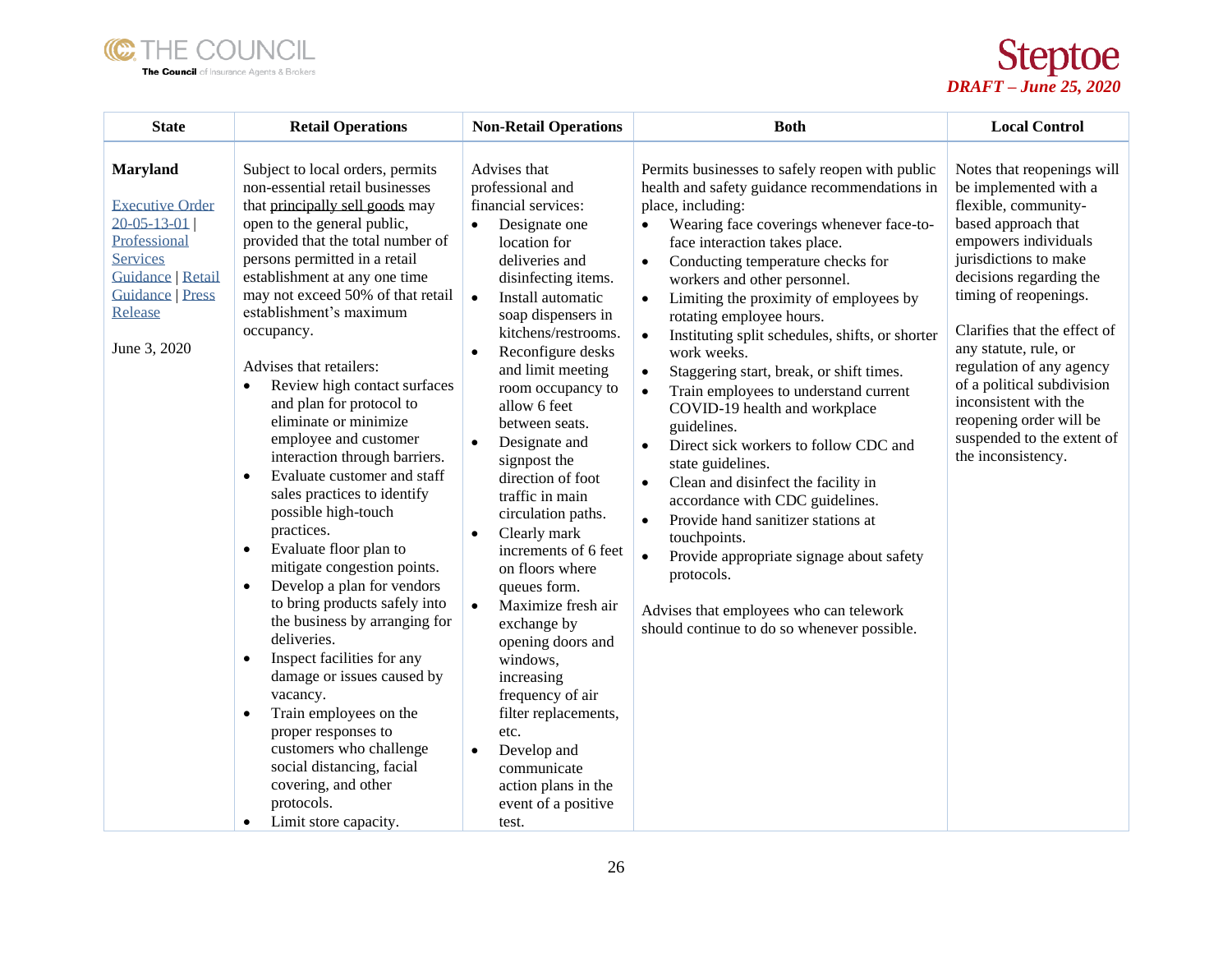



| <b>State</b>                                                                                                                    | <b>Retail Operations</b>                                                                                                                                                                                                                                                                                                                                                                                                                                                                                                                                                                                                                                                                                                                      | <b>Non-Retail Operations</b>                                                                                                                                                                                                                                                                                                                                                                                                                                                                                                                                                                                                          | <b>Both</b>                                                                                                                                                                                                                                                                                    | <b>Local Control</b> |
|---------------------------------------------------------------------------------------------------------------------------------|-----------------------------------------------------------------------------------------------------------------------------------------------------------------------------------------------------------------------------------------------------------------------------------------------------------------------------------------------------------------------------------------------------------------------------------------------------------------------------------------------------------------------------------------------------------------------------------------------------------------------------------------------------------------------------------------------------------------------------------------------|---------------------------------------------------------------------------------------------------------------------------------------------------------------------------------------------------------------------------------------------------------------------------------------------------------------------------------------------------------------------------------------------------------------------------------------------------------------------------------------------------------------------------------------------------------------------------------------------------------------------------------------|------------------------------------------------------------------------------------------------------------------------------------------------------------------------------------------------------------------------------------------------------------------------------------------------|----------------------|
|                                                                                                                                 | Give employees flexibility<br>$\bullet$<br>regarding returning to the<br>workplace.<br>Advises that employees and<br>$\bullet$<br>customers should continue to<br>wear facial coverings where<br>applicable or required.<br>Establish a 6-foot marking<br>$\bullet$<br>system to visually<br>demonstrate recommended<br>social distancing.<br>Set aside special hours for<br>$\bullet$<br>vulnerable customers.<br>Prepare guidance on store<br>$\bullet$<br>capacity, how customers<br>queue, etc.<br>Post signage advising<br>$\bullet$<br>customers not to enter the<br>store if they are sick or<br>symptomatic.<br>Communicate commitment<br>$\bullet$<br>to cleanliness by posting<br>compliance adherence with<br>CDC recommendations. | Stagger lunch<br>hours/use of<br>kitchens.<br>Conduct virtual<br>$\bullet$<br>office meetings<br>within the building.<br>Open or remove<br>$\bullet$<br>doors where<br>possible.<br>Remove high-touch<br>$\bullet$<br>shared items or<br>sanitize between<br>uses.<br>Store supplies<br>$\bullet$<br>securely.<br>Prohibit general<br>$\bullet$<br>public access.<br>Encourage people<br>$\bullet$<br>to take the stairs.<br>Establish and<br>$\bullet$<br>communicate<br>clearly defined<br>actions, roles, and<br>responsibilities in<br>response to a<br>potential COVID<br>case.<br>Guide employees<br>$\bullet$<br>about travel. |                                                                                                                                                                                                                                                                                                |                      |
| <b>Massachusetts</b><br><b>Press Release</b><br><b>Mandatory Safety</b><br><b>Standards for</b><br><b>Workplaces</b><br>Updated | <b>See Both Column</b>                                                                                                                                                                                                                                                                                                                                                                                                                                                                                                                                                                                                                                                                                                                        | Beginning on May 25,<br>2020 (and June 1, 2020)<br>for offices in Boston),<br>permits office spaces to<br>reopen.<br>Advises that businesses                                                                                                                                                                                                                                                                                                                                                                                                                                                                                          | Requires all workplaces that are open to<br>implement safety standards to reduce the risk<br>of COVID-19 transmission to employees and<br>customers, including:<br>Maintain 6 feet of distance between all<br>persons, including employees, customers,<br>and vendors, both inside and outside |                      |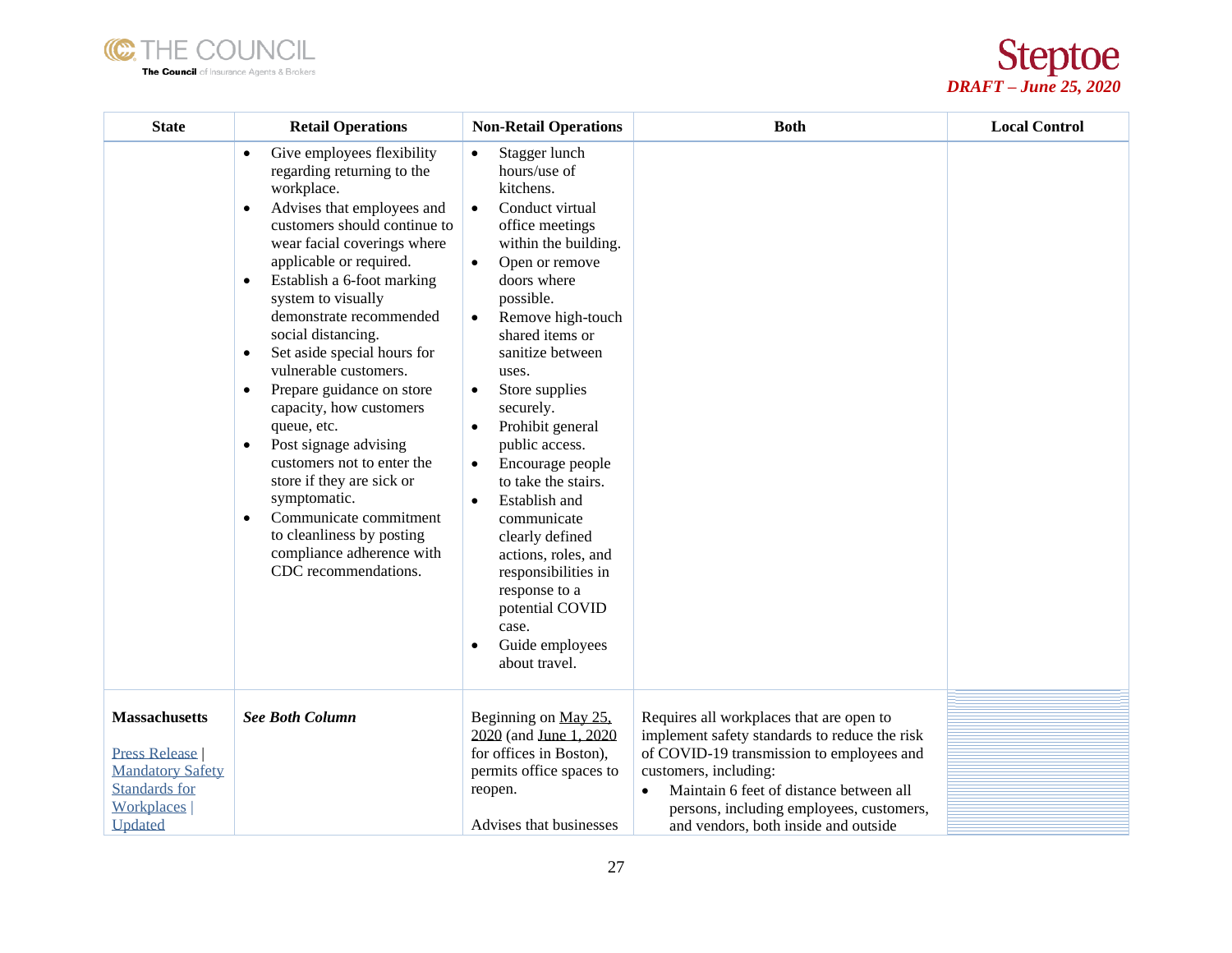



| <b>State</b>                                                                                                                                                                                      | <b>Retail Operations</b> | <b>Non-Retail Operations</b>                                                                                                                                                                                                                                                                                                                                                                                                                                                                                                                                                                                                                                                                                                                                                                                      | <b>Both</b>                                                                                                                                                                                                                                                                                                                                                                                                                                                                                                                                                                                                                                                                                                                                                                                                                                                                                                                                                                                                                                                                                                                                                                                                              | <b>Local Control</b> |
|---------------------------------------------------------------------------------------------------------------------------------------------------------------------------------------------------|--------------------------|-------------------------------------------------------------------------------------------------------------------------------------------------------------------------------------------------------------------------------------------------------------------------------------------------------------------------------------------------------------------------------------------------------------------------------------------------------------------------------------------------------------------------------------------------------------------------------------------------------------------------------------------------------------------------------------------------------------------------------------------------------------------------------------------------------------------|--------------------------------------------------------------------------------------------------------------------------------------------------------------------------------------------------------------------------------------------------------------------------------------------------------------------------------------------------------------------------------------------------------------------------------------------------------------------------------------------------------------------------------------------------------------------------------------------------------------------------------------------------------------------------------------------------------------------------------------------------------------------------------------------------------------------------------------------------------------------------------------------------------------------------------------------------------------------------------------------------------------------------------------------------------------------------------------------------------------------------------------------------------------------------------------------------------------------------|----------------------|
| Reopening<br>Presentation  <br><b>Office Safety</b><br><b>Standards   Office</b><br>Protocol<br><b>Summary   Office</b><br><b>Checklist   Safer</b><br>At Home<br><b>Advisory</b><br>May 18, 2020 |                          | restrict workforce<br>presence to less than<br>25% of maximum<br>occupancy (but permits<br>businesses to exceed<br>this maximum<br>occupancy based on a<br>demonstrated need for<br>relief).<br>Requires businesses to:<br>Ensure separation<br>$\bullet$<br>of 6 feet or more<br>between<br>individuals, unless<br>this creates a safety<br>hazard due to the<br>configuration of the<br>workspace (e.g.,<br>close or reconfigure<br>common spaces and<br>high-density areas,<br>operate cafeterias<br>with prepackaged<br>food, use physical<br>partitions to<br>separate<br>workstations, etc.).<br>Designate assigned<br>$\bullet$<br>work areas to<br>individuals where<br>possible to limit<br>movement<br>throughout the<br>facility and limit<br>contact between<br>workers.<br>Stagger work<br>$\bullet$ | workplaces.<br>Establish protocols to ensure that<br>$\bullet$<br>employees can practice adequate social<br>distancing.<br>Provide signage for safe social distancing.<br>$\bullet$<br>Require face coverings or masks for all<br>$\bullet$<br>employees.<br>Provide hand washing capabilities<br>$\bullet$<br>throughout the workplace.<br>Ensure frequent hand washing by<br>$\bullet$<br>employees and adequate supplies to do so.<br>Provide regular sanitization of high touch<br>$\bullet$<br>areas.<br>Provide training for employees regarding<br>$\bullet$<br>the social distancing and hygiene<br>protocols.<br>$\bullet$<br>Establish a plan for employees getting ill<br>from COVID-19 at work, and a return-to-<br>work plan.<br>Establish and maintain cleaning protocols<br>$\bullet$<br>specific to the business,<br>When an active employee is diagnosed<br>$\bullet$<br>with COVID19, require cleaning and<br>disinfecting to be performed.<br>Require disinfection of all common<br>$\bullet$<br>surfaces to take place at intervals<br>appropriate to said workplace.<br>Develop a written COVID-19 Control Plan<br>$\bullet$<br>outlining how the workplace will prevent<br>the spread of COVID-19. |                      |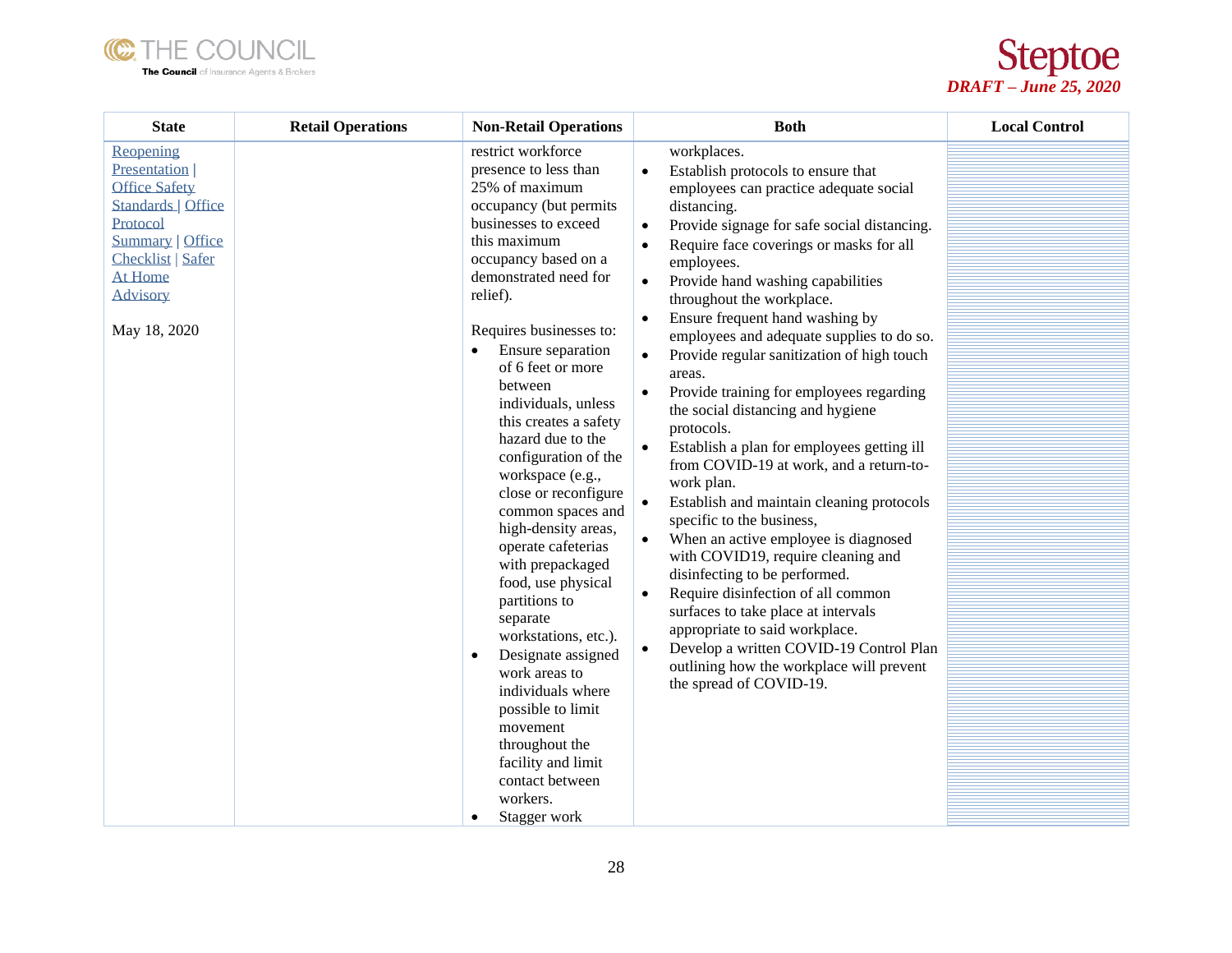



| schedules and<br>improve ventilation<br>for enclosed spaces.<br>Limit meeting sizes<br>$\bullet$<br>and encourage<br>remote<br>participation.<br>Stagger lunch and<br>$\bullet$<br>break times.<br>Minimize the use of<br>$\bullet$<br>confined spaces<br>(e.g., elevators,<br>control rooms, etc.)<br>by more than one<br>individual at a time.<br>Ensure access to<br>$\bullet$<br>handwashing<br>facilities on site.<br>Supply workers at<br>$\bullet$<br>workplace location<br>with adequate<br>cleaning products.<br>Require regular and<br>$\bullet$<br>not less than daily<br>cleaning and<br>sanitation of all<br>high-touch areas.<br>Avoid sharing use<br>$\bullet$<br>of office<br>materials/equipmen<br>t or disinfect<br>equipment between<br>use. | <b>State</b> | <b>Retail Operations</b> | <b>Non-Retail Operations</b> | <b>Both</b> | <b>Local Control</b> |
|-----------------------------------------------------------------------------------------------------------------------------------------------------------------------------------------------------------------------------------------------------------------------------------------------------------------------------------------------------------------------------------------------------------------------------------------------------------------------------------------------------------------------------------------------------------------------------------------------------------------------------------------------------------------------------------------------------------------------------------------------------------------|--------------|--------------------------|------------------------------|-------------|----------------------|
|                                                                                                                                                                                                                                                                                                                                                                                                                                                                                                                                                                                                                                                                                                                                                                 |              |                          |                              |             |                      |
|                                                                                                                                                                                                                                                                                                                                                                                                                                                                                                                                                                                                                                                                                                                                                                 |              |                          |                              |             |                      |
|                                                                                                                                                                                                                                                                                                                                                                                                                                                                                                                                                                                                                                                                                                                                                                 |              |                          |                              |             |                      |
|                                                                                                                                                                                                                                                                                                                                                                                                                                                                                                                                                                                                                                                                                                                                                                 |              |                          |                              |             |                      |
|                                                                                                                                                                                                                                                                                                                                                                                                                                                                                                                                                                                                                                                                                                                                                                 |              |                          |                              |             |                      |
|                                                                                                                                                                                                                                                                                                                                                                                                                                                                                                                                                                                                                                                                                                                                                                 |              |                          |                              |             |                      |
|                                                                                                                                                                                                                                                                                                                                                                                                                                                                                                                                                                                                                                                                                                                                                                 |              |                          |                              |             |                      |
|                                                                                                                                                                                                                                                                                                                                                                                                                                                                                                                                                                                                                                                                                                                                                                 |              |                          |                              |             |                      |
|                                                                                                                                                                                                                                                                                                                                                                                                                                                                                                                                                                                                                                                                                                                                                                 |              |                          |                              |             |                      |
|                                                                                                                                                                                                                                                                                                                                                                                                                                                                                                                                                                                                                                                                                                                                                                 |              |                          |                              |             |                      |
|                                                                                                                                                                                                                                                                                                                                                                                                                                                                                                                                                                                                                                                                                                                                                                 |              |                          |                              |             |                      |
|                                                                                                                                                                                                                                                                                                                                                                                                                                                                                                                                                                                                                                                                                                                                                                 |              |                          |                              |             |                      |
|                                                                                                                                                                                                                                                                                                                                                                                                                                                                                                                                                                                                                                                                                                                                                                 |              |                          |                              |             |                      |
|                                                                                                                                                                                                                                                                                                                                                                                                                                                                                                                                                                                                                                                                                                                                                                 |              |                          |                              |             |                      |
|                                                                                                                                                                                                                                                                                                                                                                                                                                                                                                                                                                                                                                                                                                                                                                 |              |                          |                              |             |                      |
|                                                                                                                                                                                                                                                                                                                                                                                                                                                                                                                                                                                                                                                                                                                                                                 |              |                          |                              |             |                      |
|                                                                                                                                                                                                                                                                                                                                                                                                                                                                                                                                                                                                                                                                                                                                                                 |              |                          |                              |             |                      |
|                                                                                                                                                                                                                                                                                                                                                                                                                                                                                                                                                                                                                                                                                                                                                                 |              |                          |                              |             |                      |
|                                                                                                                                                                                                                                                                                                                                                                                                                                                                                                                                                                                                                                                                                                                                                                 |              |                          |                              |             |                      |
|                                                                                                                                                                                                                                                                                                                                                                                                                                                                                                                                                                                                                                                                                                                                                                 |              |                          |                              |             |                      |
|                                                                                                                                                                                                                                                                                                                                                                                                                                                                                                                                                                                                                                                                                                                                                                 |              |                          |                              |             |                      |
|                                                                                                                                                                                                                                                                                                                                                                                                                                                                                                                                                                                                                                                                                                                                                                 |              |                          |                              |             |                      |
|                                                                                                                                                                                                                                                                                                                                                                                                                                                                                                                                                                                                                                                                                                                                                                 |              |                          |                              |             |                      |
|                                                                                                                                                                                                                                                                                                                                                                                                                                                                                                                                                                                                                                                                                                                                                                 |              |                          |                              |             |                      |
|                                                                                                                                                                                                                                                                                                                                                                                                                                                                                                                                                                                                                                                                                                                                                                 |              |                          |                              |             |                      |
|                                                                                                                                                                                                                                                                                                                                                                                                                                                                                                                                                                                                                                                                                                                                                                 |              |                          |                              |             |                      |
|                                                                                                                                                                                                                                                                                                                                                                                                                                                                                                                                                                                                                                                                                                                                                                 |              |                          |                              |             |                      |
|                                                                                                                                                                                                                                                                                                                                                                                                                                                                                                                                                                                                                                                                                                                                                                 |              |                          |                              |             |                      |
|                                                                                                                                                                                                                                                                                                                                                                                                                                                                                                                                                                                                                                                                                                                                                                 |              |                          |                              |             |                      |
|                                                                                                                                                                                                                                                                                                                                                                                                                                                                                                                                                                                                                                                                                                                                                                 |              |                          |                              |             |                      |
|                                                                                                                                                                                                                                                                                                                                                                                                                                                                                                                                                                                                                                                                                                                                                                 |              |                          |                              |             |                      |
|                                                                                                                                                                                                                                                                                                                                                                                                                                                                                                                                                                                                                                                                                                                                                                 |              |                          |                              |             |                      |
|                                                                                                                                                                                                                                                                                                                                                                                                                                                                                                                                                                                                                                                                                                                                                                 |              |                          |                              |             |                      |
|                                                                                                                                                                                                                                                                                                                                                                                                                                                                                                                                                                                                                                                                                                                                                                 |              |                          |                              |             |                      |
|                                                                                                                                                                                                                                                                                                                                                                                                                                                                                                                                                                                                                                                                                                                                                                 |              |                          |                              |             |                      |
| Post visible signage<br>$\bullet$                                                                                                                                                                                                                                                                                                                                                                                                                                                                                                                                                                                                                                                                                                                               |              |                          |                              |             |                      |
| throughout the site                                                                                                                                                                                                                                                                                                                                                                                                                                                                                                                                                                                                                                                                                                                                             |              |                          |                              |             |                      |
| to remind workers                                                                                                                                                                                                                                                                                                                                                                                                                                                                                                                                                                                                                                                                                                                                               |              |                          |                              |             |                      |
| of the hygiene and                                                                                                                                                                                                                                                                                                                                                                                                                                                                                                                                                                                                                                                                                                                                              |              |                          |                              |             |                      |
| safety protocols.                                                                                                                                                                                                                                                                                                                                                                                                                                                                                                                                                                                                                                                                                                                                               |              |                          |                              |             |                      |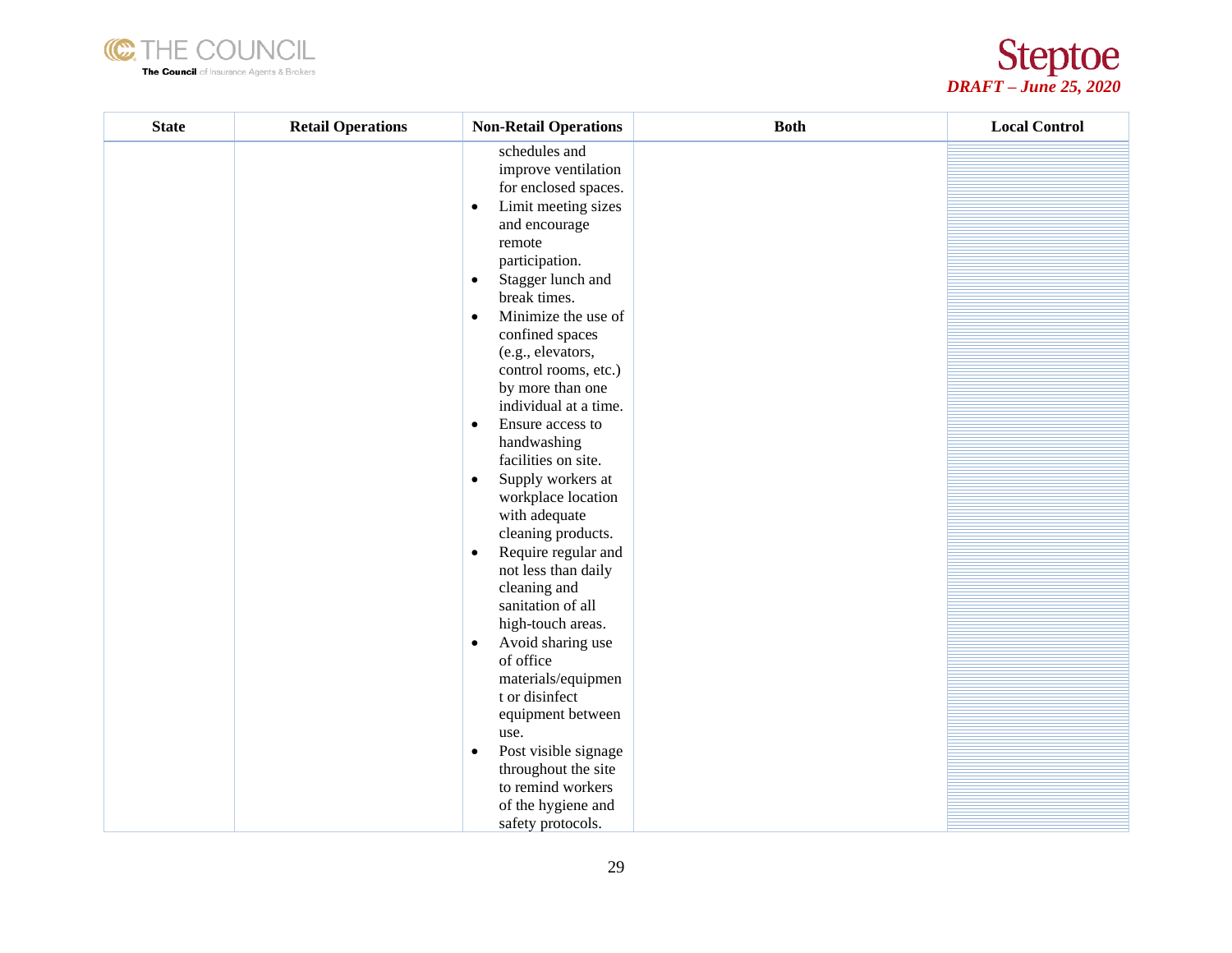



| <b>State</b>                                     | <b>Retail Operations</b>                                                         | <b>Non-Retail Operations</b>                                                                                                                                                                                                                                                                                                                                                                                                                                                                                                                                                                                                                                                                                                                              | <b>Both</b>                                                                                                                                                                              | <b>Local Control</b>                                                                               |
|--------------------------------------------------|----------------------------------------------------------------------------------|-----------------------------------------------------------------------------------------------------------------------------------------------------------------------------------------------------------------------------------------------------------------------------------------------------------------------------------------------------------------------------------------------------------------------------------------------------------------------------------------------------------------------------------------------------------------------------------------------------------------------------------------------------------------------------------------------------------------------------------------------------------|------------------------------------------------------------------------------------------------------------------------------------------------------------------------------------------|----------------------------------------------------------------------------------------------------|
|                                                  |                                                                                  | Require workers to<br>$\bullet$<br>wear face coverings<br>when social<br>distancing is not<br>possible.<br>Continue to have<br>$\bullet$<br>workers telework,<br>if feasible.<br>Establish adjusted<br>$\bullet$<br>workplace hours<br>and shifts for<br>workers.<br>Limit visitors and<br>$\bullet$<br>service providers<br>on site.<br>Limit business<br>$\bullet$<br>sponsored travel.<br>Log everyone who<br>$\bullet$<br>comes in contact<br>with site to enable<br>contact tracing.<br>Conduct frequent<br>$\bullet$<br>cleaning and<br>disinfection of site.<br>Keep cleaning logs.<br>$\bullet$<br>Conduct frequent<br>$\bullet$<br>disinfecting of<br>heavy transit areas<br>and high-touch<br>surfaces.<br>Clean shared<br>$\bullet$<br>spaces. |                                                                                                                                                                                          |                                                                                                    |
| Michigan<br><b>MI</b> Safe Start<br>Plan   Press | Beginning May 26, 2020, permits<br>retailers to see customers by<br>appointment. | Requires offices to:<br>Assign dedicated<br>$\bullet$<br>entry point(s) for<br>all employees to                                                                                                                                                                                                                                                                                                                                                                                                                                                                                                                                                                                                                                                           | Note, workers identified in the federal<br>guidance, that work in financial services, and<br>that work in the insurance industry (but only<br>to the extent their work cannot be done by | Retains local authority<br>over specific subjects<br>(e.g., prohibits the<br>reopening orders from |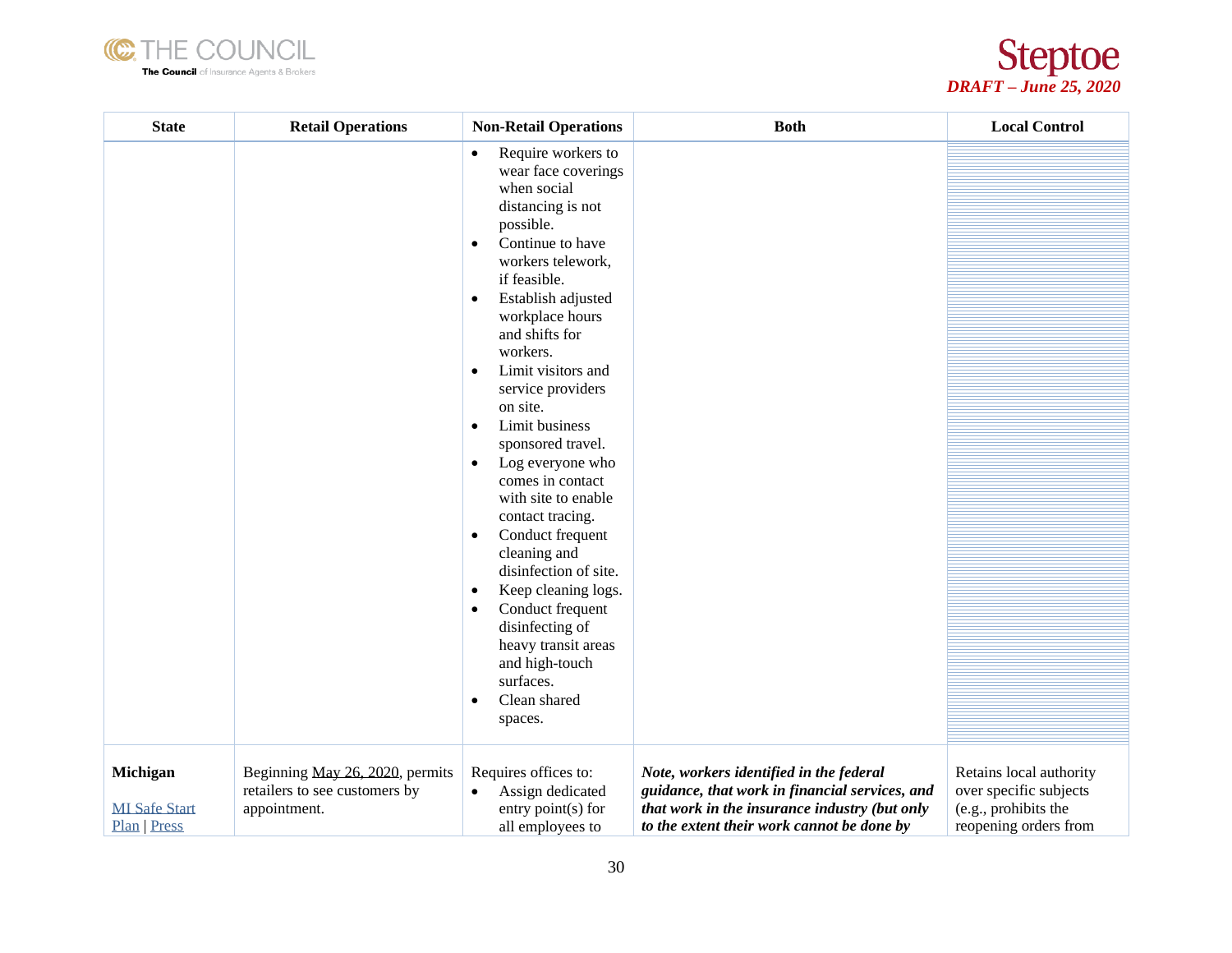



| <b>State</b>                                                                                                                                                                                                              | <b>Retail Operations</b>                                                                                                                                                                                                                                                                                                                                                                                                                                                                                                                                                                                                                                                                                                                                                                                                                                                                                                                                       | <b>Non-Retail Operations</b>                                                                                                                                                                                                                                                                                                                                                                                                                                                                                                                                                                                                                                                                                                                                     | <b>Both</b>                                                                                                                                                                                                                                                                                                                                                                                                                                                                                                                                                                                                                                                                                                                                                                                                                                                                                                                                                                                                                                                                                                                                                                                                                                                                                                                                                                                                                                                                                              | <b>Local Control</b>                                                                                                                                        |
|---------------------------------------------------------------------------------------------------------------------------------------------------------------------------------------------------------------------------|----------------------------------------------------------------------------------------------------------------------------------------------------------------------------------------------------------------------------------------------------------------------------------------------------------------------------------------------------------------------------------------------------------------------------------------------------------------------------------------------------------------------------------------------------------------------------------------------------------------------------------------------------------------------------------------------------------------------------------------------------------------------------------------------------------------------------------------------------------------------------------------------------------------------------------------------------------------|------------------------------------------------------------------------------------------------------------------------------------------------------------------------------------------------------------------------------------------------------------------------------------------------------------------------------------------------------------------------------------------------------------------------------------------------------------------------------------------------------------------------------------------------------------------------------------------------------------------------------------------------------------------------------------------------------------------------------------------------------------------|----------------------------------------------------------------------------------------------------------------------------------------------------------------------------------------------------------------------------------------------------------------------------------------------------------------------------------------------------------------------------------------------------------------------------------------------------------------------------------------------------------------------------------------------------------------------------------------------------------------------------------------------------------------------------------------------------------------------------------------------------------------------------------------------------------------------------------------------------------------------------------------------------------------------------------------------------------------------------------------------------------------------------------------------------------------------------------------------------------------------------------------------------------------------------------------------------------------------------------------------------------------------------------------------------------------------------------------------------------------------------------------------------------------------------------------------------------------------------------------------------------|-------------------------------------------------------------------------------------------------------------------------------------------------------------|
| Release  <br><b>Executive Order</b><br>2020-92<br><b>Executive Order</b><br>2020-91   Press<br>Release  <br><b>Executive Order</b><br>$2020 - 96$<br><b>Executive Order</b><br>2020-97   Press<br>Release<br>May 21, 2020 | Requires retail stores that are<br>open for in-store sales to:<br>Create communications<br>$\bullet$<br>material for customers to<br>inform them of changes to<br>store practices and to explain<br>the precautions the store is<br>taking to prevent infection.<br>Establish lines to regulate<br>$\bullet$<br>entry with markings for<br>patrons to enable them to<br>stand at least 6 feet apart<br>from one another while<br>waiting.<br>Adhere to the following<br>$\bullet$<br>restrictions:<br>For stores of less<br>$\overline{\phantom{0}}$<br>than 50,000 square<br>feet of customer<br>floor space, limit<br>the number of<br>people in the store<br>(including)<br>employees) to 25%<br>of the total<br>occupancy limits.<br>For stores of more<br>than 50,000 square<br>feet, limit the<br>number of<br>customers in the<br>store at one time<br>(excluding)<br>employees) to 4<br>people per 1,000<br>square feet of<br>customer floor<br>space. | reduce congestion<br>at the main<br>entrance.<br>Provide visual<br>$\bullet$<br>indicators of<br>appropriate spacing<br>for employees<br>outside the building<br>in case of<br>congestion.<br>Take steps to<br>$\bullet$<br>reduce entry<br>congestion and to<br>ensure the<br>effectiveness of<br>screening.<br>Require face<br>$\bullet$<br>coverings in shared<br>spaces.<br>Increase distancing<br>between employees<br>by spreading out<br>workspaces,<br>staggering<br>workspace usage,<br>restricting non-<br>essential common<br>space, and<br>providing visual<br>cues to guide<br>movement and<br>activity.<br>Turn off water<br>$\bullet$<br>fountains.<br>Prohibit social<br>$\bullet$<br>gatherings and<br>meetings that do<br>not allow for social | telephone or remotely) qualify as critical<br>infrastructure workers.<br>Requires businesses and operations to<br>determine which of their workers are critical<br>infrastructure workers or "workers who<br>perform resumed activities" and inform such<br>workers of that designation in writing.<br>Requires businesses and operations<br>maintaining in-person activities to adopt social<br>distancing practices and other mitigation<br>measures to protect workers and patrons,<br>including:<br>Develop a COVID-19 preparedness and<br>response plan consistent with OSHA<br>guidance by June 1, 2020 or within two<br>weeks of resuming in-person activities,<br>whichever is later.<br>Designate one or more worksite<br>$\bullet$<br>supervisors to implement, monitor, and<br>report on the COVID-19 control strategies.<br>Provide COVID-19 training to employees<br>$\bullet$<br>that covers workplace infection-control<br>practices, the proper use of PPE, steps the<br>employee must take to notify the business<br>or operation of any symptoms of COVID-<br>19, and how to report unsafe working<br>conditions.<br>Conduct a daily entry self-screening<br>$\bullet$<br>protocol for all employees or contractors<br>entering the workplace, including, at a<br>minimum, a questionnaire covering<br>symptoms and suspected or confirmed<br>exposure to people with possible COVID-<br>19.<br>Keep everyone on the worksite premises at<br>٠<br>least 6 feet from one another to the | being taken to abridge or<br>otherwise modify the<br>existing power of a local<br>government to impose<br>further restrictions in<br>restaurants and bars). |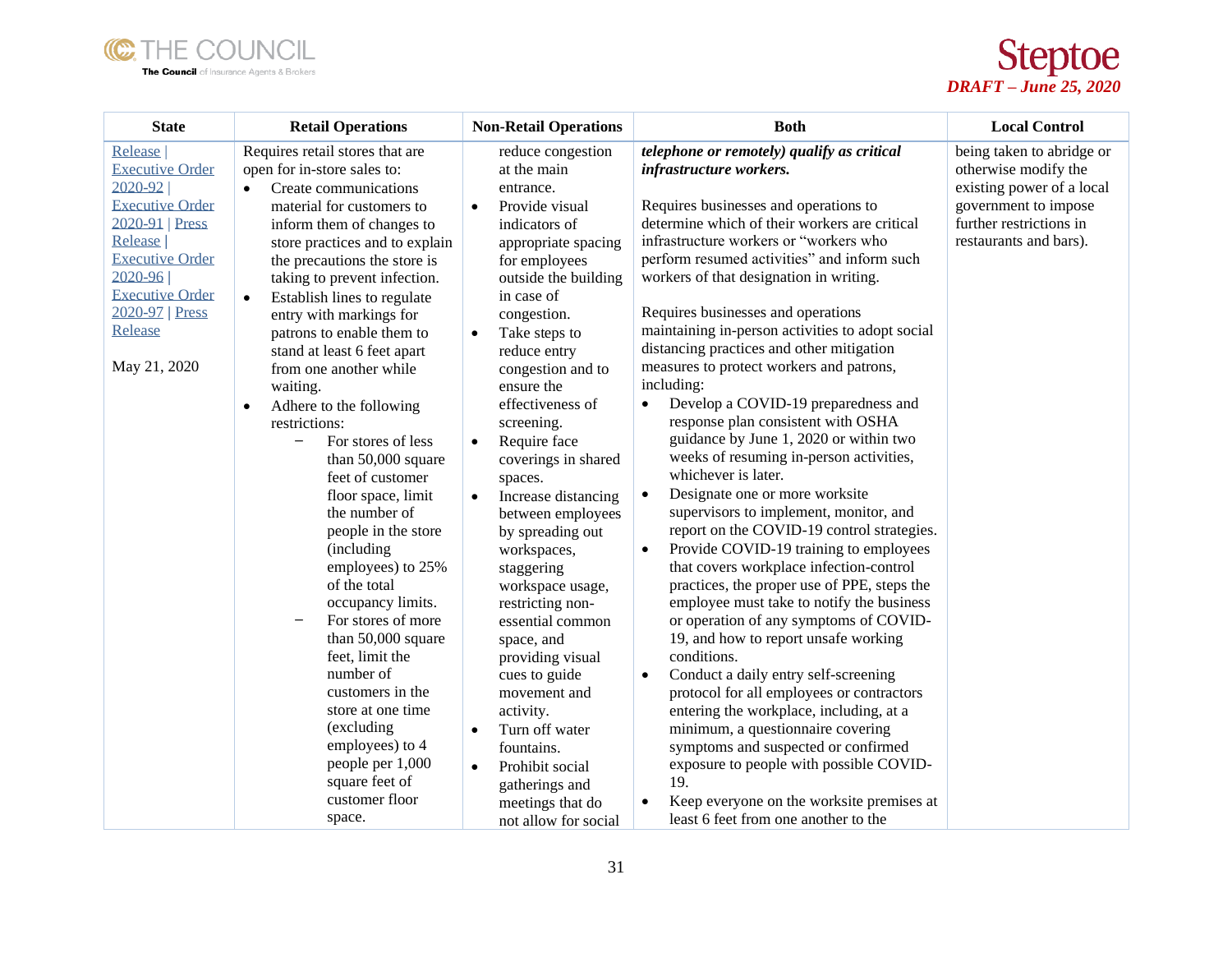



| <b>State</b>     | <b>Retail Operations</b>                                                                                                                                                                                                                                                                                                                                                                                                                                                                                                                                                                                                                                                                                                                                                                                                                                                            | <b>Non-Retail Operations</b>                                                                                                                                                                                                                                                                                                                                                                                                                                                                                                                                                                                 | <b>Both</b>                                                                                                                                                                                                                                                                                                                                                                                                                                                                                                                                                                                                                                                                                                                                                                                                                                                                                                                                                                                                                                                                                                                                                                                                                                                                                                                                                                                                                                                                            | <b>Local Control</b>                            |
|------------------|-------------------------------------------------------------------------------------------------------------------------------------------------------------------------------------------------------------------------------------------------------------------------------------------------------------------------------------------------------------------------------------------------------------------------------------------------------------------------------------------------------------------------------------------------------------------------------------------------------------------------------------------------------------------------------------------------------------------------------------------------------------------------------------------------------------------------------------------------------------------------------------|--------------------------------------------------------------------------------------------------------------------------------------------------------------------------------------------------------------------------------------------------------------------------------------------------------------------------------------------------------------------------------------------------------------------------------------------------------------------------------------------------------------------------------------------------------------------------------------------------------------|----------------------------------------------------------------------------------------------------------------------------------------------------------------------------------------------------------------------------------------------------------------------------------------------------------------------------------------------------------------------------------------------------------------------------------------------------------------------------------------------------------------------------------------------------------------------------------------------------------------------------------------------------------------------------------------------------------------------------------------------------------------------------------------------------------------------------------------------------------------------------------------------------------------------------------------------------------------------------------------------------------------------------------------------------------------------------------------------------------------------------------------------------------------------------------------------------------------------------------------------------------------------------------------------------------------------------------------------------------------------------------------------------------------------------------------------------------------------------------------|-------------------------------------------------|
|                  | Post signs are store<br>$\bullet$<br>$entrance(s)$ :<br>$\overline{\phantom{a}}$<br>Instructing<br>customers of their<br>legal obligation to<br>wear a face<br>covering while<br>inside the store.<br>Informing<br>—<br>customers not to<br>enter if they are or<br>have recently been<br>sick.<br>Design spaces and store<br>$\bullet$<br>activities to encourage<br>employees and customers to<br>maintain 6 feet of distance<br>from one another.<br>Install physical barriers at<br>$\bullet$<br>checkout or other service<br>points that require<br>interaction.<br>Establish an enhanced<br>$\bullet$<br>cleaning and sanitizing<br>protocol for high-touch<br>areas.<br>Train employees on<br>$\bullet$<br>appropriate cleaning<br>procedures, how to manage<br>symptomatic customers, etc.<br>Limit staffing to the<br>$\bullet$<br>minimum number necessary<br>to operate. | distancing or that<br>create unnecessary<br>movement through<br>the office.<br>Provide<br>$\bullet$<br>disinfecting<br>supplies and require<br>employees to wipe<br>down their work<br>stations at least<br>twice daily.<br>Post signs about the<br>$\bullet$<br>importance of<br>personal hygiene.<br>Disinfect high-<br>$\bullet$<br>touch surfaces in<br>offices and<br>minimize shared<br>items when<br>possible.<br>Institute cleaning<br>$\bullet$<br>and<br>communications<br>protocols when<br>employees are sent<br>home with<br>symptoms.<br>Suspend all<br>$\bullet$<br>nonessential<br>visitors. | maximum extent possible.<br>Provide non-medical grade face coverings<br>$\bullet$<br>to their employees.<br>Require face coverings to be worn when<br>employees cannot consistently maintain 6<br>feet of separation from other individuals in<br>the workplace (and consider face shields<br>when employees cannot consistently<br>maintain three feet of separation from<br>other individuals in the workplace).<br>Increase facility cleaning and disinfection.<br>$\bullet$<br>Adopt protocols to clean and disinfect the<br>$\bullet$<br>facility in the event of a positive COVID-<br>19 case in the workplace.<br>Make cleaning supplies available to<br>$\bullet$<br>employees upon entry and at the worksite<br>and provide time for employees to wash<br>hands frequently or to use hand sanitizer.<br>Notify local public health department and<br>co-workers in the event an employee is<br>identified with a confirmed case of<br>COVID-19.<br>Establish a response plan for dealing with<br>$\bullet$<br>a confirmed infection in the workplace.<br>Promote remote work to the fullest extent<br>$\bullet$<br>possible.<br>Adopt any additional infection-control<br>$\bullet$<br>measures that are reasonable in light of the<br>work performed at the worksite and the<br>rate of infection in the surrounding<br>community.<br>Notify employees if the employer learns<br>$\bullet$<br>that an individual with a confirmed case of<br>COVID-19 has visited the store. |                                                 |
| <b>Minnesota</b> | Provides that, unless they qualify<br>as a critical sector, businesses                                                                                                                                                                                                                                                                                                                                                                                                                                                                                                                                                                                                                                                                                                                                                                                                              | Provides that office-<br>based businesses (to the                                                                                                                                                                                                                                                                                                                                                                                                                                                                                                                                                            | Note that workers identified in the federal<br>guidance and those working at insurance                                                                                                                                                                                                                                                                                                                                                                                                                                                                                                                                                                                                                                                                                                                                                                                                                                                                                                                                                                                                                                                                                                                                                                                                                                                                                                                                                                                                 | Provides that nothing in<br>the reopening order |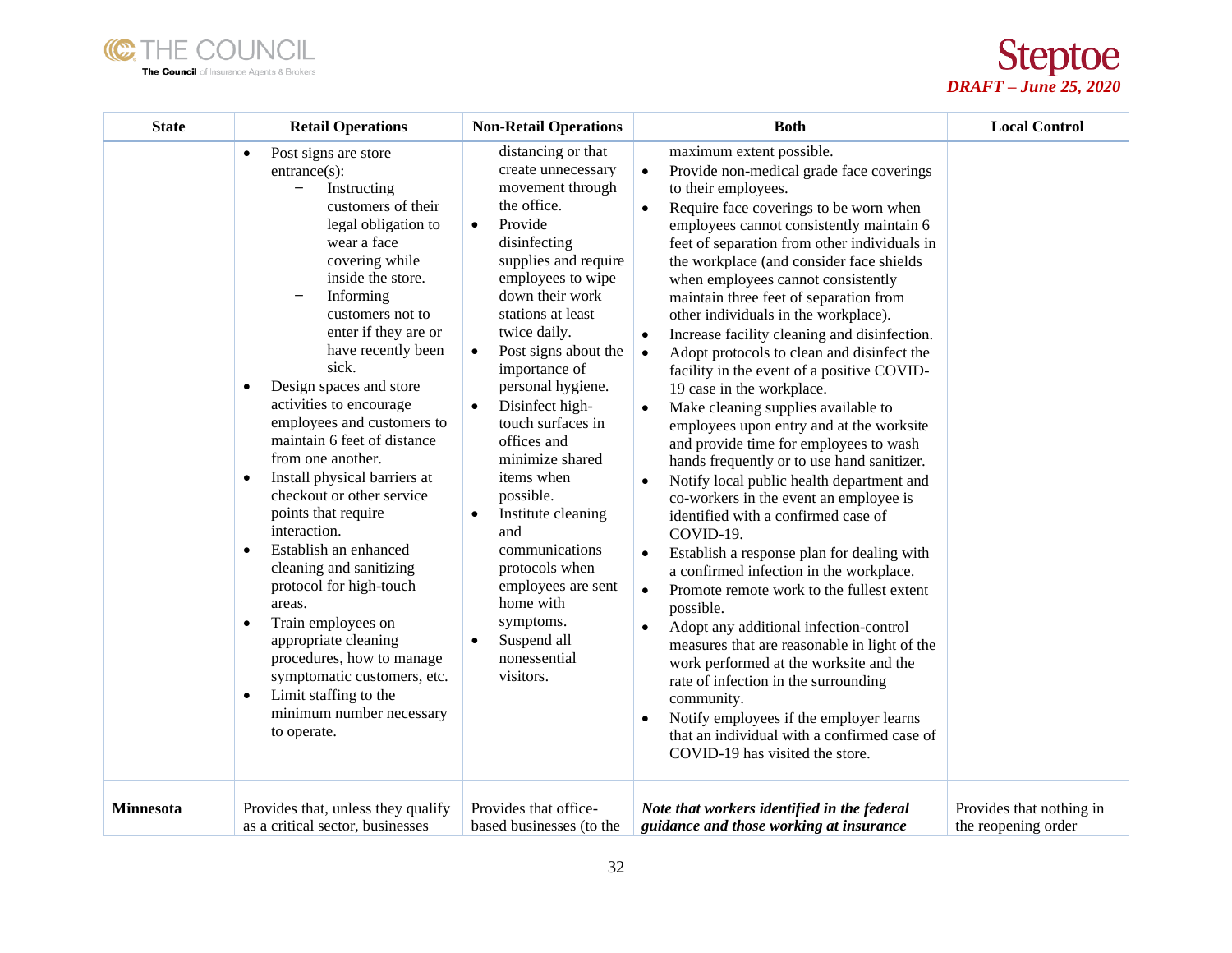



| <b>State</b>                                      | <b>Retail Operations</b>                                        | <b>Non-Retail Operations</b>                                         | <b>Both</b>                                                                       | <b>Local Control</b>                                                       |
|---------------------------------------------------|-----------------------------------------------------------------|----------------------------------------------------------------------|-----------------------------------------------------------------------------------|----------------------------------------------------------------------------|
| <b>Executive Order</b><br>20-48   Executive       | that sell goods and services<br>directly to customers remain    | extent that their<br>employees are not                               | companies and insurance agencies qualify as<br>"critical sector workers."         | should be construed to<br>prohibit or prevent                              |
| Order 20-40<br><b>Guidance   Press</b><br>Release | closed for the time being.<br>Requires retail businesses to:    | exempt critical sector<br>workers) must establish<br>and implement a | Requires all workers who can work from home<br>to continue to do so.              | political subdivisions<br>from implementing,<br>within their jurisdictions |
| <b>Guidance</b> for                               | Have a safety plan available                                    | COVID-19                                                             |                                                                                   | and pursuant to applicable                                                 |
| <b>Businesses</b>                                 | to workers, customers, etc.                                     | Preparedness Plan that:                                              | Requires all critical sector businesses to                                        | law and authority,                                                         |
| <b>Executive Order</b>                            | Adjust allowable occupancy<br>$\bullet$                         | Requires that                                                        | comply with all CDC and OSHA guidance to                                          | restrictions beyond those                                                  |
| $20 - 63$                                         | and consider regulating                                         | employees work                                                       | ensure the health and safety of their workers,                                    | contained in the                                                           |
|                                                   | customer flow to                                                | from home                                                            | but are not required to create a COVID-19                                         | reopening order, as long                                                   |
| May 20, 2020                                      | accommodate social                                              | whenever possible;                                                   | Preparedness Plan.                                                                | as those additional                                                        |
|                                                   | distancing and safety.                                          | Ensures that sick<br>$\bullet$                                       |                                                                                   | restrictions have a real or                                                |
|                                                   | Evaluate employee health<br>$\bullet$                           | workers stay at                                                      | Requires non-critical sector businesses and                                       | substantial relation to the                                                |
|                                                   | according to CDC and MDH                                        | home;                                                                | employers to develop a COVID-19 Business<br>Preparedness Plan, including:         | public health crisis caused<br>by COVID-19.                                |
|                                                   | guidelines and screen                                           | Establishes social<br>$\bullet$                                      | Reduce occupant capacity to 50%.<br>$\bullet$                                     |                                                                            |
|                                                   | employees.<br>Evaluate space, change                            | distancing policies;<br>Establishes hygiene<br>$\bullet$             | Limit the number of customers/clients<br>$\bullet$                                | Notes, however, that                                                       |
|                                                   | $\bullet$<br>configuration, adjust flow,                        | and source control                                                   | allowed within the business at one time.                                          | political subdivisions may                                                 |
|                                                   | etc. with guidepost of 50%                                      | policies; and                                                        | Advertise business protocols so that<br>$\bullet$                                 | not relax or reduce the                                                    |
|                                                   | of occupancy rating.                                            | Establishes<br>$\bullet$                                             | current and potential clients are aware of                                        | reopening order's                                                          |
|                                                   | Regulate customer<br>$\bullet$                                  | cleaning and                                                         | changes.                                                                          | restrictions.                                                              |
|                                                   | movement with                                                   | disinfection                                                         | Establish health screening protocols for<br>$\bullet$                             |                                                                            |
|                                                   | consideration of one-way                                        | protocols.                                                           | workers at the start of each shift.                                               | Summarizes the degree of                                                   |
|                                                   | traffic.                                                        |                                                                      | Send workers with COVID-19 symptoms<br>$\bullet$                                  | local control to permit<br>cities and other political                      |
|                                                   | Use signage to remind<br>$\bullet$                              | Requires such                                                        | home immediately.                                                                 | subdivisions to take                                                       |
|                                                   | customers of social                                             | businesses to have their                                             | Establish communication protocols and<br>$\bullet$                                | actions that are more                                                      |
|                                                   | distancing.                                                     | senior management                                                    | steps to take when workers have bene                                              | protective of the public                                                   |
|                                                   | Include floor markets, line<br>$\bullet$                        | sign/certify the Plan,<br>disseminate the plan to                    | exposed to COVID-19 in the workplace.                                             | health, but not to take                                                    |
|                                                   | lanes, etc. to mark out social<br>distancing in high congestion | employees, and train                                                 | Designate an individual to maintain<br>$\bullet$<br>communication with and gather | actions that are less                                                      |
|                                                   | areas.                                                          | workers on the contents                                              | information from workers who may be ill.                                          | protective of the public                                                   |
|                                                   | Execute an enhanced,<br>$\bullet$                               | of the plan.                                                         | Establish worker sickness reporting<br>$\bullet$                                  | health.                                                                    |
|                                                   | thorough overall store                                          |                                                                      | protocols.                                                                        |                                                                            |
|                                                   | cleaning schedule.                                              |                                                                      | Establish protocols for workers to return to<br>$\bullet$                         |                                                                            |
|                                                   | Add protective shields at<br>$\bullet$                          |                                                                      | work.                                                                             |                                                                            |
|                                                   | checkout where social                                           |                                                                      | Establish a process to identify contact<br>$\bullet$                              |                                                                            |
|                                                   | distancing is not practical.                                    |                                                                      | between infected workers and other                                                |                                                                            |
|                                                   | Make gloves available to<br>$\bullet$                           |                                                                      | workers who may have been exposed.                                                |                                                                            |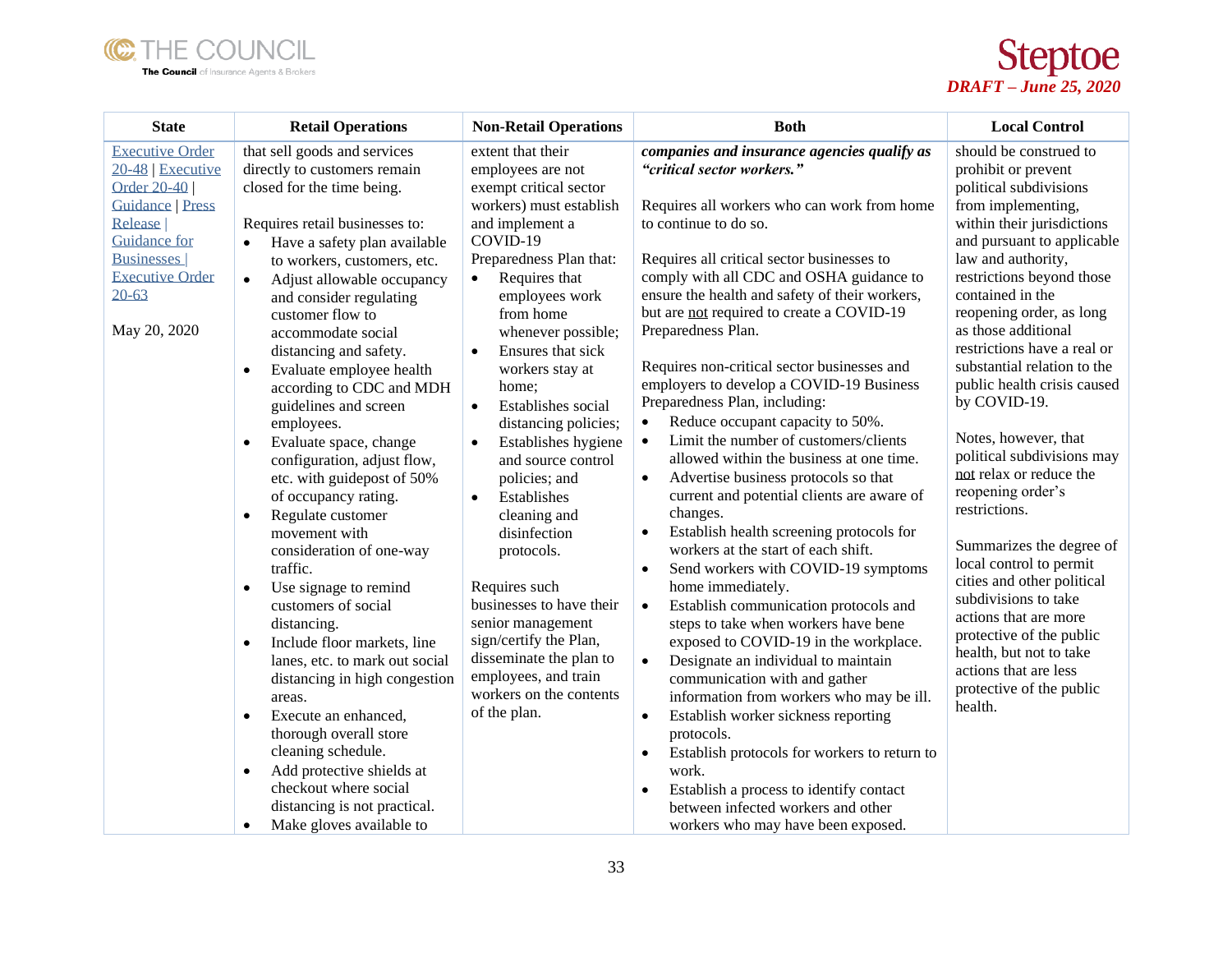



| <b>State</b> | <b>Retail Operations</b>                                                                                                                                                                                                                                                                                                                                                                                                                                       | <b>Non-Retail Operations</b> | <b>Both</b>                                                                                                                                                                                                                                                                                                                                                                                                                                                                                                                                                                                                                                                                                                                                                                                                                                                                                                                                                                                                                                                                                                                                                                                                                                                                                                                                                                                                                                                                                              | <b>Local Control</b> |
|--------------|----------------------------------------------------------------------------------------------------------------------------------------------------------------------------------------------------------------------------------------------------------------------------------------------------------------------------------------------------------------------------------------------------------------------------------------------------------------|------------------------------|----------------------------------------------------------------------------------------------------------------------------------------------------------------------------------------------------------------------------------------------------------------------------------------------------------------------------------------------------------------------------------------------------------------------------------------------------------------------------------------------------------------------------------------------------------------------------------------------------------------------------------------------------------------------------------------------------------------------------------------------------------------------------------------------------------------------------------------------------------------------------------------------------------------------------------------------------------------------------------------------------------------------------------------------------------------------------------------------------------------------------------------------------------------------------------------------------------------------------------------------------------------------------------------------------------------------------------------------------------------------------------------------------------------------------------------------------------------------------------------------------------|----------------------|
|              | workers and articulate when<br>gloves should be used.<br>Clearly communicate safety<br>$\bullet$<br>actions and procedures to<br>employees and consumers.<br>Train all employees on<br>$\bullet$<br>procedures and service<br>surrounding safety protocols<br>and practices.<br>Make interactions between<br>$\bullet$<br>customers and employees as<br>contactless as possible.<br>Review safety procedures<br>$\bullet$<br>and expectations with<br>vendors. |                              | Evaluate and adjust sick leave policies to<br>reflect the need for isolation and<br>incentivize workers who are sick to stay<br>home.<br>Provide accommodations for vulnerable<br>$\bullet$<br>populations.<br>Clearly communicate sick leave policies to<br>$\bullet$<br>all workers.<br>Stagger shifts and breaks.<br>$\bullet$<br>Evaluate traffic patterns and choke points<br>$\bullet$<br>to reduce crowding at entrances, in<br>hallways, elevators, etc.<br>Limit collective gatherings of workers to<br>٠<br>10 people or less.<br>Limit the number of people in restrooms.<br>٠<br>Ensure physical distancing in work areas.<br>$\bullet$<br>Limit worker interaction across floors,<br>٠<br>buildings, campuses, etc. unless at least 6-<br>foot distance is maintained.<br>Increase physical space between workers<br>$\bullet$<br>and clients/customers.<br>Ensure workers regularly wash their<br>$\bullet$<br>hands.<br>Provide recommended protective supplies.<br>٠<br>Post hygiene signage.<br>٠<br>Require the use of source control face<br>$\bullet$<br>coverings.<br>Close all community drinking stations and<br>٠<br>water fountains.<br>Prohibit communal sharing of food.<br>٠<br>Provide issues and no-touch disposal bins.<br>$\bullet$<br>Assess the status and capacities of the<br>$\bullet$<br>utility systems within the building.<br>Evaluate the operational capacity and<br>٠<br>increase, improve, and maintain<br>ventilation provided throughout the<br>building. |                      |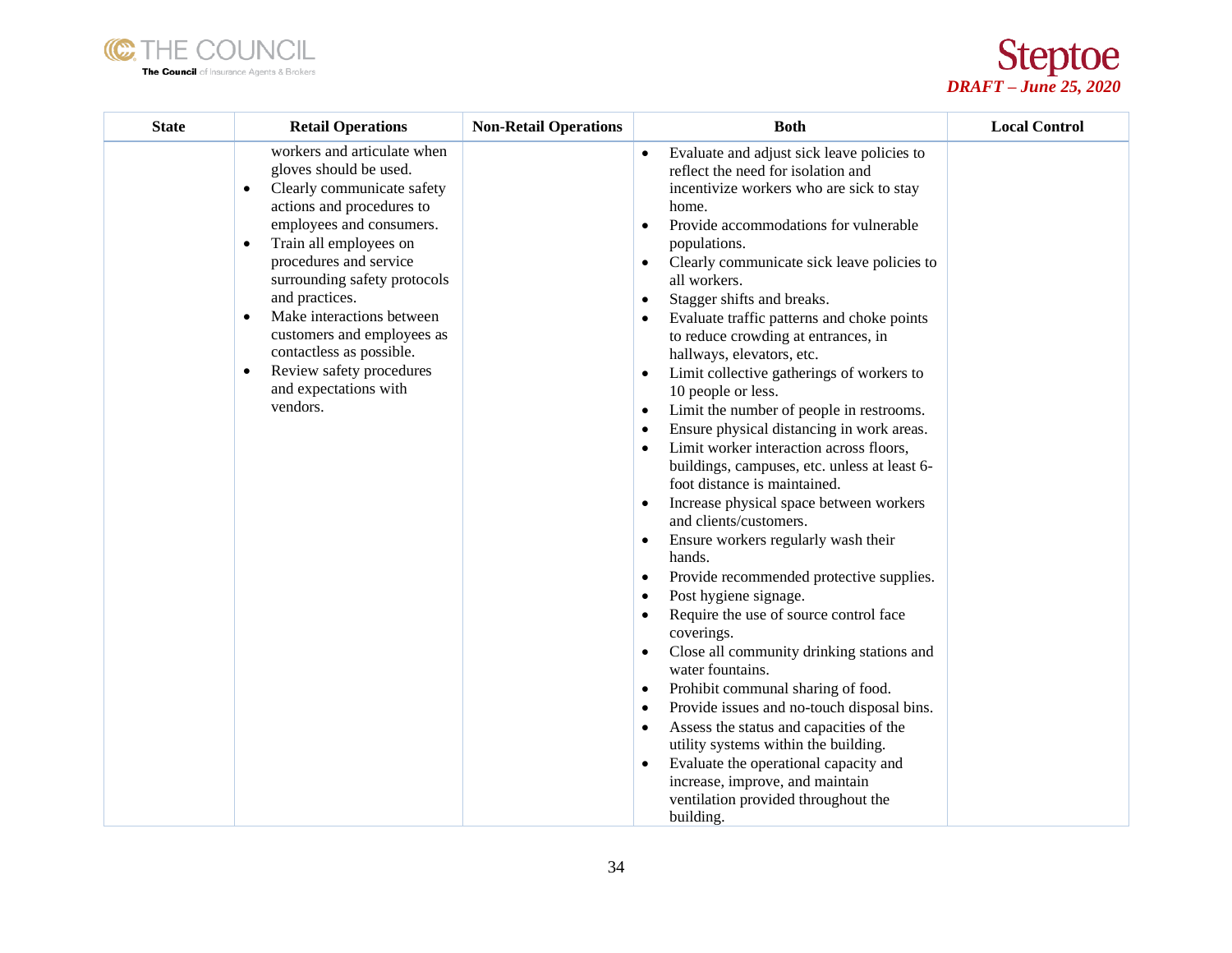



| <b>State</b>                                                | <b>Retail Operations</b>                                                                                                          | <b>Non-Retail Operations</b> | <b>Both</b>                                                                                                                                                                                                                                                                                                                                                                                                                                                                                                                                                                                                                                                                                                                                                                                                                                                                                                                                                                                                                                                                                                                                                                                                                      | <b>Local Control</b>                                                                                               |
|-------------------------------------------------------------|-----------------------------------------------------------------------------------------------------------------------------------|------------------------------|----------------------------------------------------------------------------------------------------------------------------------------------------------------------------------------------------------------------------------------------------------------------------------------------------------------------------------------------------------------------------------------------------------------------------------------------------------------------------------------------------------------------------------------------------------------------------------------------------------------------------------------------------------------------------------------------------------------------------------------------------------------------------------------------------------------------------------------------------------------------------------------------------------------------------------------------------------------------------------------------------------------------------------------------------------------------------------------------------------------------------------------------------------------------------------------------------------------------------------|--------------------------------------------------------------------------------------------------------------------|
|                                                             |                                                                                                                                   |                              | Ensure that specific day-to-day<br>operations/systems are maintained to<br>maximize fresh air in the<br>workplace/eliminate air recirculation.<br>Establish a documented sanitation<br>$\bullet$<br>schedule and checklist.<br>Routinely clean and disinfect all areas.<br>٠<br>Frequently clean all high-touch items and<br>٠<br>other surfaces.<br>Implement immediate cleaning and<br>disinfecting of the workplace if a worker,<br>client, or visitor becomes ill with COVID-<br>19.<br>Receive deliveries via a contactless<br>$\bullet$<br>method when possible.<br>Provide training to all workers and<br>٠<br>members of management regarding<br>COVID-19 exposure and applicable<br>policies.<br>Advise clients to conduct a self-check of<br>their body temperature the day of their<br>appointment.<br>Limit the number of persons<br>٠<br>accompanying the customer/client at the<br>time services are being provided.<br>Require customers/clients to wear face<br>$\bullet$<br>coverings when possible.<br>Establish a protocol for clients who refuse<br>$\bullet$<br>to wear a face covering.<br>Provide hand sanitizer at the entrance,<br>point of purchase, and prominent locations<br>for customers/clients. |                                                                                                                    |
| <b>Mississippi</b><br><b>Executive Order</b><br>1477   FAOs | Requires retail businesses to<br>adopt reasonable measures to<br>prevent the spread of COVID-19,<br>including but not limited to: | <b>See Both Column</b>       | Permits all businesses operating in the state to<br>remain open/reopen subject to the following<br>limitations to minimize person-to-person<br>interactions and the associated risk of                                                                                                                                                                                                                                                                                                                                                                                                                                                                                                                                                                                                                                                                                                                                                                                                                                                                                                                                                                                                                                           | Provides that nothing in<br>the reopening order limits<br>or alters the authority of a<br>governing authority of a |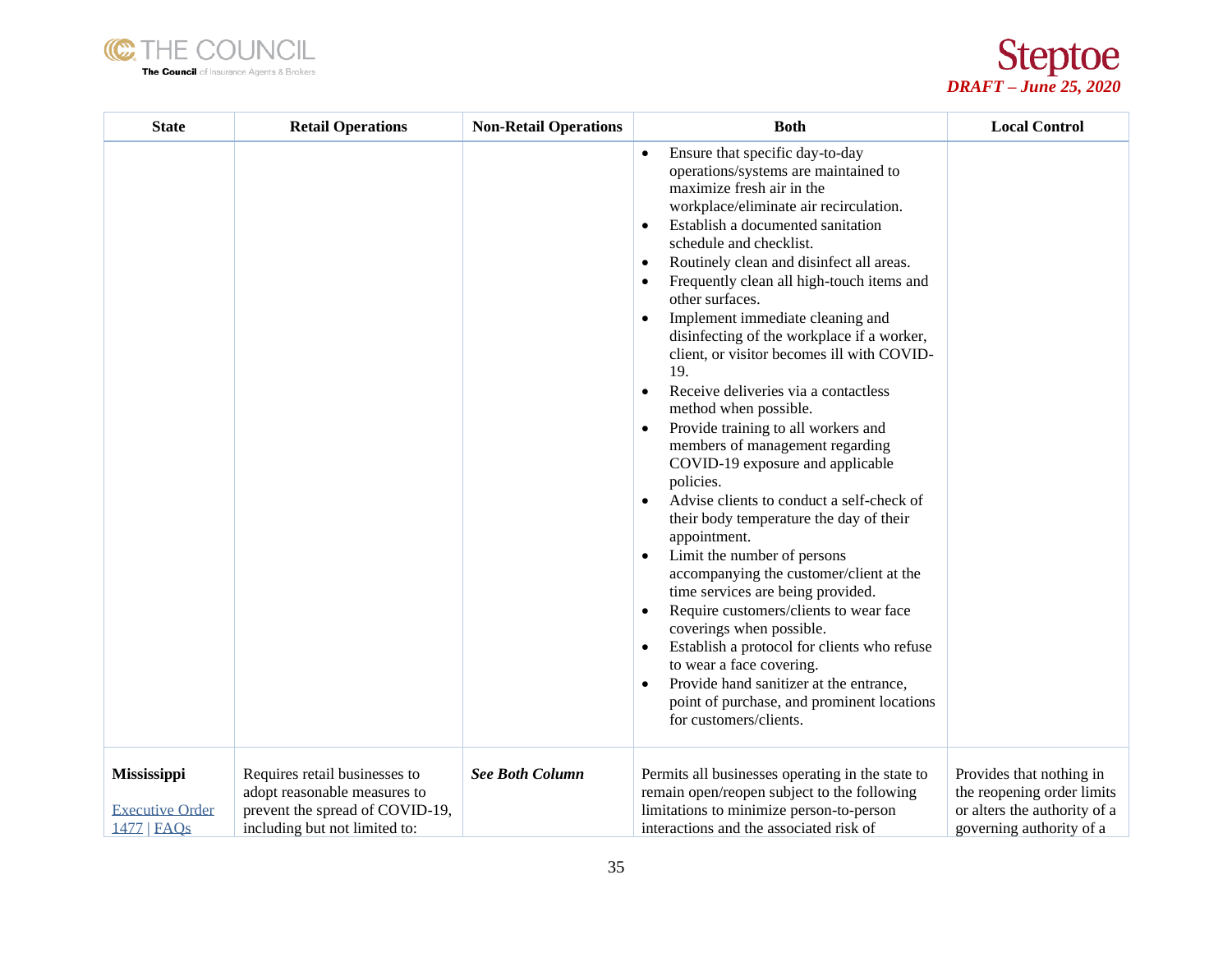



| <b>State</b>                                                                                                  | <b>Retail Operations</b>                                                                                                                                                                                                                                                                                                                                                                       | <b>Non-Retail Operations</b> | <b>Both</b>                                                                                                                                                                                                                                                                                                                                                                                                                                                                                                                                                                                                                                                                                                                                                                                 | <b>Local Control</b>                                                                                                                                                                                                                                                                                                        |
|---------------------------------------------------------------------------------------------------------------|------------------------------------------------------------------------------------------------------------------------------------------------------------------------------------------------------------------------------------------------------------------------------------------------------------------------------------------------------------------------------------------------|------------------------------|---------------------------------------------------------------------------------------------------------------------------------------------------------------------------------------------------------------------------------------------------------------------------------------------------------------------------------------------------------------------------------------------------------------------------------------------------------------------------------------------------------------------------------------------------------------------------------------------------------------------------------------------------------------------------------------------------------------------------------------------------------------------------------------------|-----------------------------------------------------------------------------------------------------------------------------------------------------------------------------------------------------------------------------------------------------------------------------------------------------------------------------|
| Apr. 24, 2020                                                                                                 | Limiting the number of<br>$\bullet$<br>customers in their stores at<br>one time to no greater than<br>50% store capacity in order<br>to ensure compliance with<br>social distancing protocols;<br>and<br>Frequent cleaning of high-<br>$\bullet$<br>contact surfaces.<br>Encourages retail businesses to<br>make hand sanitizer available to<br>their customers upon entry to<br>their stores. |                              | transmission of COVID-19:<br>Encourage businesses to utilize, to the<br>$\bullet$<br>maximum extent possible, work from<br>home or other telework procedures;<br>Take all reasonable measures to ensure<br>$\bullet$<br>compliance with DOH and CDC<br>regulations, orders, and guidelines to<br>prevent the spread of COVID-19 (e.g.,<br>social distancing, encouraging sick<br>employees to stay home, etc.);<br>To the extent possible, close all common<br>areas where employees or customers are<br>likely to congregate and interact (or<br>enforce strict social distancing protocols);<br>Minimize non-essential business travel;<br>$\bullet$<br>To the extent possible, make special<br>$\bullet$<br>accommodations for employees that are<br>members of a vulnerable population. | municipality to enact and<br>enforce more restrictive<br>measures to contain and<br>restrict transmission of<br>COVID-19.                                                                                                                                                                                                   |
| <b>Missouri</b><br><b>DOH</b> Order<br><b>Press Release</b><br><b>Show Me Strong</b><br>Plan<br>Apr. 27, 2020 | Provides that entities that employ<br>individuals that are engaged in<br>retail sales to the public must<br>limit the number of individuals in<br>a given location to:<br>25% or less of their<br>$\bullet$<br>occupancy (for locations<br>smaller than 10,000 square<br>feet); or<br>10% or less of their<br>$\bullet$<br>occupancy (for locations<br>larger than 10,000 square<br>feet).     | <b>See Both Column</b>       | Requires every business to comply with CDC<br>social distancing guidelines.<br>Encourages businesses to:<br>Implement basic infection prevention<br>$\bullet$<br>measures informed by industry best<br>practices (e.g., protective equipment;<br>temperature checks; testing, isolating, and<br>contact tracing; and sanitation).<br>Modify physical workspaces to maximize<br>$\bullet$<br>social distancing.<br>Minimize business travel.<br>$\bullet$<br>Develop an infectious disease<br>$\bullet$<br>preparedness and response plan.<br>Develop, implement, and communicate<br>$\bullet$<br>about workplace flexibilities and<br>protections (e.g., encouraging telework,<br>returning to work in phases and/or split                                                                  | Provides that nothing in<br>the DOH order limits the<br>right of local authorities<br>to make such further<br>ordinances, rules,<br>regulations and orders not<br>inconsistent with the<br>reopening order which<br>may be necessary for the<br>particular locality under<br>the jurisdiction of such<br>local authorities. |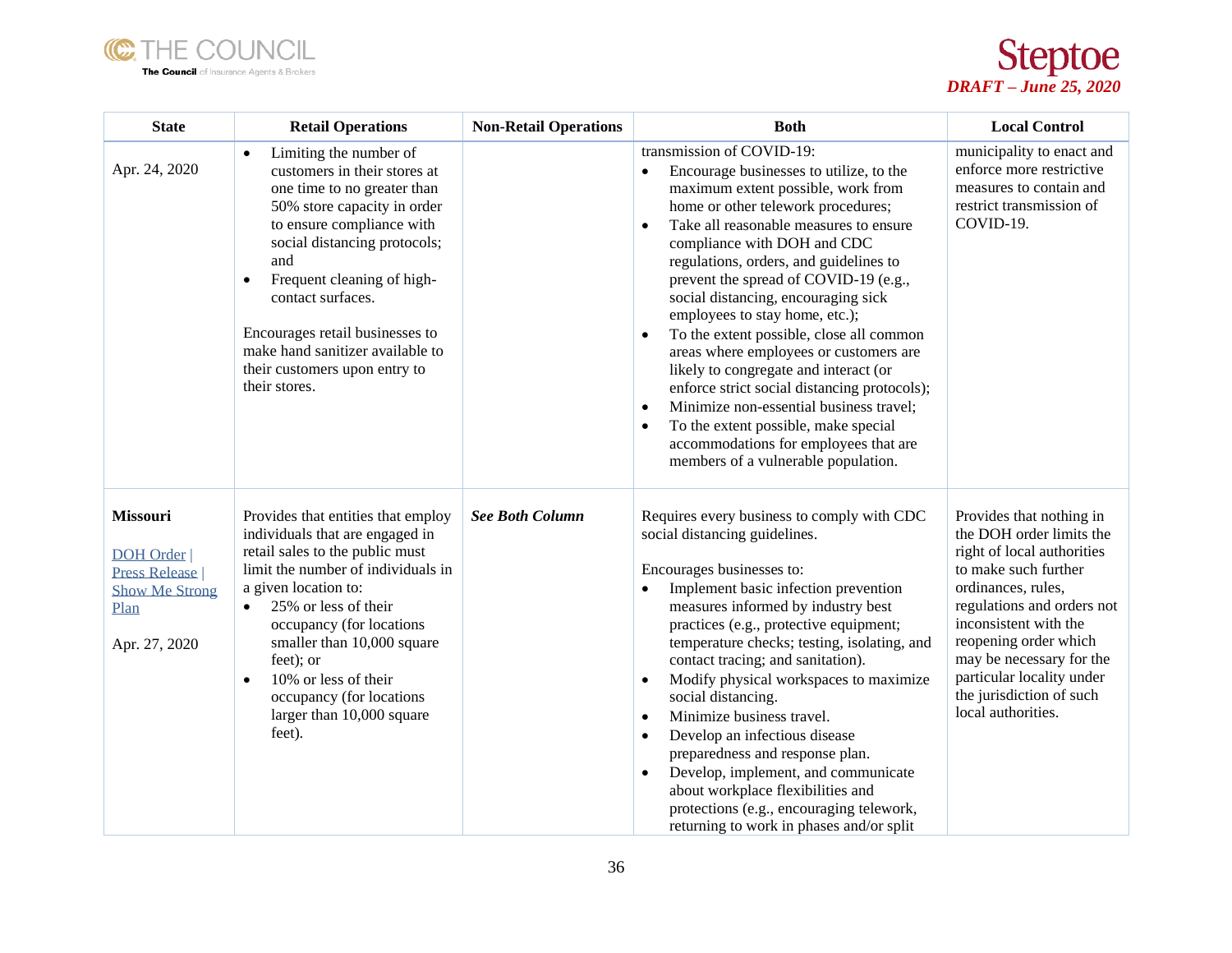



| <b>State</b>                                                                                                  | <b>Retail Operations</b>                                                                                                                                                                                                                                                                                                                                                                                                                                                                                                                                                                                                                                                                                                                                                                                                                      | <b>Non-Retail Operations</b> | <b>Both</b>                                                                                                                                                                                                                                                                                                                                                                                                                                                                                                                                                                                                                                                                                                                                                                                                                                                                                                                                                                                                                                                                                                                          | <b>Local Control</b>                                                                                                                                                                                                                                                                                                           |
|---------------------------------------------------------------------------------------------------------------|-----------------------------------------------------------------------------------------------------------------------------------------------------------------------------------------------------------------------------------------------------------------------------------------------------------------------------------------------------------------------------------------------------------------------------------------------------------------------------------------------------------------------------------------------------------------------------------------------------------------------------------------------------------------------------------------------------------------------------------------------------------------------------------------------------------------------------------------------|------------------------------|--------------------------------------------------------------------------------------------------------------------------------------------------------------------------------------------------------------------------------------------------------------------------------------------------------------------------------------------------------------------------------------------------------------------------------------------------------------------------------------------------------------------------------------------------------------------------------------------------------------------------------------------------------------------------------------------------------------------------------------------------------------------------------------------------------------------------------------------------------------------------------------------------------------------------------------------------------------------------------------------------------------------------------------------------------------------------------------------------------------------------------------|--------------------------------------------------------------------------------------------------------------------------------------------------------------------------------------------------------------------------------------------------------------------------------------------------------------------------------|
|                                                                                                               |                                                                                                                                                                                                                                                                                                                                                                                                                                                                                                                                                                                                                                                                                                                                                                                                                                               |                              | shifts, limiting access to common areas<br>where personnel are likely to congregate<br>and interact, and ensuring that sick leave<br>policies are flexible and consistent with<br>public health guidance).<br>Do not allow symptomatic people to<br>$\bullet$<br>physically return to work until cleared by a<br>medical provider.                                                                                                                                                                                                                                                                                                                                                                                                                                                                                                                                                                                                                                                                                                                                                                                                   |                                                                                                                                                                                                                                                                                                                                |
| Montana<br>Directive   Press<br>Release<br>Reopening the<br><b>Big Sky   Press</b><br>Release<br>May 19, 2020 | Permits Main Street and retail<br>businesses to operate at 75%<br>capacity and where strict physical<br>distancing protocols can be<br>maintained.<br>Requires businesses to:<br>Conduct health assessments<br>for all employees at the<br>beginning of each shift.<br>In establishments where<br>$\bullet$<br>customers wait in line,<br>ensure that customers remain<br>physically distanced.<br>Close waiting areas where<br>$\bullet$<br>adequate physical distancing<br>cannot be maintained.<br>Require physical distancing<br>$\bullet$<br>of 6 feet to be maintained<br>between non-congregate<br>customers (e.g., requiring a<br>reduction in capacity, a<br>reduction of seating in<br>service and waiting areas,<br>management of waiting areas<br>and waiting lines, systems<br>that reduce the amount of<br>contact time between | <b>See Both Column</b>       | Note, once the Stay at Home Order expired<br>(Apr. 27, 2020), businesses are no longer<br>designated as essential or non-essential.<br>Requires general businesses to:<br>Conduct health assessments for all<br>$\bullet$<br>employees at the beginning of each shift.<br>Close waiting areas where adequate<br>$\bullet$<br>physical distancing cannot be maintained.<br>Maintain physical distancing of 6 feet<br>$\bullet$<br>between non-congregate customers (i.e.,<br>potentially requiring a reduction in<br>capacity, reduction of seating in service<br>and waiting areas, management of waiting<br>areas and waiting lines, or systems that<br>reduce the amount of contact time between<br>customers and staff.<br>Suggests that employers:<br>Develop and implement appropriate<br>policies regarding social distancing and<br>protective equipment; temperature checks<br>and/or symptom screening; testing,<br>isolating, and contact tracing; sanitation;<br>and use and disinfection of common and<br>high-traffic areas.<br>Collaborate with public health officials<br>$\bullet$<br>when implementing policies and | Advises that local<br>officials should<br>coordinate on a regional<br>basis and continue to<br>assess the conditions in<br>their jurisdictions.<br>Provides that nothing in<br>the reopening directive<br>prohibits local public<br>health authorities from<br>adopting more restrictive<br>approaches based on local<br>need. |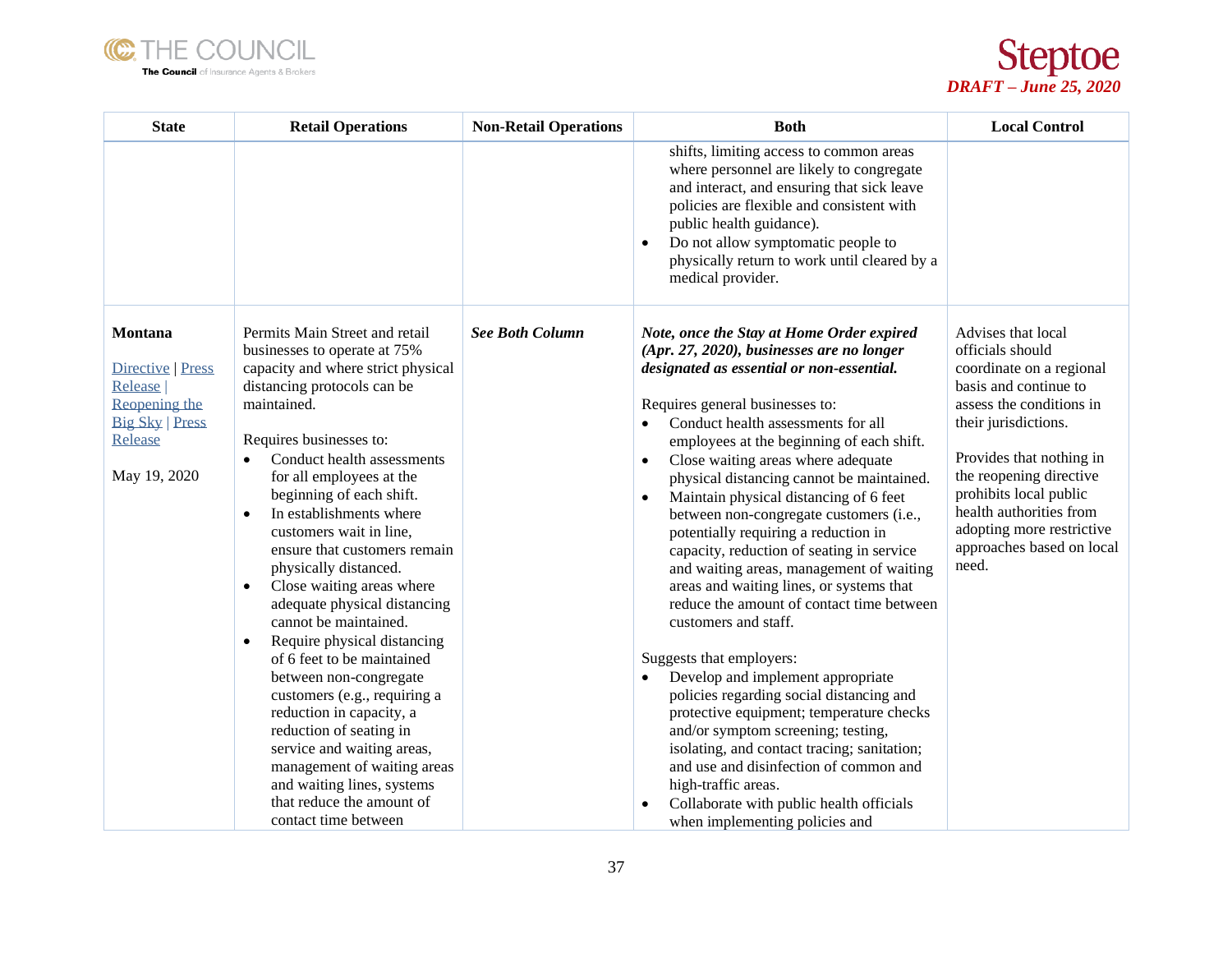



| <b>State</b>                                                                                                                                               | <b>Retail Operations</b>                                                                                                                                                                                                                                                                                                                                                                                                                                                                                        | <b>Non-Retail Operations</b>                                                                                                                                                                                                                               | <b>Both</b>                                                                                                                                                                                                                                                                                                                                                                                                                                                                                                                                                                                                                                                                                       | <b>Local Control</b>                                                                                                                                                                                                                                                                                                                                                                                                                                                            |
|------------------------------------------------------------------------------------------------------------------------------------------------------------|-----------------------------------------------------------------------------------------------------------------------------------------------------------------------------------------------------------------------------------------------------------------------------------------------------------------------------------------------------------------------------------------------------------------------------------------------------------------------------------------------------------------|------------------------------------------------------------------------------------------------------------------------------------------------------------------------------------------------------------------------------------------------------------|---------------------------------------------------------------------------------------------------------------------------------------------------------------------------------------------------------------------------------------------------------------------------------------------------------------------------------------------------------------------------------------------------------------------------------------------------------------------------------------------------------------------------------------------------------------------------------------------------------------------------------------------------------------------------------------------------|---------------------------------------------------------------------------------------------------------------------------------------------------------------------------------------------------------------------------------------------------------------------------------------------------------------------------------------------------------------------------------------------------------------------------------------------------------------------------------|
|                                                                                                                                                            | customers and staff).                                                                                                                                                                                                                                                                                                                                                                                                                                                                                           |                                                                                                                                                                                                                                                            | procedures for workforce contact tracing<br>following an employee's COVID-19<br>positive test result.<br>Continue to encourage telework whenever<br>possible and feasible with business<br>operations.<br>Minimize non-essential business travel.<br>$\bullet$<br>Make special accommodations for<br>members of a vulnerable population or<br>those with vulnerable household members.                                                                                                                                                                                                                                                                                                            |                                                                                                                                                                                                                                                                                                                                                                                                                                                                                 |
| <b>Nebraska</b>                                                                                                                                            | No Shelter in Place/Stay at Home Order was issued statewide.<br>Provides for the reopening of salons, restaurants, childcare facilities, and other establishments in certain counties and subject to social<br>distancing requirements.                                                                                                                                                                                                                                                                         |                                                                                                                                                                                                                                                            |                                                                                                                                                                                                                                                                                                                                                                                                                                                                                                                                                                                                                                                                                                   |                                                                                                                                                                                                                                                                                                                                                                                                                                                                                 |
| <b>Nevada</b><br>Directive 018<br><b>Press Release</b><br><b>Guidance   Press</b><br>Release  <br>Reopened<br><b>Industries</b><br>Guidance<br>May 8, 2020 | Requires all essential and non-<br>essential retail businesses to<br>abide by the same standards.<br>Provides that businesses must<br>require employees who interact<br>with the public to wear face<br>coverings and encourage<br>customers to wear face coverings<br>to the extent practicable.<br>Strongly encourages retail<br>businesses to promote and<br>continue online or call-in<br>ordering/pickup operations.<br>Strongly encourages retail<br>businesses to conduct and<br>implement industry best | Advises that<br>professional services<br>should be conducted<br>virtually or by telephone<br>whenever possible.<br>Suggests that staff<br>should be encouraged to<br>continue to work from<br>home as much as<br>possible, or return to<br>work in phases. | Requires all essential and non-essential<br>businesses opening or continuing operations to<br>adopt measures promulgated by NV OSHA to<br>minimize the risk of spread of COVID-19,<br>including social distancing and sanitation<br>measures.<br>Requires all employers to require employees<br>who interact with the public to wear face<br>coverings, to the maximum extent practicable.<br>Encourages all businesses and employers to<br>adopt and/or take the following actions:<br>Encourage customers to wear face<br>coverings.<br>Have employees return to work in phases,<br>$\bullet$<br>if possible.<br>Continue to encourage telework whenever<br>$\bullet$<br>possible and feasible. | Delegates to each county<br>and local municipality the<br>authority to adopt<br>additional protective<br>measures intended to<br>combat the spread of<br>COVID-19, including-<br>without limitation-stay<br>at home and face covering<br>orders, so long as those<br>measures are at least as<br>restrictive as those<br>imposed by all directives<br>promulgated pursuant to<br>the state's declaration of<br>emergency.<br>Notes that such additional<br>restrictive measures |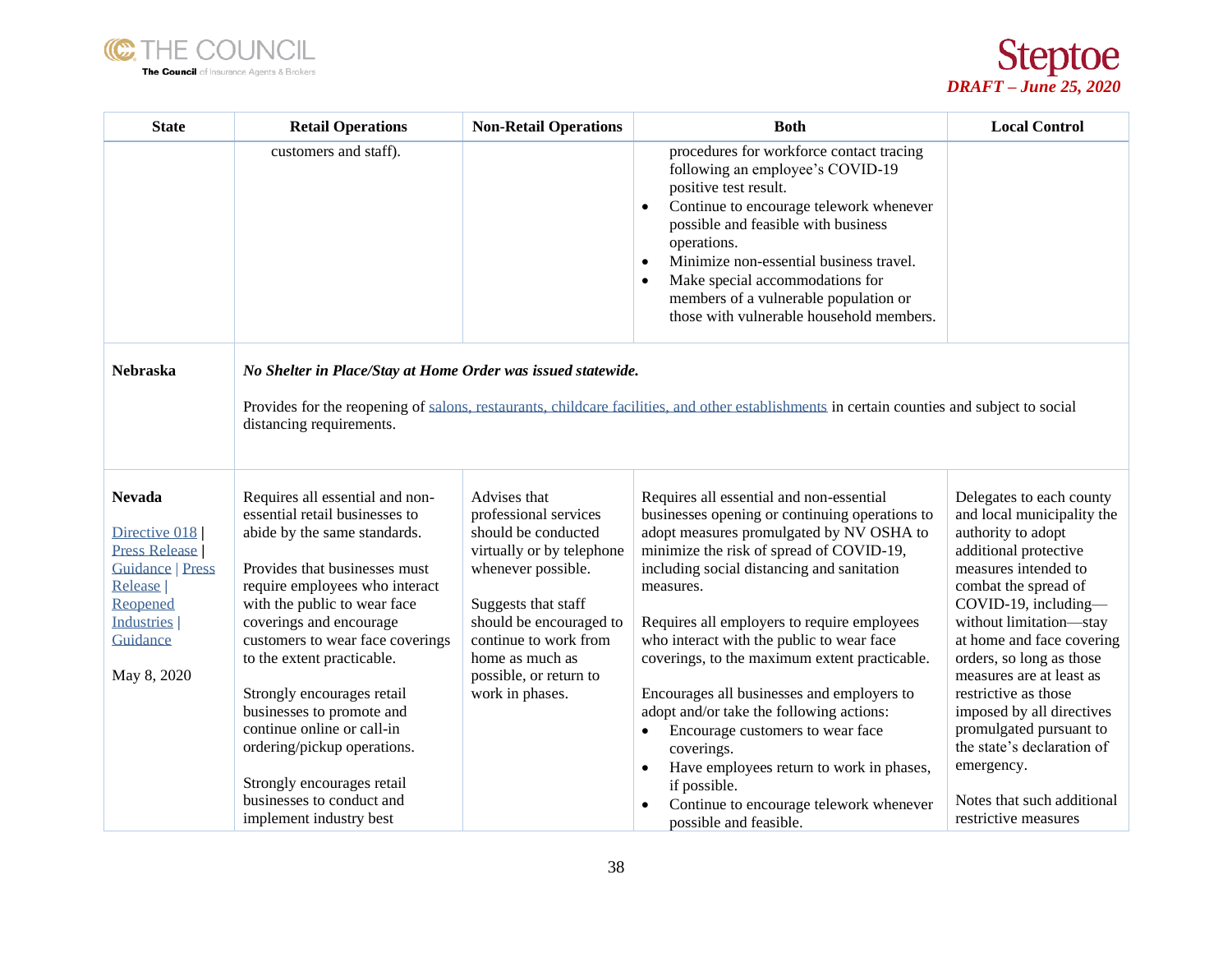



| <b>State</b>                                                                                                        | <b>Retail Operations</b>                                                                                                                                                                                                                                                                                                                         | <b>Non-Retail Operations</b> | <b>Both</b>                                                                                                                                                                                                                                                                                                                                                                                                                                                                                                                                                                                                                                                                                                                                                                                                                                                                                                                                                                                                                                                                 | <b>Local Control</b>                                                                                            |
|---------------------------------------------------------------------------------------------------------------------|--------------------------------------------------------------------------------------------------------------------------------------------------------------------------------------------------------------------------------------------------------------------------------------------------------------------------------------------------|------------------------------|-----------------------------------------------------------------------------------------------------------------------------------------------------------------------------------------------------------------------------------------------------------------------------------------------------------------------------------------------------------------------------------------------------------------------------------------------------------------------------------------------------------------------------------------------------------------------------------------------------------------------------------------------------------------------------------------------------------------------------------------------------------------------------------------------------------------------------------------------------------------------------------------------------------------------------------------------------------------------------------------------------------------------------------------------------------------------------|-----------------------------------------------------------------------------------------------------------------|
|                                                                                                                     | practices.<br>Requires retail businesses to limit<br>the number of customers in their<br>facility at any given time to no<br>more than 50% of the allowed<br>occupancy.                                                                                                                                                                          |                              | Close common areas where personnel are<br>$\bullet$<br>likely to congregate and interact (or<br>otherwise enforce social distancing<br>protocols).<br>Follow guidance from the Nevada Labor<br>$\bullet$<br>Commission regarding sick leave policies.<br>Strongly consider special accommodations<br>$\bullet$<br>for employees who are members of a<br>vulnerable population.<br>Consider encouraging employees to do a<br>$\bullet$<br>self-assessment each day in order to check<br>any COVID-19 type symptoms.<br>Remind employees to stay home when<br>sick, use cough and sneeze etiquette, and<br>practice hand hygiene.<br>Frequently perform enhanced<br>$\bullet$<br>environmental cleaning of commonly<br>touched surfaces.<br>Consider measures to protect staff and<br>$\bullet$<br>customers (e.g., implementing separate<br>operating hours for vulnerable customers,<br>designating with signage 6 feet of spacing<br>for employees to maintain the appropriate<br>distance, have hand sanitizer and other<br>sanitizing products readily available, etc.). | adopted by counties and<br>municipalities may be<br>implemented without<br>additional approval by the<br>state. |
| <b>New Hampshire</b><br><b>Emergency Order</b><br>40 Press Release<br><b>Universal</b><br>Guidance  <br>May 1, 2020 | Requires essential and non-<br>essential retail facilities to:<br>Make readily available hand<br>$\bullet$<br>sanitizer for both staff and<br>customers at entrances and<br>exits to the retail facility, at<br>checkout locations, and in<br>staff breakrooms and other<br>common spaces.<br>Stagger shifts, breaks, and<br>$\bullet$<br>meals. | <b>See Both Column</b>       | Note that workers identified in the federal<br>guidance qualify as "essential."<br>Requires both essential and non-essential<br>employers to comply with the following<br>guidelines:<br>Require all employees who are sick or not<br>$\bullet$<br>feeling well to stay home and employees<br>to notify their supervisor by phone.<br>Develop a process for screening all<br>$\bullet$<br>employees reporting for work for COVID-                                                                                                                                                                                                                                                                                                                                                                                                                                                                                                                                                                                                                                           |                                                                                                                 |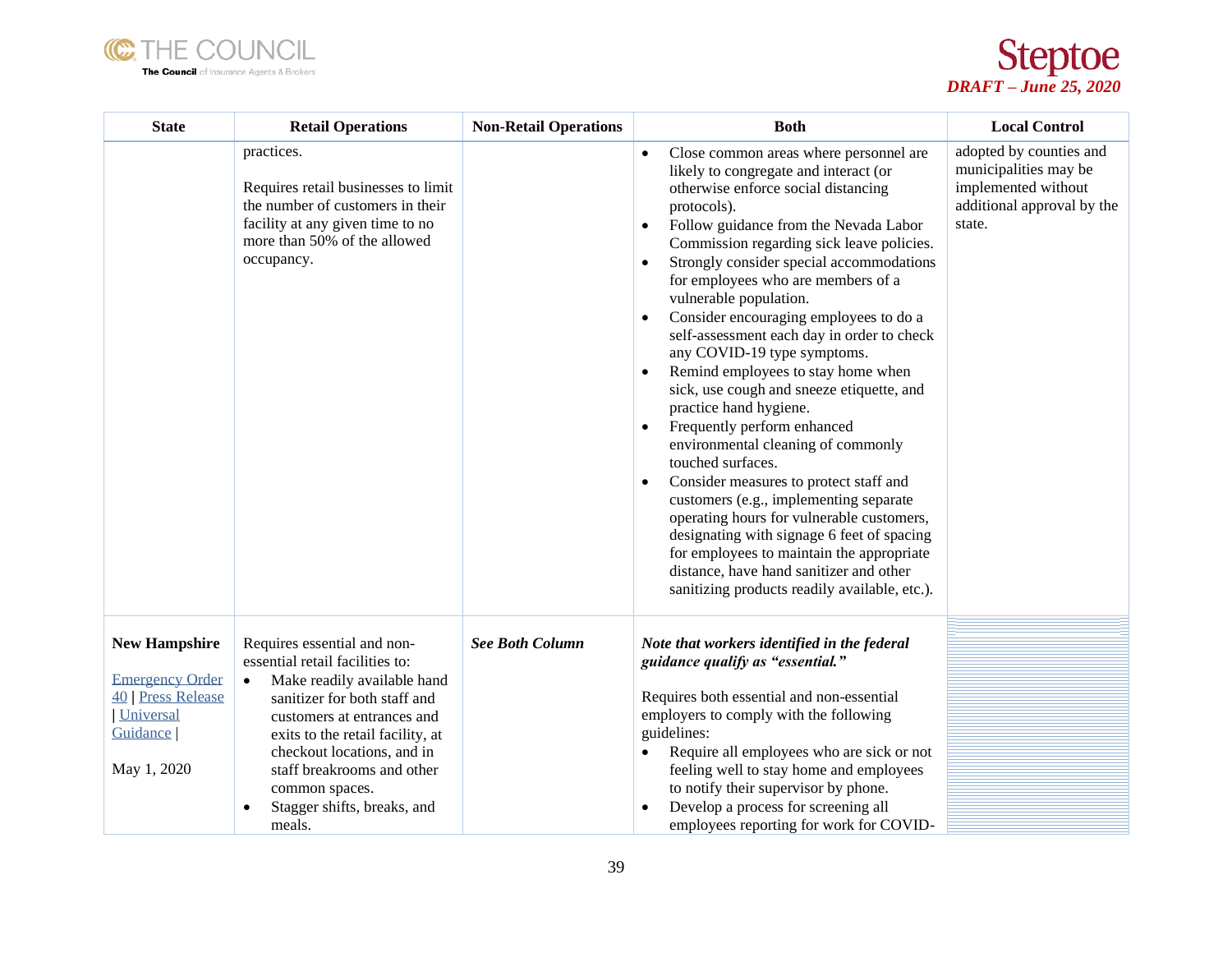



| <b>State</b> | <b>Retail Operations</b>                                                                                                                                                                                                                                                                                                                                                                                                                                                                                                                                                                                                                                                                                                                                         | <b>Non-Retail Operations</b> | <b>Both</b>                                                                                                                                                                                                                                                                                                                                                                                                                                                                                                                                                                                                                                                                                                                                                                                                                                                                                                                                   | <b>Local Control</b> |
|--------------|------------------------------------------------------------------------------------------------------------------------------------------------------------------------------------------------------------------------------------------------------------------------------------------------------------------------------------------------------------------------------------------------------------------------------------------------------------------------------------------------------------------------------------------------------------------------------------------------------------------------------------------------------------------------------------------------------------------------------------------------------------------|------------------------------|-----------------------------------------------------------------------------------------------------------------------------------------------------------------------------------------------------------------------------------------------------------------------------------------------------------------------------------------------------------------------------------------------------------------------------------------------------------------------------------------------------------------------------------------------------------------------------------------------------------------------------------------------------------------------------------------------------------------------------------------------------------------------------------------------------------------------------------------------------------------------------------------------------------------------------------------------|----------------------|
|              | Provide regular updates and<br>$\bullet$<br>training for employees about<br>personal COVID-19<br>mitigation and store<br>safeguards based on CDC<br>guidelines.<br>Require employees to report<br>$\bullet$<br>any symptoms of COVID-<br>19/close contact to a person<br>with COVID-19 to a<br>supervisor.<br>Screen staff for symptoms<br>$\bullet$<br>before each shift.<br>Instruct staff to maintain a<br>$\bullet$<br>distance of at least 6 feet<br>from others at all times.<br>Restrict interaction between<br>$\bullet$<br>employees and outside<br>visitors or delivery drivers.<br>Require employees to wear<br>$\bullet$<br>cloth face coverings at all<br>times when in the retail<br>facility and in public<br>locations or shared staff<br>areas. |                              | 19-related symptoms, including:<br>Identify a location and assign a<br>person who will screen each<br>employee every day before they<br>enter the workplace.<br>Require the screener to ask a<br>series of preset questions.<br>Document the temperature of all<br>employees daily before their shift.<br>Handle employee(s) who exhibit COVID-<br>19 symptoms by instructing them to leave<br>the premises and prevent<br>stigma/discrimination.<br>Strongly promote frequent hand hygiene<br>$\bullet$<br>and make alcohol-based hand sanitizer<br>readily available.<br>Implement workplace cleaning and<br>disinfection practices.<br>Mitigate exposure (e.g., support the use of<br>cloth face coverings in areas where social<br>distancing is difficult, etc.).<br>Allow employees to work from home as<br>$\bullet$<br>much as practical.<br>Plan for potential COVID-19 cases.<br>$\bullet$<br>Update their Employee Illness Policy. |                      |
|              | Requires retailers to implement<br>consumer protection<br>mechanisms:<br>Develop a process for<br>$\bullet$<br>limiting the number of<br>customers to 50% or less of<br>store occupancy.<br>Ensure any waiting line<br>$\bullet$<br>outside the store has<br>demarcations spacing<br>customers at least 6 feet<br>apart.                                                                                                                                                                                                                                                                                                                                                                                                                                         |                              | Communicate frequently with employees<br>and customers about steps being taken to<br>prevent spread of COVID-19 in the<br>workplace.<br>Requires employees to comply with the<br>following guidelines:<br>Stay home when feeling ill.<br>$\bullet$<br>Increase hygiene practices.<br>$\bullet$<br>Wear a cloth face covering.<br>$\bullet$<br>Practice social distancing.<br>$\bullet$<br>Apply by employer, state, and local<br>guidelines.                                                                                                                                                                                                                                                                                                                                                                                                                                                                                                  |                      |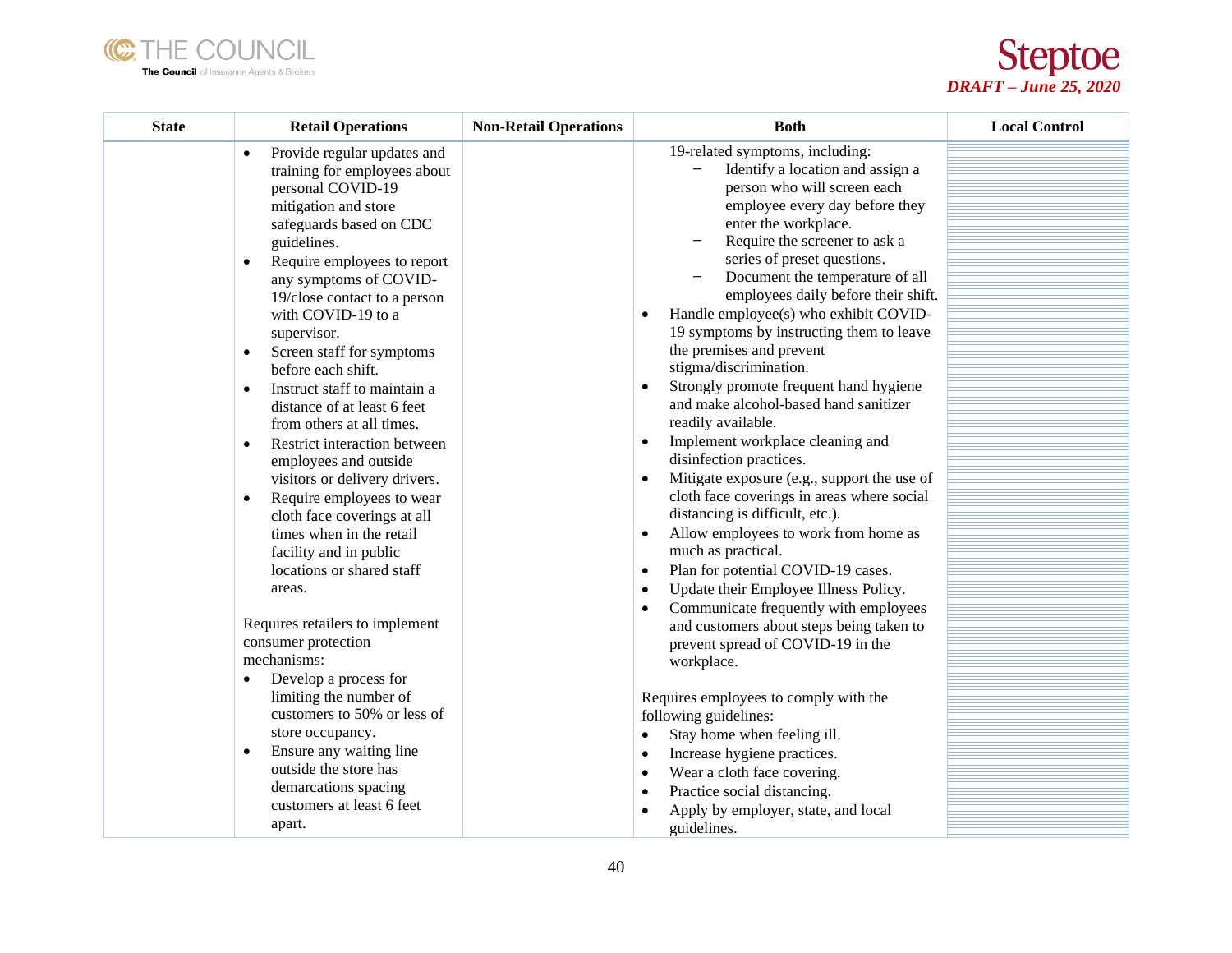



| <b>State</b>                                                                                                                                                                         | <b>Retail Operations</b>                                                                                                                                                                                                                                                                                                                                                                                                                                                                                                                                           | <b>Non-Retail Operations</b>                                                                                                                                                                                                                                                                                                                                                                                             | <b>Both</b>                                                                                                                                                                                                                                                                                                                                                                                                                                                                                                                                                                                                                                                                                                                                                   | <b>Local Control</b>                                                                                                                                                                                  |
|--------------------------------------------------------------------------------------------------------------------------------------------------------------------------------------|--------------------------------------------------------------------------------------------------------------------------------------------------------------------------------------------------------------------------------------------------------------------------------------------------------------------------------------------------------------------------------------------------------------------------------------------------------------------------------------------------------------------------------------------------------------------|--------------------------------------------------------------------------------------------------------------------------------------------------------------------------------------------------------------------------------------------------------------------------------------------------------------------------------------------------------------------------------------------------------------------------|---------------------------------------------------------------------------------------------------------------------------------------------------------------------------------------------------------------------------------------------------------------------------------------------------------------------------------------------------------------------------------------------------------------------------------------------------------------------------------------------------------------------------------------------------------------------------------------------------------------------------------------------------------------------------------------------------------------------------------------------------------------|-------------------------------------------------------------------------------------------------------------------------------------------------------------------------------------------------------|
|                                                                                                                                                                                      | Consider dedicated shopping<br>$\bullet$<br>hours for vulnerable<br>populations.<br>Assign dedicated staff to<br>$\bullet$<br>monitor social distancing<br>and compliance with<br>protective actions.                                                                                                                                                                                                                                                                                                                                                              |                                                                                                                                                                                                                                                                                                                                                                                                                          |                                                                                                                                                                                                                                                                                                                                                                                                                                                                                                                                                                                                                                                                                                                                                               |                                                                                                                                                                                                       |
| <b>New Jersey</b><br>The Road Back  <br><b>The Road Back</b><br>Principles   FAQs<br>June 5, 2020                                                                                    | Beginning on June 15, 2020,<br>non-essential retail stores can<br>allow customers inside.                                                                                                                                                                                                                                                                                                                                                                                                                                                                          | Note, the state's stay-at-home order strictly applied to in-person retail<br>businesses that were not essential. "Retail functions of banks and other<br>financial institutions" were deemed "essential." Nonetheless, businesses<br>that were not retail businesses could continue to operate, but it was<br>required to accommodate its workforce wherever practicable for<br>telework or work-from home arrangements. |                                                                                                                                                                                                                                                                                                                                                                                                                                                                                                                                                                                                                                                                                                                                                               |                                                                                                                                                                                                       |
| <b>New Mexico</b><br><b>Reopen Plan</b><br><b>Preview   Press</b><br>Release  <br>Guidance  <br><b>Amended Public</b><br><b>Health Order</b><br><b>Press Release</b><br>May 13, 2020 | Requires retailers to:<br>Adhere to maximum<br>occupancy limits (i.e., for the<br>first phase, this is 20% of<br>fire code occupancy; for<br>non-essential businesses this<br>includes operation at up to<br>50% of pre-crisis staffing<br>levels).<br>Utilize signs, stanchions,<br>and/or floor decals to support<br>6-foot social distancing.<br>Utilize signage to<br>$\bullet$<br>communicate occupancy<br>limits and encourage<br>customers to wear face<br>coverings.<br>Maintain a schedule of<br>$\bullet$<br>stringent daily cleaning and<br>sanitizing. | <b>See Both Column</b>                                                                                                                                                                                                                                                                                                                                                                                                   | Note, "insurance providers" are defined as an<br>"essential service" under the state's<br>reopening orders.<br>Establishes COVID-safe practices for all<br>employers, including:<br>Limit operations to remote work to the<br>$\bullet$<br>greatest extent possible.<br>Arrange workplace to provide for 6 feet of<br>distance between individuals wherever<br>possible.<br>Close common areas where personnel are<br>likely to congregate wherever possible, or<br>modify them to minimize contact.<br>Provide for all meetings to take place<br>$\bullet$<br>remotely whenever possible.<br>Provide all employees with appropriate<br>$\bullet$<br>face coverings to be worn in the<br>workplace.<br>Train all employees on daily cleaning and<br>$\bullet$ | Provides that the<br>reopening order is not<br>intended to restrain or<br>preempt local authorities<br>from enacting more<br>stringent restrictions than<br>those required by the<br>reopening order. |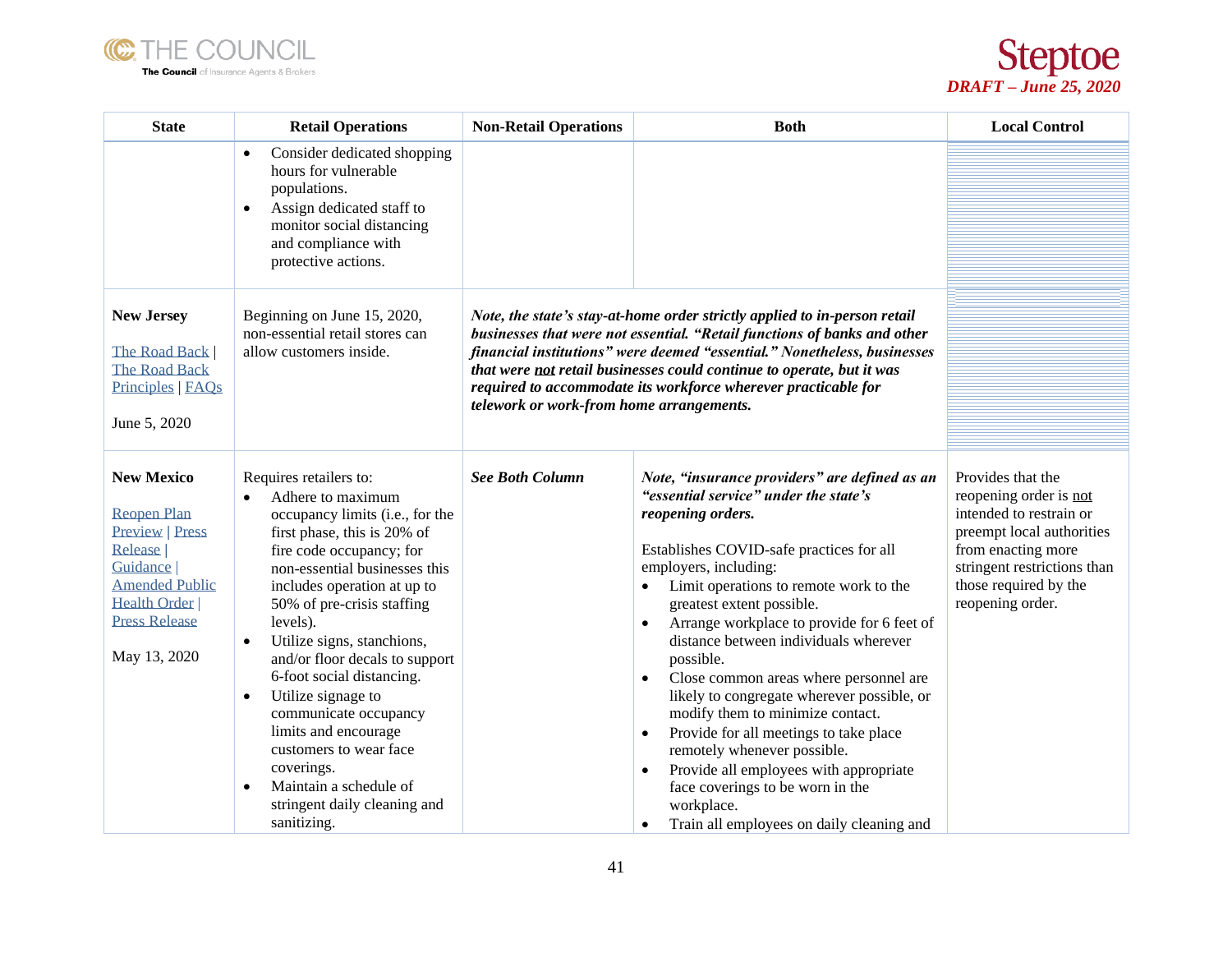



| <b>State</b>                                                                                                                                                                              | <b>Retail Operations</b>                                                                                                                                                                                                                                                                                                                                                                                                                                                                                                                      | <b>Non-Retail Operations</b>                                                                                                                                                                                                                                                                                                                 | <b>Both</b>                                                                                                                                                                                                                                                                                                                                                                                                                                                                                                                                                                                                                                                                     | <b>Local Control</b> |
|-------------------------------------------------------------------------------------------------------------------------------------------------------------------------------------------|-----------------------------------------------------------------------------------------------------------------------------------------------------------------------------------------------------------------------------------------------------------------------------------------------------------------------------------------------------------------------------------------------------------------------------------------------------------------------------------------------------------------------------------------------|----------------------------------------------------------------------------------------------------------------------------------------------------------------------------------------------------------------------------------------------------------------------------------------------------------------------------------------------|---------------------------------------------------------------------------------------------------------------------------------------------------------------------------------------------------------------------------------------------------------------------------------------------------------------------------------------------------------------------------------------------------------------------------------------------------------------------------------------------------------------------------------------------------------------------------------------------------------------------------------------------------------------------------------|----------------------|
|                                                                                                                                                                                           | Once every two hours, clean<br>$\bullet$<br>and disinfect high-touch<br>items.<br>Establish safety protocols to<br>$\bullet$<br>allow for contactless<br>curbside pickup.<br>Establishes best practices for<br>retailers, including:<br>Install large plexiglass<br>guards at cash registers,<br>where possible.<br>Arrange for contactless<br>$\bullet$<br>payment and receipt options.<br>Screen employees and<br>$\bullet$<br>customers with a no-contact<br>thermometer.<br>Offer face coverings and<br>$\bullet$<br>gloves to customers. |                                                                                                                                                                                                                                                                                                                                              | disinfecting protocols, hygiene, and<br>respiratory etiquette.<br>Make handwashing, sanitizer, and other<br>$\bullet$<br>hygiene support available to employees.<br>Screen employees before they enter the<br>$\bullet$<br>workplace each day.<br>Prohibit employees with known close<br>$\bullet$<br>contact to a person who is lab-confirmed<br>to have COVID-19 to return to work until<br>the end of the 14-day self-isolation period.<br>Minimize non-essential travel.<br>$\bullet$<br>Adhere to all CDC and OSHA guidelines.                                                                                                                                             |                      |
| <b>New York</b><br><b>New York City</b><br><b>Phase One</b><br>Guidance  <br>Commercial<br><b>Building</b><br>Management<br><b>Guidelines</b><br><b>Office Guidelines</b><br>May 28, 2020 | Under the "phased approach,"<br>retail may reopen during Phase<br>Two.<br>Requires employers to:<br>Reduce interpersonal contact<br>$\bullet$<br>and congregation (e.g.,<br>adjust retail hours to spread<br>employee and customer<br>traffic over a longer period<br>of time).<br>Limits workforce and<br>$\bullet$<br>customer presence to no<br>more than 50% of the<br>maximum occupancy.<br>Consider closing waiting<br>$\bullet$<br>rooms and post                                                                                      | Under the "phased<br>approach," commercial<br>buildings may reopen<br>during Phase Two.<br>Requires employers to:<br>Ensure total<br>occupancy is<br>limited to 50% of<br>the maximum<br>occupancy for a<br>particular area.<br>Wear face<br>$\bullet$<br>coverings if social<br>distancing cannot<br>be observed.<br>Implement<br>$\bullet$ | Note, "insurance" is classified as an<br>"essential business" by the state. Such<br>businesses must continue to maintain a clean<br>and safe work environment and are strongly<br>encouraged to maintain social distancing<br>measures to the extent possible.<br>Otherwise, requires employers to:<br>Ensure a distance of at least 6 feet is<br>maintained amongst all individuals at all<br>times.<br>Prohibit the use of confined spaces (e.g.,<br>$\bullet$<br>elevators) by more than one individual at a<br>time, unless all individuals are wearing<br>face coverings.<br>Post social distancing markers using tape<br>$\bullet$<br>or signs in commonly used and other |                      |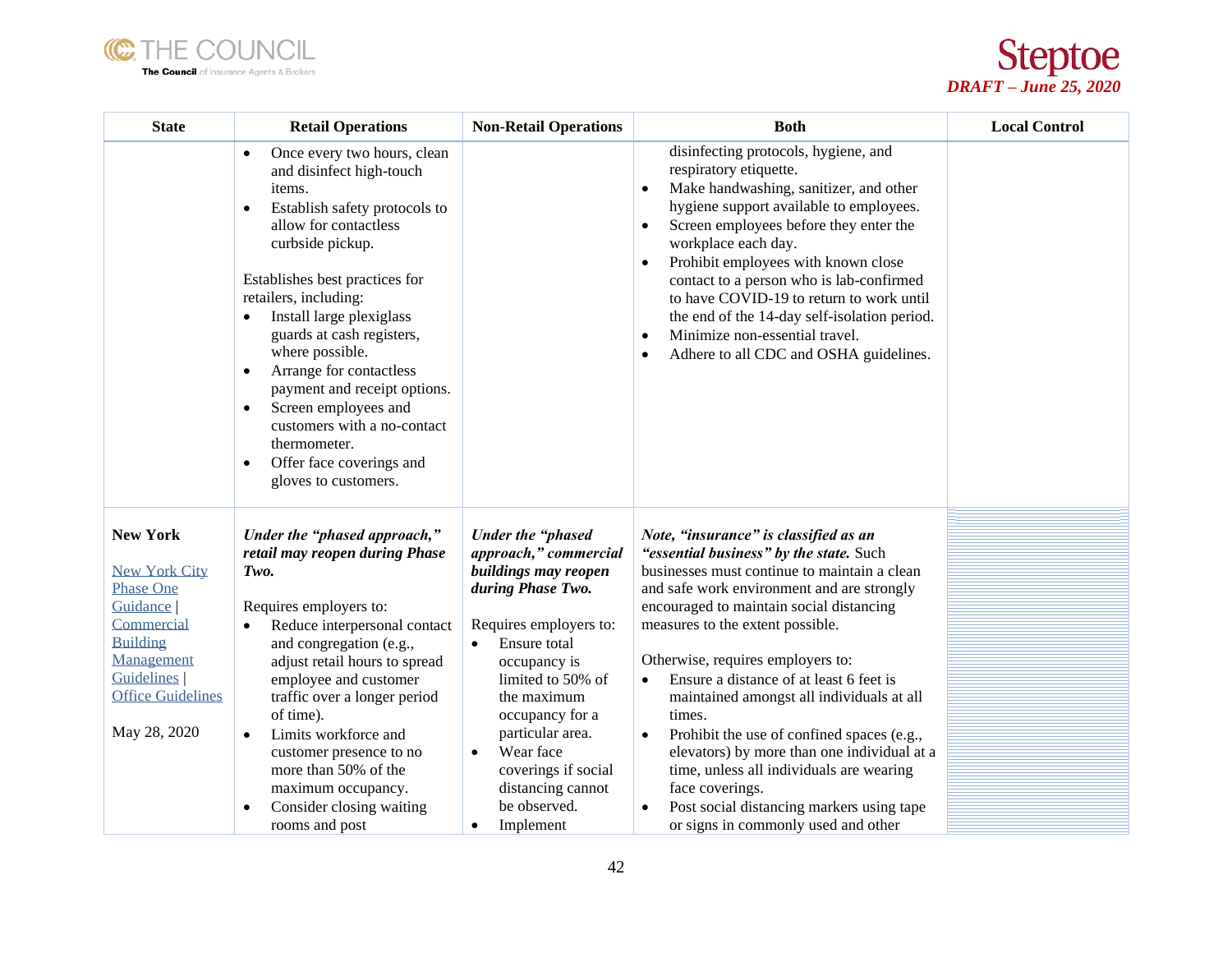



| <b>State</b> | <b>Retail Operations</b>                                                                                                                                                                                                                                                                                                                                                                                | <b>Non-Retail Operations</b>                                                                                                                                                                                                                                                                                                                                                                                                                                                                                                                                                                                                                                                                                                                                                                                                                  | <b>Both</b>                                                                                                                                                                                                                                                                                                                                                                                                                                                                                                                                                                                                                                                                                                                                                                                                                                                                                                                                                                                                                                                                                                                                                                                                                                                                                                                                                                                                                   | <b>Local Control</b> |
|--------------|---------------------------------------------------------------------------------------------------------------------------------------------------------------------------------------------------------------------------------------------------------------------------------------------------------------------------------------------------------------------------------------------------------|-----------------------------------------------------------------------------------------------------------------------------------------------------------------------------------------------------------------------------------------------------------------------------------------------------------------------------------------------------------------------------------------------------------------------------------------------------------------------------------------------------------------------------------------------------------------------------------------------------------------------------------------------------------------------------------------------------------------------------------------------------------------------------------------------------------------------------------------------|-------------------------------------------------------------------------------------------------------------------------------------------------------------------------------------------------------------------------------------------------------------------------------------------------------------------------------------------------------------------------------------------------------------------------------------------------------------------------------------------------------------------------------------------------------------------------------------------------------------------------------------------------------------------------------------------------------------------------------------------------------------------------------------------------------------------------------------------------------------------------------------------------------------------------------------------------------------------------------------------------------------------------------------------------------------------------------------------------------------------------------------------------------------------------------------------------------------------------------------------------------------------------------------------------------------------------------------------------------------------------------------------------------------------------------|----------------------|
|              | signage/markers denoting 6<br>feet outside of the shop<br>where customers may wait.<br>Ensure that each customer<br>$\bullet$<br>entering the store is wearing<br>an acceptable face covering.<br>Place hand sanitizer<br>$\bullet$<br>throughout the store in<br>convenient locations.<br>Ensure equipment and goods<br>$\bullet$<br>are disinfected before a<br>customer picks up/drops off<br>goods. | practices to<br>maintain adequate<br>social distancing in<br>small areas.<br>Close non-essential<br>$\bullet$<br>common areas.<br>Clean shared<br>$\bullet$<br>workstations and<br>disinfect between<br>users.<br>Prior to reopening,<br>$\bullet$<br>complete pre-return<br>checks, tasks, and<br>assessments.<br>Receive<br>$\bullet$<br>verification of<br>suitability for<br>occupancy from<br>building engineers<br>before occupants<br>return to buildings.<br>Ensure that<br>$\bullet$<br>equipment is<br>regularly cleaned<br>and disinfected<br>using registered<br>disinfectants.<br>Provide cleaning<br>$\bullet$<br>and disinfection of<br>exposed areas in<br>the event an<br>individual is<br>confirmed to have<br>COVID-19.<br>Coordinate with<br>$\bullet$<br>tenants to receive<br>list of essential<br>visitors expected to | applicable areas.<br>Limit in-person gatherings as much as<br>$\bullet$<br>possible.<br>Establish designated areas for pickups and<br>deliveries.<br>Provide workers with an acceptable face<br>$\bullet$<br>covering at no cost.<br>Train workers on how to wear and clean<br>$\bullet$<br>PPE.<br>Limit the sharing of objects and<br>$\bullet$<br>discourage touching of shared surfaces.<br>Adhere to hygiene, cleaning, and<br>$\bullet$<br>disinfection requirements from the CDC<br>and DOH.<br>Adhere to hygiene and sanitation<br>requirements from the CDC and DOH.<br>Provide and maintain hand hygiene<br>stations in office.<br>Require employees to practice hand<br>hygiene.<br>Provide and encourage participants to use<br>$\bullet$<br>cleaning and disinfection supplies before<br>and after use of shared and frequently<br>touched surfaces.<br>Conduct regular cleaning and disinfection<br>at least after every shift, daily, or more<br>frequently (as needed).<br>Perform cleaning and disinfecting of the<br>location, shared surfaces, etc. using DEC<br>products.<br>Prohibit shared food and beverages.<br>$\bullet$<br>Post signage inside and outside of the<br>$\bullet$<br>office/retail location to remind personnel<br>to adhere to proper hygiene, social<br>distancing rules, etc.<br>Train all personnel on new protocols and<br>$\bullet$<br>frequently communicate safety guidelines. |                      |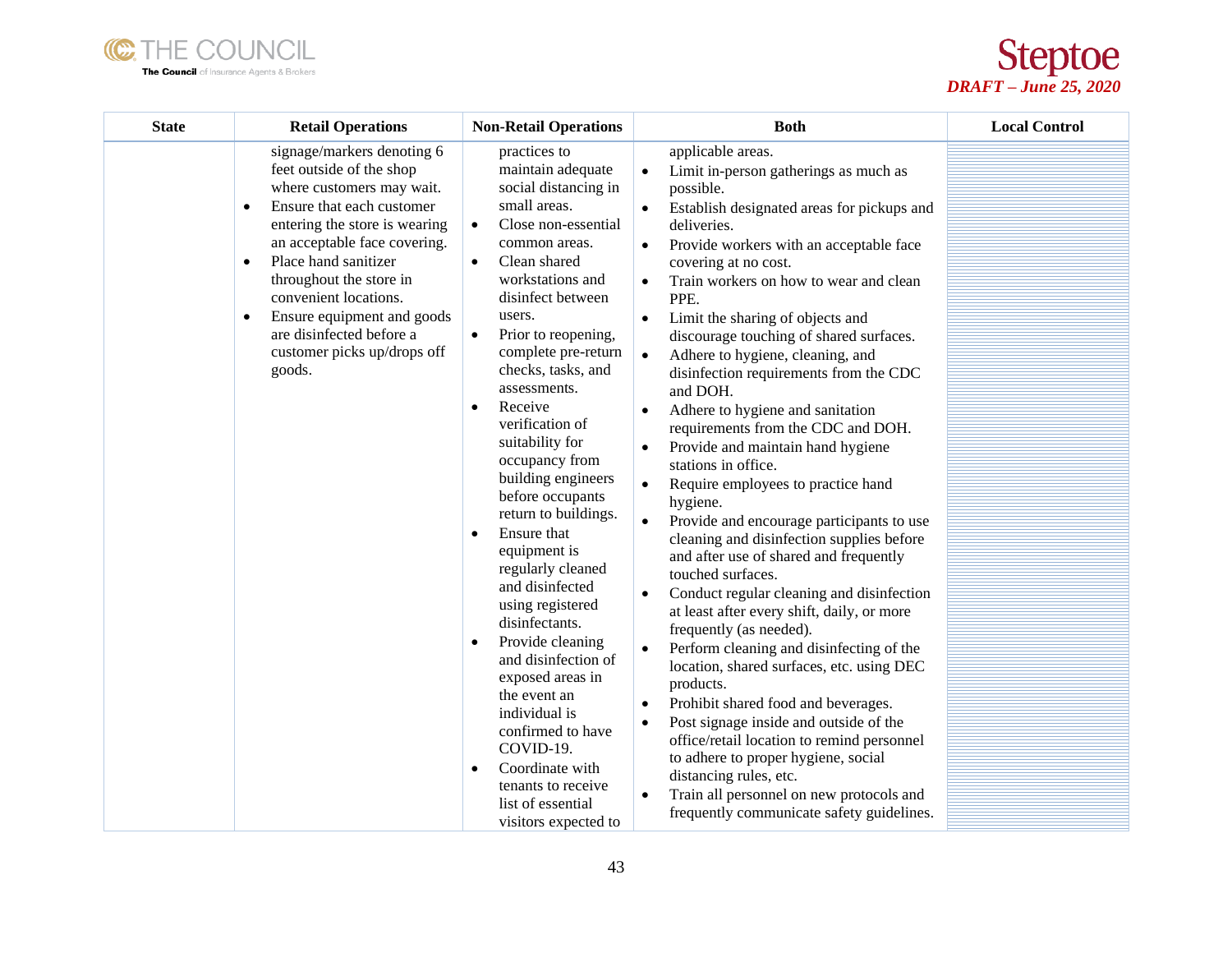



| <b>State</b>                                                                                                                                                                                                                                                                      | <b>Retail Operations</b>                                                                                                                                                                                                                                                                                                                                                                                                                                                            | <b>Non-Retail Operations</b>                                                                                                   | <b>Both</b>                                                                                                                                                                                                                                                                                                                                                                                                                                                                                                                                                                                                                                                                                                                                                                                                                              | <b>Local Control</b>                                                                                                                                                                                                                                                                                         |
|-----------------------------------------------------------------------------------------------------------------------------------------------------------------------------------------------------------------------------------------------------------------------------------|-------------------------------------------------------------------------------------------------------------------------------------------------------------------------------------------------------------------------------------------------------------------------------------------------------------------------------------------------------------------------------------------------------------------------------------------------------------------------------------|--------------------------------------------------------------------------------------------------------------------------------|------------------------------------------------------------------------------------------------------------------------------------------------------------------------------------------------------------------------------------------------------------------------------------------------------------------------------------------------------------------------------------------------------------------------------------------------------------------------------------------------------------------------------------------------------------------------------------------------------------------------------------------------------------------------------------------------------------------------------------------------------------------------------------------------------------------------------------------|--------------------------------------------------------------------------------------------------------------------------------------------------------------------------------------------------------------------------------------------------------------------------------------------------------------|
|                                                                                                                                                                                                                                                                                   |                                                                                                                                                                                                                                                                                                                                                                                                                                                                                     | enter the building.<br>Ensure tenants are<br>$\bullet$<br>responsible for<br>screening their own<br>employees and<br>visitors. | Establish a communication plan for<br>employees, visitors, and clients with a<br>consistent means to provide updated<br>information.<br>Maintain a continuously log of every<br>$\bullet$<br>person who may have close contact with<br>other individuals.<br>If a worker or visitor was in close contact<br>$\bullet$<br>with others at the office/retail location and<br>tests positive for COVID-19, immediately<br>notify state and local health departments.<br>Conspicuously post completed safety plans<br>on site.<br>Implement mandatory health screening<br>assessment for employees and visitors.<br>Allow adequate social distancing while<br>$\bullet$<br>individuals queue for screening and/or<br>building reentry.<br>Have a plan for cleaning, disinfection, and<br>contract tracing in the event of a positive<br>case. |                                                                                                                                                                                                                                                                                                              |
| <b>North Carolina</b><br><b>Press Release</b><br><b>Executive Order</b><br>$138$   FAQs  <br><b>Executive Order</b><br>$141$   Press<br>Release   FAQs  <br>Guidance  <br><b>Interim General</b><br><b>Guidance for</b><br><b>Businesses and</b><br>Organizations<br>May 22, 2020 | Permits retail businesses to:<br>Open at 50% of stated fire<br>$\bullet$<br>capacity (if a business does<br>not have a stated fire<br>capacity, limit customer<br>occupancy to 12 customers<br>for every 1,000 square feet<br>of the location's total square<br>footage).<br>Limit customer occupancy<br>$\bullet$<br>so that customers can stay 6<br>feet apart, even if this<br>requires reducing occupancy<br>beneath the 50% limit.<br>Direct customers to stand 6<br>$\bullet$ | <b>See Both Column</b>                                                                                                         | Note, the distinction between essential and<br>non-essential businesses is removed.<br>Strongly encourages all businesses to:<br>Continue to promote telework and limit<br>non-essential travel whenever possible.<br>Promote social distancing by reducing the<br>number of people coming to the office, by<br>providing 6 feet of distance between<br>desks, and/or by staggering shifts.<br>Limit face-to-face meetings to no more<br>$\bullet$<br>than 10 workers.<br>Promote hygiene, including frequent hand-<br>$\bullet$<br>washing and use of hand sanitizer.<br>Recommend workers wear cloth face<br>$\bullet$                                                                                                                                                                                                                 | Clarifies that most of the<br>restrictions in the<br>reopening order are<br>minimum requirements<br>and local governments<br>can impose greater<br>restrictions.<br>Notes two specific<br>exceptions:<br>Local restrictions<br>$\bullet$<br>cannot restrict state<br>or federal<br>government<br>operations. |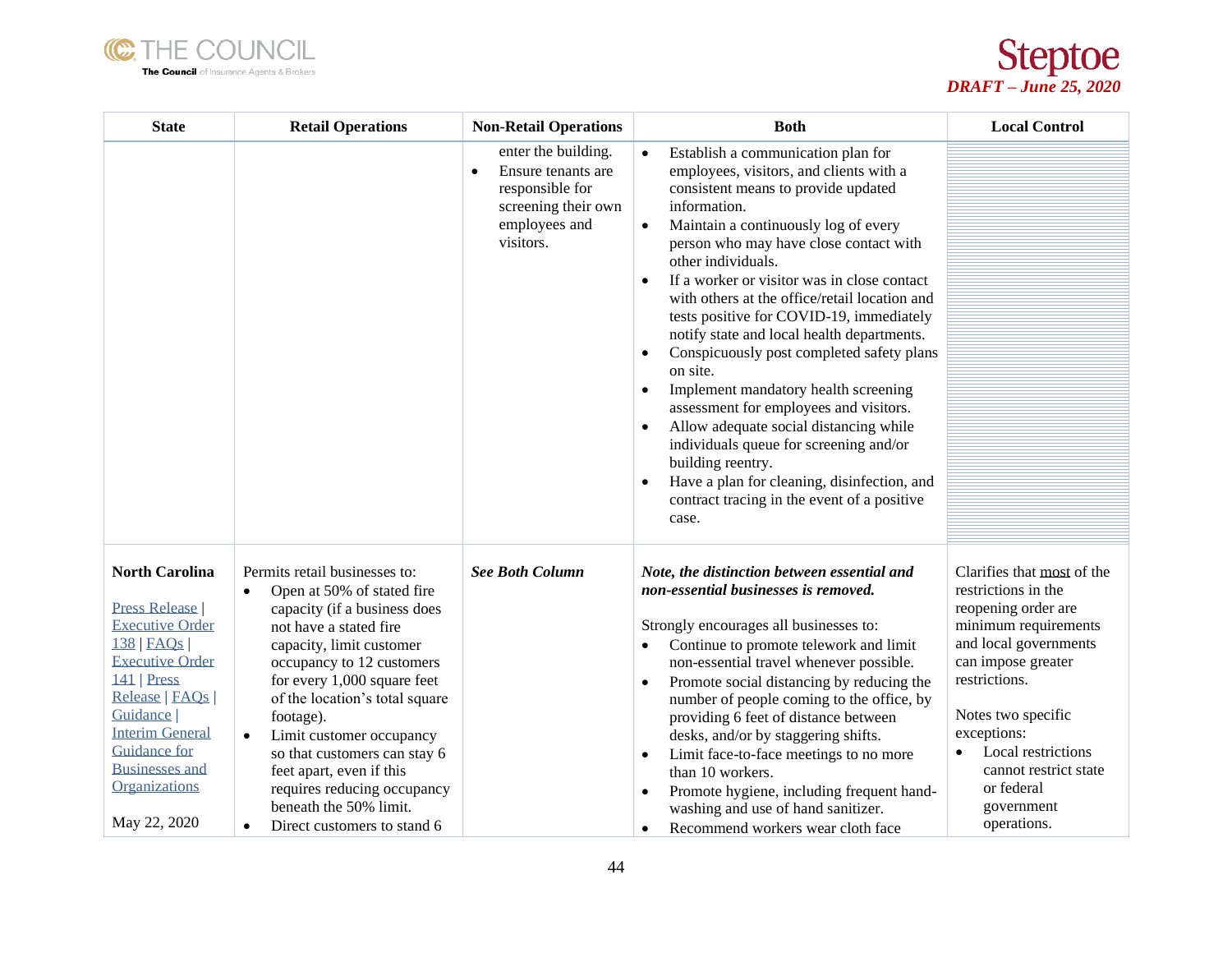



| <b>State</b> | <b>Retail Operations</b>                                                                                                                                                                                                                                                                                                                                                                                                                                                                                                                                                                                                                                                                                                                                                                                                                                                                                                                                                                                                                                                     | <b>Non-Retail Operations</b> | <b>Both</b>                                                                                                                                                                                                                                                                                                                                                                                                                                                                                                                                                                                                                                                                                                                                                                                                                                                                                                                                                                                                                                                                                                                                                                                                                                                                                                                                                                                           | <b>Local Control</b>                                                            |
|--------------|------------------------------------------------------------------------------------------------------------------------------------------------------------------------------------------------------------------------------------------------------------------------------------------------------------------------------------------------------------------------------------------------------------------------------------------------------------------------------------------------------------------------------------------------------------------------------------------------------------------------------------------------------------------------------------------------------------------------------------------------------------------------------------------------------------------------------------------------------------------------------------------------------------------------------------------------------------------------------------------------------------------------------------------------------------------------------|------------------------------|-------------------------------------------------------------------------------------------------------------------------------------------------------------------------------------------------------------------------------------------------------------------------------------------------------------------------------------------------------------------------------------------------------------------------------------------------------------------------------------------------------------------------------------------------------------------------------------------------------------------------------------------------------------------------------------------------------------------------------------------------------------------------------------------------------------------------------------------------------------------------------------------------------------------------------------------------------------------------------------------------------------------------------------------------------------------------------------------------------------------------------------------------------------------------------------------------------------------------------------------------------------------------------------------------------------------------------------------------------------------------------------------------------|---------------------------------------------------------------------------------|
|              | feet apart.<br>Mark 6 feet of spacing in<br>$\bullet$<br>lines at point of sale and<br>other high-traffic areas for<br>customers.<br>Perform frequent cleanings.<br>$\bullet$<br>Provide hand sanitizer when<br>$\bullet$<br>available.<br>Screen workers for<br>$\bullet$<br>symptoms, using a standard<br>interview questionnaire of<br>symptoms before workers<br>enter the workplace.<br>Immediately send<br>$\bullet$<br>symptomatic workers home.<br>Have a plan in place for<br>$\bullet$<br>immediately isolating<br>workers from the workplace<br>if symptoms develop.<br>Post signage at the main<br>$\bullet$<br>entrances that reminds<br>people to stay 6 feet apart for<br>social distancing, requests<br>people who have recently<br>been symptomatic not to<br>enter, and notifies customers<br>of the retail business'<br>reduced capacity.<br>Strongly encourages retail<br>businesses to:<br>Direct workers to stay 6 feet<br>٠<br>apart from one another and<br>from customers.<br>Provide designated times for<br>$\bullet$<br>high-risk populations to |                              | coverings; provide workers with face<br>coverings; and provide information on<br>proper use, removal, and washing of cloth<br>face coverings.<br>Make accommodations for workers who<br>$\bullet$<br>are at high risk of severe illness from<br>COVID-19, for example, by having high-<br>risk workers work in positions that are not<br>public-facing or by allowing teleworking<br>where possible.<br>Encourage sick workers to stay home and<br>$\bullet$<br>provide support to do so with a sick leave<br>policy.<br>Follow the CDC guidance if a worker has<br>$\bullet$<br>been diagnosed with COVID-19.<br>Provide workers with education about<br>$\bullet$<br>COVID-19 prevention strategies, using<br>methods like videos, webinars, or FAQs.<br>Promote information on helplines for<br>workers such as 211 and the Hope4NC<br>Helpline.<br>Advises that businesses where people gather in<br>an enclosed space should create and implement<br>a plan to minimize the opportunity for COVID-<br>19 transmission at their facility.<br>Recommends business and organizations:<br>Limit in-person meetings to no more than<br>$\bullet$<br>10 people.<br>Allow staff to work remotely as much as<br>$\bullet$<br>possible.<br>Stagger shifts when remote working is not<br>$\bullet$<br>possible.<br>Post signage around the office reminding<br>$\bullet$<br>staff about social distancing. | Local restrictions<br>$\bullet$<br>cannot set different<br>retail requirements. |
|              | access services.<br>Develop and use symptoms<br>$\bullet$                                                                                                                                                                                                                                                                                                                                                                                                                                                                                                                                                                                                                                                                                                                                                                                                                                                                                                                                                                                                                    |                              | Move desks and workstations at least 6<br>feet apart.                                                                                                                                                                                                                                                                                                                                                                                                                                                                                                                                                                                                                                                                                                                                                                                                                                                                                                                                                                                                                                                                                                                                                                                                                                                                                                                                                 |                                                                                 |
|              |                                                                                                                                                                                                                                                                                                                                                                                                                                                                                                                                                                                                                                                                                                                                                                                                                                                                                                                                                                                                                                                                              |                              |                                                                                                                                                                                                                                                                                                                                                                                                                                                                                                                                                                                                                                                                                                                                                                                                                                                                                                                                                                                                                                                                                                                                                                                                                                                                                                                                                                                                       |                                                                                 |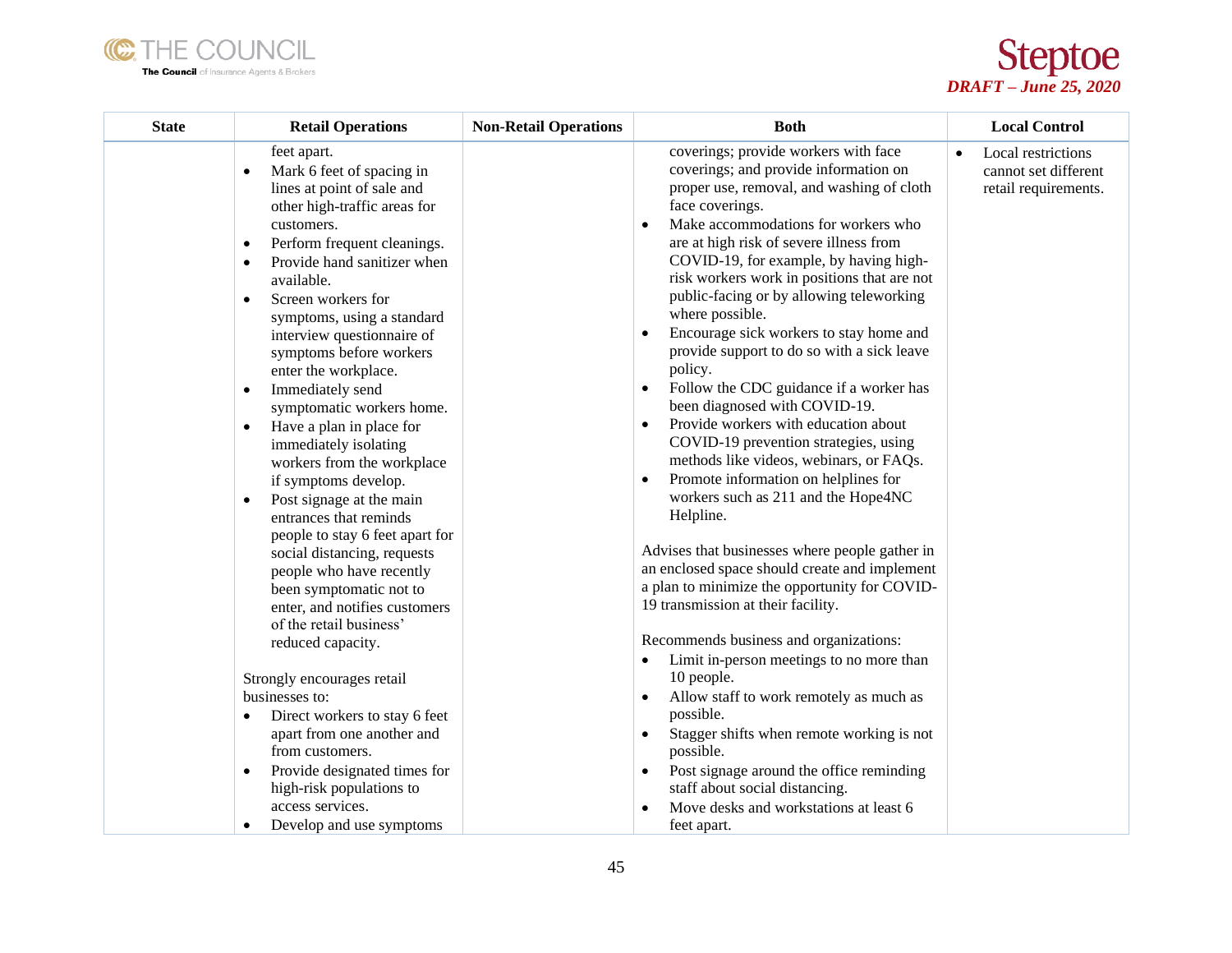



| <b>State</b> | <b>Retail Operations</b>                                   | <b>Non-Retail Operations</b> | <b>Both</b>                                                                                                                                                                                                                                                                                                                                                                                                                                                                                                                                                                                                                                                                                                                                                                                                                                                                                                                                                                                                                                                                                                                                                                                                                                                                                                                                                                                                                                                                                      | <b>Local Control</b> |
|--------------|------------------------------------------------------------|------------------------------|--------------------------------------------------------------------------------------------------------------------------------------------------------------------------------------------------------------------------------------------------------------------------------------------------------------------------------------------------------------------------------------------------------------------------------------------------------------------------------------------------------------------------------------------------------------------------------------------------------------------------------------------------------------------------------------------------------------------------------------------------------------------------------------------------------------------------------------------------------------------------------------------------------------------------------------------------------------------------------------------------------------------------------------------------------------------------------------------------------------------------------------------------------------------------------------------------------------------------------------------------------------------------------------------------------------------------------------------------------------------------------------------------------------------------------------------------------------------------------------------------|----------------------|
|              | to allow for online, email, or<br>telephone ordering, etc. |                              | Mark 6 feet of spacing on the floor in<br>$\bullet$<br>higher traffic areas.<br>Consider closing off areas where people<br>are more likely to gather.<br>Clearly mark designated entry and exit<br>$\bullet$<br>points.<br>Develop and use systems that allow for<br>$\bullet$<br>online, email, or telephone transactions.<br>Provide or encourage staff to bring their<br>own water or individual meals to reduce<br>possible exposure.<br>Provide cloth face coverings for<br>$\bullet$<br>employees and customers.<br>Perform ongoing and routine<br>$\bullet$<br>environmental cleaning and disinfection of<br>high-touch areas.<br>Promote frequent hand washing and use of<br>hand sanitizer for staff and individuals.<br>Provide hand sanitizer at the entrance and<br>$\bullet$<br>other areas.<br>Provide tissues.<br>$\bullet$<br>Increase circulation of outdoor air as much<br>as possible.<br>Conduct regular screening for symptoms.<br>$\bullet$<br>Have a plan in place for immediately<br>removing employees from work if<br>symptoms develop.<br>Establish and enforce sick leave policies to<br>$\bullet$<br>prevent the spread of disease.<br>Post signage at the main entrance<br>$\bullet$<br>requesting that people that have been<br>symptomatic with fever and/or cough not<br>enter.<br>Provide workers with education about<br>$\bullet$<br>COVID-19 strategies.<br>Promote information help lines.<br>$\bullet$<br>Ensure ventilation systems operate<br>$\bullet$ |                      |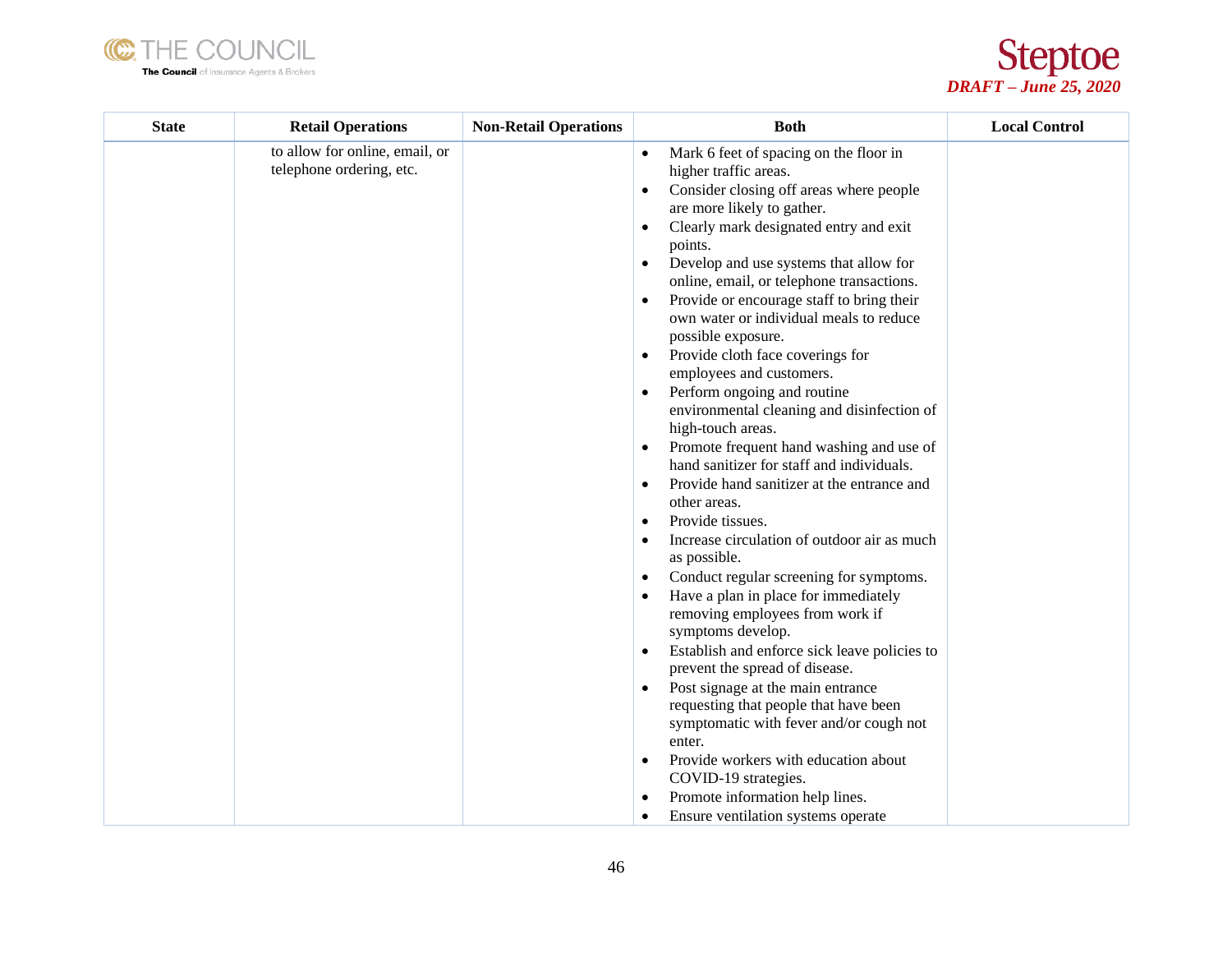



| <b>State</b>                                                                                                                                                     | <b>Retail Operations</b>                                                                                                                                               | <b>Non-Retail Operations</b>                                                                                    | <b>Both</b>                                                                                                                                                                                                                                                                                                                                                                                                                                                                                                                                                                                                                                                                                                                                                                                                                                                                                                                                                                                                                                                                                                               | <b>Local Control</b>                                                                                                                                                                                                      |
|------------------------------------------------------------------------------------------------------------------------------------------------------------------|------------------------------------------------------------------------------------------------------------------------------------------------------------------------|-----------------------------------------------------------------------------------------------------------------|---------------------------------------------------------------------------------------------------------------------------------------------------------------------------------------------------------------------------------------------------------------------------------------------------------------------------------------------------------------------------------------------------------------------------------------------------------------------------------------------------------------------------------------------------------------------------------------------------------------------------------------------------------------------------------------------------------------------------------------------------------------------------------------------------------------------------------------------------------------------------------------------------------------------------------------------------------------------------------------------------------------------------------------------------------------------------------------------------------------------------|---------------------------------------------------------------------------------------------------------------------------------------------------------------------------------------------------------------------------|
|                                                                                                                                                                  |                                                                                                                                                                        |                                                                                                                 | properly and increase circulation of<br>outdoor air as much as possible.                                                                                                                                                                                                                                                                                                                                                                                                                                                                                                                                                                                                                                                                                                                                                                                                                                                                                                                                                                                                                                                  |                                                                                                                                                                                                                           |
| <b>North Dakota</b><br><b>Press Release</b><br>Guidance<br><b>Standards for All</b><br><b>Industries</b><br><b>Executive Order</b><br>2020-06.4<br>Apr. 28, 2020 | <b>See Both Column</b>                                                                                                                                                 | <b>See Both Column</b>                                                                                          | Advises that all industries:<br>Adhere to CDC guidelines for businesses<br>$\bullet$<br>and employers.<br>Adhere to ND DOH recommendations and<br>$\bullet$<br>resources.<br>Complete the workplace assessment tool<br>$\bullet$<br>for COVID-19.<br>Limit the number of people occupying the<br>$\bullet$<br>facility to ensure all maintain a minimum<br>6-foot distance from one another.<br>Mark 6-foot increments where lines form.<br>$\bullet$<br>Post state-provided signage at all entrances<br>$\bullet$<br>of the facility.<br>Encourage use of cloth face coverings to<br>$\bullet$<br>employees and contracted workers whose<br>duties require close contact.<br>Provide contactless payment systems, to<br>$\bullet$<br>the extent feasible.<br>Provide hand sanitizer, soap and water, or<br>$\bullet$<br>effective disinfectant at/near the entrance<br>of the facility.<br>Regularly disinfect high-touch surfaces<br>$\bullet$<br>according to industry standard operating<br>procedures.<br>Develop policies and procedures for<br>prompt identification and isolation of sick<br>staff and customers. | Directs all local and<br>county law enforcement<br>officers to enforce the<br>provisions of the<br>reopening order, but<br>makes no comment as to<br>whether local and county<br>officials may enact strict<br>standards. |
| Ohio<br><b>Press Release</b><br>Guidance<br>Guidance                                                                                                             | Provides that, beginning on May<br>12, 2020, consumer, retail, and<br>services may reopen if the<br>businesses can meet mandatory<br>safety requirements for customers | Provides that, beginning<br>May 4, 2020, general<br>office environments<br>may reopen if<br>businesses can meet | Requires both retail and non-retail businesses<br>to:<br>Ensure a minimum of 6-feet between<br>$\bullet$<br>people, if not possible, install barriers.<br>Require face coverings for all employees<br>$\bullet$                                                                                                                                                                                                                                                                                                                                                                                                                                                                                                                                                                                                                                                                                                                                                                                                                                                                                                           | Provides that nothing in<br>the director's order<br>should, in any way, alter<br>or modify any existing<br>legal authority allowing                                                                                       |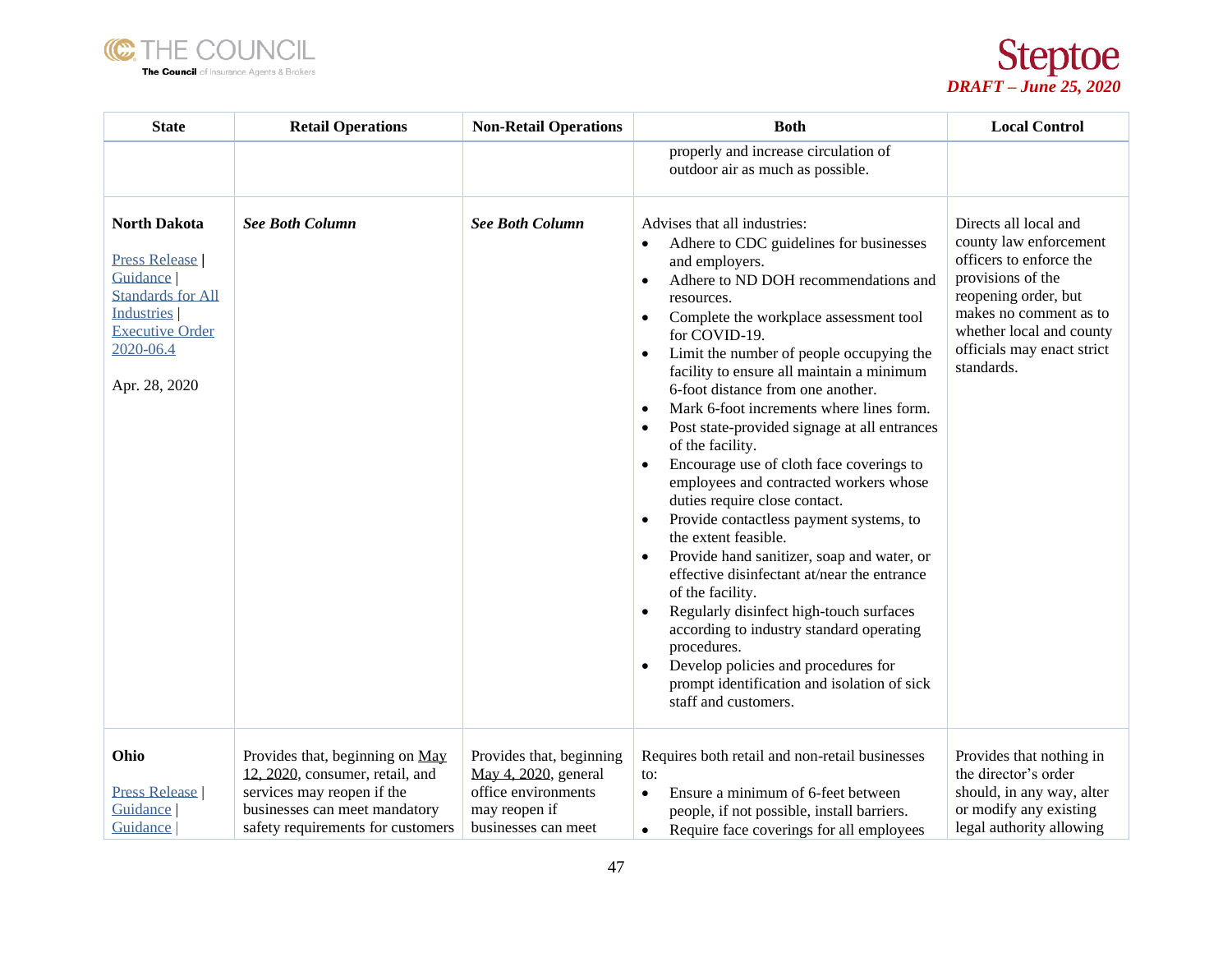



| <b>State</b>                                                                                                                                              | <b>Retail Operations</b>                                                                                                                                                                                                                                                                                                                                                                                                                                         | <b>Non-Retail Operations</b>                                                                                                                                                                                                                                                                                                                                                             | <b>Both</b>                                                                                                                                                                                                                                                                                                                                                                                                                                                                                                                                                                                                                                                                                | <b>Local Control</b>                                                                                                                                                                                                                                                                                                                            |
|-----------------------------------------------------------------------------------------------------------------------------------------------------------|------------------------------------------------------------------------------------------------------------------------------------------------------------------------------------------------------------------------------------------------------------------------------------------------------------------------------------------------------------------------------------------------------------------------------------------------------------------|------------------------------------------------------------------------------------------------------------------------------------------------------------------------------------------------------------------------------------------------------------------------------------------------------------------------------------------------------------------------------------------|--------------------------------------------------------------------------------------------------------------------------------------------------------------------------------------------------------------------------------------------------------------------------------------------------------------------------------------------------------------------------------------------------------------------------------------------------------------------------------------------------------------------------------------------------------------------------------------------------------------------------------------------------------------------------------------------|-------------------------------------------------------------------------------------------------------------------------------------------------------------------------------------------------------------------------------------------------------------------------------------------------------------------------------------------------|
| Director's Order<br>Apr. 27, 2020                                                                                                                         | and employees, including:<br>Place hand sanitizers in high-<br>$\bullet$<br>contact locations.<br>Specify hours for at-risk<br>$\bullet$<br>populations.<br>Ask customers and guests<br>$\bullet$<br>not to enter if symptomatic.<br>Stagger entry of customers<br>$\bullet$<br>and guests.<br>Post social distancing<br>$\bullet$<br>signage and disinfect high-<br>contact surfaces hourly.<br>Clean merchandise before<br>$\bullet$<br>stocking, if possible. | mandatory safety<br>requirements for<br>customers and<br>employees, including:<br>Encourage<br>$\bullet$<br>personnel to work<br>from home<br>whenever possible.<br>Limit travel.<br>Stagger entry of<br>$\bullet$<br>employees and<br>guests.<br>Post signage on<br>$\bullet$<br>health safety<br>guidelines in<br>common areas.<br>Daily disinfection<br>$\bullet$<br>of common areas. | and recommend them for clients and<br>customers at all times.<br>Conduct daily health assessments or self-<br>$\bullet$<br>evaluations of employees to determine if<br>they should work.<br>Maintain good hygiene at all times such as<br>$\bullet$<br>hand washing and social distancing (e.g.,<br>designate 6-foot distances, hand sanitizer<br>and sanitizing products, separate operating<br>hours for vulnerable populations, online<br>and remote access).<br>Clean and sanitize workplaces throughout<br>$\bullet$<br>the day and at the close of business or<br>between shifts.<br>Limit capacity to meet social distancing<br>$\bullet$<br>guidelines/establish maximum capacity. | any local health<br>department from<br>ordering:<br>Any quarantine or<br>$\bullet$<br>isolation that may<br>require an individual<br>to remain inside a<br>particular residential<br>property or medical<br>facility for a limited<br>period of time.<br>Any closure of a<br>$\bullet$<br>specific location for a<br>limited period of<br>time. |
| <b>Oklahoma</b><br><b>Forth Amended</b><br><b>Executive Order</b><br>2020-13   OURS<br>Plan<br>Administrative<br><b>Offices Guidance</b><br>Apr. 24, 2020 | <b>See Both Column</b>                                                                                                                                                                                                                                                                                                                                                                                                                                           | Permits administrative<br>offices to reopen<br>beginning May 1, 2020<br>and advises that<br>administrative offices<br>should:<br>Adhere to<br>$\bullet$<br>sanitation and<br>disinfecting<br>protocols and social<br>distancing<br>guidelines from the<br>CDC.<br>Consider use of a<br>$\bullet$<br>touchless infrared<br>thermometer to<br>check the<br>temperature of                  | Note, insurance is deemed an "essential<br>industry."<br>Advises employers to consider:<br>Developing policies for temperature<br>$\bullet$<br>checks, sanitation, use, and disinfection of<br>common areas and business travel.<br>Monitoring workforce for indicative<br>$\bullet$<br>symptoms; not allowing symptomatic<br>people to physically return to work; and<br>considering implementing flexible sick<br>leave and supportive policies.<br>Developing and implementing policies and<br>$\bullet$<br>procedures for workforce contact tracing<br>following employee COVID-19 testing.<br>Implementing appropriate policies<br>$\bullet$<br>regarding social distancing and PPE.  | Permits local<br>municipalities to<br>implement more stringent<br>guidelines than the state's<br><b>OURS</b> Plan.                                                                                                                                                                                                                              |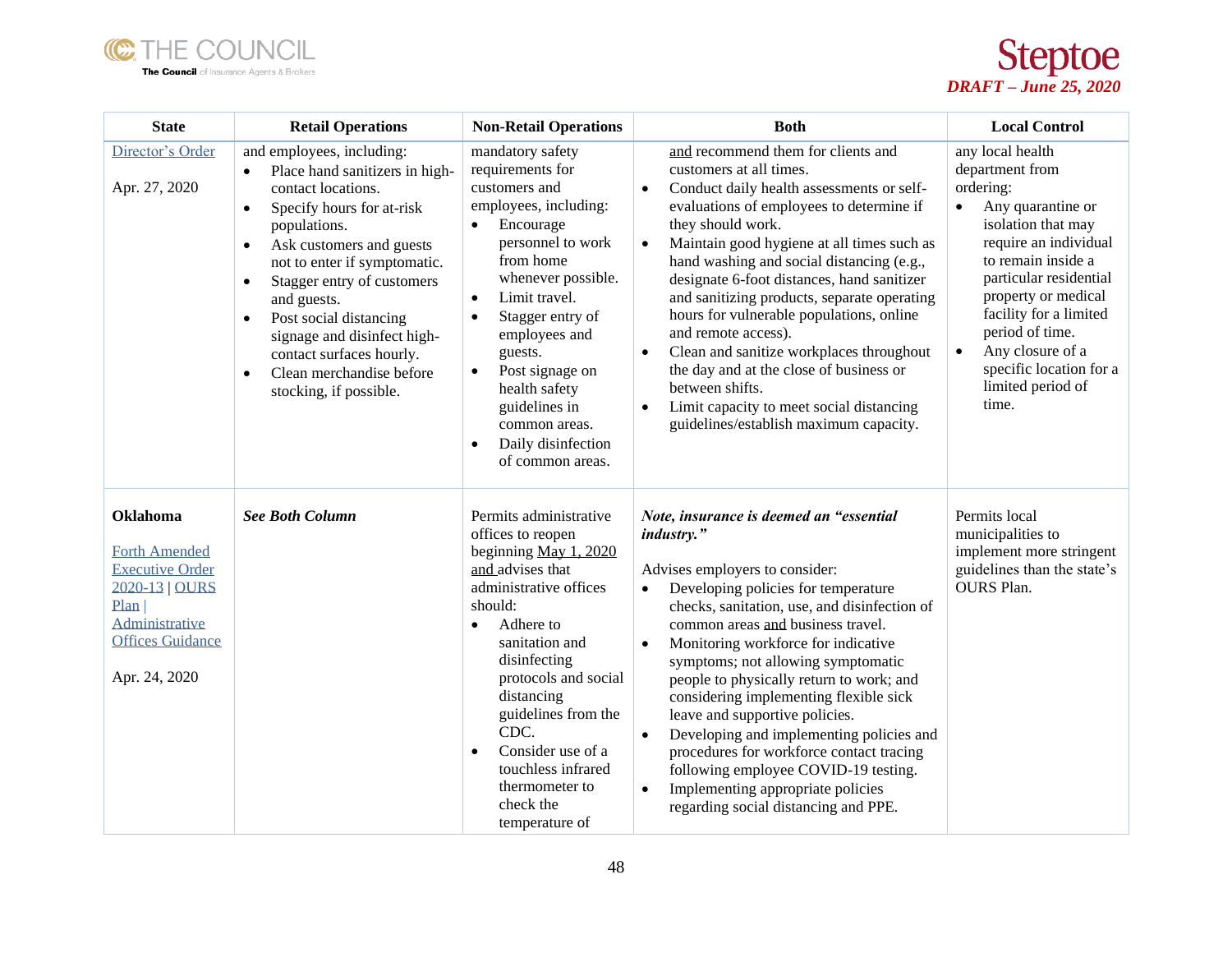



| <b>State</b>                                                                                                                                                                                                               | <b>Retail Operations</b>                                                                                                                                                                                                                                                                                                                                                                                                                                                                                                                                                          | <b>Non-Retail Operations</b>                                                                                                                                                                                                                                                         | <b>Both</b>                                                                                                                                                                                                                                                                                                                                                                                                                                                                                                                                                                                                                                                                                                                                 | <b>Local Control</b> |
|----------------------------------------------------------------------------------------------------------------------------------------------------------------------------------------------------------------------------|-----------------------------------------------------------------------------------------------------------------------------------------------------------------------------------------------------------------------------------------------------------------------------------------------------------------------------------------------------------------------------------------------------------------------------------------------------------------------------------------------------------------------------------------------------------------------------------|--------------------------------------------------------------------------------------------------------------------------------------------------------------------------------------------------------------------------------------------------------------------------------------|---------------------------------------------------------------------------------------------------------------------------------------------------------------------------------------------------------------------------------------------------------------------------------------------------------------------------------------------------------------------------------------------------------------------------------------------------------------------------------------------------------------------------------------------------------------------------------------------------------------------------------------------------------------------------------------------------------------------------------------------|----------------------|
|                                                                                                                                                                                                                            |                                                                                                                                                                                                                                                                                                                                                                                                                                                                                                                                                                                   | employees each<br>day.<br>Develop,<br>$\bullet$<br>implement, and<br>maintain a cleaning<br>and disinfecting<br>plan.<br>Follow social<br>$\bullet$<br>distancing<br>guidelines,<br>including<br>maintaining a<br>physical distance of<br>at least 6 feet<br>between<br>individuals. |                                                                                                                                                                                                                                                                                                                                                                                                                                                                                                                                                                                                                                                                                                                                             |                      |
| Oregon<br><b>Executive Order</b><br>$20-25$ Press<br>Release<br>Reopening<br><b>Oregon</b> General<br><b>Guidance for</b><br><b>Employers   Press</b><br>Release<br><b>Guidance for</b><br><b>Retailers</b><br>May 7, 2020 | Beginning on May 15, 2020,<br>stand-alone retail that was<br>previously closed may reopen if<br>they can follow OSHA<br>guidelines.<br>Requires retail stores to:<br>Limit the number of<br>$\bullet$<br>customers in the store and<br>focus on maintaining at least<br>6 feet of distance between<br>people and employees in the<br>store.<br>Post clear signs listing<br>$\bullet$<br>COVID-19 symptoms, etc.<br>Use signs to encourage<br>$\bullet$<br>physical distancing.<br>Frequently clean and<br>$\bullet$<br>disinfect work areas, high-<br>traffic areas, and commonly | Permits offices to begin<br>reopening and<br>employees to return to<br>workplaces with<br>physical distancing and<br>other measures in place<br>when the county has<br>reached Phase 2.<br>Recommends remote<br>work whenever<br>possible.                                           | Requires all businesses to:<br>Facilitate telework and work-at-home by<br>employees, to the maximum extent<br>possible.<br>When telework and work-from-home<br>$\bullet$<br>options are not available, designate an<br>employee or officer to establish,<br>implement, and enforce physical<br>distancing policies.<br>Comply with applicable OHA guidance.<br>$\bullet$<br>Requires all employers to:<br>Comply with any executive orders that are<br>$\bullet$<br>in effect.<br>Know the signs and symptoms of COVID-<br>$\bullet$<br>19 and what to do if employees develop<br>symptoms in the workplace.<br>Understand how COVID-19 is transmitted<br>$\bullet$<br>between people.<br>Make health and safety a priority by<br>$\bullet$ |                      |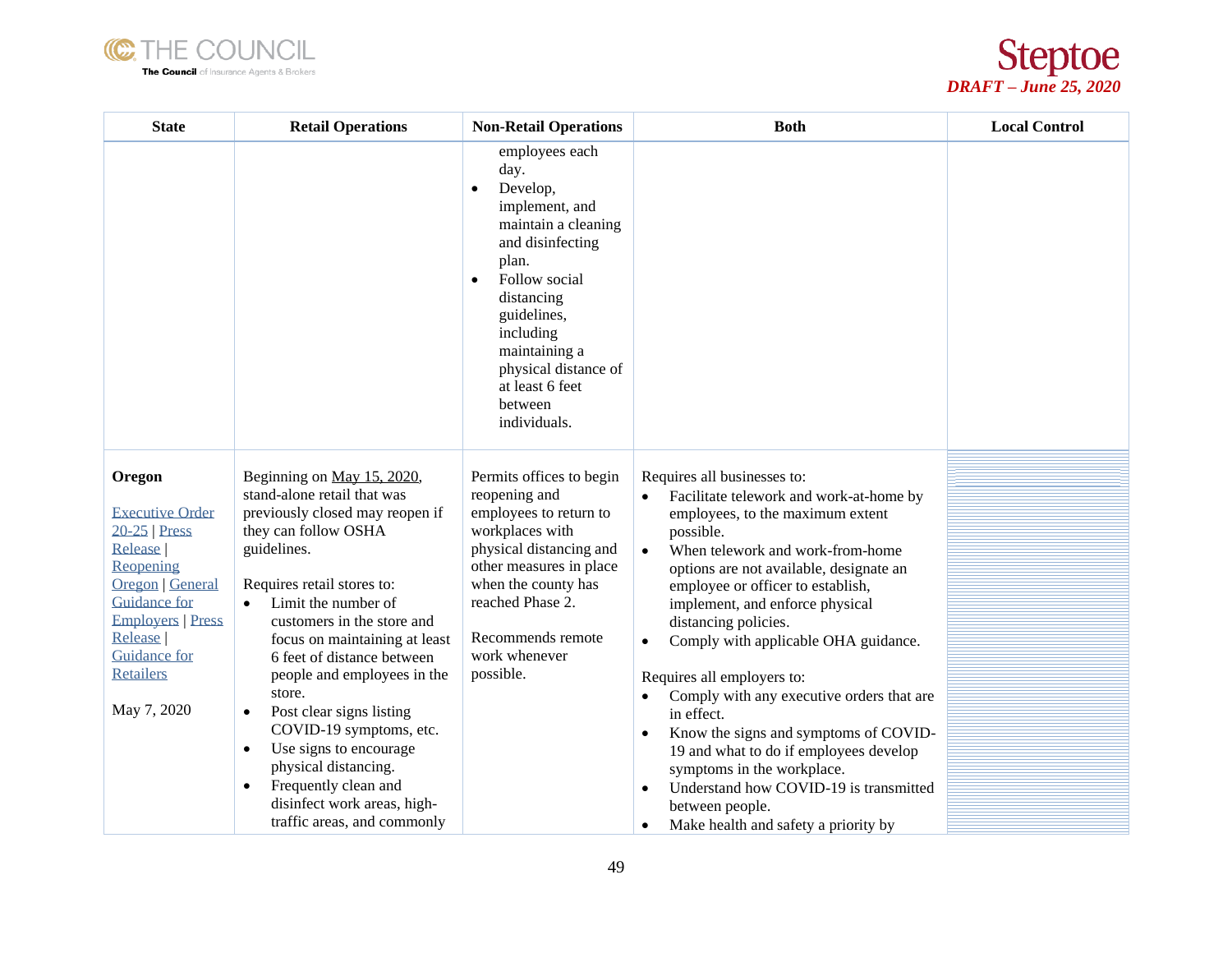



| <b>State</b> | <b>Retail Operations</b>                                                                                                                                                                                                                                                                                                                                                                                                                                                                                                                                                                                                                                                                                                                                                                                                                                                                                                                                                                                                                                                             | <b>Non-Retail Operations</b> | <b>Both</b>                                                                                                                                                                                                                                                                                                                                                                                                                                                                                                                                                                                                                                                                                                                                                                                                                                                                                                                                                                                                                                                                                                                                                                                                                                                                                                                                                                                                                                                                                                                                                                 | <b>Local Control</b> |
|--------------|--------------------------------------------------------------------------------------------------------------------------------------------------------------------------------------------------------------------------------------------------------------------------------------------------------------------------------------------------------------------------------------------------------------------------------------------------------------------------------------------------------------------------------------------------------------------------------------------------------------------------------------------------------------------------------------------------------------------------------------------------------------------------------------------------------------------------------------------------------------------------------------------------------------------------------------------------------------------------------------------------------------------------------------------------------------------------------------|------------------------------|-----------------------------------------------------------------------------------------------------------------------------------------------------------------------------------------------------------------------------------------------------------------------------------------------------------------------------------------------------------------------------------------------------------------------------------------------------------------------------------------------------------------------------------------------------------------------------------------------------------------------------------------------------------------------------------------------------------------------------------------------------------------------------------------------------------------------------------------------------------------------------------------------------------------------------------------------------------------------------------------------------------------------------------------------------------------------------------------------------------------------------------------------------------------------------------------------------------------------------------------------------------------------------------------------------------------------------------------------------------------------------------------------------------------------------------------------------------------------------------------------------------------------------------------------------------------------------|----------------------|
|              | touched surfaces in both<br>customer/public and<br>employee areas of the store.<br>Require all employees to<br>$\bullet$<br>wear cloth or disposable face<br>coverings and provide the<br>coverings.<br>Encourages retail stores to:<br>Advise customers to wear<br>$\bullet$<br>face coverings.<br>Consider placing clear<br>$\bullet$<br>plastic or glass barriers in<br>front of cashiers or customer<br>service customers (or in<br>places where maintaining 6<br>feet of physical distance<br>would be difficult).<br>Encourage one-way flow<br>$\bullet$<br>with marked entrances and<br>exits.<br>Use signs and tape on the<br>$\bullet$<br>floor to maintain physical<br>distancing while waiting for<br>cashiers.<br>Prohibit customers from<br>$\bullet$<br>trying on times that are worn<br>on the face.<br>Decide whether to reopen<br>$\bullet$<br>fitting rooms.<br>When processing returns,<br>$\bullet$<br>advise employees tow ash<br>hands to use hand sanitizer<br>before and after handling<br>items.<br>Consider offering alternative<br>order ahead and pickup |                              | implementing safeguards to protect<br>employees and the public (e.g., follow<br>federal and state guidelines).<br>Implement physical distancing measures.<br>$\bullet$<br>Increase physical space between workers.<br>Restrict use of shared items or equipment<br>and require disinfection of equipment<br>between uses.<br>Reinforce that meticulous hand hygiene is<br>of utmost importance for all employees.<br>Regularly disinfect commonly touched<br>surfaces and high-traffic areas.<br>Encourage or require employee use of<br>$\bullet$<br>cloth or disposable face coverings.<br>Consider upgrades to facilities that may<br>$\bullet$<br>reduce exposure to COVID-19.<br>Limit the number of employees gathering<br>$\bullet$<br>in shared spaces.<br>Restrict non-essential meetings and<br>$\bullet$<br>conduct meetings virtually.<br>Consider regular health checks.<br>$\bullet$<br>Train all employees in safety requirements<br>and expectations at physical worksites.<br>Consider modifying employee schedules<br>and travel to reduce unnecessary physical<br>contact (e.g., identify positions appropriate<br>for telework or partial telework, stagger or<br>rotate schedules or shifts at worksites to<br>ensure employees can maintain physical<br>distancing, limit non-essential work<br>travel).<br>Be aware of protected leave requirements<br>and plan ahead for any anticipated work<br>adjustments.<br>If downsizing or other workforce<br>$\bullet$<br>adjustments are necessary, adhere to<br>applicable state and federal requirements |                      |
|              | options.                                                                                                                                                                                                                                                                                                                                                                                                                                                                                                                                                                                                                                                                                                                                                                                                                                                                                                                                                                                                                                                                             |                              | regarding notice of layoffs and recalls for                                                                                                                                                                                                                                                                                                                                                                                                                                                                                                                                                                                                                                                                                                                                                                                                                                                                                                                                                                                                                                                                                                                                                                                                                                                                                                                                                                                                                                                                                                                                 |                      |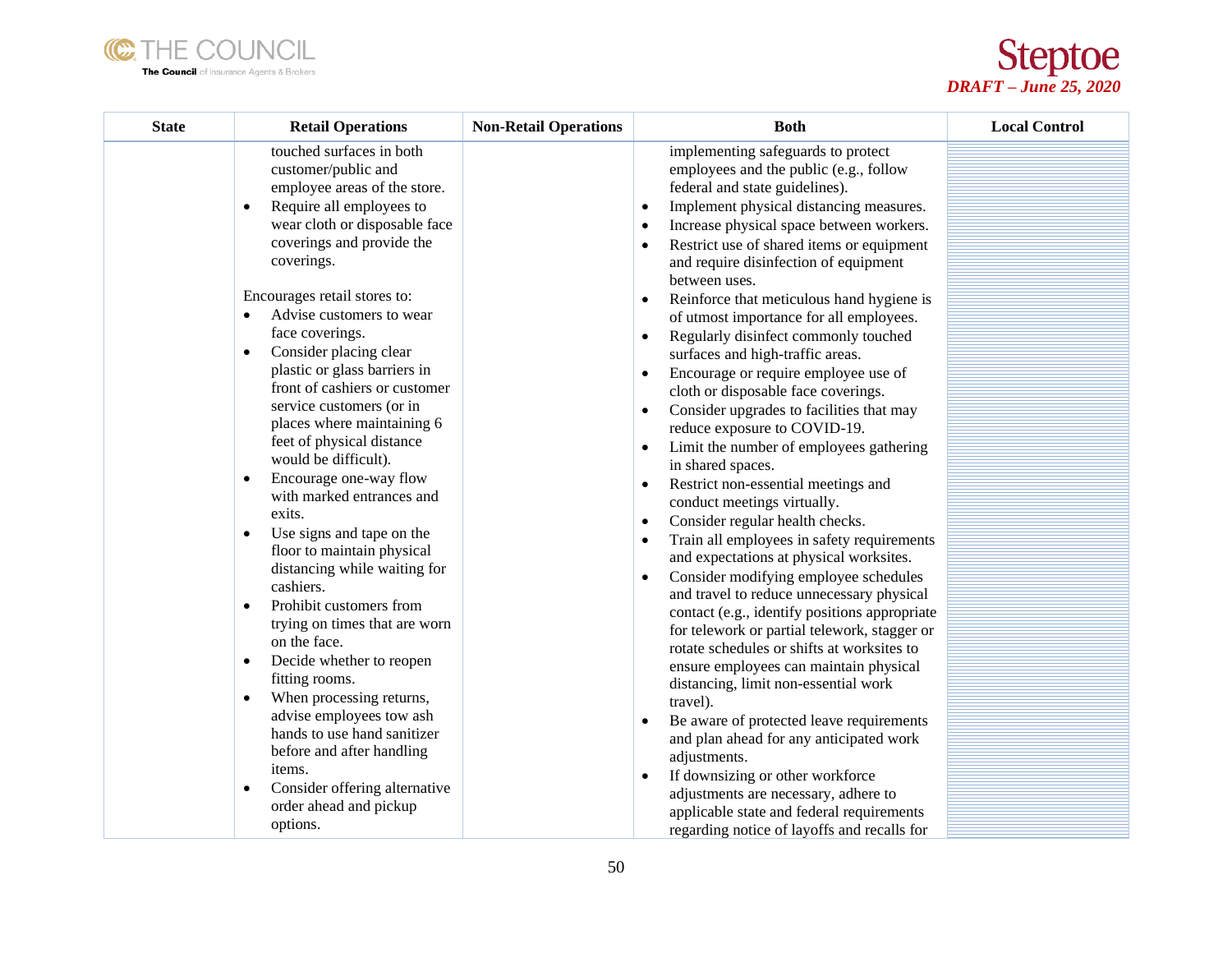



| <b>State</b>                                                                                                                                                              | <b>Retail Operations</b> | <b>Non-Retail Operations</b>                                                                                                                                                                                                                                                                                                                                                                                                                                                                                                                                                     | <b>Both</b>                                                                                                                                                                                                                                                                                                                                                                                                                                                                                                                                                                                                                                                                                                                                                                                                                                                                                                                                                                               | <b>Local Control</b>                                                                                                                                              |
|---------------------------------------------------------------------------------------------------------------------------------------------------------------------------|--------------------------|----------------------------------------------------------------------------------------------------------------------------------------------------------------------------------------------------------------------------------------------------------------------------------------------------------------------------------------------------------------------------------------------------------------------------------------------------------------------------------------------------------------------------------------------------------------------------------|-------------------------------------------------------------------------------------------------------------------------------------------------------------------------------------------------------------------------------------------------------------------------------------------------------------------------------------------------------------------------------------------------------------------------------------------------------------------------------------------------------------------------------------------------------------------------------------------------------------------------------------------------------------------------------------------------------------------------------------------------------------------------------------------------------------------------------------------------------------------------------------------------------------------------------------------------------------------------------------------|-------------------------------------------------------------------------------------------------------------------------------------------------------------------|
|                                                                                                                                                                           |                          |                                                                                                                                                                                                                                                                                                                                                                                                                                                                                                                                                                                  | affected workers.                                                                                                                                                                                                                                                                                                                                                                                                                                                                                                                                                                                                                                                                                                                                                                                                                                                                                                                                                                         |                                                                                                                                                                   |
|                                                                                                                                                                           |                          |                                                                                                                                                                                                                                                                                                                                                                                                                                                                                                                                                                                  |                                                                                                                                                                                                                                                                                                                                                                                                                                                                                                                                                                                                                                                                                                                                                                                                                                                                                                                                                                                           |                                                                                                                                                                   |
| Pennsylvania<br><b>Press Release</b><br>Guidance <sup>[</sup><br><b>Executive Order</b><br><b>Press Release</b><br><b>DOH</b> Order<br><b>Updated FAQs</b><br>May 4, 2020 | <b>See Both Column</b>   | Requires businesses that<br>serve the public inside a<br>building to follow this<br>additional guidance:<br>Conduct business<br>with the public by<br>appointment only,<br>whenever possible.<br>If appointment-only<br>$\bullet$<br>service is not<br>feasible, limit the<br>number of people<br>inside the building<br>to no more than<br>50% of the total<br>maximum<br>occupancy.<br>Modify the hours of<br>$\bullet$<br>the business so<br>there is enough<br>time to clean and<br>restock.<br>Install shields or<br>$\bullet$<br>other barriers at<br>registers and check- | Note, the guidance applies to all businesses in<br>all industries and sectors of the economy that<br>are permitted to conduct in-person operations.<br>Requires all business that have been<br>conducting their operations remotely through<br>teleworking to continue telework operations.<br>Requires all businesses conducting in-person<br>operations to:<br>Clean and disinfect high-touch areas<br>frequently and continue to regularly clean<br>all other areas of the building(s).<br>Establish and implement a plan in case the<br>business is exposure to a probable or<br>confirmed COVID-19 case.<br>Prevent large groups from entering or<br>leaving the building by staggering work<br>start and stop times.<br>Limit the number of people in the<br>$\bullet$<br>employee common areas and ensure these<br>areas are cleaned frequently.<br>Conduct meetings and trainings virtually<br>(i.e., if a meeting needs to be held in<br>person, limit the number o employees to | Advises that local<br>political units should use<br>best judgment in<br>exercising their<br>authorities and issuing<br>implementation directives<br>and guidance. |
|                                                                                                                                                                           |                          | out areas to<br>physically separate<br>cashiers and                                                                                                                                                                                                                                                                                                                                                                                                                                                                                                                              | 10 and maintain a social distance of 6<br>feet).<br>Make sure employees have access to soap<br>$\bullet$                                                                                                                                                                                                                                                                                                                                                                                                                                                                                                                                                                                                                                                                                                                                                                                                                                                                                  |                                                                                                                                                                   |
|                                                                                                                                                                           |                          | customers.<br>Designate a specific<br>$\bullet$<br>time for high-risk<br>people to use the<br>business at least<br>once a week.                                                                                                                                                                                                                                                                                                                                                                                                                                                  | and water to wash their hands, hand<br>sanitizer, and disinfectant wipes.<br>Provide non-medical masks for employees<br>$\bullet$<br>to wear at all times and make it mandatory<br>to wear masks while on the work site.<br>Make sure the facility has enough                                                                                                                                                                                                                                                                                                                                                                                                                                                                                                                                                                                                                                                                                                                             |                                                                                                                                                                   |
|                                                                                                                                                                           |                          | Require all<br>$\bullet$                                                                                                                                                                                                                                                                                                                                                                                                                                                                                                                                                         | employees as applicable to follow these                                                                                                                                                                                                                                                                                                                                                                                                                                                                                                                                                                                                                                                                                                                                                                                                                                                                                                                                                   |                                                                                                                                                                   |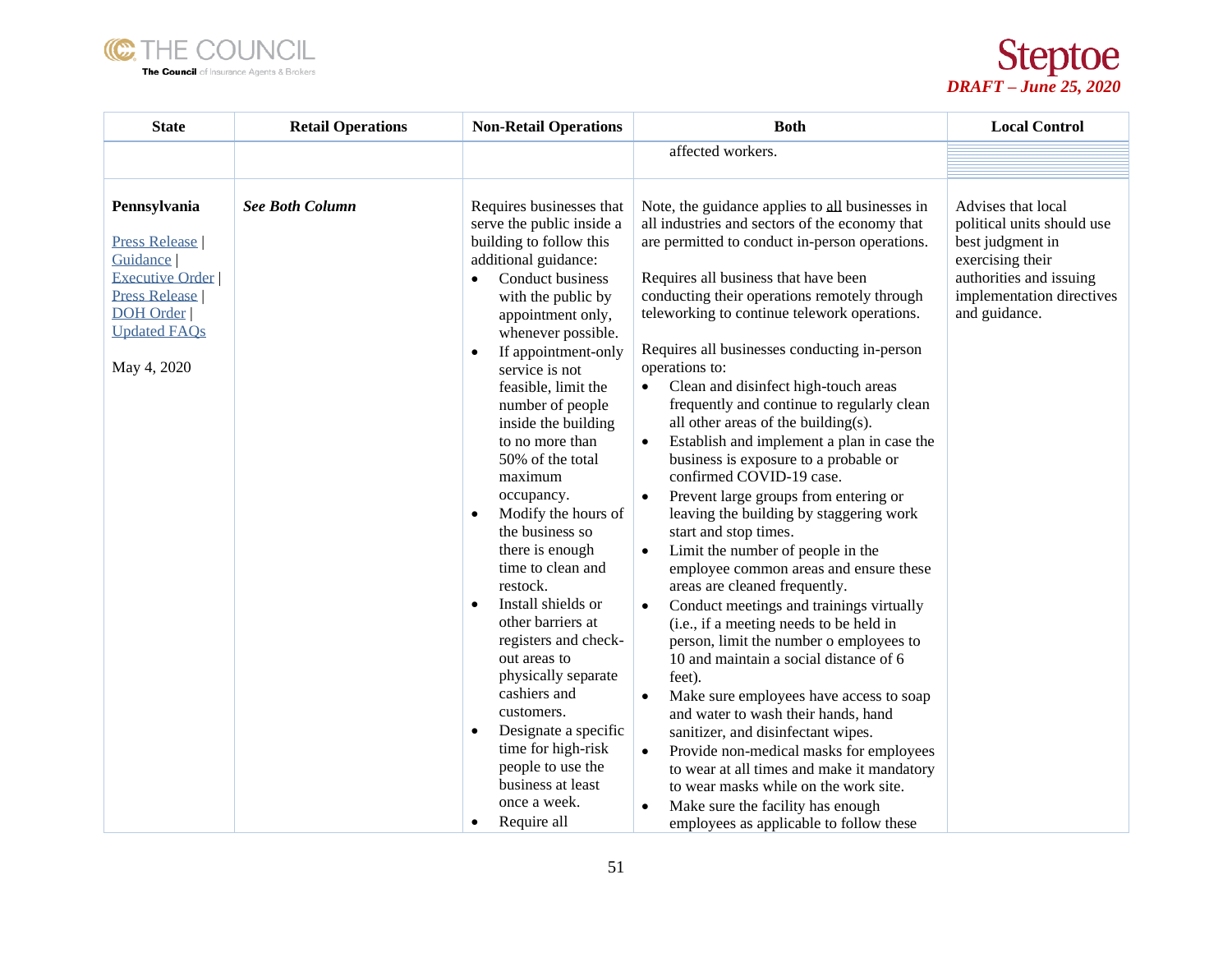



| <b>State</b>                                                                                                                               | <b>Retail Operations</b> | <b>Non-Retail Operations</b>                                                                                                                    | <b>Both</b>                                                                                                                                                                                                                                                                                                                                                                                                                                                                                                                                                                                                                                                                                                                                                                                                                                                                                                                                                                                                                           | <b>Local Control</b> |
|--------------------------------------------------------------------------------------------------------------------------------------------|--------------------------|-------------------------------------------------------------------------------------------------------------------------------------------------|---------------------------------------------------------------------------------------------------------------------------------------------------------------------------------------------------------------------------------------------------------------------------------------------------------------------------------------------------------------------------------------------------------------------------------------------------------------------------------------------------------------------------------------------------------------------------------------------------------------------------------------------------------------------------------------------------------------------------------------------------------------------------------------------------------------------------------------------------------------------------------------------------------------------------------------------------------------------------------------------------------------------------------------|----------------------|
|                                                                                                                                            |                          | customers to wear<br>masks while on the<br>premises.<br>Schedule<br>$\bullet$<br>handwashing<br>breaks for<br>employees at least<br>every hour. | protocols and conduct business effectively<br>and safely.<br>Discourage non-essential visitors from<br>$\bullet$<br>entering the business premises.<br>Communicate the procedures to all<br>$\bullet$<br>employees to ensure that everyone knows<br>how to be safe.<br>Requires no business to conduct in-person<br>operations.                                                                                                                                                                                                                                                                                                                                                                                                                                                                                                                                                                                                                                                                                                       |                      |
| <b>Puerto Rico</b><br><b>Executive Orders</b><br>Guidance   Self-<br>Certification<br><b>PROSHA</b><br><b>Notification</b><br>May 21, 2020 | <b>See Both Column</b>   | <b>See Both Column</b>                                                                                                                          | Note, financial institutions were deemed<br>essential businesses, nonetheless the<br>curfew/hours of operation restrictions apply<br>to essential businesses through June 15, 2020.<br>Permits certain businesses to reopen to the<br>public, provided they comply with the<br>following protection measures:<br>Ensure their employees wear masks,<br>$\bullet$<br>periodically wash their hands, and<br>disinfect their workstations upon arrival<br>and after work.<br>Ensure that visitors who enter the business<br>$\bullet$<br>wear masks or other forms of protection.<br>Provide stations or mechanisms so people<br>$\bullet$<br>can wash their hands while inside.<br>Ensure that visitors who enter the<br>$\bullet$<br>establishment maintain a 6-foot distance.<br>To reopen a company in Puerto Rico, provides<br>that the company must:<br>Require the development and<br>implementation of a COVID-19 Business<br>Reopening Plan.<br>Impose specific obligations on each<br>company's highest-ranking official based |                      |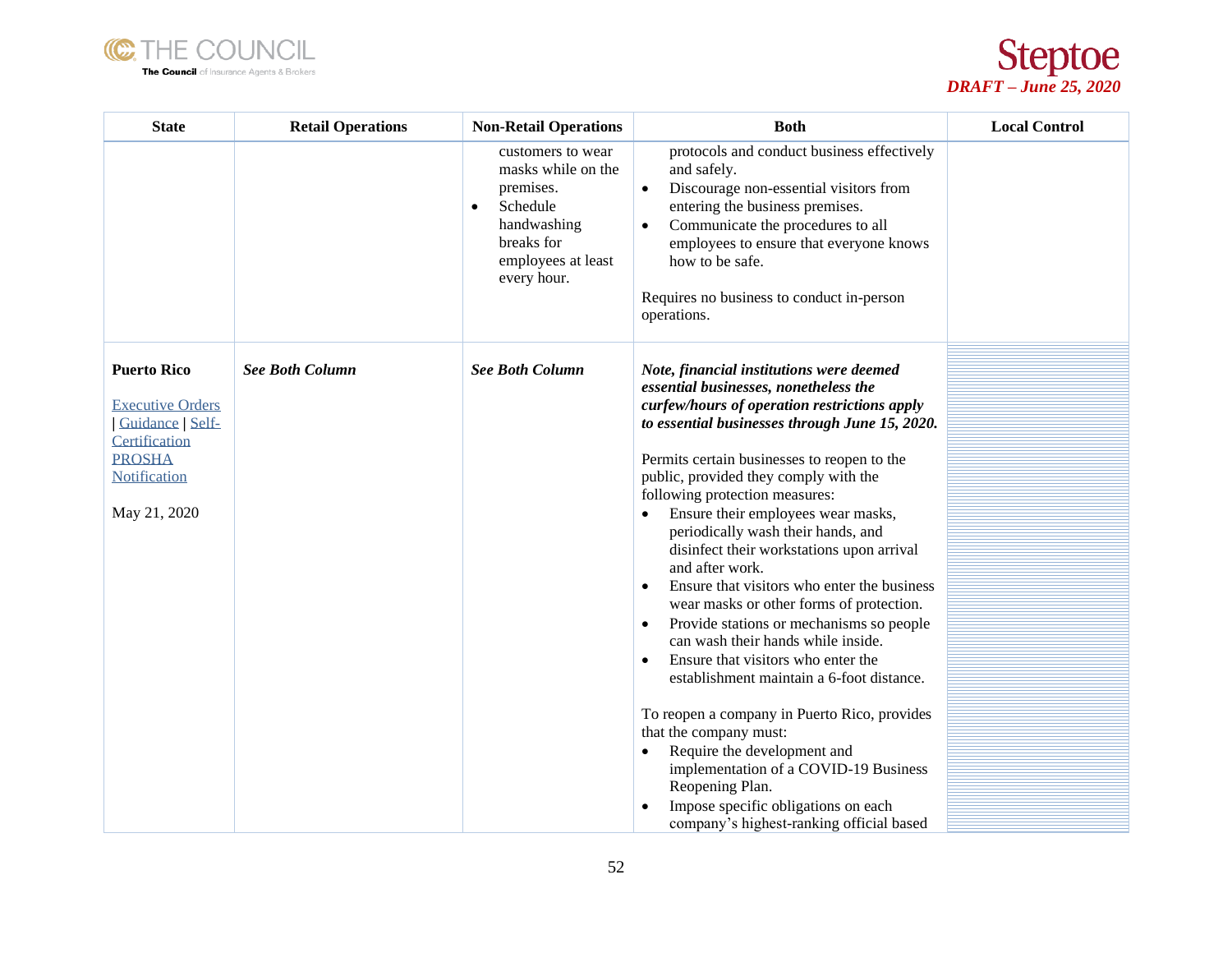



| <b>State</b> | <b>Retail Operations</b> | <b>Non-Retail Operations</b> | <b>Both</b>                                                                                                                                                                                                                                                                                                                                                                                                                                                                                                                                                                                                                                                                                                                                                                                                                                                                                                                                                                                                                                                                                                                                                                                                                                                                                                                                                                                       | <b>Local Control</b> |
|--------------|--------------------------|------------------------------|---------------------------------------------------------------------------------------------------------------------------------------------------------------------------------------------------------------------------------------------------------------------------------------------------------------------------------------------------------------------------------------------------------------------------------------------------------------------------------------------------------------------------------------------------------------------------------------------------------------------------------------------------------------------------------------------------------------------------------------------------------------------------------------------------------------------------------------------------------------------------------------------------------------------------------------------------------------------------------------------------------------------------------------------------------------------------------------------------------------------------------------------------------------------------------------------------------------------------------------------------------------------------------------------------------------------------------------------------------------------------------------------------|----------------------|
|              |                          |                              | in Puerto Rico (e.g., approve and update<br>the Plan, ensure employee training<br>protocol is in place, comply with certain<br>reporting requirements, maintain a list of<br>active employees, submit a COVID-19<br>Self-Certification Notification to<br>PROSHA, etc.).<br>Require each company to assess all aspects<br>of the working spaces that might be<br>impacted, identify exposure risk and<br>mitigation strategies that can be scaled up<br>or down depending on the evolving<br>situation, identify ways to ensure the<br>safety and social well-being of employees<br>that may be especially impacted, etc.<br>Require each company to consider<br>$\bullet$<br>OSHA's general guidance to reduce active<br>workers' risk of exposure to COVID-19.<br>Require each company to document in an<br><b>Exposure Control Plan:</b><br>The measures adopted to mitigate<br>COVID-19 risks (e.g., actions<br>aimed at assessing exposure risks,<br>reducing occupancy of working<br>areas and use of common areas,<br>modifying HVAC systems,<br>increasing housekeeping/cleaning<br>practices, promoting personal<br>hygiene practices, implementing<br>surveillance practices to test for<br>symptoms, etc.).<br>The social distancing controls<br>adopted to mitigate COVID-19<br>risks (e.g., increasing distance<br>between coworkers' and clients,<br>using visual signs to maintain |                      |
|              |                          |                              | distancing, installing physical                                                                                                                                                                                                                                                                                                                                                                                                                                                                                                                                                                                                                                                                                                                                                                                                                                                                                                                                                                                                                                                                                                                                                                                                                                                                                                                                                                   |                      |
|              |                          |                              | barriers to minimize direct                                                                                                                                                                                                                                                                                                                                                                                                                                                                                                                                                                                                                                                                                                                                                                                                                                                                                                                                                                                                                                                                                                                                                                                                                                                                                                                                                                       |                      |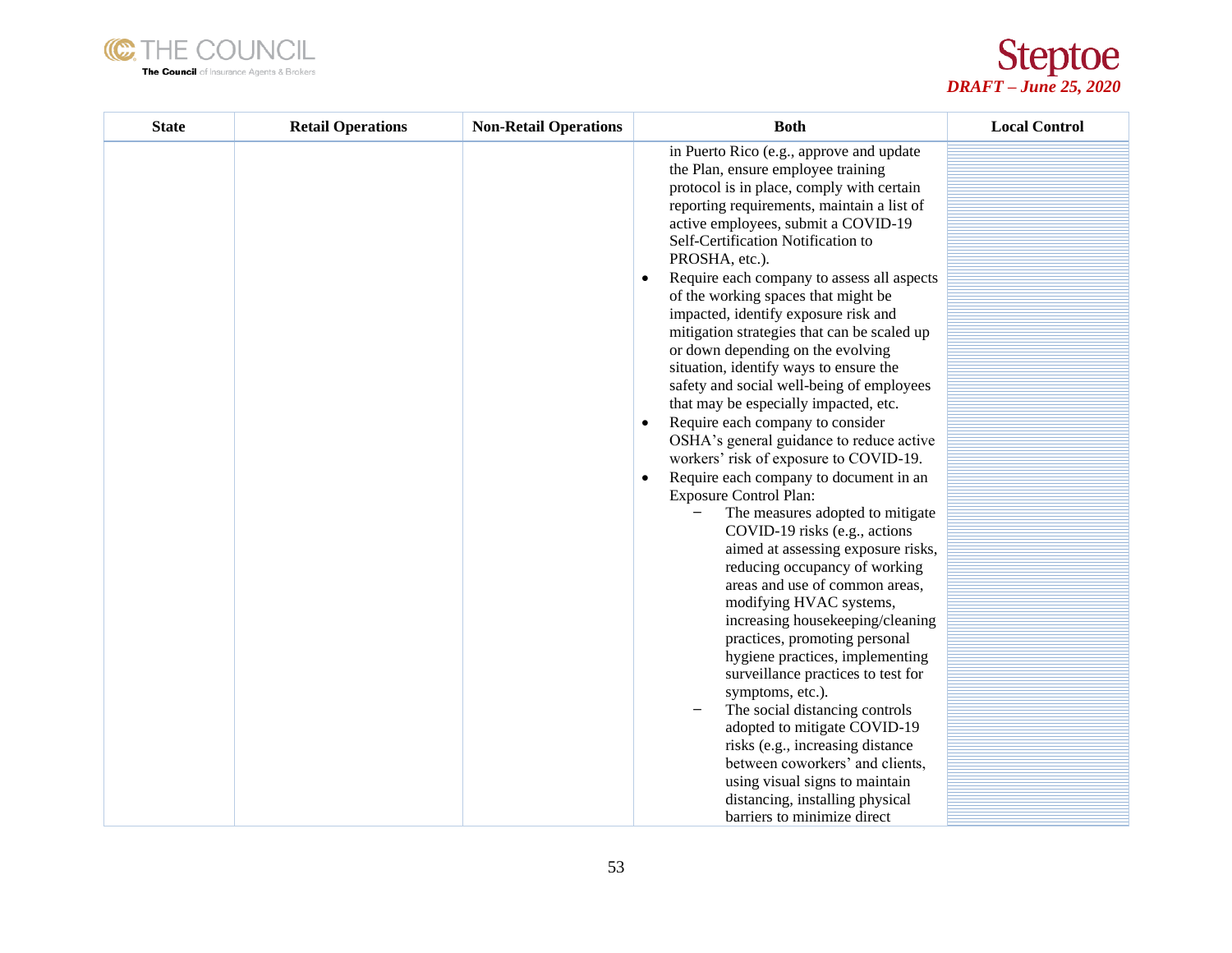



| <b>State</b>                                                                 | <b>Retail Operations</b>                                                                                      | <b>Non-Retail Operations</b>                                                                                               | <b>Both</b>                                                                                                                                                                                                                                                                                                                                                                                                                                                                                                                                                                                                                                                                                                                                                                                                                                                                                                                                                                                                       | <b>Local Control</b>                                                                                                               |
|------------------------------------------------------------------------------|---------------------------------------------------------------------------------------------------------------|----------------------------------------------------------------------------------------------------------------------------|-------------------------------------------------------------------------------------------------------------------------------------------------------------------------------------------------------------------------------------------------------------------------------------------------------------------------------------------------------------------------------------------------------------------------------------------------------------------------------------------------------------------------------------------------------------------------------------------------------------------------------------------------------------------------------------------------------------------------------------------------------------------------------------------------------------------------------------------------------------------------------------------------------------------------------------------------------------------------------------------------------------------|------------------------------------------------------------------------------------------------------------------------------------|
|                                                                              |                                                                                                               |                                                                                                                            | contact, minimizing the use of<br>shared equipment, etc.).<br>The administrative controls<br>adopted to mitigate COVID-19<br>risks (e.g., developing guidelines<br>for employees to report when<br>they are sick, implementing<br>guidelines for employees to self-<br>monitor, etc.).<br>Involve development, implementation,<br>٠<br>and/or submission of:<br>An Incident Management Plan<br>that describes the steps that will<br>be followed in the event of a<br>positive COVID-19 case (or an<br>investigation into a potential<br>positive case).<br>A communication plan for<br>internal and external use.<br>A COVID-19 index for internal<br>reference purposes only.<br>A succession plan, identifying the<br>line of command that activates in<br>the event the highest-ranking<br>officer is not available.<br>The Self-Certification PROSHA<br>Notification to the Department of<br>Labor that requires employers to<br>certify that they have an exposure<br>control plan to address COVID-<br>19. |                                                                                                                                    |
| <b>Rhode Island</b><br>Reopening RI<br><b>Executive Order</b><br>20-31 Draft | Limits capacity to one customer<br>per 150 square feet in individual<br>retail stores and in common<br>areas. | As employers begin to<br>phase in gradual return<br>to the office setting,<br>requires employers to:<br>Separate desks and | Requires entities/employers to:<br>Arrange for cloth face coverings or<br>$\bullet$<br>materials in the making of such face<br>coverings for each employee at no expense<br>to the employee.                                                                                                                                                                                                                                                                                                                                                                                                                                                                                                                                                                                                                                                                                                                                                                                                                      | Provides that all entities<br>subject to guidance must<br>also comply with all<br>applicable federal, state,<br>and local laws and |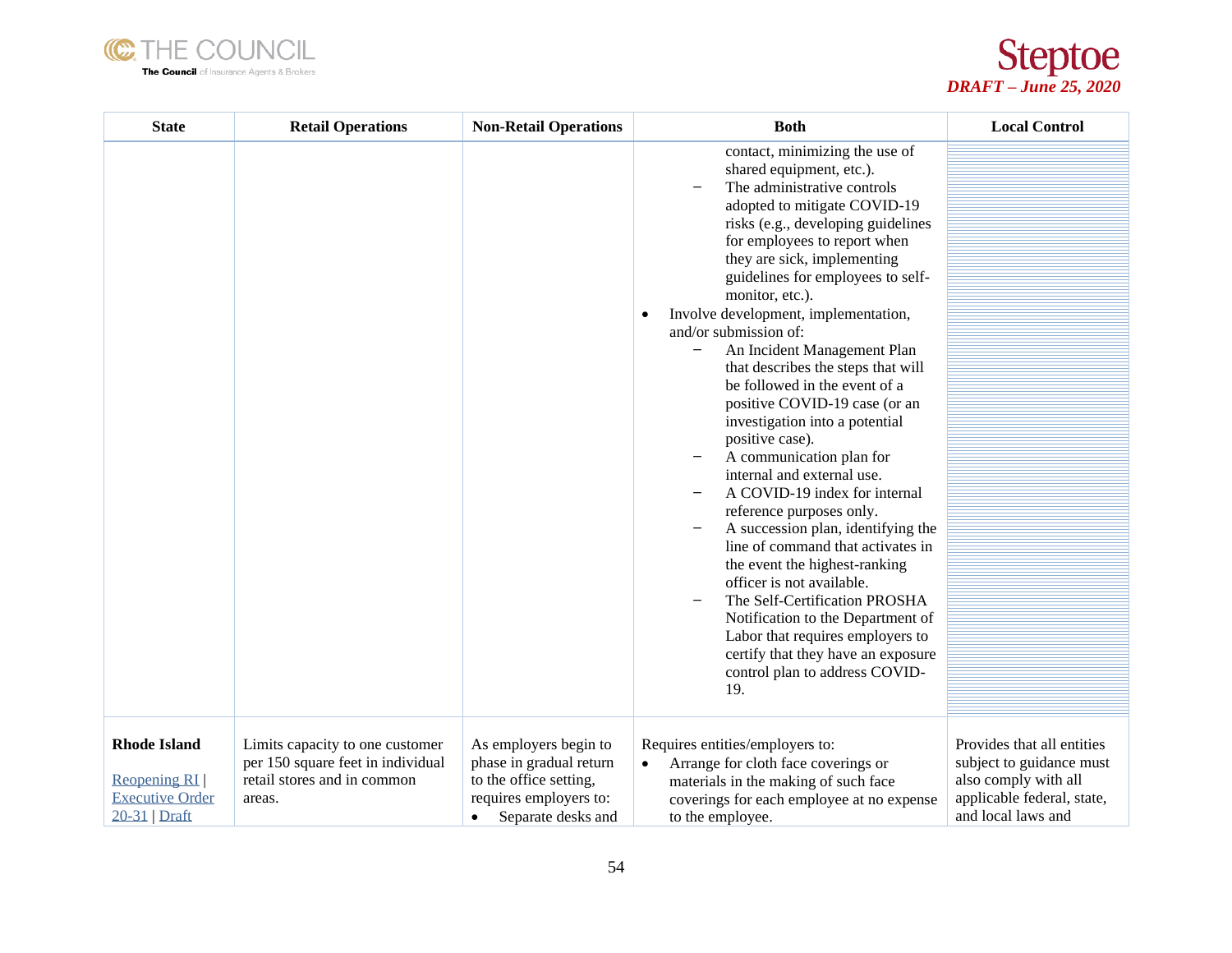



| <b>State</b>                                                                                                                                                     | <b>Retail Operations</b>                                                                                                                                                                                                                           | <b>Non-Retail Operations</b>                                                                                                                                                                                                                                                                                                                                                                                                                                                                                                                                                                                                                                                                                                                                                                                          | <b>Both</b>                                                                                                                                                                                                                                                                                                                                                                                                                                                                                                                                                                                                                                                                                                                                                                                                                                                                                                                                                                                                                                                                                                                                                                                                                                                                                                                                                                                                                                                                                                                                                                                                                                                                                       | <b>Local Control</b>                                                   |
|------------------------------------------------------------------------------------------------------------------------------------------------------------------|----------------------------------------------------------------------------------------------------------------------------------------------------------------------------------------------------------------------------------------------------|-----------------------------------------------------------------------------------------------------------------------------------------------------------------------------------------------------------------------------------------------------------------------------------------------------------------------------------------------------------------------------------------------------------------------------------------------------------------------------------------------------------------------------------------------------------------------------------------------------------------------------------------------------------------------------------------------------------------------------------------------------------------------------------------------------------------------|---------------------------------------------------------------------------------------------------------------------------------------------------------------------------------------------------------------------------------------------------------------------------------------------------------------------------------------------------------------------------------------------------------------------------------------------------------------------------------------------------------------------------------------------------------------------------------------------------------------------------------------------------------------------------------------------------------------------------------------------------------------------------------------------------------------------------------------------------------------------------------------------------------------------------------------------------------------------------------------------------------------------------------------------------------------------------------------------------------------------------------------------------------------------------------------------------------------------------------------------------------------------------------------------------------------------------------------------------------------------------------------------------------------------------------------------------------------------------------------------------------------------------------------------------------------------------------------------------------------------------------------------------------------------------------------------------|------------------------------------------------------------------------|
| <b>Regulations</b><br><b>Office Guidelines</b><br>Retail<br><b>Guidelines</b><br><b>General Business</b><br><b>Guidelines   Press</b><br>Release<br>May 29, 2020 | Advises retailers to have 6-foot<br>markings guiding the customers<br>to maintain a safe distance while<br>in line.<br>Encourages contactless payment<br>and that checkout areas have see-<br>through barriers between<br>employees and customers. | workstations to<br>ensure 6 feet of<br>physical distancing.<br>Add partitions to<br>$\bullet$<br>open floor plans<br>when needed.<br>Permit no more<br>$\bullet$<br>than 15 individuals<br>per conference<br>room and ensure 6<br>feet of physical<br>distancing within a<br>conference room.<br>Regulate cafeterias<br>$\bullet$<br>or dining rooms in<br>accordance with the<br>rules/regulations<br>for restaurants.<br>Advises that employers<br>also consider<br>implementing the<br>following practices:<br>Discourage<br>employees from<br>entering another<br>employee's cubicle<br>space.<br>Encourage<br>$\bullet$<br>employees to install<br>an inbox outside of<br>their cubicle where<br>documents and mail<br>can be left rather<br>than within their<br>workspace.<br>Discourage shared<br>workspaces. | Develop and maintain a written plan (i.e.,<br>a COVID-19 Control Plan) for the safe<br>operation of its establishment(s) with<br>regard to COVID-19 during the state of<br>emergency and make the plan available to<br>the Department of Health upon request.<br>Implement and ensure compliance with<br>$\bullet$<br>screening of all individuals entering its<br>establishments at any time for any reason.<br>Instruct any person entering an<br>$\bullet$<br>establishment to wear a cloth face<br>covering, except when social distancing<br>from others in the establishment is easily,<br>continuously, and measurably maintained.<br>Ensure the placement of posters or signs at<br>$\bullet$<br>entry to its establishment educating any<br>individual at the establishment concerning<br>entry screening, required social distancing,<br>use of cloth coverings, etc.<br>Ensure that their establishments have their<br>$\bullet$<br>restrooms open and that they have running<br>water/are stocked with hand soap.<br>Ensure the performance of environmental<br>$\bullet$<br>cleaning of their establishments once per<br>day.<br>Maintain records documenting the date,<br>$\bullet$<br>time, location, and procedures for the<br>required cleaning activities.<br>In the event the Department identifies a<br>$\bullet$<br>hot spot, requires the affected covered<br>entity to restrict the further spread of<br>COVID-19 within an affected<br>establishment and/or the community at<br>large.<br>Cooperate with the Department on testing,<br>$\bullet$<br>contact tracing, case investigation,<br>isolation, and quarantine follow-up matters<br>relating to the establishment. | regulations governing<br>safety and health in their<br>establishments. |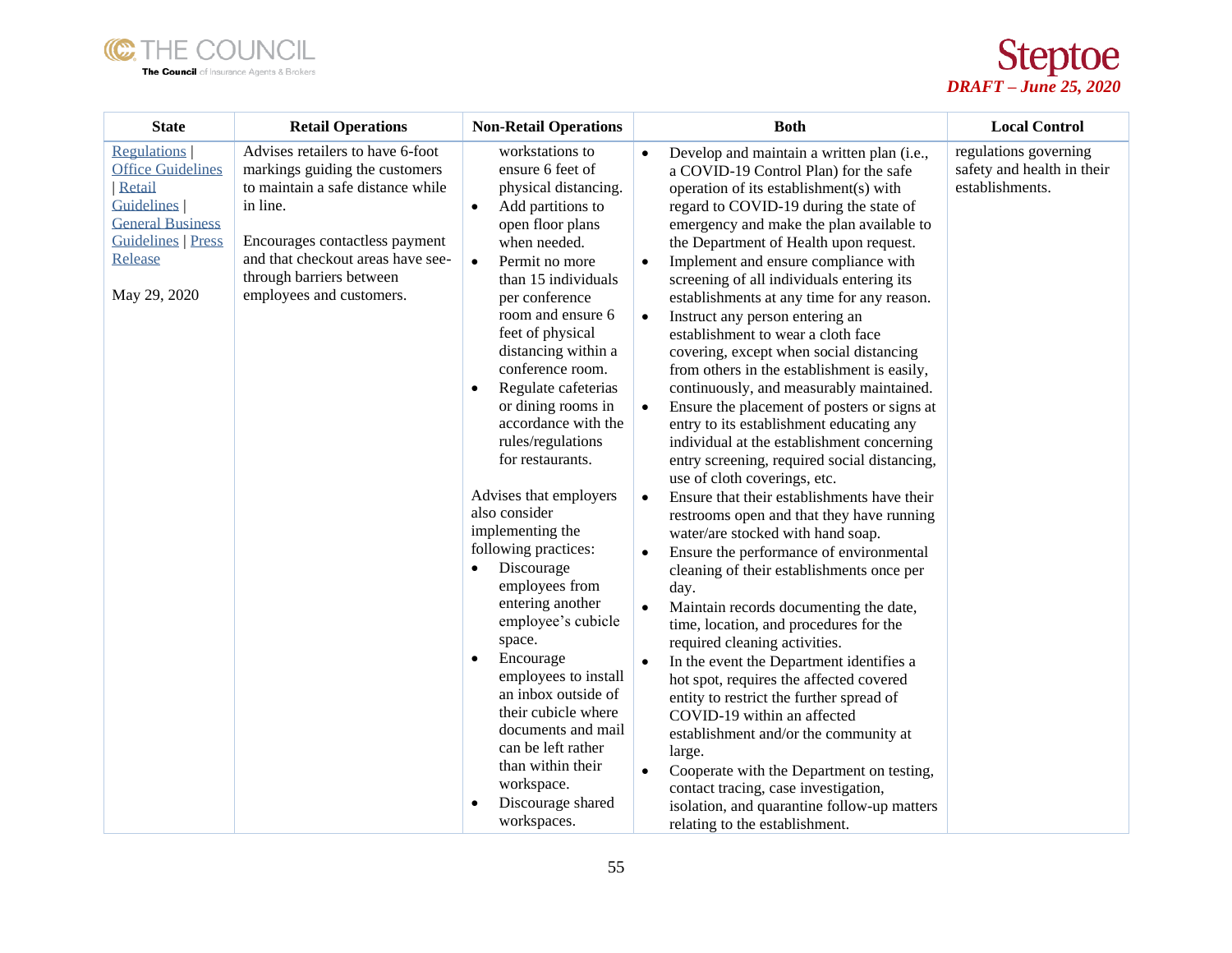



| <b>State</b>                                                                                 | <b>Retail Operations</b>                                                                                                                                                                                                                                                                                                                                                                                                                                                                                                              | <b>Non-Retail Operations</b>                                                                                                                                                                                                                                                                                                                                                                                                                       | <b>Both</b>                                                                                                                                                                                                                                                                                                                                                                                                                                          | <b>Local Control</b>                                                                                                                                                                                                                                                                                                                                     |
|----------------------------------------------------------------------------------------------|---------------------------------------------------------------------------------------------------------------------------------------------------------------------------------------------------------------------------------------------------------------------------------------------------------------------------------------------------------------------------------------------------------------------------------------------------------------------------------------------------------------------------------------|----------------------------------------------------------------------------------------------------------------------------------------------------------------------------------------------------------------------------------------------------------------------------------------------------------------------------------------------------------------------------------------------------------------------------------------------------|------------------------------------------------------------------------------------------------------------------------------------------------------------------------------------------------------------------------------------------------------------------------------------------------------------------------------------------------------------------------------------------------------------------------------------------------------|----------------------------------------------------------------------------------------------------------------------------------------------------------------------------------------------------------------------------------------------------------------------------------------------------------------------------------------------------------|
|                                                                                              |                                                                                                                                                                                                                                                                                                                                                                                                                                                                                                                                       | Provide hand<br>$\bullet$<br>sanitizer at work<br>stations.<br>Use ropes or<br>$\bullet$<br>signage to delineate<br>traffic patterns in<br>the office.<br>Consider one-way<br>$\bullet$<br>circulation routes.<br>Consider staggering<br>$\bullet$<br>lunch and break<br>times to reduce<br>density.<br>Limit visitors and<br>$\bullet$<br>service providers<br>on site.<br>Maintain physical<br>$\bullet$<br>distancing while<br>using elevators. |                                                                                                                                                                                                                                                                                                                                                                                                                                                      |                                                                                                                                                                                                                                                                                                                                                          |
| <b>South Carolina</b><br><b>Executive Order</b><br>2020-28 Press<br>Release<br>Apr. 20, 2020 | Permits specific, non-essential<br>retail businesses (e.g., furniture<br>stores, clothing stores,<br>department stores, etc.) to reopen,<br>provided they:<br>Limit the number of<br>$\bullet$<br>customers to enter and<br>simultaneously occupy the<br>premises so as not to exceed<br>5 customers per 1,000 square<br>feet of retail space or 20% of<br>the occupancy limit,<br>whichever is less.<br>Do not knowingly allow<br>$\bullet$<br>customers, patrons, or other<br>guests to congregate within 6<br>feet of one another. | <b>See Both Column</b>                                                                                                                                                                                                                                                                                                                                                                                                                             | Note, specific businesses, venues, and<br>facilities were deemed "non-essential" by the<br><b>Department of Commerce. Insurance services</b><br>were not included on the list.<br>Urges all businesses to facilitate effective<br>social distancing practices.<br>Encourages businesses to utilize<br>telecommuting or work-from-home options for<br>employees and provide alternate means of<br>purchasing and delivering products and<br>services. | Provides that, if (or to the<br>extent that) any political<br>subdivision of the state<br>seeks to adopt or enforce<br>a local ordinance, rule,<br>regulation, or other<br>restriction that conflicts<br>with the reopening order,<br>the order will supersede<br>and preempt any such<br>local ordinance, rule,<br>regulation, or other<br>restriction. |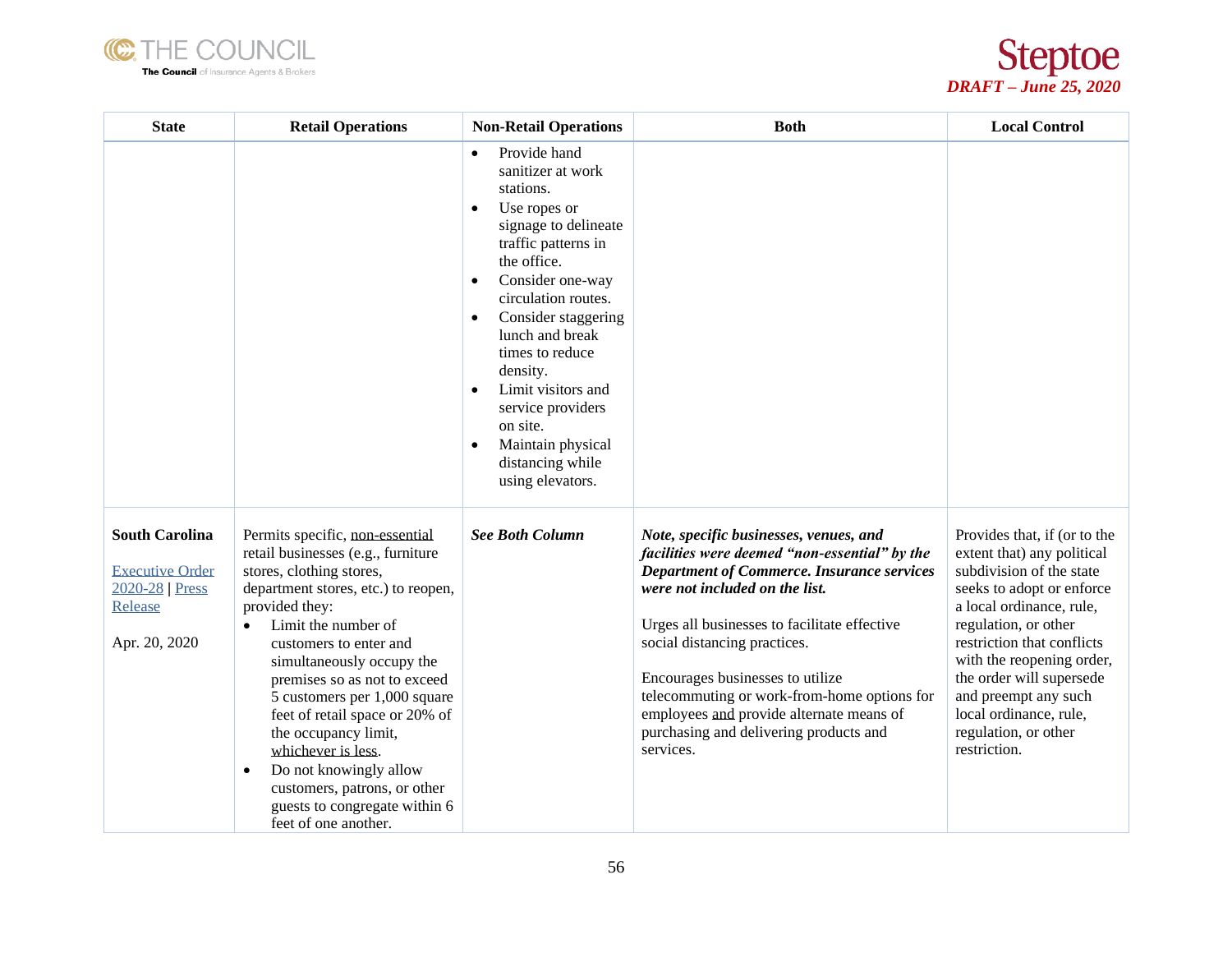



| <b>State</b>                                                                                                                                                                                                                                         | <b>Retail Operations</b>                                                                                                                                                                                                                                                                                                                                                                                                                          | <b>Non-Retail Operations</b> | <b>Both</b>                                                                                                                                                                                                                                                                                                                                                                                                                                                                                                                                                                      | <b>Local Control</b>                                                                                                                                                                                                                                                                                                                                                         |
|------------------------------------------------------------------------------------------------------------------------------------------------------------------------------------------------------------------------------------------------------|---------------------------------------------------------------------------------------------------------------------------------------------------------------------------------------------------------------------------------------------------------------------------------------------------------------------------------------------------------------------------------------------------------------------------------------------------|------------------------------|----------------------------------------------------------------------------------------------------------------------------------------------------------------------------------------------------------------------------------------------------------------------------------------------------------------------------------------------------------------------------------------------------------------------------------------------------------------------------------------------------------------------------------------------------------------------------------|------------------------------------------------------------------------------------------------------------------------------------------------------------------------------------------------------------------------------------------------------------------------------------------------------------------------------------------------------------------------------|
|                                                                                                                                                                                                                                                      | Implement all reasonable<br>$\bullet$<br>steps to comply with CDC,<br>DHEC, or other public<br>health guidance.                                                                                                                                                                                                                                                                                                                                   |                              |                                                                                                                                                                                                                                                                                                                                                                                                                                                                                                                                                                                  |                                                                                                                                                                                                                                                                                                                                                                              |
| <b>South Dakota</b><br><b>Back to Normal</b><br>Plan   Employee<br>Screening<br>Questions  <br><b>Executive Order</b><br>2020-20<br>Apr. 28, 2020                                                                                                    | Advises that enclosed retail<br>businesses (e.g., restaurants, bars,<br>cafes, casinos, recreational<br>athletic facilities, health clubs,<br>entertainment venues, etc.) that<br>promote public gatherings to:<br>Resume operations in a<br>$\bullet$<br>manner that allows for<br>reasonable physical<br>distancing, good hygiene,<br>and appropriate sanitation.<br>Consider restricting<br>$\bullet$<br>occupancy and continue<br>innovating. | <b>See Both Column</b>       | Requires employers to:<br>Encourage good hygiene and sanitation<br>$\bullet$<br>practices, especially in high-traffic areas.<br>Encourage employees to stay home when<br>$\bullet$<br>sick.<br>If previously operating via telework, begin<br>$\bullet$<br>transitioning employees back to the<br>workplace.<br>Where appropriate, screen employees for<br>symptoms prior to entering the workplace.                                                                                                                                                                             | Requires local<br>governments to follow the<br>state's Back to Normal<br>Plan for their respective<br>jurisdictions.<br>Provides that sovereign<br>nations within the borders<br>of the state should review<br>the matters in the<br>reopening order and make<br>their own decisions in<br>accordance with tribal<br>law.                                                    |
| <b>Tennessee</b><br><b>Executive Order</b><br>30   Executive<br>Order 29   Press<br><b>Release   Retail</b><br><b>Guidelines</b><br><b>Restaurant</b><br><b>Guidelines</b><br>General<br><b>Guidelines</b> for<br><b>Businesses</b><br>Apr. 24, 2020 | <b>See Both Column</b>                                                                                                                                                                                                                                                                                                                                                                                                                            | <b>See Both Column</b>       | Recommends that employers:<br>Implement appropriate policies and<br>$\bullet$<br>practices in accordance with state and<br>federal guidance to facilitate social<br>distancing, temperature checks, sanitation,<br>use, and disinfection of common areas and<br>reduced business travel.<br>Monitor employees for symptoms and<br>prohibit employees with symptoms from<br>returning to work until cleared by a<br>medical provider.<br>Cooperate with governmental contact<br>$\bullet$<br>tracing procedures for employees or<br>customers who test positive for COVID-<br>19. | Provides that the<br>provisions of the<br>reopening order<br>exclusively govern on the<br>subjects they concern in<br>the 89 counties that do not<br>have a locally run county<br>health department.<br>Provides that the<br>reopening order will<br>supersede and preempt<br>any emergency order,<br>health order, or other<br>order issued by a local<br>official or local |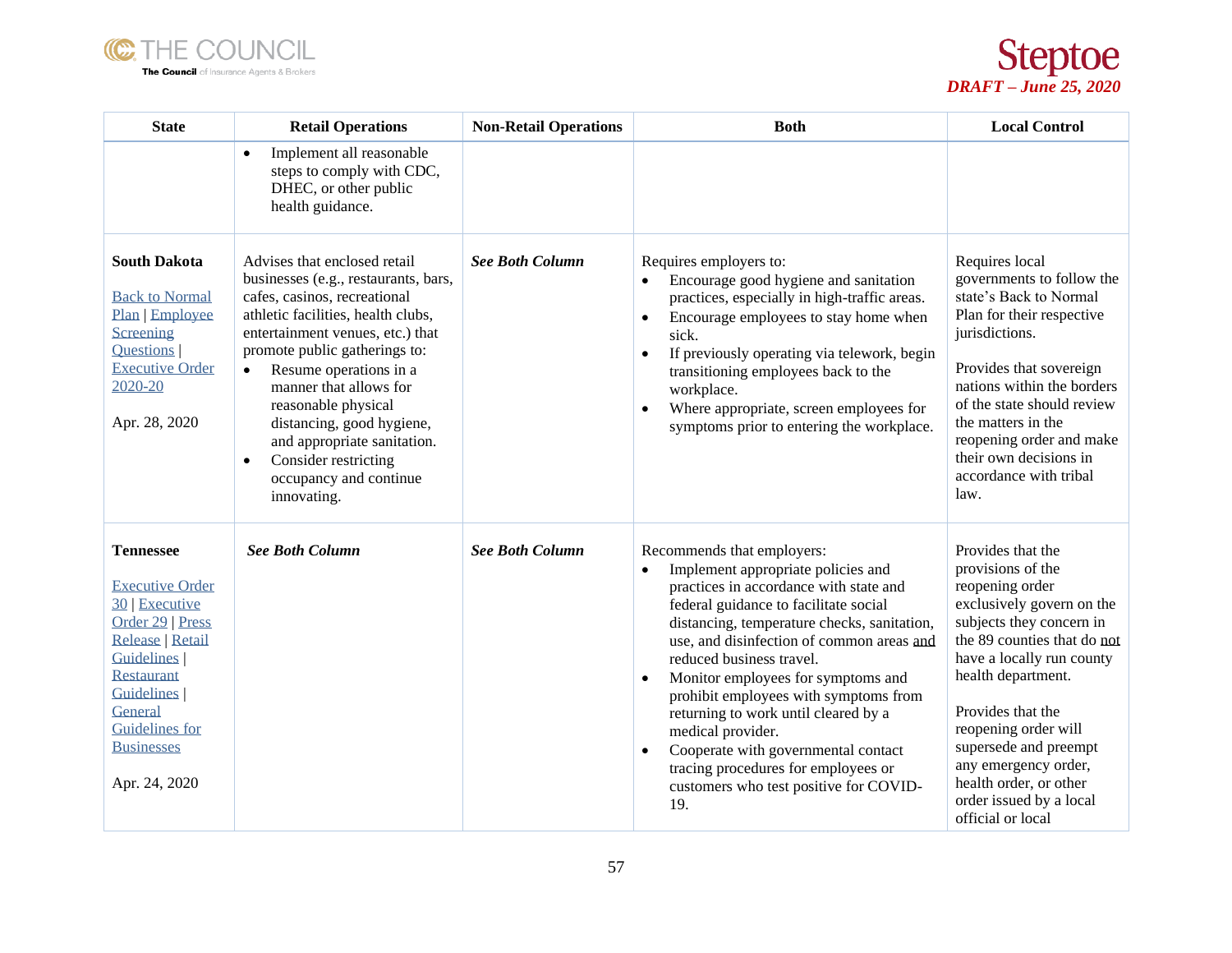



| <b>State</b> | <b>Retail Operations</b> | <b>Non-Retail Operations</b> | <b>Both</b>                                                                                                                                                                                                                                                                                                                                                                                                                                                                                                                                                                                                                                                                                                                                             | <b>Local Control</b>                                                                                                                                                                                                                                                                                                                                                                                                                                                                                                                                                                                                                                                                                                                                                                                                                                                                                                                                     |
|--------------|--------------------------|------------------------------|---------------------------------------------------------------------------------------------------------------------------------------------------------------------------------------------------------------------------------------------------------------------------------------------------------------------------------------------------------------------------------------------------------------------------------------------------------------------------------------------------------------------------------------------------------------------------------------------------------------------------------------------------------------------------------------------------------------------------------------------------------|----------------------------------------------------------------------------------------------------------------------------------------------------------------------------------------------------------------------------------------------------------------------------------------------------------------------------------------------------------------------------------------------------------------------------------------------------------------------------------------------------------------------------------------------------------------------------------------------------------------------------------------------------------------------------------------------------------------------------------------------------------------------------------------------------------------------------------------------------------------------------------------------------------------------------------------------------------|
|              |                          |                              | Encourages businesses to take steps to equip,<br>encourage, allow, or require employees to<br>work remotely or via telework from home.<br>Advises that retail businesses:<br>Screen all employees reporting to work for<br>$\bullet$<br>COVID-19 symptoms via a series of<br>questions.<br>Temperature screen employees.<br>$\bullet$<br>Direct any employee who exhibits<br>COVID-19 symptoms to leave the<br>premises immediately.<br>Implement workplace cleaning and<br>$\bullet$<br>disinfection practices, according to CDC<br>guidelines, with regular sanitization of<br>high-touch surfaces every 2 hours.<br>Implement social distancing guidelines<br>$\bullet$<br>and modify scheduling.<br>Plan for potential COVID-19 cases.<br>$\bullet$ | governmental entity that<br>contravenes or would<br>limit the application of<br>the order's provisions.<br>In the six counties with a<br>locally run county health<br>department, provides that<br>they will have authority to<br>issue additional orders or<br>measures related to<br>containment or<br>management of the spread<br>of COVID-19, which may<br>permit to a greater degree<br>(or restrict to a greater<br>degree) the opening,<br>closure, or operation of<br>businesses, organizations,<br>etc. (but not places of<br>worship).<br>Does not affect or limit<br>local orders that do not<br>contravene or limit the<br>application of the<br>provisions of the<br>reopening order (e.g.,<br>orders in which a local<br>governmental entity acts<br>in a proprietary capacity<br>with respect to the<br>opening/closure of<br>governmental buildings).<br>Provides that no local<br>official or governmental<br>entity may issue an order |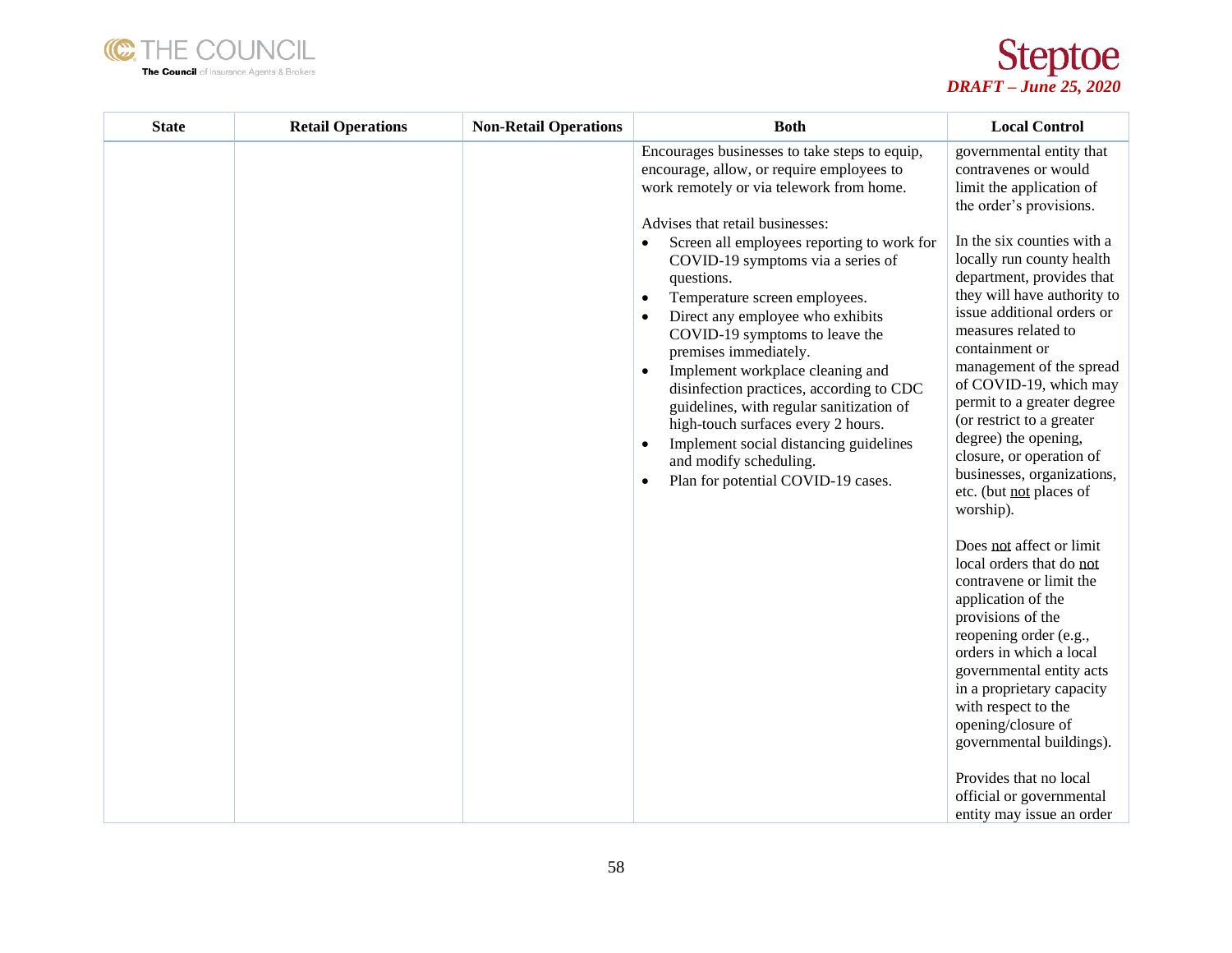



| <b>State</b>                                                                                                                                                                                                                                                    | <b>Retail Operations</b>                                                                                                        | <b>Non-Retail Operations</b>                                                                                                                                                                                                                                                                                                                                                                                                                                                                                                                                                                                        | <b>Both</b>                                                                                                                                                                                                                                                                                                                                                                                                                                                                                                                                                                                                                                                                                                                                                                                                                                                                                                                                                                                                                                                                                             | <b>Local Control</b>                                                                                                                                                                                                                                                                                                                                                                                                                                                                                                                                                                                                                                                                                                               |
|-----------------------------------------------------------------------------------------------------------------------------------------------------------------------------------------------------------------------------------------------------------------|---------------------------------------------------------------------------------------------------------------------------------|---------------------------------------------------------------------------------------------------------------------------------------------------------------------------------------------------------------------------------------------------------------------------------------------------------------------------------------------------------------------------------------------------------------------------------------------------------------------------------------------------------------------------------------------------------------------------------------------------------------------|---------------------------------------------------------------------------------------------------------------------------------------------------------------------------------------------------------------------------------------------------------------------------------------------------------------------------------------------------------------------------------------------------------------------------------------------------------------------------------------------------------------------------------------------------------------------------------------------------------------------------------------------------------------------------------------------------------------------------------------------------------------------------------------------------------------------------------------------------------------------------------------------------------------------------------------------------------------------------------------------------------------------------------------------------------------------------------------------------------|------------------------------------------------------------------------------------------------------------------------------------------------------------------------------------------------------------------------------------------------------------------------------------------------------------------------------------------------------------------------------------------------------------------------------------------------------------------------------------------------------------------------------------------------------------------------------------------------------------------------------------------------------------------------------------------------------------------------------------|
|                                                                                                                                                                                                                                                                 |                                                                                                                                 |                                                                                                                                                                                                                                                                                                                                                                                                                                                                                                                                                                                                                     |                                                                                                                                                                                                                                                                                                                                                                                                                                                                                                                                                                                                                                                                                                                                                                                                                                                                                                                                                                                                                                                                                                         | or measure regarding the<br>provisions of medical,<br>dental, or oral procedures<br>because of COVID-19,<br>absent authority delegated<br>by the governor.                                                                                                                                                                                                                                                                                                                                                                                                                                                                                                                                                                         |
| <b>Texas</b><br><b>Executive Order</b><br>GA-18   Press<br>Release   Report  <br>Recommended<br><b>Health Protocols</b><br><b>Press Release</b><br>Proclamation<br>Checklist for<br><b>Office-Based</b><br><b>Employers   Press</b><br>Release<br>June 23, 2020 | Beginning on May 1, 2020,<br>permits non-essential retail<br>services to operate at up to 50%<br>of the total listed occupancy. | Provides that, beginning<br>May 18, 2020, office<br>buildings may open<br>with the greater of five<br>or less individuals or<br>50% of the total office<br>workforce.<br>Requires these<br>individuals to:<br>Train all employees<br>and contractors on<br>appropriate<br>cleaning and<br>disinfection, hand<br>hygiene, and<br>respiratory<br>etiquette.<br>Screen employees<br>and contractors<br>before coming into<br>the office.<br>Have employees<br>and contractors<br>wash or sanitize<br>their hands upon<br>entering the office.<br>Have employees<br>$\bullet$<br>and contractors<br>maintain at least 6 | Note, workers that provide insurance services<br>are deemed "essential."<br>Advises that, in obtaining essential services or<br>reopened services, people and businesses<br>should:<br>Follow the minimum standard health<br>$\bullet$<br>protocols recommended by DSHS and<br>should implement social distancing.<br>Work from home if possible.<br>$\bullet$<br>Practice good hygiene, environmental<br>$\bullet$<br>cleanliness, and sanitation.<br>Recommends that all employers:<br>Train all employees on appropriate<br>cleaning and disinfection, hand hygiene,<br>and respiratory etiquette.<br>Screen employees before coming into the<br>business.<br>Have employees wash or sanitize their<br>hands upon entering the business.<br>Have employees maintain at least 6 feet of<br>$\bullet$<br>separation from other individuals, if<br>feasible.<br>If an employer provides a meal for<br>$\bullet$<br>employees, have the meal individually<br>packed for each employee.<br>Consider having all employees wear cloth<br>face coverings.<br>Regularly and frequently clean and<br>$\bullet$ | Provides that the<br>reopening order<br>supersedes any<br>conflicting order issued<br>by local officials in<br>response to the COVID-<br>19 disaster, but only to<br>the extent that such a<br>local order restricts<br>essential services or<br>reopened services allowed<br>by the order or expands<br>the list of essential<br>services or reopened<br>services.<br>Aims to ensure that local<br>officials do not impose<br>restrictions inconsistent<br>with the reopening order,<br>provided that local<br>officials may enforce the<br>reopening order as well as<br>local restrictions that are<br>consistent with the<br>reopening order.<br><b>Expands the ability of</b><br>mayors and county<br><i>judges to impose</i> |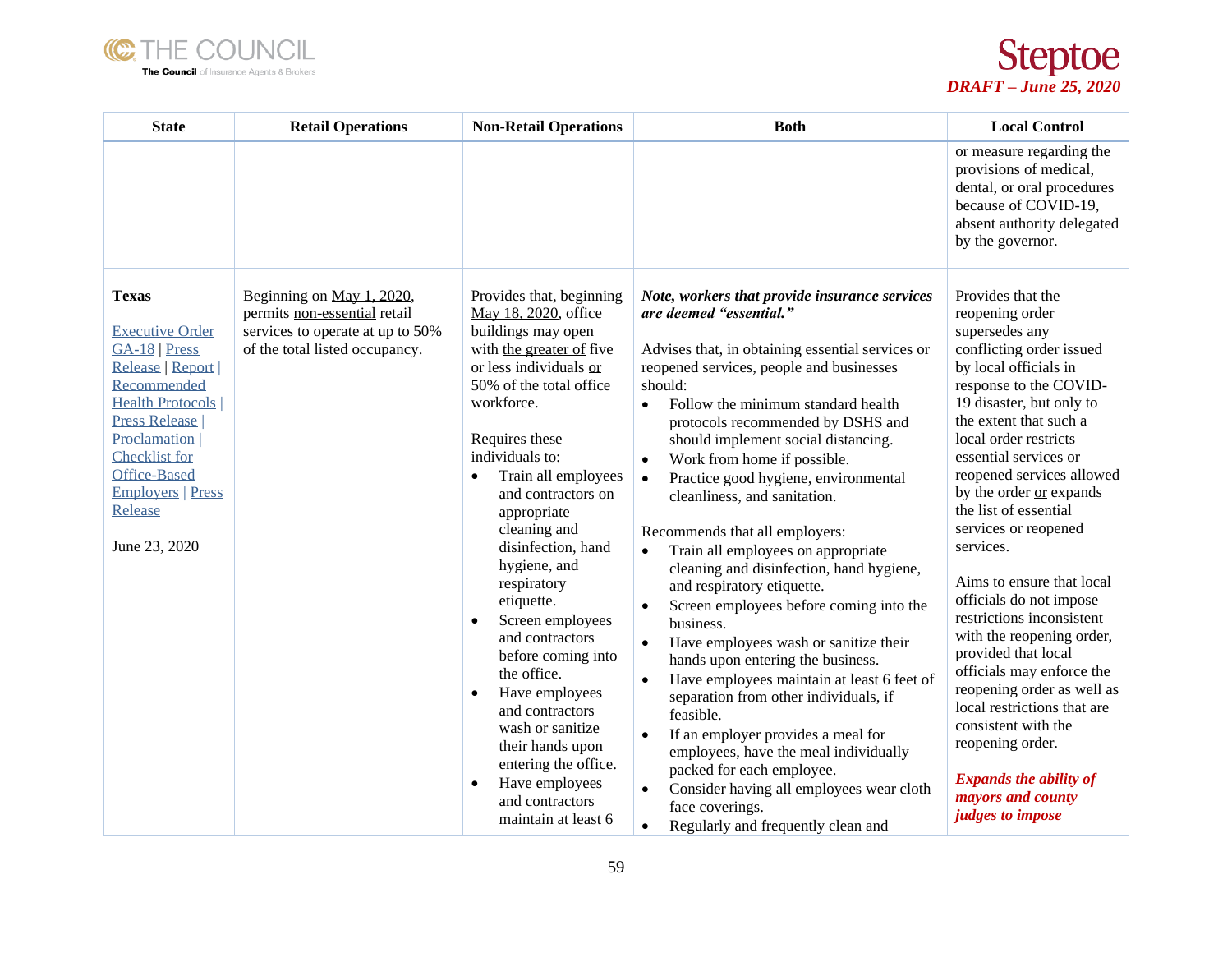



| <b>State</b>                                                                                                                                                                                           | <b>Retail Operations</b> | <b>Non-Retail Operations</b>                                                                                                                                                                                                                                                                                                                                                                                                                                                                                    | <b>Both</b>                                                                                                                                                                                                                                                                                                                                                                                                                                                             | <b>Local Control</b>                                                                                                                                                                                                                                                               |
|--------------------------------------------------------------------------------------------------------------------------------------------------------------------------------------------------------|--------------------------|-----------------------------------------------------------------------------------------------------------------------------------------------------------------------------------------------------------------------------------------------------------------------------------------------------------------------------------------------------------------------------------------------------------------------------------------------------------------------------------------------------------------|-------------------------------------------------------------------------------------------------------------------------------------------------------------------------------------------------------------------------------------------------------------------------------------------------------------------------------------------------------------------------------------------------------------------------------------------------------------------------|------------------------------------------------------------------------------------------------------------------------------------------------------------------------------------------------------------------------------------------------------------------------------------|
|                                                                                                                                                                                                        |                          | feet of separation<br>from other<br>individuals.<br>Consider<br>$\bullet$<br>implementing a<br>staggered<br>workforce.<br>Continue to<br>$\bullet$<br>encourage<br>individuals to work<br>remotely if<br>possible.<br>Consider having all<br>$\bullet$<br>employees and<br>contractors wear<br>cloth face<br>coverings.<br>Limit the use of<br>$\bullet$<br>standard-size<br>elevators to four<br>individuals at a<br>time, each located<br>at a different corner<br>of the elevator to<br>avoid close contact. | disinfect any regularly touched areas (e.g.,<br>doorknobs, tables, chairs, and restrooms).<br>Disinfect any items that come into contact<br>$\bullet$<br>with customers.<br>Make hand sanitizer, disinfecting wipes,<br>$\bullet$<br>soap and water, or similar disinfectant<br>readily available to employees and<br>customers.<br>Place readily visible signage at the<br>$\bullet$<br>business to remind everyone of best<br>hygiene practices.                      | restrictions on outdoor<br>gatherings of over 100<br><i>people.</i>                                                                                                                                                                                                                |
| Utah<br><b>Executive Order</b><br><b>Press Release</b><br><b>Utah Leads</b><br><b>Together Plan</b><br>Phased<br><b>Guidelines</b><br><b>Executive Order</b><br><b>Press Release</b><br><b>Updated</b> | <b>See Both Column</b>   | <b>See Both Column</b>                                                                                                                                                                                                                                                                                                                                                                                                                                                                                          | For businesses operating in low-risk political<br>subdivisions, provides guidelines for<br>employers, including:<br>Encourage flexible working arrangements<br>$\bullet$<br>(e.g., rotating shifts, remote work, etc.).<br>Comply with distancing guidelines.<br>$\bullet$<br>Increase the cleaning regimen of high-<br>$\bullet$<br>touch areas.<br>Monitor employees for symptoms and<br>$\bullet$<br>well-being.<br>Provide accommodations to high-risk<br>$\bullet$ | Provides that a political<br>subdivision desiring an<br>exception to the phased<br>guidelines or other<br>provisions of the<br>reopening order must<br>submit the request and<br>justification for the<br>request through the<br>applicable local health<br>department to the Utah |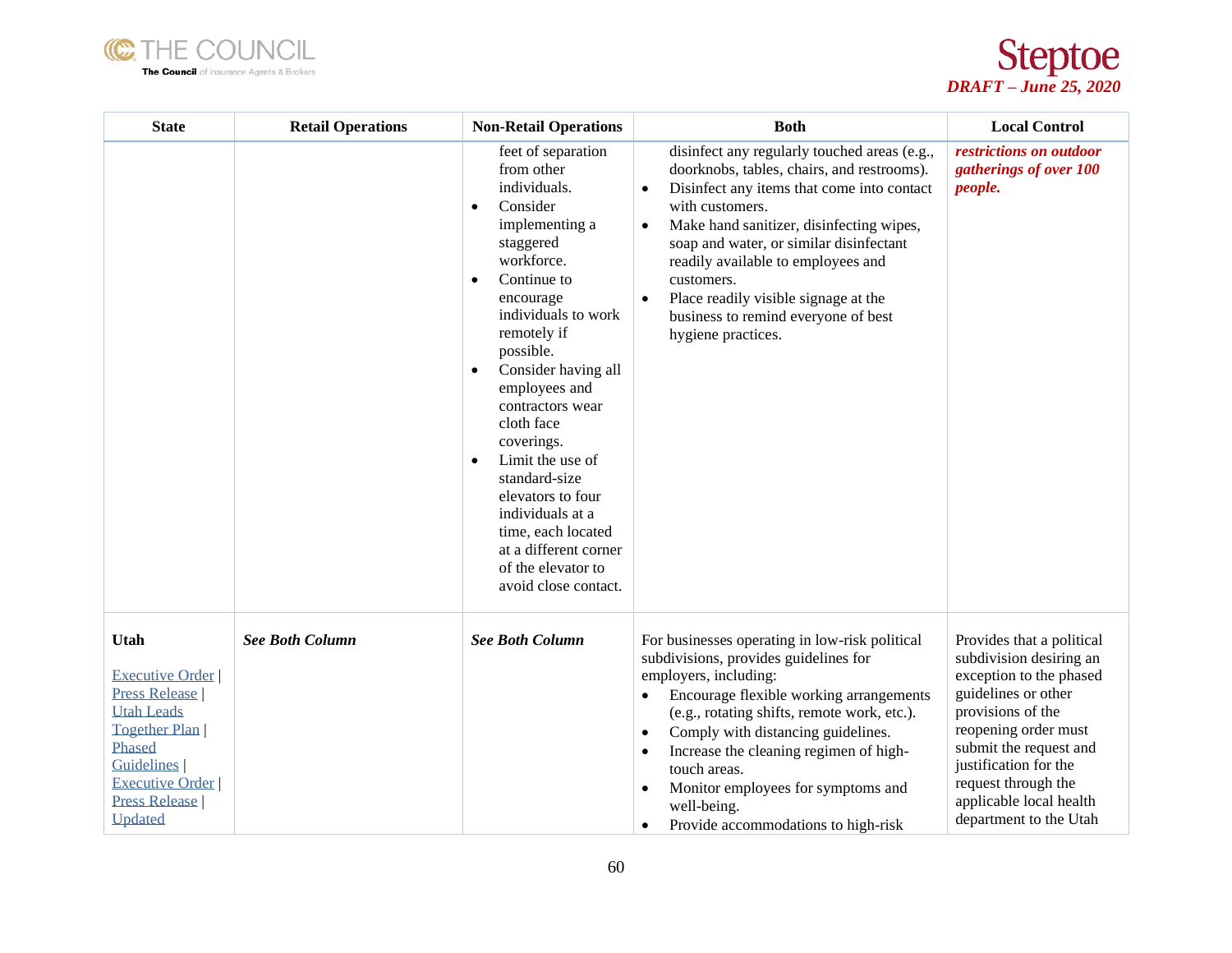



| employees; minimize face-to-face contact;<br><b>Guidelines</b>                                    | Department of Health (the |
|---------------------------------------------------------------------------------------------------|---------------------------|
| <b>Reopened Map</b><br>assign tasks that allow these individuals to                               | UTDOH will consult with   |
| the Office of the<br>maintain a 6-foot distance from other                                        |                           |
| employees or customers, implement<br>May 26, 2020<br>flexible work hours or staggered shifts,     | Governor as necessary).   |
| allow high-risk individuals to work                                                               |                           |
| remotely.                                                                                         |                           |
| Require face coverings to be worn in<br>$\bullet$                                                 |                           |
| settings where other social distancing<br>measures are difficult to maintain/ensure               |                           |
| that face coverings are available.                                                                |                           |
| Encourage remote work when possible.<br>$\bullet$                                                 |                           |
| Comply with distancing and hygiene rules.<br>$\bullet$                                            |                           |
| Limit unnecessary travel.<br>$\bullet$<br>Require employees to self-quarantine<br>$\bullet$       |                           |
| when returning from high-risk areas.                                                              |                           |
| Evaluate workforce strategy to minimize<br>$\bullet$                                              |                           |
| economic impact.                                                                                  |                           |
| Provides the following best practices for                                                         |                           |
| employers:                                                                                        |                           |
| Identify a work place coordinator who will<br>$\bullet$<br>be responsible for COVID-19 issues and |                           |
| their impact in the workplace.                                                                    |                           |
| Encourage contactless pay options.<br>$\bullet$                                                   |                           |
| Those who are or work with high-risk<br>$\bullet$                                                 |                           |
| populations should undergo daily<br>screening/symptom monitoring and                              |                           |
| weekly testing.                                                                                   |                           |
| Use online conferencing, email, or the<br>$\bullet$                                               |                           |
| phone instead of in-person meetings.                                                              |                           |
| Avoid group gatherings.<br>$\bullet$<br>Identify essential employees, business<br>$\bullet$       |                           |
| functions, and other critical inputs and                                                          |                           |
| determine appropriate new policies.                                                               |                           |
| Establish an emergency communication<br>$\bullet$                                                 |                           |
| plan.<br>Ensure every employee's contact numbers<br>$\bullet$                                     |                           |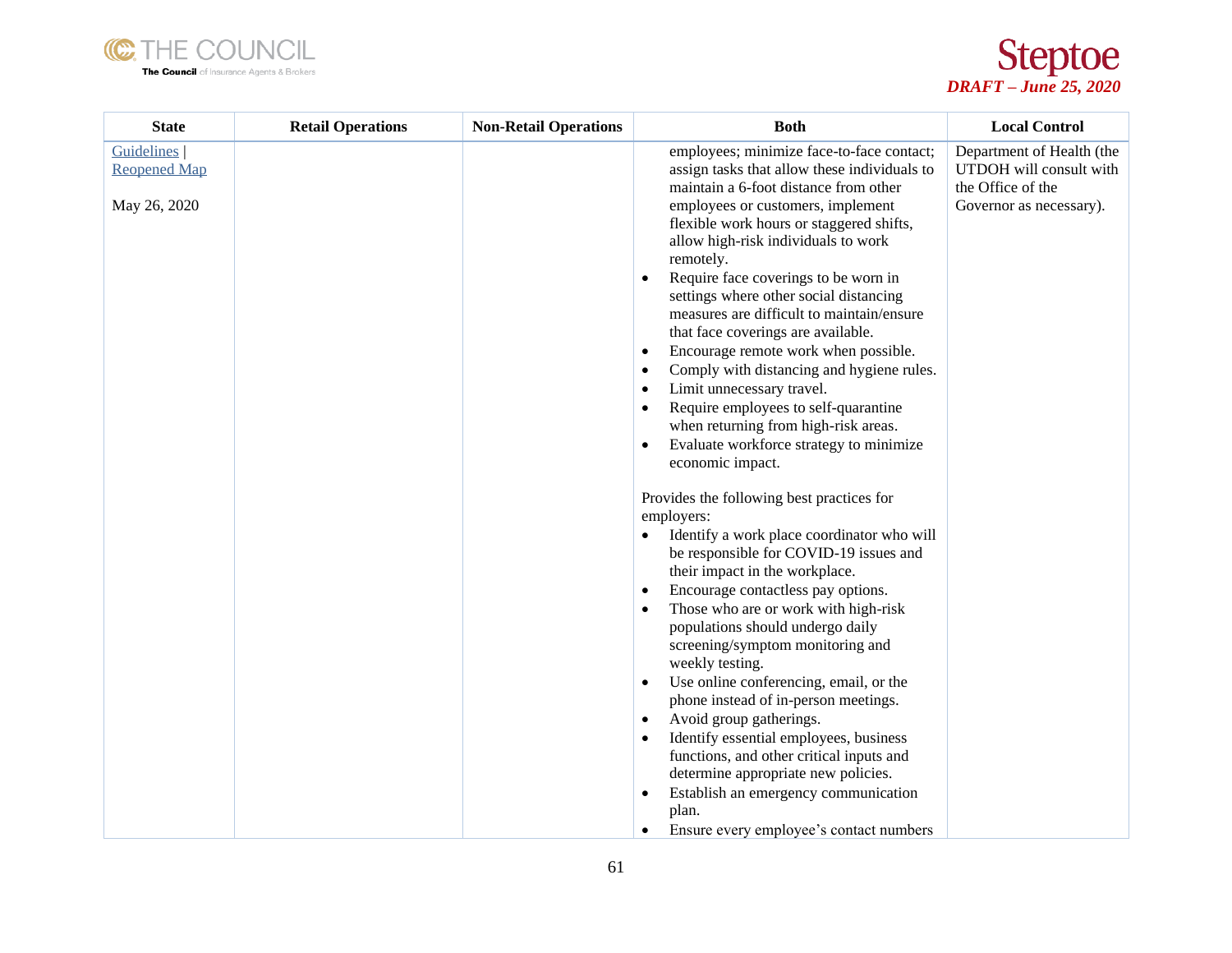



| <b>State</b> | <b>Retail Operations</b> | <b>Non-Retail Operations</b> | <b>Both</b>                                                                                                                                                                                                                                                                                                                                                                                                                                                                                                                                                                                                                                                                                                                                                                                                                                                                                                                                                                                                                                                                                                                                                                                                                                                                                                                                                                                                                                                                   | <b>Local Control</b> |
|--------------|--------------------------|------------------------------|-------------------------------------------------------------------------------------------------------------------------------------------------------------------------------------------------------------------------------------------------------------------------------------------------------------------------------------------------------------------------------------------------------------------------------------------------------------------------------------------------------------------------------------------------------------------------------------------------------------------------------------------------------------------------------------------------------------------------------------------------------------------------------------------------------------------------------------------------------------------------------------------------------------------------------------------------------------------------------------------------------------------------------------------------------------------------------------------------------------------------------------------------------------------------------------------------------------------------------------------------------------------------------------------------------------------------------------------------------------------------------------------------------------------------------------------------------------------------------|----------------------|
|              |                          |                              | and emergency contact details are up-to-<br>date.<br>Make regular announcements to remind<br>$\bullet$<br>employees and/or customers to follow<br>social distancing guidelines and use floor<br>markings to mark appropriate distance (6<br>feet).<br>Encourage digital files rather than paper<br>$\bullet$<br>formats.<br>Be informed about government and<br>$\bullet$<br>industry pandemic preparedness.<br>Educate the workforce about the threat of<br>$\bullet$<br>the pandemic, what the business is doing,<br>etc.<br>Develop a pandemic planning task force.<br>٠<br>Reserve supplies.<br>٠<br>Consider the possibility of interruption to<br>٠<br>water or power that might force closure.<br>Prepare for absenteeism.<br>٠<br>Provide signage for employees and<br>customers about COVID-19, prevention,<br>symptoms, etc.<br>Promote etiquette for coughing, sneezing,<br>$\bullet$<br>handwashing, etc.<br>Require face coverings to be worn by<br>$\bullet$<br>employees and patrons in accordance with<br>CDC recommendations.<br>Ensure adequate air circulation.<br>$\bullet$<br>Discourage workers from sharing<br>$\bullet$<br>resources or work equipment.<br>Perform routine environmental cleaning<br>$\bullet$<br>for high-touch areas.<br>Provide disposable wipes so that<br>$\bullet$<br>commonly used surfaces can be wiped<br>down before each use.<br>Make hand sanitizer, soap and water, or<br>٠<br>effective disinfectant readily available. |                      |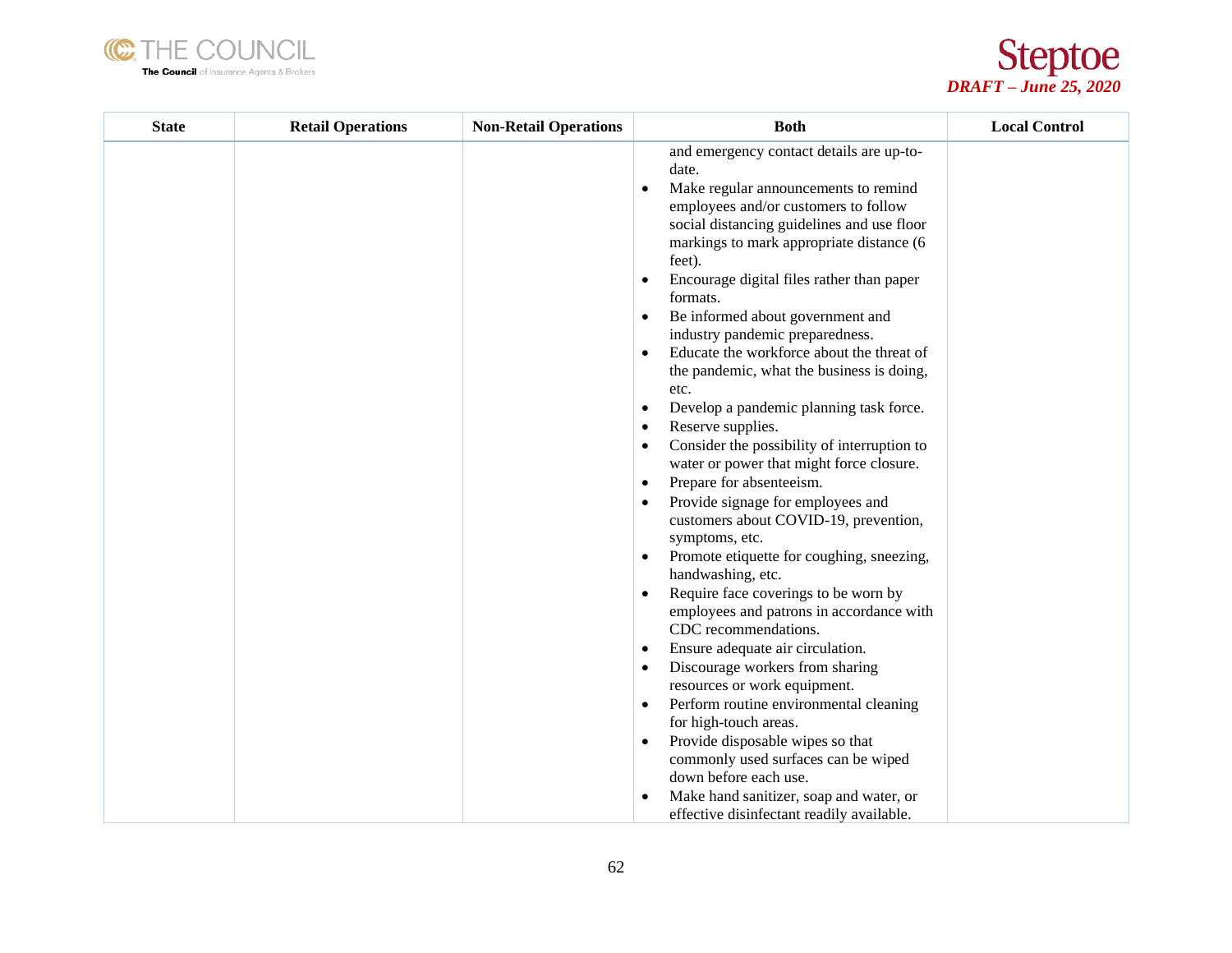



| <b>State</b>                                                                                                                                                                                                                                            | <b>Retail Operations</b> | <b>Non-Retail Operations</b> | <b>Both</b>                                                                                                                                                                                                                                                                                                                                                                                                                                                                                                                                                                                                                                                                                                                                                                                                                                                                                                                                                                                                                                                                                                                                                                                                                                                                                                                                                                                                                                                                                                                             | <b>Local Control</b>                                                                                                                                                                                                                                                                                                                                                                                |
|---------------------------------------------------------------------------------------------------------------------------------------------------------------------------------------------------------------------------------------------------------|--------------------------|------------------------------|-----------------------------------------------------------------------------------------------------------------------------------------------------------------------------------------------------------------------------------------------------------------------------------------------------------------------------------------------------------------------------------------------------------------------------------------------------------------------------------------------------------------------------------------------------------------------------------------------------------------------------------------------------------------------------------------------------------------------------------------------------------------------------------------------------------------------------------------------------------------------------------------------------------------------------------------------------------------------------------------------------------------------------------------------------------------------------------------------------------------------------------------------------------------------------------------------------------------------------------------------------------------------------------------------------------------------------------------------------------------------------------------------------------------------------------------------------------------------------------------------------------------------------------------|-----------------------------------------------------------------------------------------------------------------------------------------------------------------------------------------------------------------------------------------------------------------------------------------------------------------------------------------------------------------------------------------------------|
| <b>Vermont</b><br>Addendum 11 to<br><b>Executive Order</b><br>$01-20$ Press<br>Release<br>Addendum 10 to<br><b>Executive Order</b><br>$01 - 20$<br>Addendum 15 to<br><b>Executive Order</b><br>$01-20$   Press<br>Release  <br>Guidance<br>May 22, 2020 | <b>See Both Column</b>   | <b>See Both Column</b>       | Note, this applies to businesses that are<br>currently operating or will be operating<br>during the declared state of emergency. The<br>state's Stay at Home Order remains in effect<br>until May 15, 2020.<br>Requires all businesses to implement the<br>following physical distancing, health, and<br>sanitation measures:<br>Prohibit employees from reporting to work<br>$\bullet$<br>if sick or symptomatic.<br>Require employees to observe strict social<br>$\bullet$<br>distancing of 6 feet while on the job.<br>Require employees to wear face coverings<br>$\bullet$<br>over their nose and mouth when in the<br>presence of others.<br>Require employees to have easy and<br>$\bullet$<br>frequent access to soap and water or hand<br>sanitizer during the duration of work, and<br>handwashing or hand sanitization should<br>be required before entering, and leaving,<br>job sites.<br>Require all common spaces and equipment<br>$\bullet$<br>to be cleaned and disinfected at the<br>beginning, middle, and end of each shift<br>and prior to transfer from one person to<br>another.<br>Prohibit more than 2 people from<br>$\bullet$<br>occupying one vehicle when conducting<br>work.<br>To the extent feasible, prior to the<br>$\bullet$<br>commencement of each work shift, require<br>prescreening (e.g., temperature checks and<br>surveys) to verify each employee has no<br>symptoms of respiratory illness.<br>Require signs to be posted at all entrances<br>clearly indicating that no one may enter if | Dictates application of<br>local ordinances and<br>regulations on an issue-<br>by-issue basis (e.g.,<br>suspends enforcement of<br>all municipal ordinances<br>and regulations requiring<br>an applicant to receive an<br>approval or permit for<br>outdoor food and<br>beverage service; only<br>permits farmers markets<br>to reopen if they adhere to<br>all municipal ordinances<br>and rules). |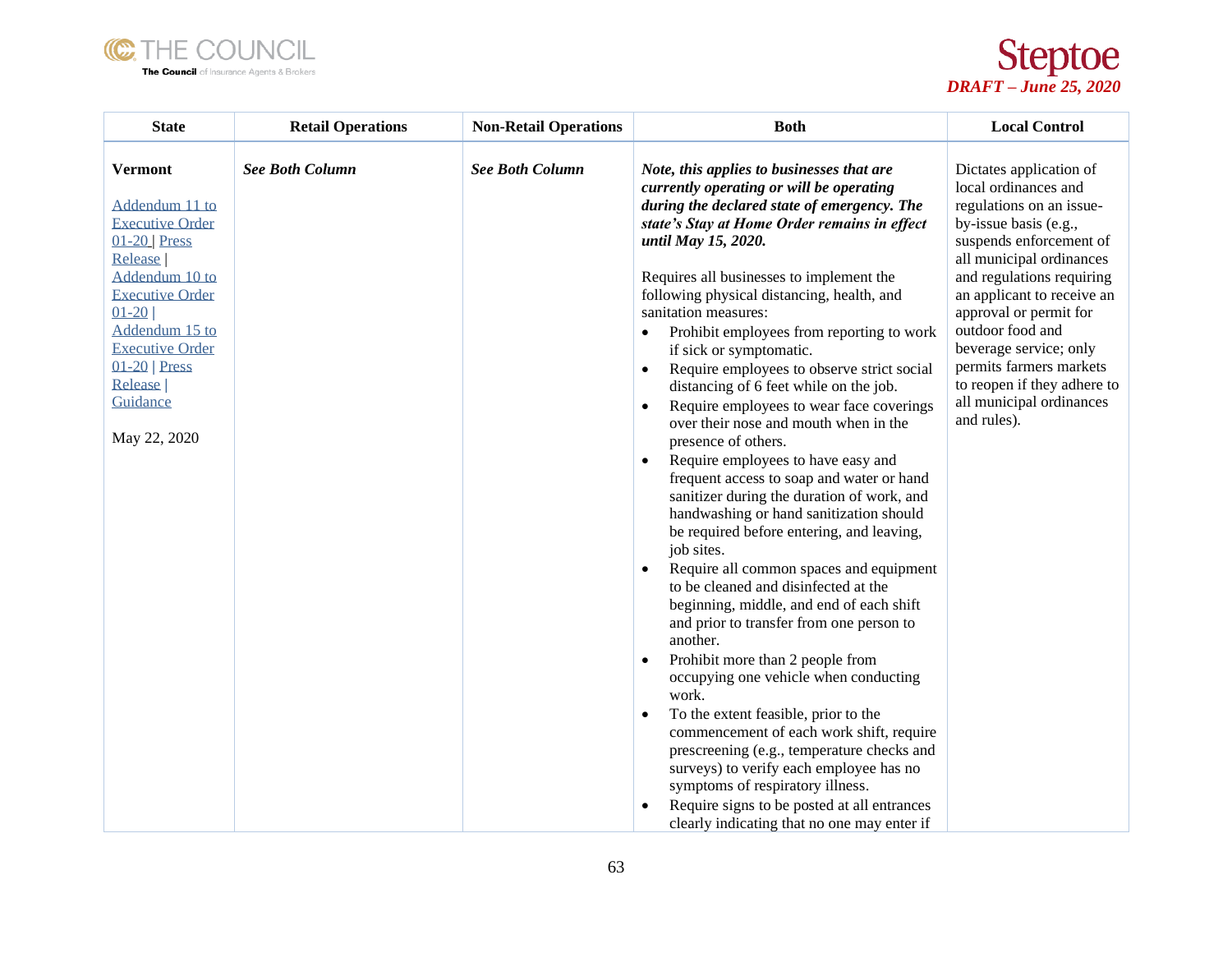



| <b>State</b>                                                                                                             | <b>Retail Operations</b>                                                                                                                                                                                                                                                                                      | <b>Non-Retail Operations</b> | <b>Both</b>                                                                                                                                                                                                                                                                                                                                                                                                                                                                                                                                                                                                                                                                                                                                                                                                                                                                                         | <b>Local Control</b>                                                                                                                                                       |
|--------------------------------------------------------------------------------------------------------------------------|---------------------------------------------------------------------------------------------------------------------------------------------------------------------------------------------------------------------------------------------------------------------------------------------------------------|------------------------------|-----------------------------------------------------------------------------------------------------------------------------------------------------------------------------------------------------------------------------------------------------------------------------------------------------------------------------------------------------------------------------------------------------------------------------------------------------------------------------------------------------------------------------------------------------------------------------------------------------------------------------------------------------------------------------------------------------------------------------------------------------------------------------------------------------------------------------------------------------------------------------------------------------|----------------------------------------------------------------------------------------------------------------------------------------------------------------------------|
|                                                                                                                          |                                                                                                                                                                                                                                                                                                               |                              | they have symptoms of respiratory illness.<br>Prohibit congregation of employees on<br>$\bullet$<br>site.<br>Require indoor workspaces where more<br>$\bullet$<br>than 2 employees are working to have<br>good air circulation.<br>Require all operations to designate a health<br>officer on-site at every shift responsible<br>for ensuring compliance with reopening<br>guidance.<br>Provide training and a written copy of<br>standard operating procedures as<br>developed by VOSHA.                                                                                                                                                                                                                                                                                                                                                                                                           |                                                                                                                                                                            |
| Virginia<br><b>Executive Order</b><br>61 Executive<br>Order 62   Press<br>Release  <br><b>Guidelines</b><br>May 28, 2020 | Provides that banks and other<br>financial institutions with retail<br>functions may remain open<br>during their normal business<br>hours.<br>Requires employers to provide<br>face coverings to employees.<br>Establishes distinct protocols for<br>non-essential brick and mortar<br>retail establishments. | <b>See Both Column</b>       | Stay at Home Order in effect until June 10,<br>2020.<br>Requires businesses to:<br>Establish policies and practices for<br>physical distancing between co-workers<br>and between members of the public.<br>Provide clear communication and signage<br>for physical distancing in areas where<br>individuals may congregate.<br>Limit the occupancy of physical spaces to<br>$\bullet$<br>ensure that adequate physical distancing<br>may be maintained.<br>Encourage telework whenever possible.<br>For those businesses where telework is not<br>feasible, temporarily move or stagger<br>workstations to ensure 6 feet of separation<br>between co-workers and between members<br>of the public.<br>Where possible, advise that employees and<br>$\bullet$<br>customers utilize face coverings.<br>Where 6 feet of physical distance is not<br>$\bullet$<br>possible in a given business setting, | Advises that any localities<br>unready to move into<br>Phase One, upon the<br>governor's review and<br>approval of their request<br>to remain in Phase Zero,<br>can do so. |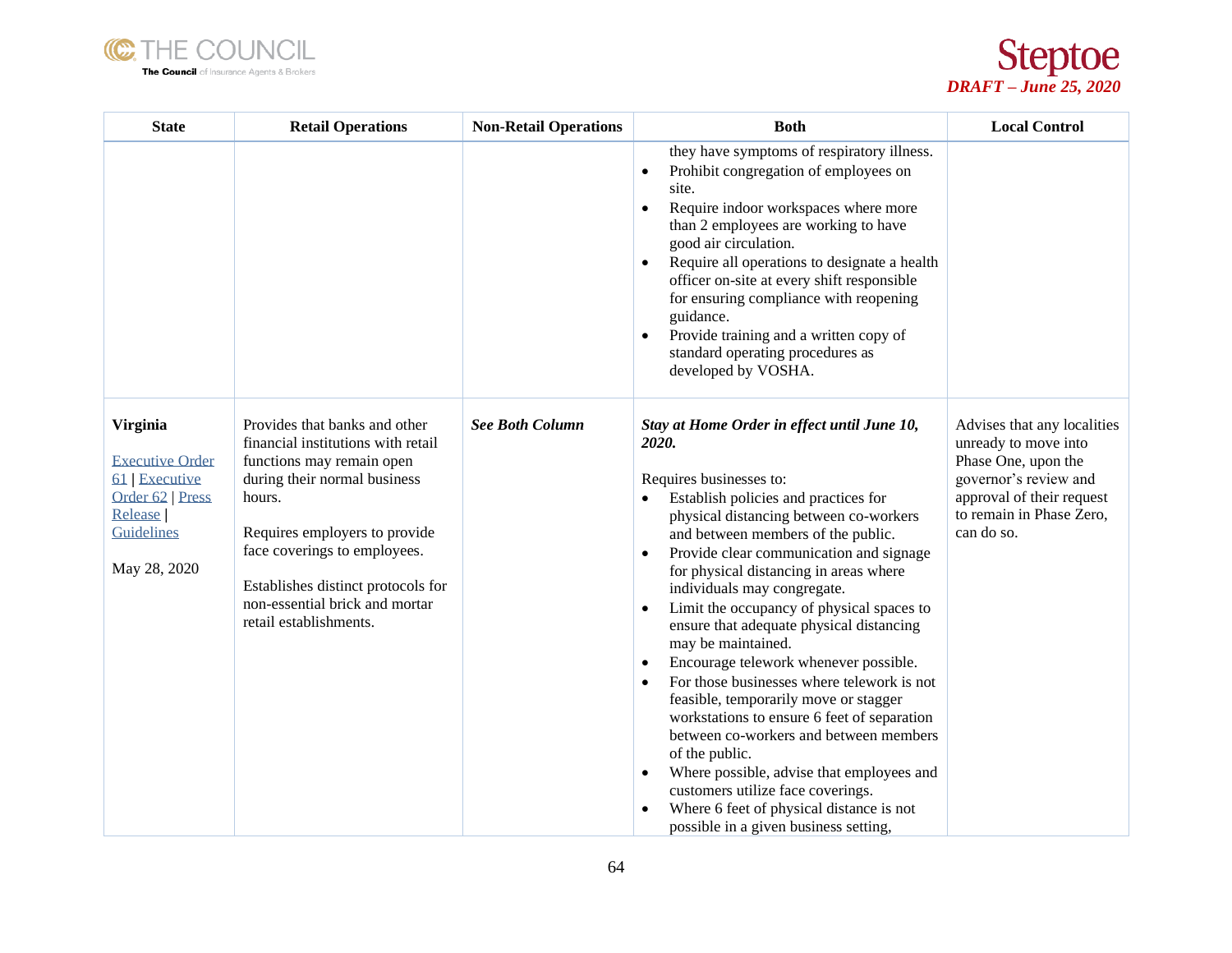



| <b>State</b> | <b>Retail Operations</b> | <b>Non-Retail Operations</b> | <b>Both</b>                                                                                                                                                                                                                                                                                                                                                                                                                                                                                                                                                                                                                                                                                                                                                                                                                                                                                                                                                                                                                                                                                                                                                                                                                                                                                                                                                                                                                                                                                                                                          | <b>Local Control</b> |
|--------------|--------------------------|------------------------------|------------------------------------------------------------------------------------------------------------------------------------------------------------------------------------------------------------------------------------------------------------------------------------------------------------------------------------------------------------------------------------------------------------------------------------------------------------------------------------------------------------------------------------------------------------------------------------------------------------------------------------------------------------------------------------------------------------------------------------------------------------------------------------------------------------------------------------------------------------------------------------------------------------------------------------------------------------------------------------------------------------------------------------------------------------------------------------------------------------------------------------------------------------------------------------------------------------------------------------------------------------------------------------------------------------------------------------------------------------------------------------------------------------------------------------------------------------------------------------------------------------------------------------------------------|----------------------|
|              |                          |                              | suggest that employers provide face<br>covering to employees.<br>Limit in-person work-related gatherings.<br>$\bullet$<br>When in-person meetings need to occur,<br>keep meetings as short as possible, limit<br>the number of employees in attendance,<br>and use physical distancing practices.<br>Practice routine cleaning and disinfection<br>٠<br>of high contact areas and hard surfaces.<br>To the extent tools or equipment must be<br>shared, provide access to and instruct<br>workers to use an EPA-approved<br>disinfectant to clean items before and after<br>use.<br>Provide a place for employees and<br>customers to wash hands with soap and<br>water, or provide alcohol-based hand<br>sanitizers containing at least 60% alcohol.<br>When developing staff schedules,<br>implement additional short breaks to<br>increase the frequency with which staff<br>can wash hands with soap and water<br>(alternatively, consider providing alcohol-<br>based hand sanitizers with at least 60%<br>alcohol so that workers can frequently<br>sanitize their hands).<br>Provide best hygiene practices to<br>$\bullet$<br>employees on a regular basis.<br>Prior to a shift and on days employees are<br>$\bullet$<br>scheduled to work, screen employees<br>starting to work.<br>Implement practices described in VDH<br>$\bullet$<br>Interim Guidance for COVID-19 Daily<br>Screening of Employees.<br>Instruct employees who are sick to stay at<br>$\bullet$<br>home and not report to work.<br>Develop or adopt flexible sick leave |                      |
|              |                          |                              | policies to ensure that sick employees do                                                                                                                                                                                                                                                                                                                                                                                                                                                                                                                                                                                                                                                                                                                                                                                                                                                                                                                                                                                                                                                                                                                                                                                                                                                                                                                                                                                                                                                                                                            |                      |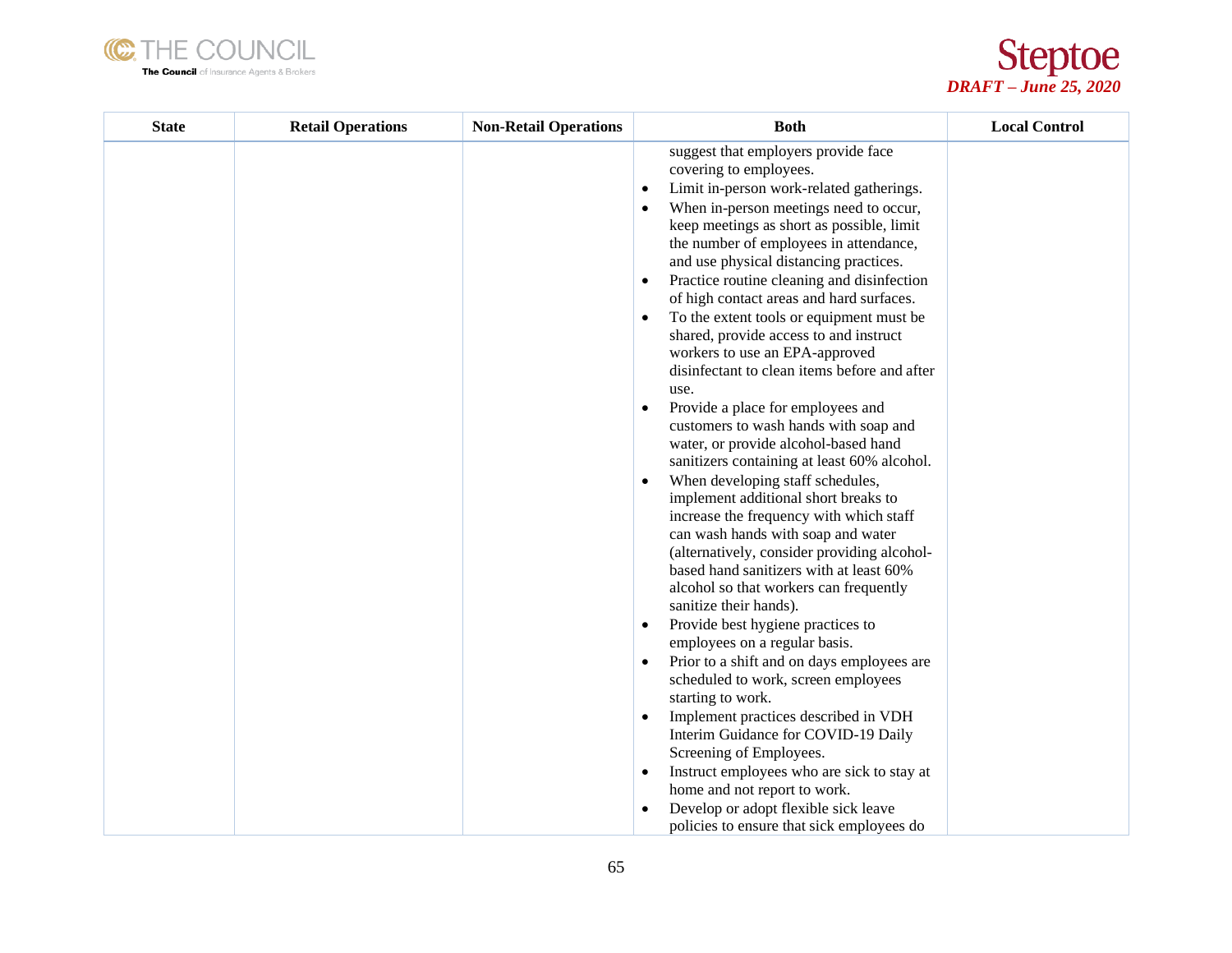



| <b>State</b>                                                                                                                                                                                                                                                                                        | <b>Retail Operations</b>                                                                                                                                                                                                                                                                                                                                                                                                                                                                                                                                                                                          | <b>Non-Retail Operations</b>                                                                                                                                                                                                                                                                                                                                                                                                                     | <b>Both</b>                                                                                                                                                                                                                                                                                                                                                                                                                                                                                                                                                                                                                                                                                                                                                                               | <b>Local Control</b>                                                                                                        |
|-----------------------------------------------------------------------------------------------------------------------------------------------------------------------------------------------------------------------------------------------------------------------------------------------------|-------------------------------------------------------------------------------------------------------------------------------------------------------------------------------------------------------------------------------------------------------------------------------------------------------------------------------------------------------------------------------------------------------------------------------------------------------------------------------------------------------------------------------------------------------------------------------------------------------------------|--------------------------------------------------------------------------------------------------------------------------------------------------------------------------------------------------------------------------------------------------------------------------------------------------------------------------------------------------------------------------------------------------------------------------------------------------|-------------------------------------------------------------------------------------------------------------------------------------------------------------------------------------------------------------------------------------------------------------------------------------------------------------------------------------------------------------------------------------------------------------------------------------------------------------------------------------------------------------------------------------------------------------------------------------------------------------------------------------------------------------------------------------------------------------------------------------------------------------------------------------------|-----------------------------------------------------------------------------------------------------------------------------|
|                                                                                                                                                                                                                                                                                                     |                                                                                                                                                                                                                                                                                                                                                                                                                                                                                                                                                                                                                   |                                                                                                                                                                                                                                                                                                                                                                                                                                                  | not report to work.<br>Consider offering accommodations to<br>$\bullet$<br>vulnerable employees.<br>Designate a staff person to be responsible<br>$\bullet$<br>for responding to COVID-19 concerns.<br>Implement staggered shifts for both work<br>$\bullet$<br>periods and break periods.<br>Limit the number of employees in break<br>$\bullet$<br>rooms and stagger breaks to discourage<br>gatherings.<br>Use messaging boards or digital<br>messaging for pre-shift meeting<br>information.<br>Establish a relationship with the local<br>$\bullet$<br>health department and know who to<br>contact for questions.                                                                                                                                                                   |                                                                                                                             |
| Washington<br><b>Proclamation 20-</b><br>25   Professional<br><b>Services</b><br>Guidance In-<br><b>Store Retail</b><br>Guidance  <br>General<br><b>Requirements and</b><br><b>Ideas</b> for<br><b>Businesses</b><br>Workplace<br>Recommendation<br><b>Safe Start</b><br>Washington<br>May 31, 2020 | Requires in-store retail operations<br>to:<br>Arrange contactless payment<br>$\bullet$<br>options.<br>Limit guest occupancy to<br>$\bullet$<br>30% of maximum building<br>occupancy or lower.<br>Place distance markers<br>$\bullet$<br>outside of the facility in<br>order to maintain 5-foot<br>physical distancing<br>requirements for customers<br>waiting to enter.<br>Arrange the flow of<br>$\bullet$<br>customers to eliminate choke<br>points and reduce crowding.<br>Place conspicuous signage at<br>$\bullet$<br>entrances and throughout the<br>store alerting staff and<br>customers to the required | Beginning May 13,<br>2020 (and by May 27,<br>$2020$ , requires<br>professional services<br>(including insurance<br>agents) to:<br>Post signage at the<br>$\bullet$<br>entrance to their<br>business to strongly<br>encourage their<br>customers to use<br>cloth face coverings<br>when in store with<br>their staff.<br>Develop a Sick<br>$\bullet$<br>Employee Plan<br>(i.e., screen<br>employees for<br>signs/symptoms of<br>COVID-19 at start | Beginning June 8, 2020, requires all employers<br>to:<br>Have their employees wear a cloth face<br>$\bullet$<br>covering, except in limited circumstances.<br>Maintain the 6-foot physical distancing<br>$\bullet$<br>requirements.<br>Provide services while limiting close<br>interactions with patrons.<br>Provide adequate sanitation and personal<br>hygiene for workers, vendors, and patrons.<br>Ensure frequent cleaning and disinfection<br>$\bullet$<br>of the business.<br>Identify PPE and cloth facial coverings.<br>$\bullet$<br>Identify strategies for addressing ill<br>$\bullet$<br>employees.<br>Educate employees about COVID-19.<br>$\bullet$<br>On a case-by-case basis, implement other<br>$\bullet$<br>practices appropriate for specific types of<br>businesses. | Beginning on June 1,<br>2020, permits counties to<br>apply to the Secretary of<br>Health to allow additional<br>activities. |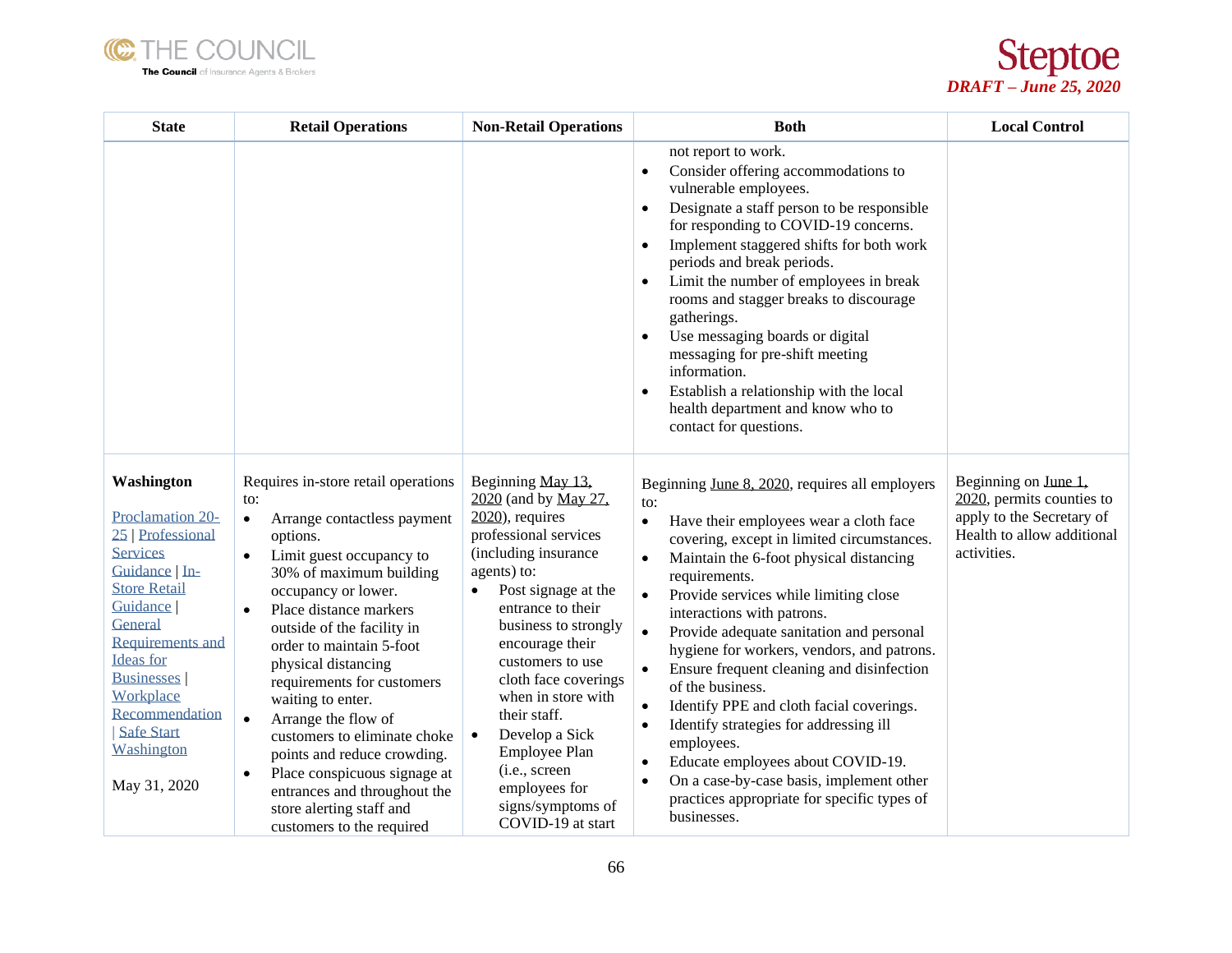



| <b>State</b> | <b>Retail Operations</b>                                                                                                                                                                                                                                                                                                                                                                                                                                                                                                                                                                                                                                                                                                                                                                                                                                                                                                                                                                                                                              | <b>Non-Retail Operations</b>                                                                                                                                                                                                                                                                                                                                                                                                                                                                                                                                                                                                                                                                                                                    | <b>Both</b>                                                                                                                                                                                                                                                                                                                                                                                                                                                                                                                                                                                                                                                                                                                                                                                                                                                                                                                                                                                                                                                                                                                                                                                                                                                                                                                                            | <b>Local Control</b> |
|--------------|-------------------------------------------------------------------------------------------------------------------------------------------------------------------------------------------------------------------------------------------------------------------------------------------------------------------------------------------------------------------------------------------------------------------------------------------------------------------------------------------------------------------------------------------------------------------------------------------------------------------------------------------------------------------------------------------------------------------------------------------------------------------------------------------------------------------------------------------------------------------------------------------------------------------------------------------------------------------------------------------------------------------------------------------------------|-------------------------------------------------------------------------------------------------------------------------------------------------------------------------------------------------------------------------------------------------------------------------------------------------------------------------------------------------------------------------------------------------------------------------------------------------------------------------------------------------------------------------------------------------------------------------------------------------------------------------------------------------------------------------------------------------------------------------------------------------|--------------------------------------------------------------------------------------------------------------------------------------------------------------------------------------------------------------------------------------------------------------------------------------------------------------------------------------------------------------------------------------------------------------------------------------------------------------------------------------------------------------------------------------------------------------------------------------------------------------------------------------------------------------------------------------------------------------------------------------------------------------------------------------------------------------------------------------------------------------------------------------------------------------------------------------------------------------------------------------------------------------------------------------------------------------------------------------------------------------------------------------------------------------------------------------------------------------------------------------------------------------------------------------------------------------------------------------------------------|----------------------|
|              | occupancy limits, distancing<br>guidance, etc.<br>When possible, establish<br>$\bullet$<br>hours of operation that<br>permit access solely to high-<br>risk individuals.<br>Frequently sanitize<br>$\bullet$<br>additional high-touch areas.<br>Ensure operating hours allow<br>$\bullet$<br>downtime between shifts for<br>thorough cleaning.<br>Ensure that employee<br>$\bullet$<br>equipment is properly<br>cleaned before and after use.<br>Educate workers about<br>$\bullet$<br>COVID-19 and how to<br>prevent transmission.<br>Maintain 6-foot separation<br>$\bullet$<br>between all employees and<br>customers in all interactions.<br>Provide PPE to employees<br>$\bullet$<br>for the activity being<br>performed.<br>Ensure frequent and<br>$\bullet$<br>adequate handwashing with<br>adequate maintenance of<br>supplies.<br>Establish a housekeeping<br>$\bullet$<br>schedule that includes<br>frequent cleaning and<br>sanitizing with a particular<br>emphasis on commonly<br>touched surfaces.<br>Screen employees for<br>$\bullet$ | of shift; ask<br>employees to take<br>their temperature at<br>home prior to<br>arriving at the<br>business, create<br>policies that<br>encourage<br>employees to stay<br>at home, etc.).<br>Designate a site-<br>$\bullet$<br>specific COVID-19<br>supervisor to<br>monitor the health<br>of employees and<br>enforce the<br>COVID-19 safety<br>plan.<br>Prior to reopening,<br>$\bullet$<br>develop and post at<br>each location a<br>comprehensive<br>COVID-19<br>exposure control,<br>mitigation, and<br>recovery plan.<br>Post COVID-19<br>$\bullet$<br>safety information<br>and requirements.<br>Provide access to<br>$\bullet$<br>the business<br>primarily through<br>the front door.<br>Minimize the<br>$\bullet$<br>number of persons | Keep a safe and health facility.<br>$\bullet$<br>Requires employers to:<br>Ensure all employees keep at least 6 feet<br>away from coworkers and the public, when<br>feasible (e.g., move work stations farther<br>apart, reduce the number of workstations<br>in use at a given time, move certain<br>meetings to times with fewer people<br>present, stagger break and lunch schedules<br>to minimize occupancy, reduce in-person<br>visits with clients and customers, etc.).<br>Provide enough fixed or portable hand<br>washing facilities or stations at workplaces<br>and jobsites so employees can wash their<br>hands frequently with soap and hot/cold<br>running water.<br>Ensure adequate supply of soap, water,<br>and towels; set up a schedule for frequent<br>restocking of supplies and emptying of<br>trash.<br>Require workers to wash hands frequently<br>and effectively when they arrive at work,<br>leave their workstations for breaks, use the<br>bathroom, etc.<br>Provide supplemental hand sanitizer<br>stations, wipes or towelettes, or clean<br>water and soap in portable containers to<br>facilitate more frequent handwashing after<br>handling objects touched by others.<br>Provide gloves (optional).<br>$\bullet$<br>Establish a housekeeping schedule to<br>address regular, frequent, and periodic<br>cleaning. |                      |
|              | signs/symptoms of COVID-<br>19 at start of shift.<br>Designate a site-specific<br>COVID-19 Supervisor to                                                                                                                                                                                                                                                                                                                                                                                                                                                                                                                                                                                                                                                                                                                                                                                                                                                                                                                                              | in a waiting area.<br>Arrange furniture to<br>encourage social                                                                                                                                                                                                                                                                                                                                                                                                                                                                                                                                                                                                                                                                                  | Provide appropriate and adequate cleaning<br>$\bullet$<br>supplies for scheduled and non-scheduled<br>cleaning.<br>Ensure floors, counters, and other surfaces<br>$\bullet$                                                                                                                                                                                                                                                                                                                                                                                                                                                                                                                                                                                                                                                                                                                                                                                                                                                                                                                                                                                                                                                                                                                                                                            |                      |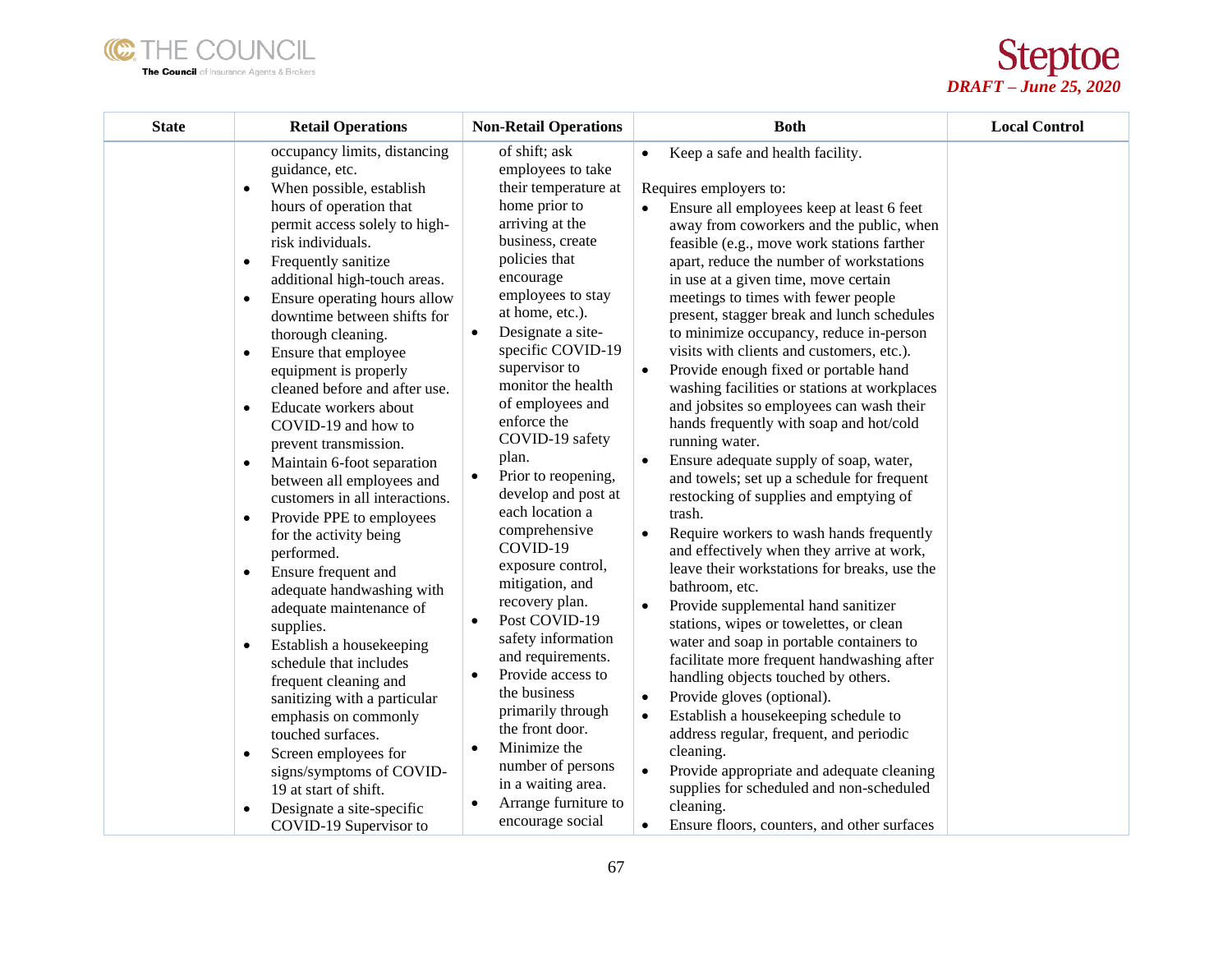



| <b>State</b> | <b>Retail Operations</b>                                                                | <b>Non-Retail Operations</b>                                                                                                                                                                                                                                                                                                                                                                                                                                                                                                                                                                                                                                                                                                                                                                                                          | <b>Both</b>                                                                                                                                                                                                                                                                                                                                                                                                                                                                                                                                                                                                                                                                                                                                                                                                                                                                                                                                                                                                                                                                                                                                                                                                                                                                                                                                                                                                                                                                                                        | <b>Local Control</b> |
|--------------|-----------------------------------------------------------------------------------------|---------------------------------------------------------------------------------------------------------------------------------------------------------------------------------------------------------------------------------------------------------------------------------------------------------------------------------------------------------------------------------------------------------------------------------------------------------------------------------------------------------------------------------------------------------------------------------------------------------------------------------------------------------------------------------------------------------------------------------------------------------------------------------------------------------------------------------------|--------------------------------------------------------------------------------------------------------------------------------------------------------------------------------------------------------------------------------------------------------------------------------------------------------------------------------------------------------------------------------------------------------------------------------------------------------------------------------------------------------------------------------------------------------------------------------------------------------------------------------------------------------------------------------------------------------------------------------------------------------------------------------------------------------------------------------------------------------------------------------------------------------------------------------------------------------------------------------------------------------------------------------------------------------------------------------------------------------------------------------------------------------------------------------------------------------------------------------------------------------------------------------------------------------------------------------------------------------------------------------------------------------------------------------------------------------------------------------------------------------------------|----------------------|
|              | monitor the health of<br>employees and enforce the<br>COVID-19 job site safety<br>plan. | distancing, with at<br>least 6 feet between<br>individual seats.<br>Identify and control<br>$\bullet$<br>"choke points" and<br>"high risk areas" at<br>locations where<br>employees or<br>clients may<br>typically<br>congregate.<br>Keep guest<br>$\bullet$<br>occupancy at 50%<br>of maximum<br>building occupancy<br>or lower.<br>Make tissues and<br>trash cans available<br>throughout the<br>worksite.<br>Restrict access<br>$\bullet$<br>where unauthorized<br>visitors may enter.<br>Increase frequency<br>$\bullet$<br>of HVAC system<br>filter changing.<br>Ensure restrooms<br>$\bullet$<br>are frequently<br>cleaned and<br>appropriately<br>disinfected<br>throughout the day.<br>Place face shields<br>$\bullet$<br>or sneeze guards<br>throughout the<br>worksite at all<br>places of potential<br>interaction between | are regularly cleaned.<br>Make sure high-touch surfaces are<br>$\bullet$<br>properly disinfected on a frequent or<br>periodic basis using a bleach solution or<br>other EPA-approved disinfectant.<br>Ensure employees follow effective<br>$\bullet$<br>cleaning procedures and use protective<br>gloves and eye/face protection (e.g. face<br>shields and/or goggles) when mixing,<br>spraying, and wiping with liquid cleaning<br>products.<br>Make sure shared work vehicles are<br>$\bullet$<br>regularly cleaned and disinfected.<br>Keep Safety Data Sheets for all<br>$\bullet$<br>disinfectants on site.<br>Not mix chemicals.<br>$\bullet$<br>Require sick workers to stay home or go<br>home.<br>Identify and isolate workers who exhibit<br>signs or symptoms of COVID-19.<br>Follow cleaning guidelines set by the CDC<br>to deep clean after reports of an employee<br>with suspected or confirmed COVID-19.<br>Keep workers away from areas being deep<br>cleaned.<br>Provide basic workplace hazard education<br>about COVID-19to employees in a<br>language they best understand.<br>Provide PPE as appropriate or required to<br>employees for the activity being<br>performed.<br>Update the Accident Prevention Program<br>to include awareness and prevention<br>measures for diseases and viruses.<br>Create social distancing in the workplace<br>$\bullet$<br>(e.g., place staff members at least 6 feet<br>away from each other, do not have in<br>person meetings, limit visitors, etc.). |                      |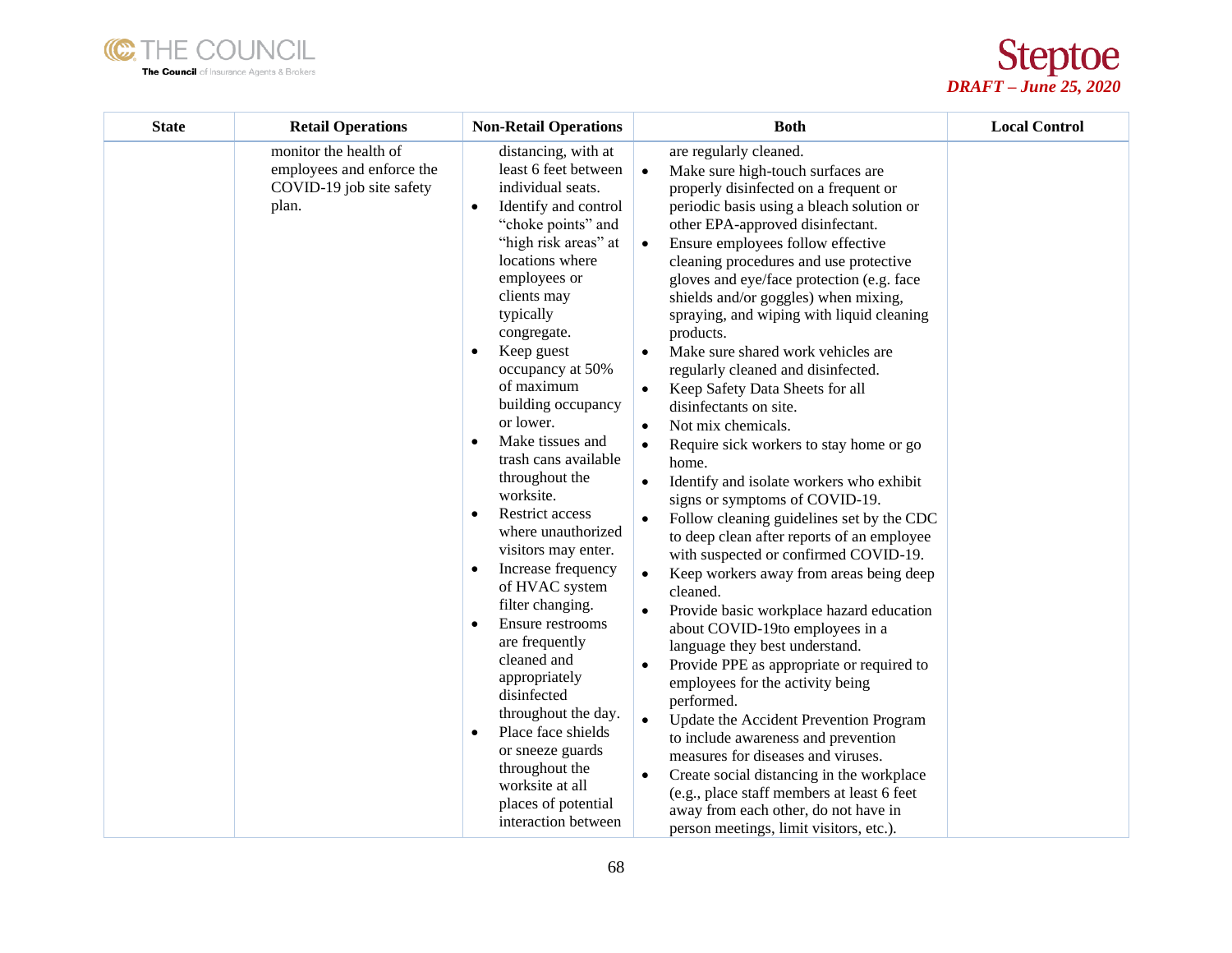



| <b>State</b>                                                                                                                                                                         | <b>Retail Operations</b> | <b>Non-Retail Operations</b>                                                                                                                                                                                                                                                                                                                                                                                                                                                                                                           | <b>Both</b>                                                                                                                                                                                                                                                                                                                                                                                                                                                                                     | <b>Local Control</b> |
|--------------------------------------------------------------------------------------------------------------------------------------------------------------------------------------|--------------------------|----------------------------------------------------------------------------------------------------------------------------------------------------------------------------------------------------------------------------------------------------------------------------------------------------------------------------------------------------------------------------------------------------------------------------------------------------------------------------------------------------------------------------------------|-------------------------------------------------------------------------------------------------------------------------------------------------------------------------------------------------------------------------------------------------------------------------------------------------------------------------------------------------------------------------------------------------------------------------------------------------------------------------------------------------|----------------------|
|                                                                                                                                                                                      |                          | service providers<br>and clients.<br>Post a notice for<br>$\bullet$<br>walk-up guests<br>regarding access to<br>the facility.<br>Prevent gatherings<br>$\bullet$<br>of any size by<br>taking breaks,<br>performing<br>activities in shifts,<br>etc.<br>Make hand<br>$\bullet$<br>sanitizer and hand<br>washing<br>opportunities<br>available.<br>Post required<br>$\bullet$<br>hygienic practices<br>in areas visible to<br>all employees and<br>clients.<br>Train all on-site<br>$\bullet$<br>employees on the<br>business' policies. | Tell sick employees to stay at home.<br>$\bullet$<br>Place posters around the building that<br>$\bullet$<br>support staying home when sick, how to<br>cough and sneeze, keeping hands clean,<br>etc.<br>Make sure there are tissues and trash cans<br>$\bullet$<br>throughout the building.<br>Have everyone wash their hands with soap<br>$\bullet$<br>and water.<br>Provide gloves when staff clean and check<br>$\bullet$<br>rooms.<br>Clean all high-touch areas.<br>$\bullet$<br>$\bullet$ |                      |
| <b>West Virginia</b><br><b>Press Release</b><br><b>West Virginia</b><br>$Strong - The$<br>Comeback  <br><b>Executive Order</b><br>$39-20$ Press<br><b>Release   Press</b><br>Release | <b>See Both Column</b>   | Beginning on May 11,<br>2020, permits office<br>buildings to open.                                                                                                                                                                                                                                                                                                                                                                                                                                                                     | Requires businesses to operate with physical<br>distancing measures in effect and to implement<br>efforts to increase sanitation and the use of face<br>coverings.                                                                                                                                                                                                                                                                                                                              |                      |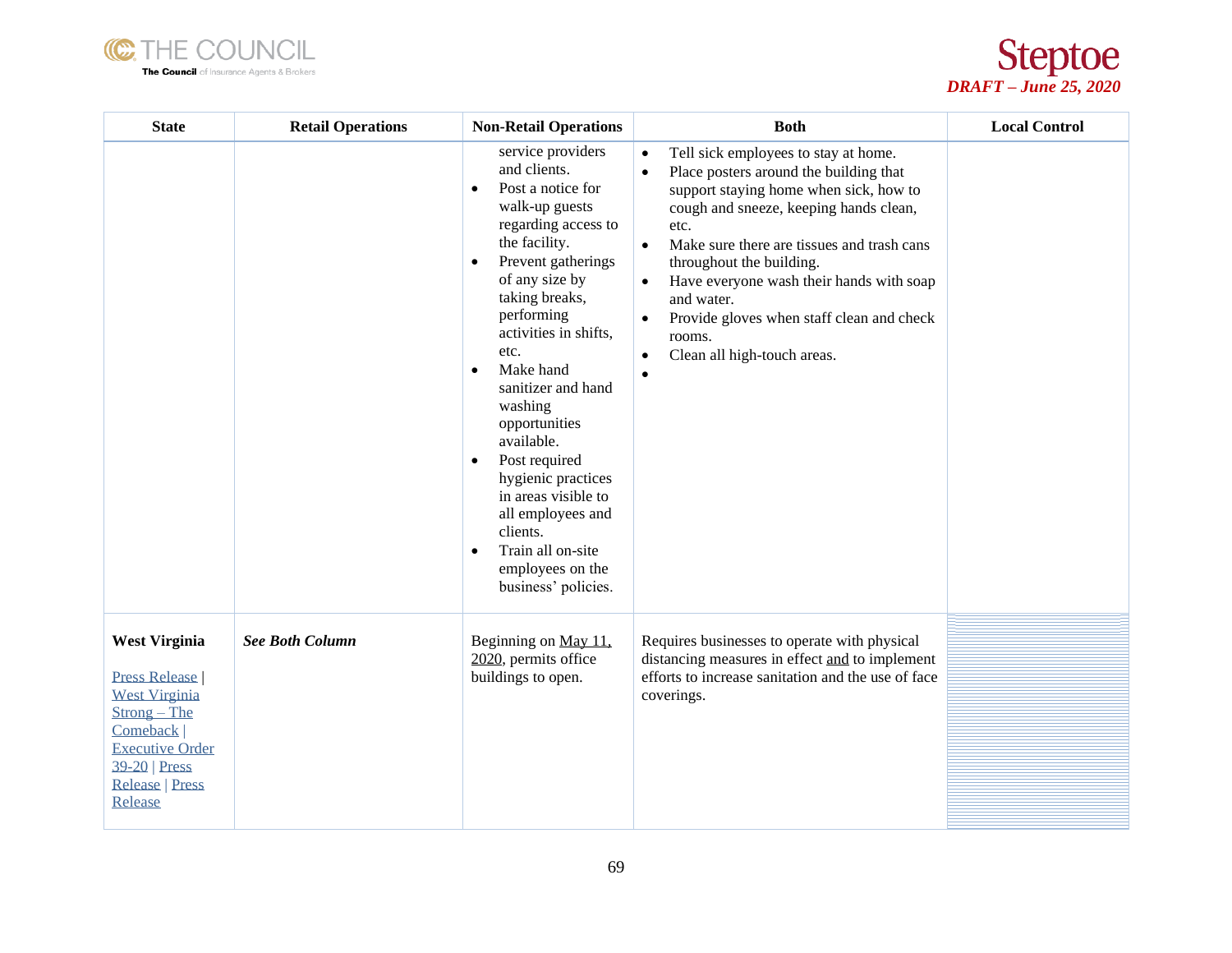



| <b>State</b>                                                                                                                                                                     | <b>Retail Operations</b>                                                                                                                                                                                                                                                                                                                                                                                                                                                                                                                                                                                                                                                                                                                                                                                                                                                                                                                                                                                                                                                | <b>Non-Retail Operations</b>                                                                                                                                                                                                                                                                                                                                                                                                                                                                                                                                                                                                                                                                                                                                                           | <b>Both</b>                                                                                                                                                                                                                                                                                                                                                                                                                                                                                                                                                                                                                                                                                                                                                                                                                                                                                                                                                                                                                                                                                                                                                                                                                                                                                                                                           | <b>Local Control</b>                                                                                                    |
|----------------------------------------------------------------------------------------------------------------------------------------------------------------------------------|-------------------------------------------------------------------------------------------------------------------------------------------------------------------------------------------------------------------------------------------------------------------------------------------------------------------------------------------------------------------------------------------------------------------------------------------------------------------------------------------------------------------------------------------------------------------------------------------------------------------------------------------------------------------------------------------------------------------------------------------------------------------------------------------------------------------------------------------------------------------------------------------------------------------------------------------------------------------------------------------------------------------------------------------------------------------------|----------------------------------------------------------------------------------------------------------------------------------------------------------------------------------------------------------------------------------------------------------------------------------------------------------------------------------------------------------------------------------------------------------------------------------------------------------------------------------------------------------------------------------------------------------------------------------------------------------------------------------------------------------------------------------------------------------------------------------------------------------------------------------------|-------------------------------------------------------------------------------------------------------------------------------------------------------------------------------------------------------------------------------------------------------------------------------------------------------------------------------------------------------------------------------------------------------------------------------------------------------------------------------------------------------------------------------------------------------------------------------------------------------------------------------------------------------------------------------------------------------------------------------------------------------------------------------------------------------------------------------------------------------------------------------------------------------------------------------------------------------------------------------------------------------------------------------------------------------------------------------------------------------------------------------------------------------------------------------------------------------------------------------------------------------------------------------------------------------------------------------------------------------|-------------------------------------------------------------------------------------------------------------------------|
| May 19, 2020                                                                                                                                                                     |                                                                                                                                                                                                                                                                                                                                                                                                                                                                                                                                                                                                                                                                                                                                                                                                                                                                                                                                                                                                                                                                         |                                                                                                                                                                                                                                                                                                                                                                                                                                                                                                                                                                                                                                                                                                                                                                                        |                                                                                                                                                                                                                                                                                                                                                                                                                                                                                                                                                                                                                                                                                                                                                                                                                                                                                                                                                                                                                                                                                                                                                                                                                                                                                                                                                       |                                                                                                                         |
|                                                                                                                                                                                  |                                                                                                                                                                                                                                                                                                                                                                                                                                                                                                                                                                                                                                                                                                                                                                                                                                                                                                                                                                                                                                                                         |                                                                                                                                                                                                                                                                                                                                                                                                                                                                                                                                                                                                                                                                                                                                                                                        |                                                                                                                                                                                                                                                                                                                                                                                                                                                                                                                                                                                                                                                                                                                                                                                                                                                                                                                                                                                                                                                                                                                                                                                                                                                                                                                                                       |                                                                                                                         |
| Wisconsin<br><b>Emergency Order</b><br><b>36 Press Release</b><br><b>FAQs</b>   Retail<br><b>Guidance</b><br>Professional<br>Guidance<br><b>General Guidance</b><br>May 11, 2020 | Advises that retail stores:<br>Maintain adequate supplies<br>$\bullet$<br>of paper goods, soap, and<br>hand sanitizer to allow<br>proper hand hygiene among<br>employees.<br>Increase the cleaning<br>$\bullet$<br>frequency of restrooms.<br>Identify staff members who<br>$\bullet$<br>will be responsible for<br>ensuring regular cleaning<br>and disinfection.<br>Minimize sharing of work<br>$\bullet$<br>tools.<br>Supply face masks for all<br>$\bullet$<br>employees.<br>Increase ventilation rates.<br>$\bullet$<br>Increase the percentage of<br>$\bullet$<br>outdoor air that circulates<br>into the system.<br>Post signage on the front<br>$\bullet$<br>door letting customers know<br>about changes to your<br>policies and instructing them<br>to stay away if they are<br>experiencing symptoms of<br>COVID-19.<br>Post signage at checkouts<br>$\bullet$<br>reminding customers of<br>social distancing<br>recommendations.<br>Consider making face masks<br>$\bullet$<br>available for use in your<br>business for customers that<br>do not have one. | Provides several<br>recommendations for<br>the professional services<br>industry (e.g.,<br>commercial office<br>spaces), including:<br>Allow employees to<br>work from home if<br>possible.<br>Limit the number<br>$\bullet$<br>of individuals in the<br>building to those<br>who need to be on<br>site.<br>Redesign<br>$\bullet$<br>workspaces to<br>ensure that on-site<br>employees are<br>separated by at<br>least 6 feet.<br>Ensure that social<br>$\bullet$<br>distancing is also<br>maintained in<br>hallways and other<br>common areas.<br>Limit in-person<br>$\bullet$<br>meetings as much<br>as possible.<br>If you must have an<br>$\bullet$<br>in-person meeting,<br>limit the number of<br>attendees and meet<br>in a room large<br>enough for at least<br>6 feet between | Note, workers identified in the federal<br>guidance and "financial institutions and<br>services" qualify as "essential."<br>Advises that all businesses:<br>Have conversations with employees if they<br>express concerns.<br>Implement telework and other social<br>distancing practices.<br>Require employees to stay home when<br>sick.<br>Promote handwashing.<br>Provide appropriate PPE and supplies for<br>$\bullet$<br>cleaning and disinfecting workspaces.<br>Consider assigning higher-risk employees<br>$\bullet$<br>work tasks that allow them to maintain a<br>6-foot distance from others.<br>Place posters at the entrance to your<br>workplace and where employees and<br>customers are likely to see them.<br>Post signage on the front door letting<br>customers know about changes to your<br>policies and instruct them to stay away if<br>they are experiencing COVID-19 like<br>symptoms.<br>Provide regular updates to let employees<br>$\bullet$<br>know what they can expect.<br>Develop training materials to share with<br>employees covering topics like social<br>distancing, hand hygiene, etc.<br>Put policies in place to promote social<br>$\bullet$<br>distancing (e.g., discourage handshaking,<br>consider options to increase physical space<br>between employees and customers,<br>downsize operations, etc.). | Provides that the<br>reopening order<br>supersedes any local order<br>that is inconsistent with<br>the reopening order. |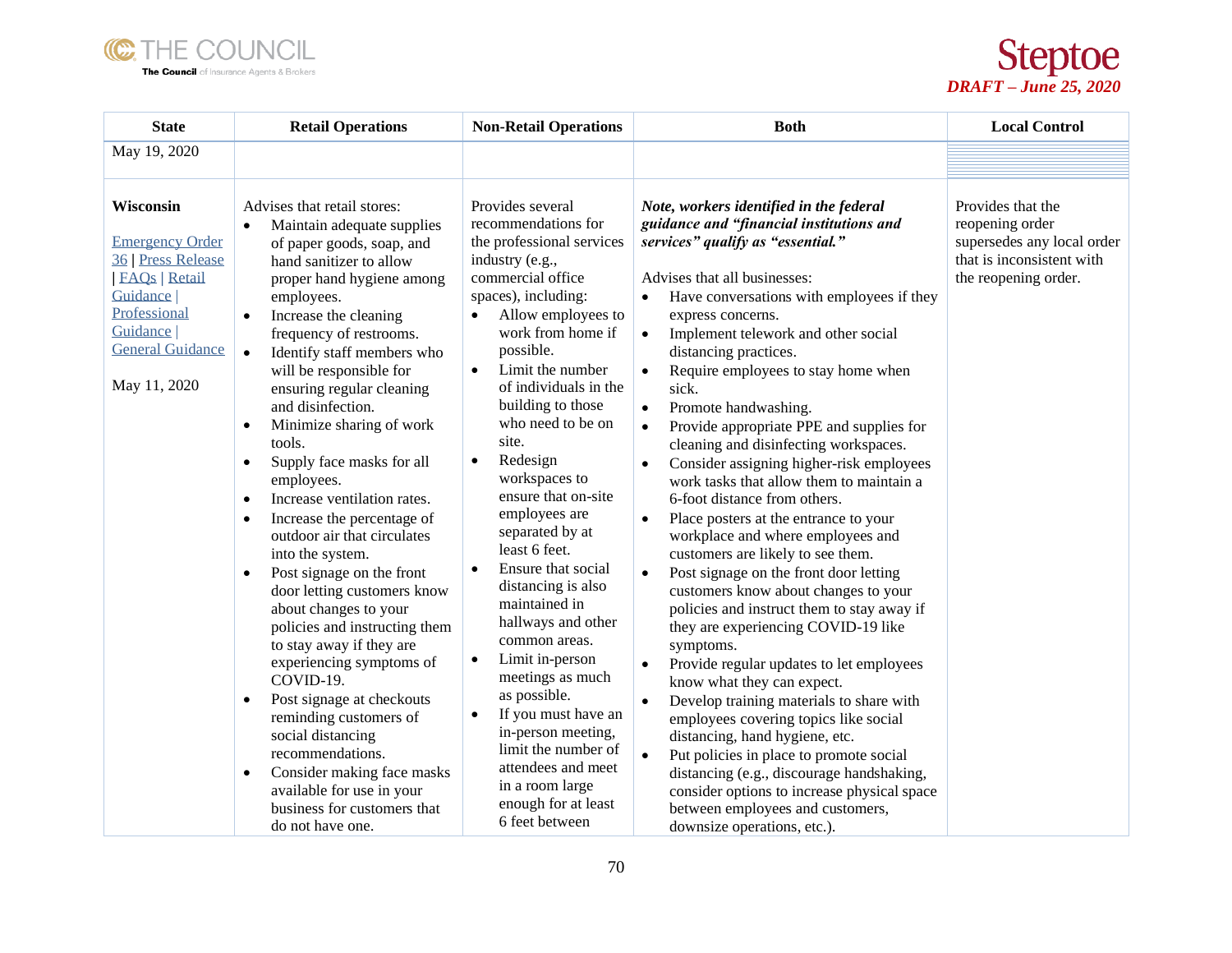



| <b>State</b> | <b>Retail Operations</b>                                                                                                                                                                                                                                                                                                                                                                                                                                                                                                                                                                                                                                                                                                                                                                                                                                                                                                                                                                                                                                                                                                   | <b>Non-Retail Operations</b>                                                                                                                                                                                                                                                                                                                                                                                                                                                                                                                                                                                                                                                                                                                                                                                                                | <b>Both</b>                                                                                                                                                                                                                                                                                                                                                                                                                                                                                                                                                                                                                                                                                                                                                                                                                                                                                                                                                                                                                                                                                                                                                                                                                                                                                                                                                                                                                       | <b>Local Control</b> |
|--------------|----------------------------------------------------------------------------------------------------------------------------------------------------------------------------------------------------------------------------------------------------------------------------------------------------------------------------------------------------------------------------------------------------------------------------------------------------------------------------------------------------------------------------------------------------------------------------------------------------------------------------------------------------------------------------------------------------------------------------------------------------------------------------------------------------------------------------------------------------------------------------------------------------------------------------------------------------------------------------------------------------------------------------------------------------------------------------------------------------------------------------|---------------------------------------------------------------------------------------------------------------------------------------------------------------------------------------------------------------------------------------------------------------------------------------------------------------------------------------------------------------------------------------------------------------------------------------------------------------------------------------------------------------------------------------------------------------------------------------------------------------------------------------------------------------------------------------------------------------------------------------------------------------------------------------------------------------------------------------------|-----------------------------------------------------------------------------------------------------------------------------------------------------------------------------------------------------------------------------------------------------------------------------------------------------------------------------------------------------------------------------------------------------------------------------------------------------------------------------------------------------------------------------------------------------------------------------------------------------------------------------------------------------------------------------------------------------------------------------------------------------------------------------------------------------------------------------------------------------------------------------------------------------------------------------------------------------------------------------------------------------------------------------------------------------------------------------------------------------------------------------------------------------------------------------------------------------------------------------------------------------------------------------------------------------------------------------------------------------------------------------------------------------------------------------------|----------------------|
|              | Minimize customer contact<br>$\bullet$<br>areas.<br>Eliminate any unnecessary<br>$\bullet$<br>physical contact between<br>workers and customers.<br>Mark 6-foot distances with<br>$\bullet$<br>floor tape in checkout lines.<br>Remove all unnecessary<br>$\bullet$<br>touchpoints.<br>Utilize single-use disposable<br>$\bullet$<br>items whenever possible.<br>Increase physical space<br>$\bullet$<br>between employees and<br>customers to maintain at<br>least a 6-foot distance at all<br>times.<br>Close common areas if social<br>$\bullet$<br>distancing and sanitizing<br>cannot be maintained.<br>Use routine meetings and<br>$\bullet$<br>emails to communicate with<br>workers about actions being<br>taken to prevent COVID-19<br>exposure.<br>Post signage to remind<br>$\bullet$<br>employees of safe practices<br>for social distancing, hand<br>hygiene, etc.<br>Provide refresher training for<br>$\bullet$<br>employees on proper<br>handwashing, social<br>distancing, etc.<br>Train employees in how to<br>$\bullet$<br>recognize areas or practices<br>that pose a risk for spreading<br>the virus. | participants.<br>Host team/staff<br>$\bullet$<br>meetings via<br>videoconference.<br>Use electronic<br>$\bullet$<br>signatures to meet<br>signoff<br>requirements.<br>Encourage clients<br>$\bullet$<br>to connect via<br>phone or<br>videoconference.<br>Encourage<br>$\bullet$<br>employee health<br>and hygiene.<br>Consider<br>$\bullet$<br>establishing a<br>cleaning and<br>disinfecting team to<br>conduct these<br>activities regularly.<br>Instruct employees<br>$\bullet$<br>not to share<br>equipment.<br>Supply face masks<br>$\bullet$<br>for all employees.<br>Increase ventilation<br>$\bullet$<br>rates.<br>Increase the<br>$\bullet$<br>percentage of<br>outdoor air that<br>circulates into the<br>system.<br>Consider removing<br>$\bullet$<br>doors or keeping<br>them open.<br>Consider one-way<br>circulation routes. | Implement flexible meeting and travel<br>options.<br>Deliver services remotely via phone,<br>$\bullet$<br>video, or web.<br>Hold meetings in open, well-ventilated<br>$\bullet$<br>spaces.<br>Consider supporting work from home<br>$\bullet$<br>where feasible.<br>Consider alternative work teams where<br>$\bullet$<br>possible to reduce worker exposure.<br>Train workers who need to use PPE on<br>$\bullet$<br>how to put it on, use it, wear it, etc.<br>Provide temperature checks and/or<br>$\bullet$<br>symptom screening to identify and isolate<br>sick people.<br>Before opening, sanitize the business to<br>limit the spread of the virus (e.g., clean<br>and disinfect all areas, replace HVAC<br>filters, etc.).<br>Ensure water systems and features are safe<br>$\bullet$<br>to use.<br>After opening, disinfect common and<br>$\bullet$<br>high-traffic areas.<br>Consider assigning people to clean and<br>disinfect surfaces throughout the<br>workplace.<br>Provide soap and water in the workplace.<br>$\bullet$<br>Consider stopping or postponing all<br>$\bullet$<br>nonessential travel.<br>Assess leave policies for<br>$\bullet$<br>quarantined/isolated workers and workers<br>caring for sick family members.<br>Monitor COVID-19 procedures and<br>$\bullet$<br>concerns.<br>Determine how you will operate if<br>$\bullet$<br>absenteeism spikes.<br>Check DHS/CDC/OSHA and other<br>$\bullet$ |                      |
|              |                                                                                                                                                                                                                                                                                                                                                                                                                                                                                                                                                                                                                                                                                                                                                                                                                                                                                                                                                                                                                                                                                                                            |                                                                                                                                                                                                                                                                                                                                                                                                                                                                                                                                                                                                                                                                                                                                                                                                                                             |                                                                                                                                                                                                                                                                                                                                                                                                                                                                                                                                                                                                                                                                                                                                                                                                                                                                                                                                                                                                                                                                                                                                                                                                                                                                                                                                                                                                                                   |                      |